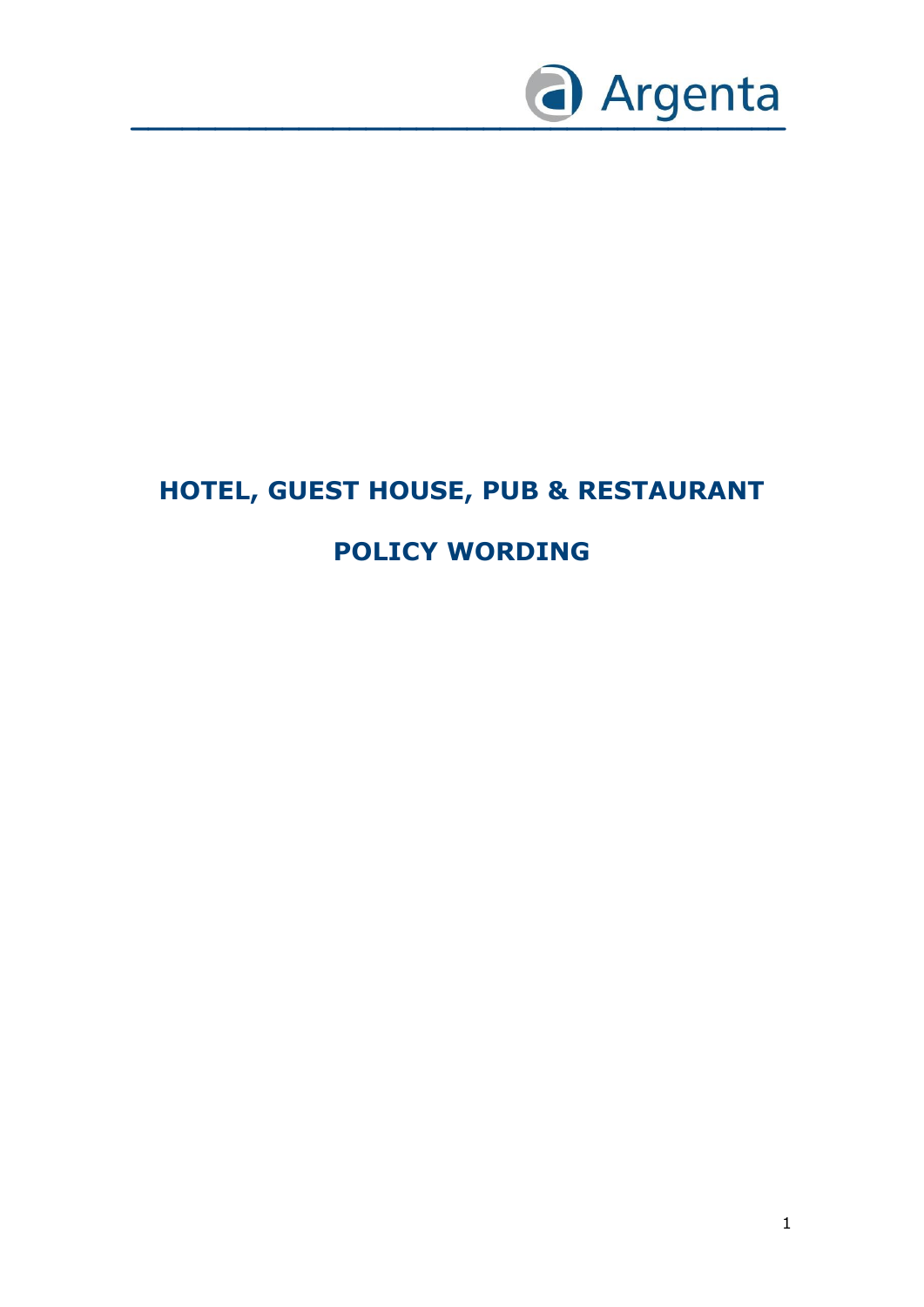

## **INDEX**

|                            |                                           | Page |
|----------------------------|-------------------------------------------|------|
|                            | <b>Important Information</b>              |      |
|                            | Your Right to Cancel                      | 3    |
|                            | Termination                               | 3    |
|                            | Making a Claim                            | 3    |
|                            | Making a Complaint                        | 3    |
|                            | About Our Regulator                       | 4    |
|                            | <b>Applicable Compensation Schemes</b>    | 4    |
|                            | How We Use Your Information               | 4    |
|                            | Employers' Liability Tracing Office       | 5    |
| Introduction               |                                           | 6    |
| <b>General Definitions</b> |                                           | 7    |
| <b>General Conditions</b>  |                                           | 8    |
| <b>General Exclusions</b>  |                                           | 15   |
| Section A                  | Material Damage                           | 18   |
| Section B                  | Money and Assault                         | 35   |
| Section C                  | Goods In Transit                          | 40   |
| Section D                  | <b>Book Debts</b>                         | 43   |
| Section E                  | Loss of Licence                           | 46   |
| Section F                  | <b>Business Interruption</b>              | 51   |
| Section G                  | Employers', Public and Products Liability | 57   |
| Section H                  | Fidelity                                  | 70   |
| Section I                  | All Risks Away From The Premises          | 75   |
| Section J                  | Deterioration of Stock                    | 79   |
| Section K                  | <b>Household Contents</b>                 | 81   |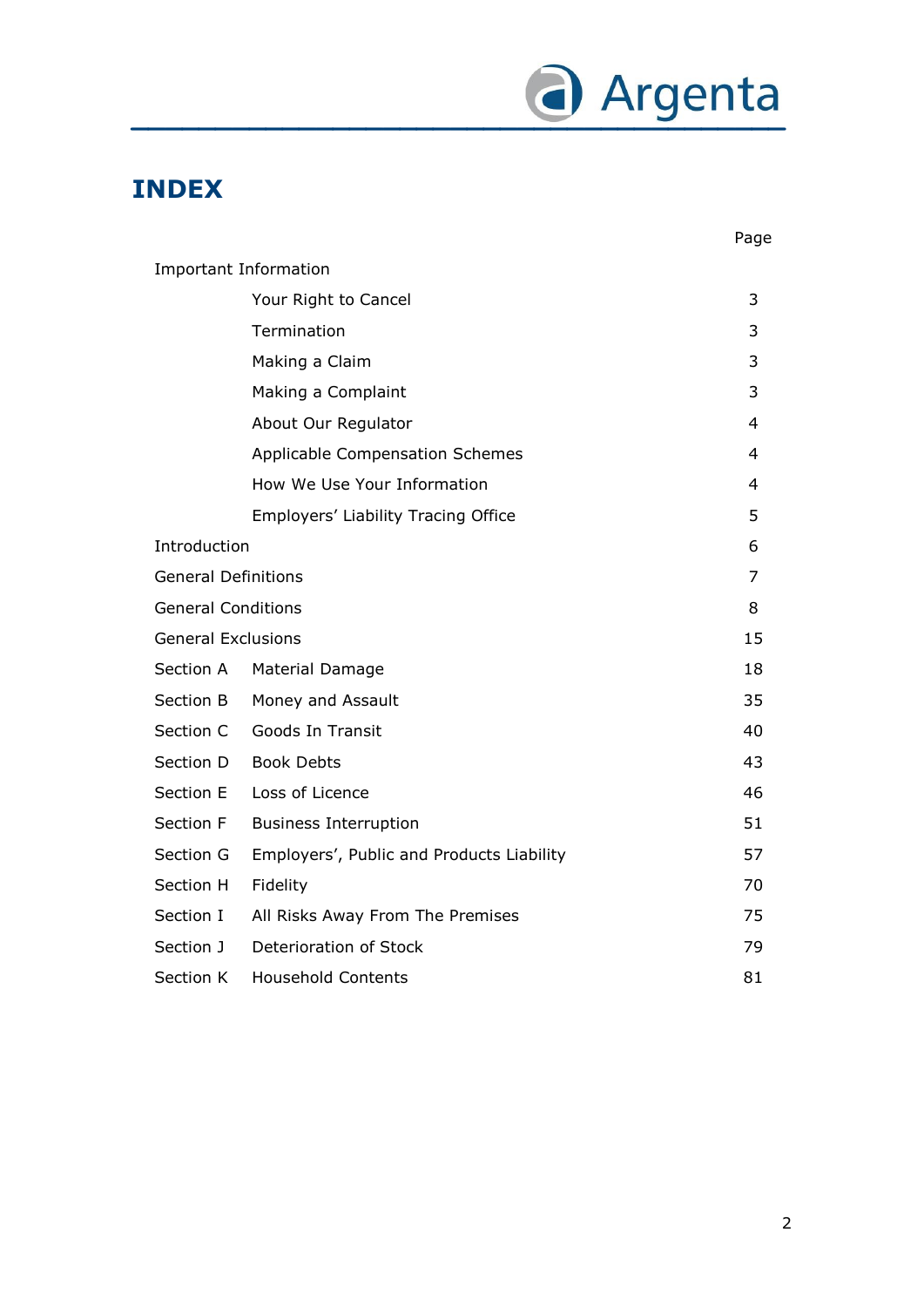

### **IMPORTANT INFORMATION**

#### **YOUR RIGHT TO CANCEL**

If this policy does not meet your requirements please return all documents and certificates to the broker who arranged the policy within fourteen days of receipt. Provided you have not made a claim we will return the premium in accordance with the General Condition 4 – Cancellation.

#### **TERMINATION**

If you wish to terminate this policy at any other time, please contact your insurance broker. Provided you have not made a claim we will allow a refund of premium in accordance with the General Condition 4 – Cancellation.

#### **MAKING A CLAIM**

If you need to make a claim, or you need to inform us of an incident or circumstance that may constitute a claim, in the first instance please contact your insurance broker who arranged the policy for you. Your insurance broker will be able to supply you with the relevant claim form and will inform us, and we will deal with your claim in a fair and impartial way and as quickly as possible.

#### **MAKING A COMPLAINT**

We are dedicated to providing you with a high quality service and we want to ensure that we maintain this at all times.

If you have any questions or concerns about your policy or the handling of a claim you should, in the first instance, contact

Chapman and Stacey Ltd 3 Sydney Rd Haywards Heath RH16 1QH

In the event that you remain dissatisfied and wish to make a complaint it may be possible in certain circumstances for you to refer the matter to the Complaints team at Lloyd's.

Their address is:

*Complaints Lloyd's One Lime Street London EC3M 7HA* 

Tel No: 020 7327 5693 Fax No: 020 7327 5225 E-mail: Complaints@Lloyds.com Website: [www.lloyds.com/complaints](http://www.lloyds.com/complaints)

Details of Lloyd's complaints procedures are set out in the leaflet "Your Complaint – How We Can Help" available at [www.lloyds.com/complaints](http://www.lloyds.com/complaints) and are also available from the above address. If you remain dissatisfied after Lloyd's had considered your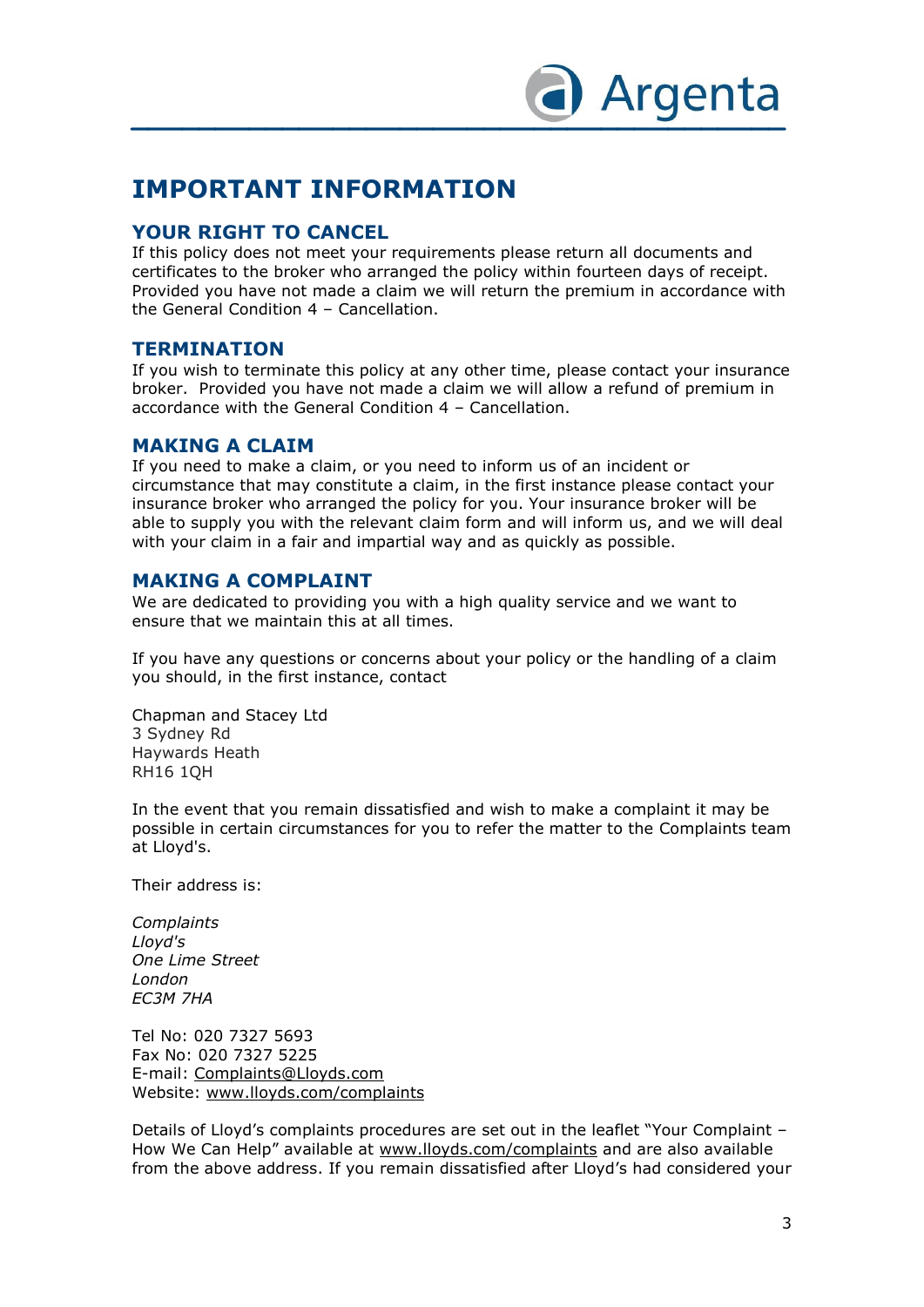

complaint, you may have the right to refer your complaint to the Financial Ombudsman Service.

The Financial Ombudsman Service is an independent service in the UK for settling disputes between consumers and businesses providing financial services. You can find more information on the Financial Ombudsman Service at [www.financial](http://www.financial-ombudsman.org.uk/)[ombudsman.org.uk.](http://www.financial-ombudsman.org.uk/)

#### **ABOUT OUR REGULATOR**

Argenta Syndicate Management Limited (registered number 204974) (ASML) is authorised by the Prudential Regulation Authority (PRA) and regulated by the Financial Conduct Authority (FCA) and the PRA. The FCA's website, which includes a register of all regulated firms can be visited at www.fca.org.uk/register.

#### **APPLICABLE COMPENSATION SCHEMES**

As a result of ASML's regulatory status, the Financial Services Compensation Scheme (FSCS) may be available to satisfy your claims if we are unable to meet our obligations to you under this contract. The FSCS is the UK's statutory fund of last resort for customers of financial services firms.

If you are entitled to compensation under the Scheme, the level and extent of the compensation would depend on the nature of the contract and your eligibility. Further information about the Scheme, including who is entitled to make a claim under it and the maximum levels of compensation, are available from:

Financial Services Compensation Scheme 10th Floor Beaufort House 15 St Botolph Street London EC3A 7QU

#### **HOW WE USE YOUR INFORMATION**

We may use the personal and business details you have given us or which are supplied by third parties including directors, officers, partners and employees to: provide you with a quotation; deal with your Policy; search credit reference and fraud agencies who may keep a record of the search; share with other insurance organisations to help offset risks, help administer your Policy and to handle claims and prevent fraud; support the development of our business by including your details in customer surveys and for market research and compliance business reviews which may be carried out by third parties acting on our behalf.

We may need to collect data relating to insured persons, which under the Data Protection Act is defined as sensitive (such as medical history of insured persons or details of criminal convictions) for the purpose of evaluating the risk or administering claims which may occur. You must ensure that you have explicit verbal or written consent from the insured persons to such information being processed by us and that this fact is made known to the insured persons.

Personal details may be transferred to countries outside the EEA. They will at all times be held securely and handled with the utmost care in accordance with all principles of English law.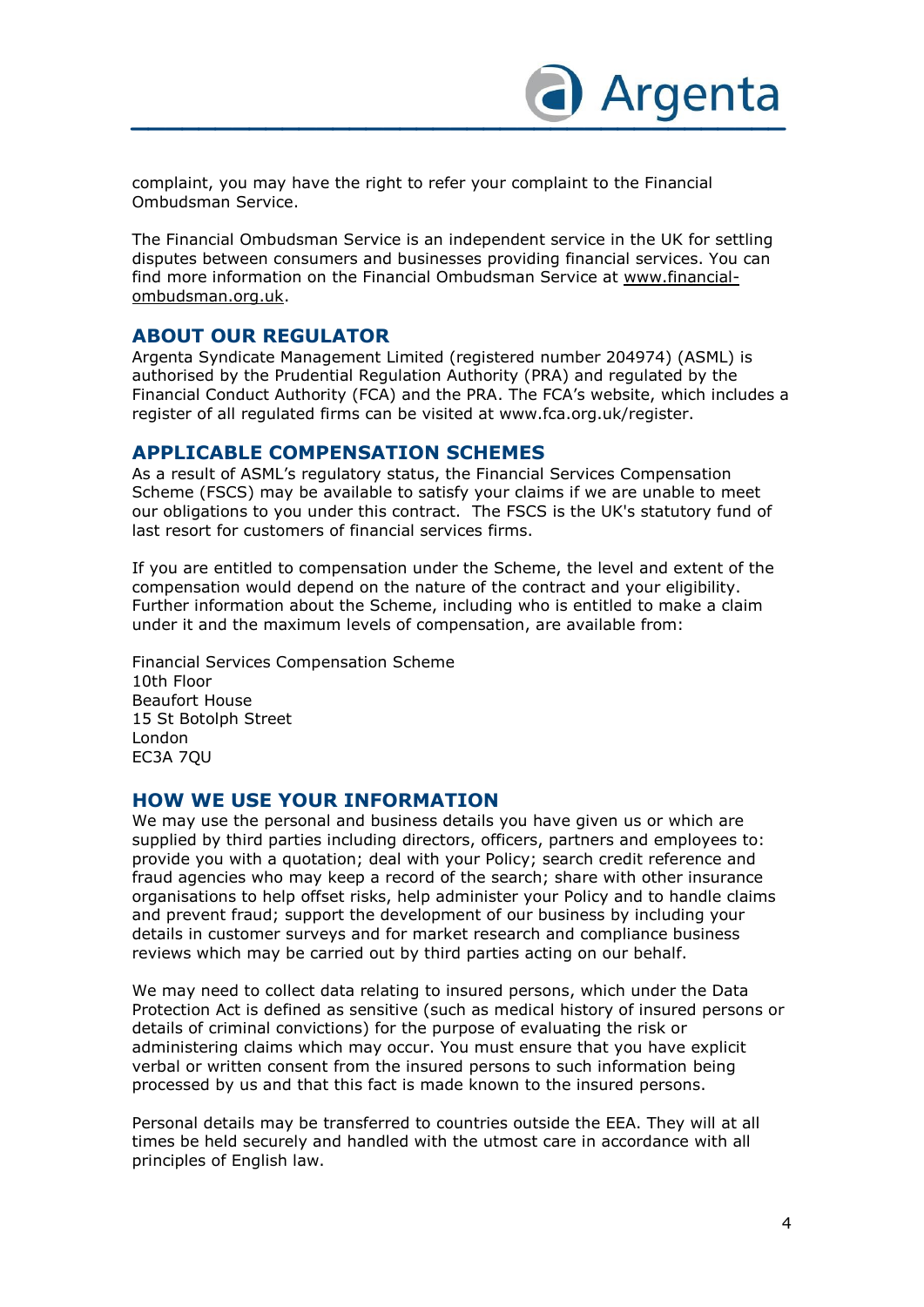

Under the Data Protection Act 1998 individuals are entitled to a copy of all the personal information We hold about them. A fee may be required.

Please contact:

Compliance Manager Argenta Syndicate Management Limited Fountain House 130 Fenchurch Street London EC3M 5DJ

#### **EMPLOYERS' LIABILITY TRACING OFFICE**

Certain information relating to your insurance policy including, without limitation, the policy number(s), employers' names and addresses (including subsidiaries and any relevant changes of name), coverage dates, employer's reference numbers provided by Her Majesty's Revenue and Customs and Companies House Reference Numbers (if relevant), will be provided to the Employers' Liability Tracing Office (the 'ELTO') and added to an electronic database, (the Database').

This information will be made available in a specified and readily available form as required by the Employers' Liability Insurance: Disclosure By Insurers Instrument 2010. This information will be subject to regular periodic updating and certification and will be audited on an annual basis.

The Database will assist individual consumer claimants who have suffered an employment related injury or disease arising out of their course of employment in the UK for the employers carrying on, or who carried on, business in the UK and who are covered by the employers' liability insurance of their employers, (the 'Claimants'):

-to identify which insurer (or insurers) was (or were) providing employers' liability cover during the relevant periods of employment; and -to identify the relevant employers' liability insurance policies.

The Database will be managed by the ELTO.

The Database and the data stored on it may be accessed and used by the Claimants, their appointed representatives, insurers with potential liability for UK commercial lines employers' liability insurance cover and any other persons or entities permitted by law.

**By entering into this insurance policy you will be deemed to specifically consent to the use of your insurance policy data in this way and for these purposes.**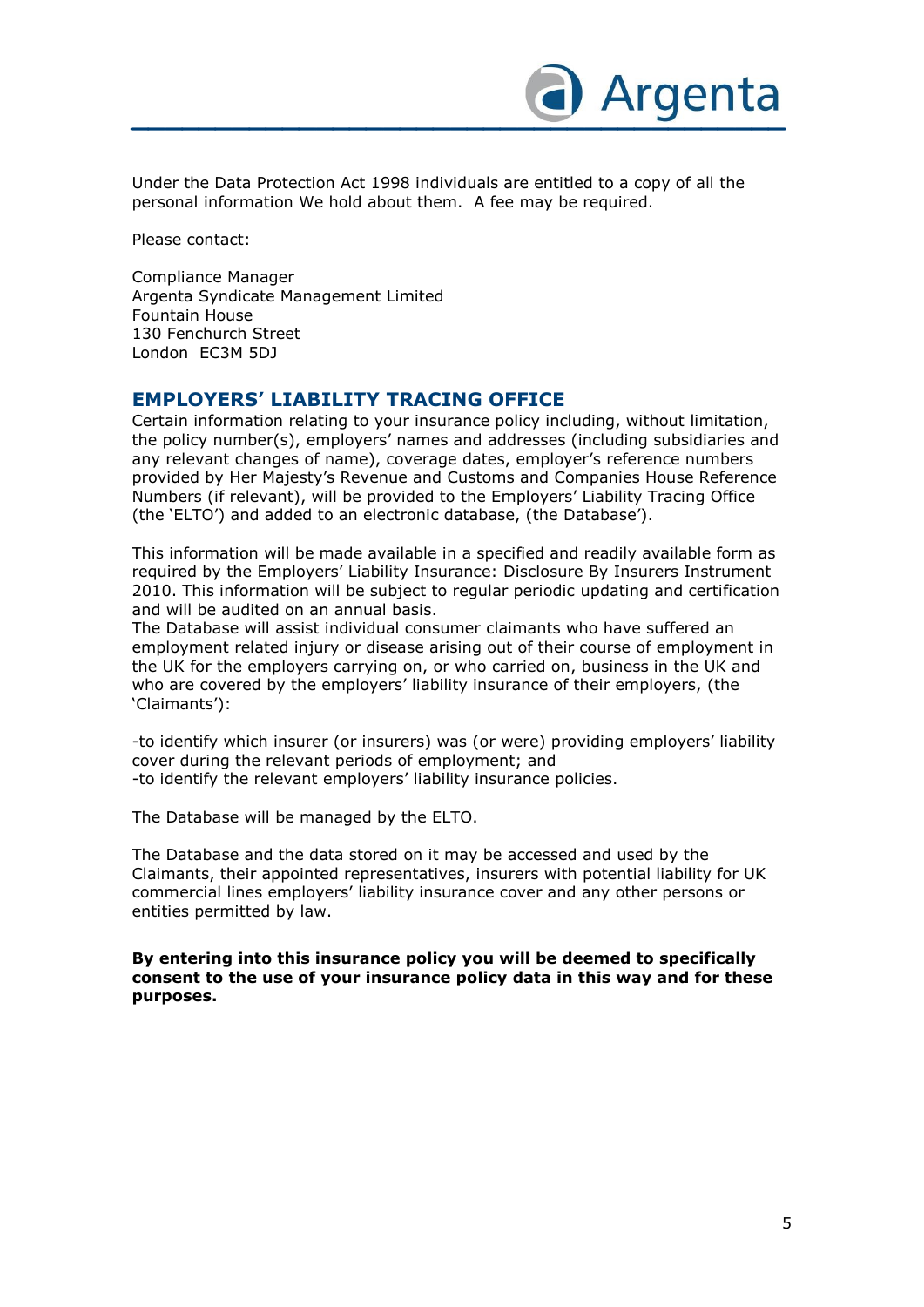

## **INTRODUCTION**

Please read this policy together with the Schedule and notify us immediately of any errors or omissions.

The Schedule attached to this booklet provides details of the sections that are operative and the cover that has been agreed. If you have any doubts as to the cover that has been arranged on your behalf please speak in the first instance to the insurance broker who arranged the policy for you.

Wherever a particular meaning has been given to a word or expression in the General Definitions or the Definitions within the Sections of the policy, the same meaning will attach to the word or expression whenever it appears in the Policy or Section respectively.

Our acceptance of this risk is based on the information presented to us being a fair presentation of your business including any unusual or special circumstances which increase the risk and any particular concerns which have led you to seek insurance.

We would draw your attention to the General Condition – Insurance Voidable where in the event of deliberate or reckless misrepresentation and/or non-disclosure of any unusual or special circumstances which increase the risk, we may void the policy.

Our continued acceptance is based on any changes from the original information presented being advised and accepted by us.

We also draw your attention to the General Condition – Alteration where a change in risk shall allow us to avoid a claim or impose additional terms or conditions.

If you are in any doubt about any of the above you should consult your insurance broker or advisor.

We will provide the insurance described in this Policy subject to its terms and conditions for the Period of Insurance shown in the Schedule and any subsequent period for which you shall pay and we shall agree to accept the premium.

Signed on behalf of the Insurers

Chapman and Stacey Ltd Acting on behalf of Argenta Syndicate 2121 at Lloyd's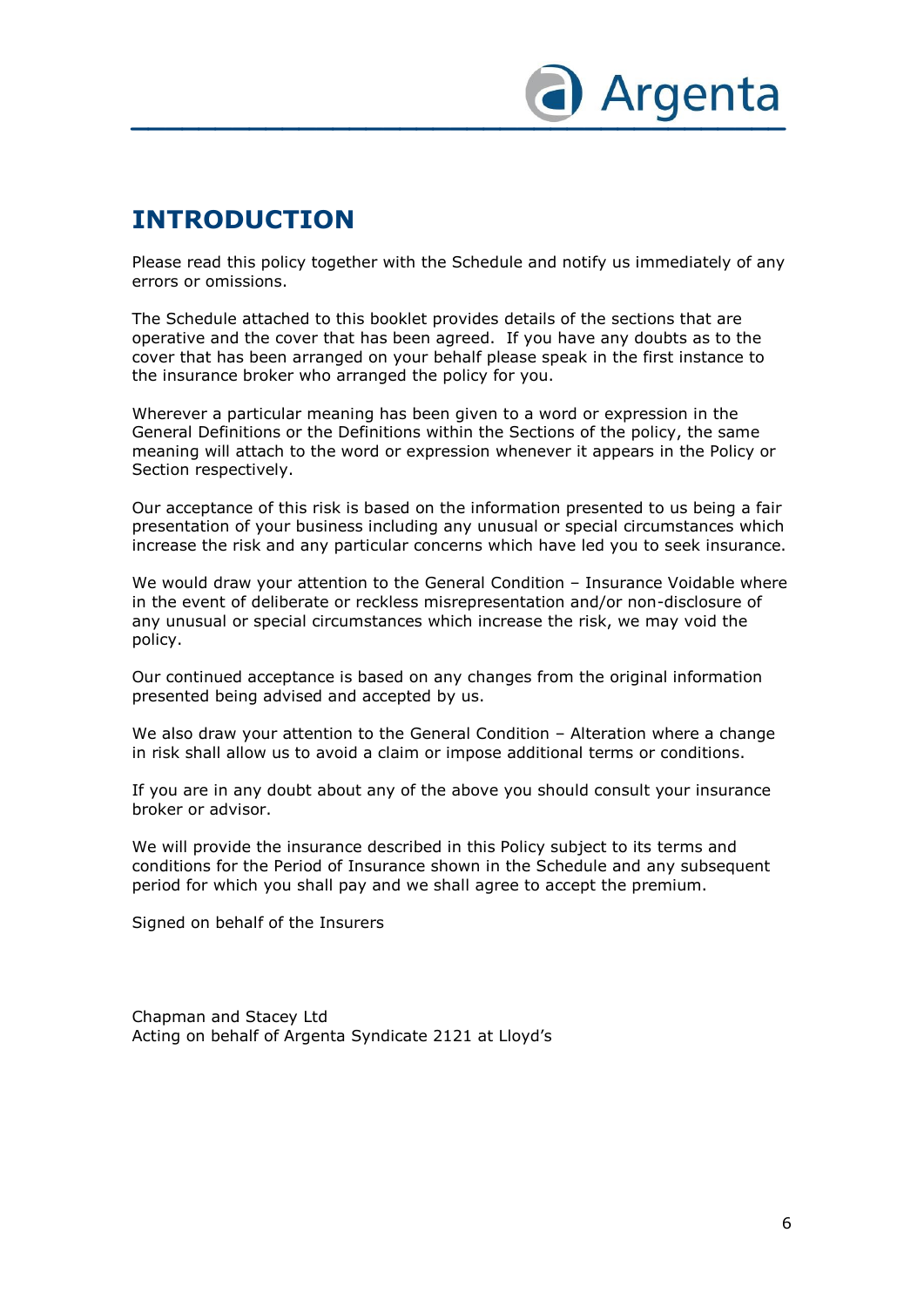

### **GENERAL DEFINITIONS**

#### **The Business**

Your Business as described in the Schedule including

- a) the ownership, repair and maintenance and decoration of Your premises
- b) the provision and management of canteen, social, sports and welfare organisations for the benefit of any employee
- c) fire, first aid, medical, ambulance and security services but excluding the provision of any first aid administered by a qualified medical practitioner or nurse

#### **Damage**

Loss destruction or damage.

#### **Defined Perils**

Fire; lightning; explosion; aircraft or other aerial devices or articles dropped from them; riot; civil commotion; strikers; locked-out workers; persons taking part in labour disturbances; malicious persons (other than thieves); earthquake; storm; flood; escape of water from any tank apparatus or pipe; impact by any road vehicle or animal; theft; subsidence, landslip or heave.

#### **Excess**

The first part of each and every loss which You agree to pay after the application of any underinsurance condition.

#### **The Insured/You/Your**

The person(s), company or group of companies, or legal liability partnership stated in the Schedule as The Insured.

#### **The Insurers/We/Us/Our**

Argenta Syndicate 2121 at Lloyd's

#### **Period Of Insurance**

The period shown in the Schedule for which We accept payment of a premium.

#### **The Premises**

The building(s) and land within the boundaries at the address (es) shown in the Schedule.

#### **Stock/Stock In Trade**

Stock in trade other than Cigarettes, Cigars, Tobacco, Wines and Spirits Your property or held by You in trust or on commission or for which You are responsible.

#### **Terrorism**

An act, including but not limited to the use of force or violence and/or the threat thereof, of any person or group(s) of persons, whether acting alone or on behalf of or in connection with any organisation(s) or government(s), committed for political, religious, ideological or similar purposes including the intention to influence any government and/or to put the public, or any section of the public, in fear.

#### **Unattended Vehicle**

Any vehicle left without a responsible person either within the vehicle or sufficiently close to keep the vehicle under constant observation and able to prevent any attempt by any other person to interfere with the vehicle.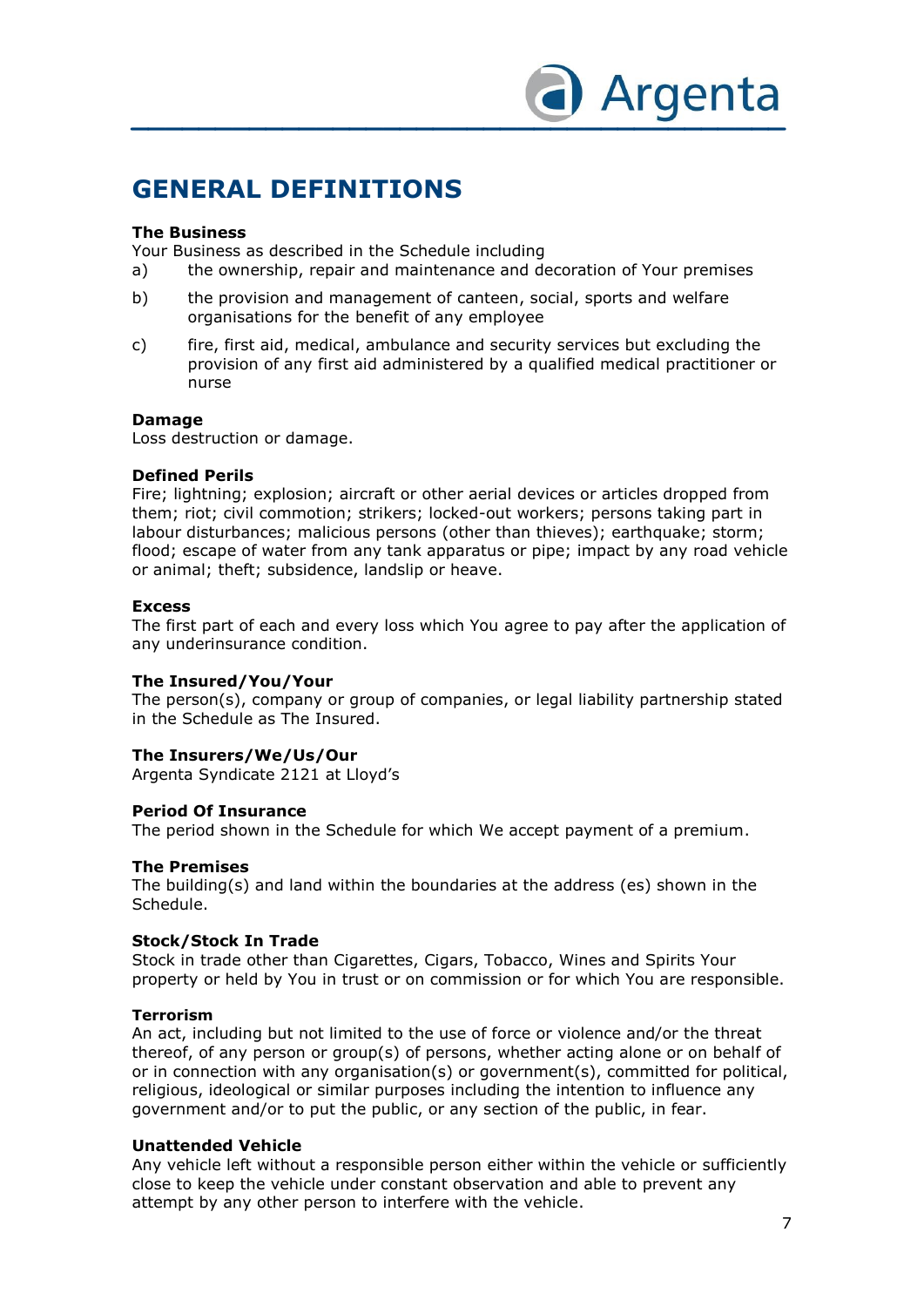

### **GENERAL CONDITIONS**

#### **OBSERVANCE OF TERMS**

1. You must at all times observe the terms of this policy.

#### **INSURANCE VOIDABLE**

2. This policy shall be voidable in the event of misrepresentation, misdescription or non-disclosure in any material particular.

However, We agree not to void the Policy provided that:

- (a) such misrepresentation or non-disclosure has not been deliberate or reckless
- (b) such misrepresentation or non-disclosure has not been of such nature that, if the material particular had been fairly presented or had been disclosed, We would not have entered into this Policy on any terms.
- (c) We shall be entitled to impose appropriate additional terms (other than Premium) with effect from inception or if applicable the date of the alteration.

If at the time of Damage, claim or loss the premium charged to You would have been higher buy for the misrepresentation or non-disclosure in any material particular Our liability for any loss amount payable shall be limited to the proportion that the premium charged bears to the higher premium.

#### **ALTERATION**

- 3. This policy shall be terminated if:
	- (a) the Business is wound up or carried on by a liquidator, administrator or receiver or permanently discontinued or
		- (b) Your interest ceases other than by death or
		- (c) any alteration is made either in the Business or in the Premises or property therein or any other circumstances whereby the risk is increased unless otherwise stated

at any time after the commencement of this Policy unless its continuance be admitted by Us and in respect of 3(c) We agree not to avoid the Policy provided that:

- (i) such alteration is not of such a nature that if the alteration had occurred prior to the commencement on this Policy We would not have entered into this Policy on any terms.
- (ii) You shall pay an appropriate additional premium if required by Us with effect from the date of the alteration.
- (iii) We shall be entitled to impose appropriate additional terms, other than premium, with effect from the date of the alteration.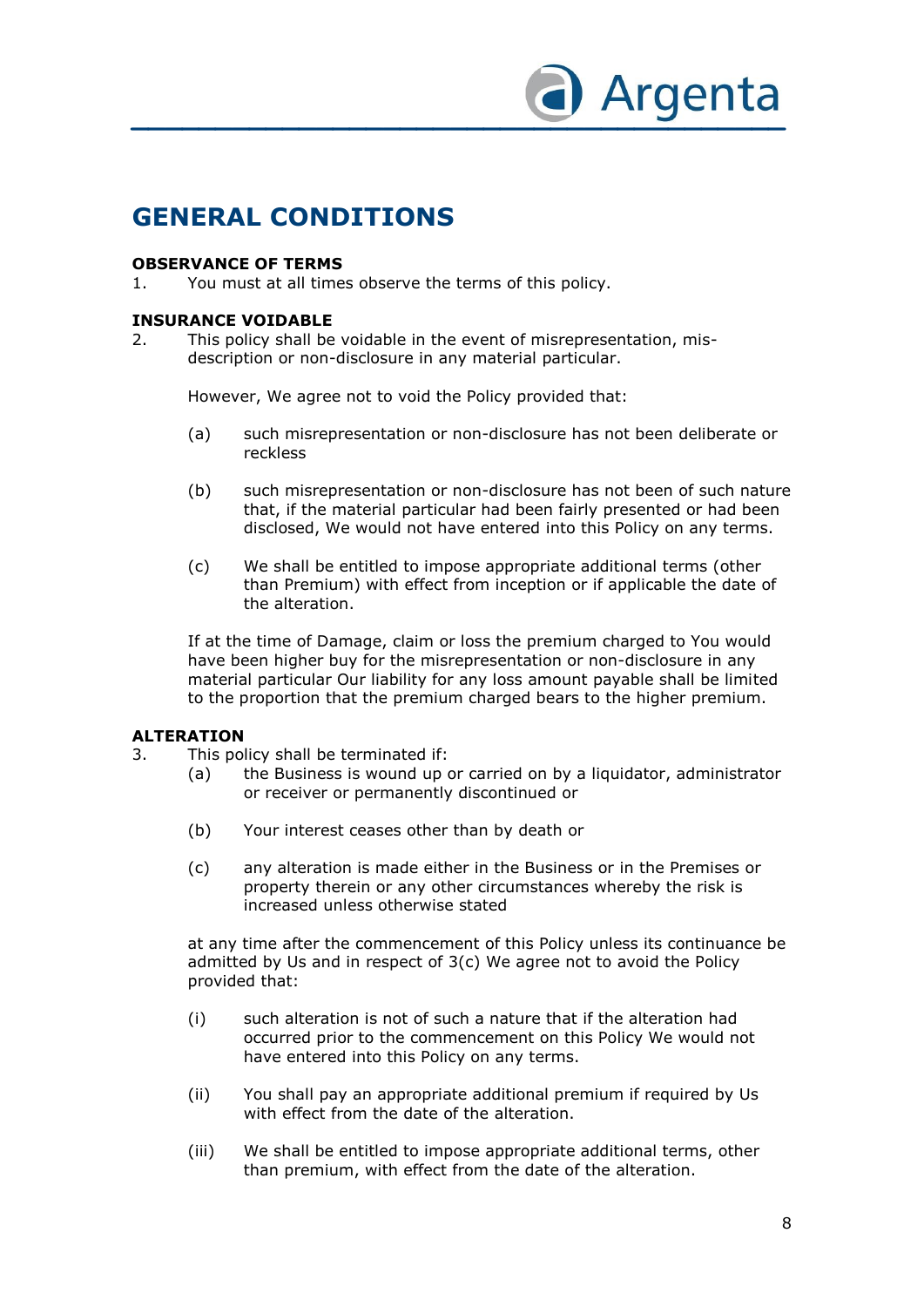

#### **CANCELLATION**

#### 4. *Your Rights*

Within fourteen days of receipt of the policy documentation You may cancel this insurance by writing to the insurance intermediary who arranged the cover on your behalf or returning the policy direct to Us at the address shown confirming such cancellation. Provided there have been no claims and You know of no incidents which might lead to a claim We will refund Your premium in full.

After this fourteen day period has elapsed You may cancel the policy by giving thirty days' written notice to the insurance intermediary who arranged the cover or by writing to Us at the address shown confirming such cancellation. Provided there have been no claims We will refund a proportionate part of Your premium, unless Section G of Your policy has been arranged on a 'minimum and deposit' basis in which case no refund is due in respect of the premium for that Section.

#### *Our Rights*

We may cancel this insurance by sending thirty days notice of cancellation to Your insurance intermediary whereupon You shall become entitled to a refund of a proportionate part of the premium. For cancellation following default in payment of premium the period of notice may be reduced to seven days.

Notice shall be deemed to be duly received in the course of the post if sent by pre-paid letter post and properly addressed.

#### **REASONABLE PRECAUTIONS**

- 5. It is a condition precedent to Our liability under this Policy that You shall:-
	- (a) maintain the Premises, machinery, plant and equipment in a good state of repair
		- (b) take all reasonable precautions for the safety of the property insured
		- (c) take all reasonable precautions to prevent Damage, accident or injury
		- (d) comply with all statutory requirements and other safety regulations imposed by any authority
		- (e) exercise care in the selection and supervision of employees
		- (f) take immediate steps to remedy any defect or danger that becomes apparent and take such additional precautions as individual circumstances require, whether of a temporary or permanent nature.

#### **CHOICE OF LAW AND JURISDICTION**

6. The laws of England and Wales shall be the law under which all disputes and/or conflicts under this insurance shall be governed and English courts shall have exclusive jurisdiction over any matter relating to this insurance.

#### **CLAIMS CONDITIONS**

- 7. (a) It is a condition precedent to Our liability under this policy that You shall:
	- (i) advise Us within fourteen days of any Damage, accident or injury which may give rise to a claim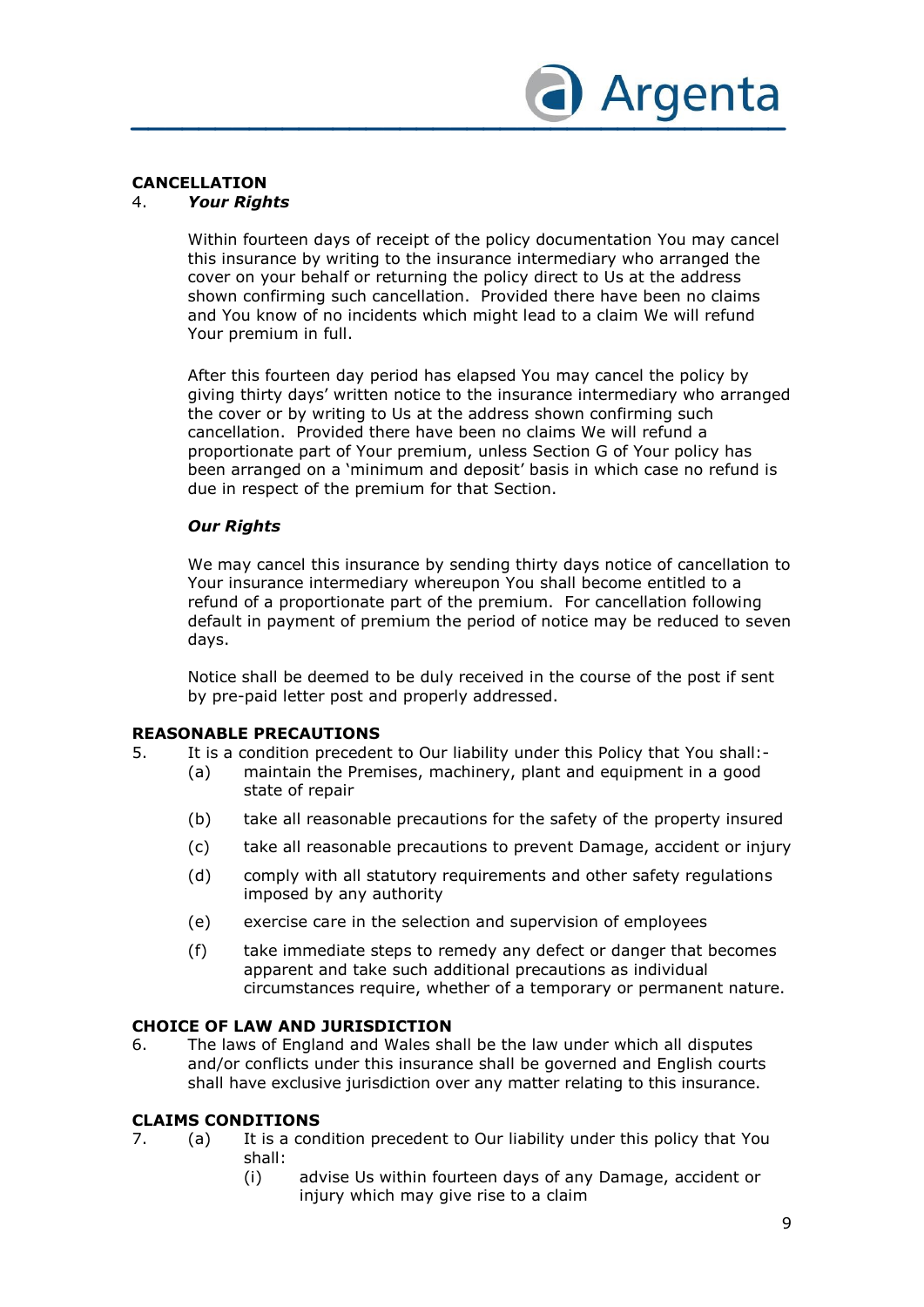

- (ii) notify the police immediately of Damage caused by thieves or malicious persons or of any loss of money whatsoever
- (iii) do and permit to be done all things reasonably practicable to minimise the Damage or to minimise or check any interruption of or interference with the Business or to avoid or diminish the loss
- (iv) immediately forward to Us unanswered any letter of claim, writ or summons and any other documentation relating to the claim issued against You by any third party or notice of any impending prosecution, inquest or Fatal Accident Inquiry
- (v) at Your expense, submit to Us in writing full details of the claim together with any evidence and information including books of account or other business books or documents or such other proofs that We may reasonably require for the purpose of investigating or verifying the claim and (if demanded) a statutory declaration of the truth of the claim and any matter connected with it. This written confirmation is to be sent to Us within:
	- seven days of the occurrence in the case of Damage caused by theft or attempted theft, riot, civil commotion, strikers, locked out workers or persons taking part in labour disturbances or by malicious persons
	- thirty days of any other occurrence
	- thirty days of the end of the Indemnity Period in the case of claims for Business Interruption
- (vi) not negotiate, pay, settle, admit or repudiate any claim without Our written consent
- (b) We shall be entitled:
	- (i) following any Damage in respect of which a claim is made to enter, take or keep possession of the Premises where such Damage has occurred and to take possession of, or require to be delivered to Us, any property insured and deal with such property for all reasonable purposes and in a reasonable manner. Such steps as are taken pursuant to this Claims Condition 7(b) (i) shall be taken without prejudice to any rights which may have accrued to Us prior to that date nor shall such steps be deemed to be confirmation that the Policy responds to any claim. However, property may not be abandoned to Us whether we have taken possession of the property or not
	- (ii) at Our discretion to take over and conduct in Your name the defence or settlement of any claim and to prosecute at Our expense and for Our own benefit any claim for indemnity or damages against any other persons in respect of any event insured by this Policy and You shall give all information and assistance required at no cost to Us
	- (iii) at any time to pay the Limit of Indemnity, the Limit of Liability or the Sum Insured (after the deduction of any sum already paid) or any less amount for which a claim can be settled and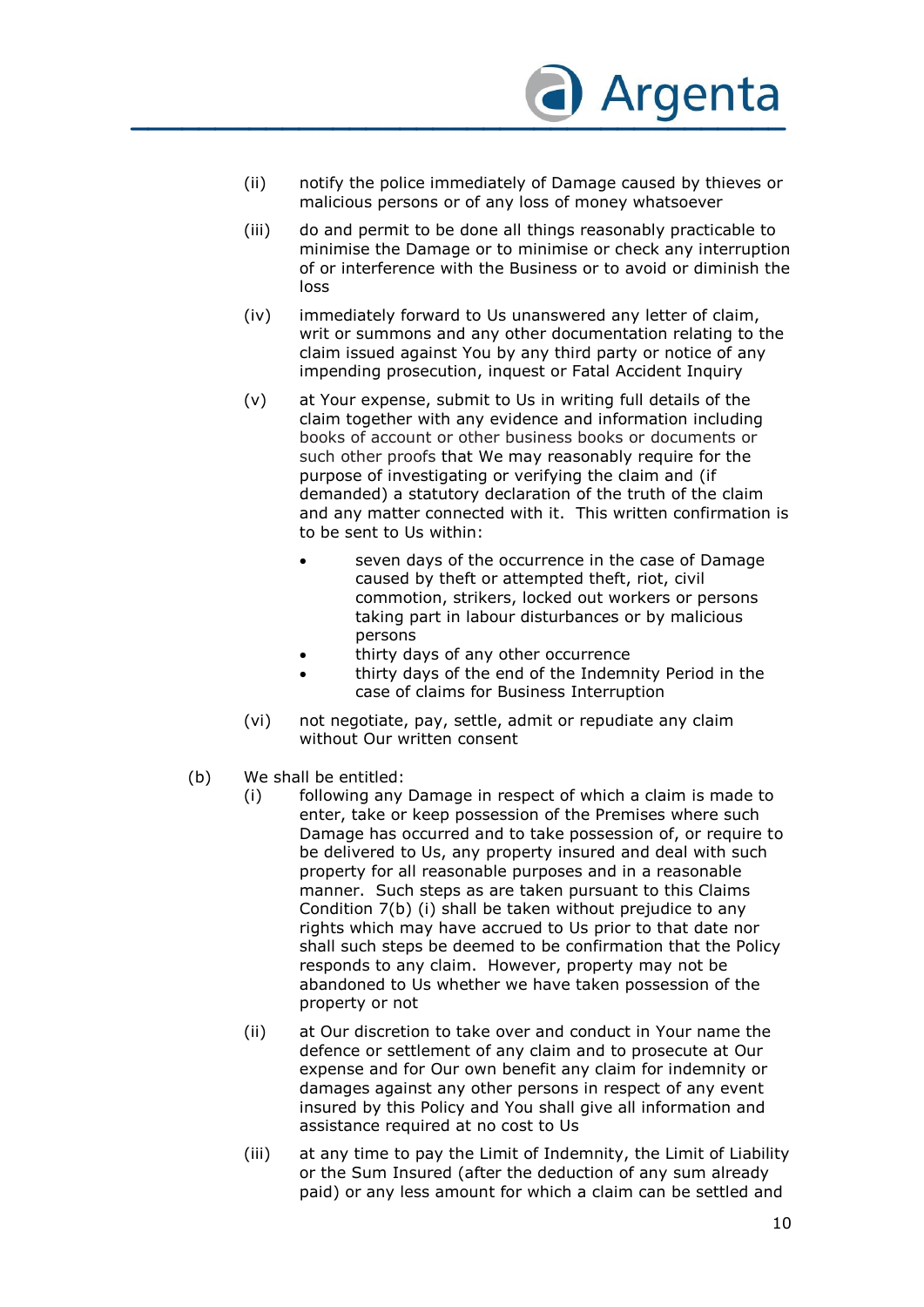

shall relinquish the conduct and control of the claim and be under no further liability except for payment of costs or expenses incurred prior to the date of payment.

- (c) If the terms of Conditions 7(a) or 7(b) have not been complied with, and as a direct consequence, the amount for which We are liable under this Policy has increased, then no payment shall be made by Us in respect of the amount of such increase.
- (d) If We so request, any claimant under this policy shall at Our expense do or permit to be done anything We may reasonably require for the purposes of enforcing any rights and remedies or obtaining relief or indemnities from other parties to which We are or may become entitled, whether these actions are required before or after We agree to indemnity under this policy.
- (e) Arbitration:

If any difference should arise between You and Us as to the amount to be paid under this insurance (liability being otherwise admitted) such dispute shall be referred to an arbitrator to be appointed by the parties in accordance with statutory provisions. Where any difference is to be referred to arbitration as permitted by this condition the making of an award shall be a condition precedent to any right of action against Us.

(f) Under Insurance:

If at the time of any Damage the Sum Insured for any item(s) is less than the total value of the item(s), You shall be considered as being Your own insurer for the difference and shall bear a proportionate share of the loss accordingly.

(g) Contribution:

If at the time of any occurrence which gives rise to a claim under this policy the Damage, legal costs, expenses or liability is covered in whole or in part by any other insurance or would be otherwise insured but for the existence of this policy, We shall only pay that amount which exceeds the maximum amount payable under such other insurance had this insurance not been effected.

Where a claim includes the defence of criminal proceedings brought or in appeal against conviction We will not pay any costs and expenses where cover is provided by any other insurance or where but for the existence of this Policy would have been provided by such insurance.

#### **CONTRACTS (RIGHTS OF THIRD PARTIES) ACT, 1999**

8. A person or company who was not a party to this Policy has no right under the Contracts (Rights of Third Parties) Act 1999 to enforce any term of this Policy but this does not affect any right or remedy of a third party which exists or is available apart from that Act.

#### **INSURED'S COMPLIANCE**

9. You shall at all times in addition to Your obligations set out in 7 above provide such information to and co-operate with Us or Our appointed agents to allow Us to be able to comply with all relevant statutory requirements or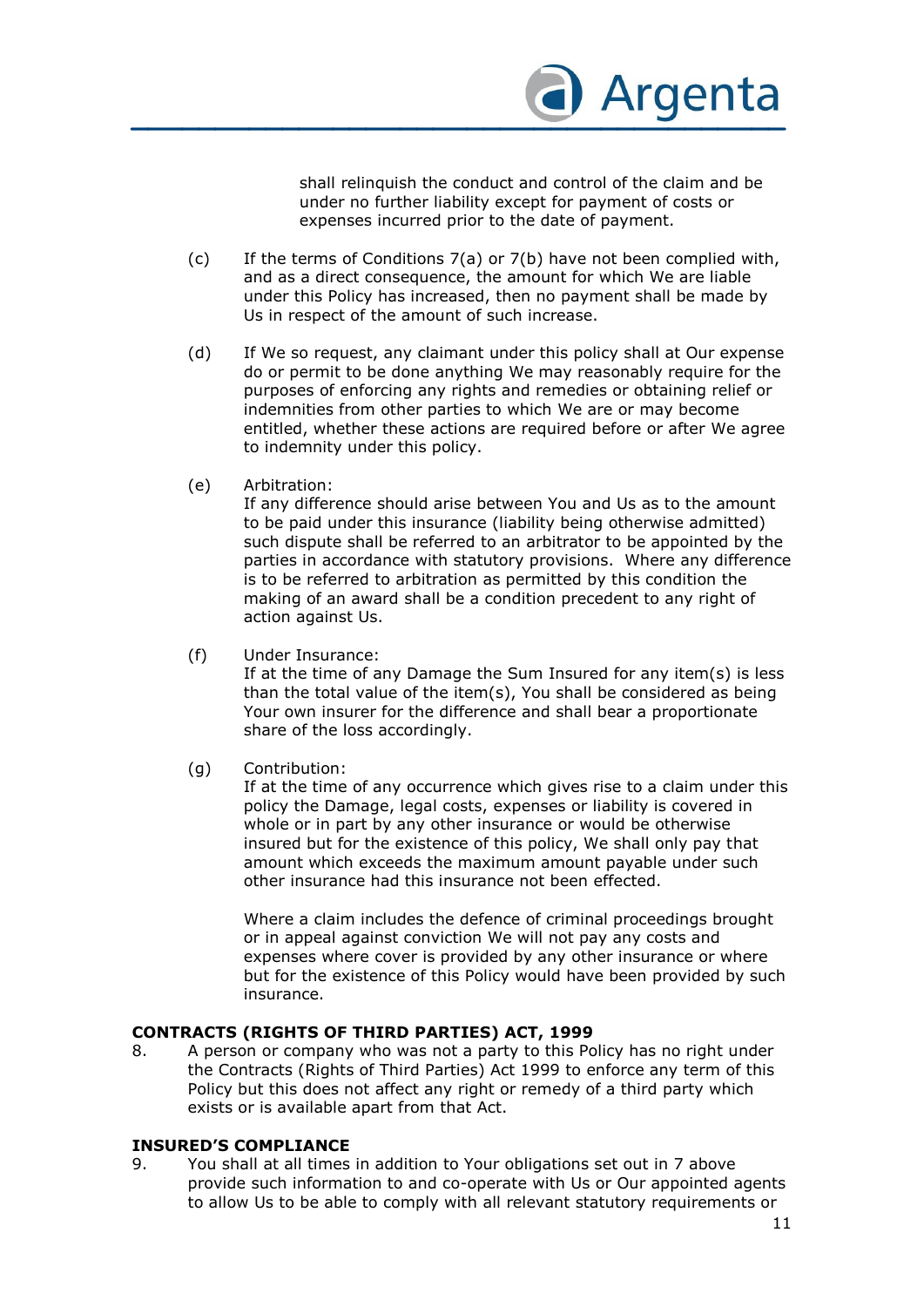

such relevant Practice Directions and Pre-Action Protocols as may be issued and approved from time to time by the Head of Civil Justice or comply with the requirements of official investigation pursuant to Statute or otherwise.

#### **LONG TERM AGREEMENT CLAUSE**

- 10. Where the Schedule shows that this General Condition is operative a discount has been allowed from the premium in consideration of You having undertaken to offer the renewal of this insurance at the same terms and conditions for the period stated and to pay the premium annually in advance provided that:
	- (i) the Sum Insured may be adjusted at any time to correspond with any reduction or increase in:
		- (a) value if this insurance covers property Damage
		- (b) the Business if this insurance covers Business Interruption
	- (ii) this undertaking shall apply to any insurance or insurances issued by Us in place of this policy
	- (iii) the premium shall be subject to revision at any time following any alteration in physical hazard and/or increase in liabilities;
	- (iv) at any renewal date We may require revised terms or conditions and if You do not accept such terms or conditions the agreement set out in this Condition shall lapse;
	- (v) We shall be under no obligation to accept an offer made under this Condition.

#### **SUBJECTIVITIES**

- 11. It is a condition precedent to Our liability that You
	- (i) provide Us by the required date(s) with any additional information requested
		- (ii) complete by the required date(s) any actions agreed between You and Us
		- (iii) allow Us to complete any actions agreed between You and Us.

If required by Us, You must allow Us access to the Premises, Your contract sites, and/or the Business to carry out survey(s) within 60 days of the inception or renewal date unless We agree otherwise in writing.

Upon completion of these requirements (or if they are not completed by the required dates), We may, at Our option:

- (i) modify Your premium,
- (ii) issue a mid-term amendment to Your policy or Section terms and conditions
- (iii) require You to make alterations to the Premises insured or to the Business by the required date(s)
- (iv) exercise Our right to cancel Your policy
- (v) leave the policy or Section terms and conditions and Your premium unaltered

We will contact You with Our decision and where applicable specify the date(s) by which:

(i) any action(s) agreed must be completed by You and/or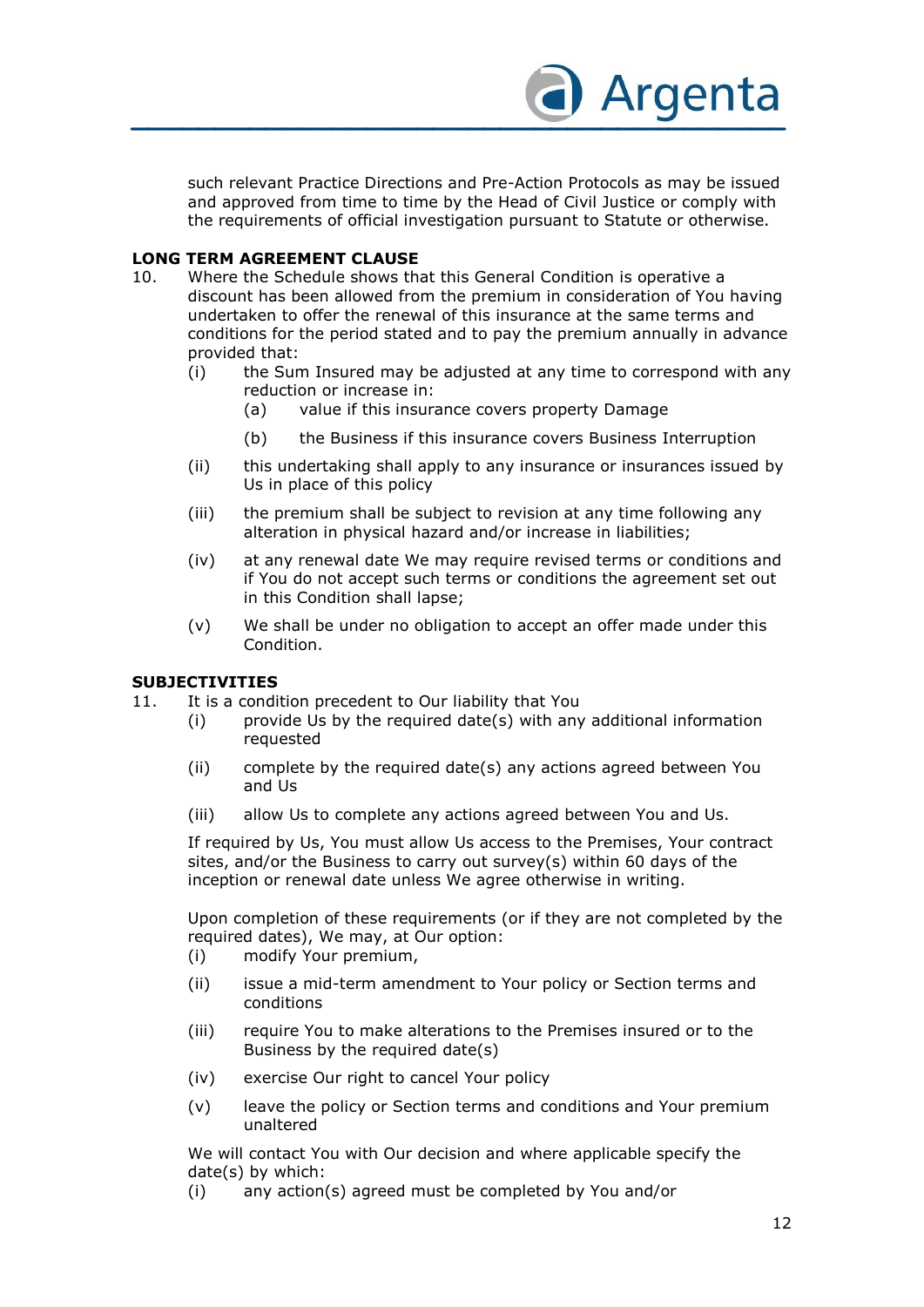

(ii) any decision by Us will take effect.

Our requirements and decisions will take effect from the date(s) specified unless and until We agree otherwise in writing. If You disagree with Our requirements and/or decisions, We will consider Your comments and where We consider appropriate, will continue to negotiate with You to resolve the matter to Your and Our satisfaction. In the event that the matter cannot be resolved

- (i) You have the right to cancel this policy from a date agreed by You and Us and providing no claims have been made We will refund a proportionate part of the premium paid for the unexpired period of cover.
- (ii) We may at Our option exercise Our right under General Condition 4 Cancellation.

The above Condition does not affect Our right to void the policy as specified in Condition 2.

#### **FINANCIAL OR TRADE SANCTIONS**

12. We shall not provide coverage or be liable to provide any indemnity or payment or other benefit under this Policy if and to the extent that doing so would breach any prohibition or restriction imposed by law or regulation.

If any such prohibition or restriction takes effect during the Period of Insurance either You or Us may cancel that part of this Policy which is prohibited or restricted with immediate effect by giving written notice to the other at their last known registered address.

After such cancellation We shall subject to any applicable minimum premium payment requirements refund a proportionate amount of the premium for the unexpired Period of Insurance provided that

- (i) no circumstances that could reasonably be considered as being likely to give rise to a claim under the Policy have been notified to Us by You and
- (ii) no claims have been paid by Us or have accrued and are outstanding awaiting payment in respect of such claims prior to the date on which such prohibition or restriction took effect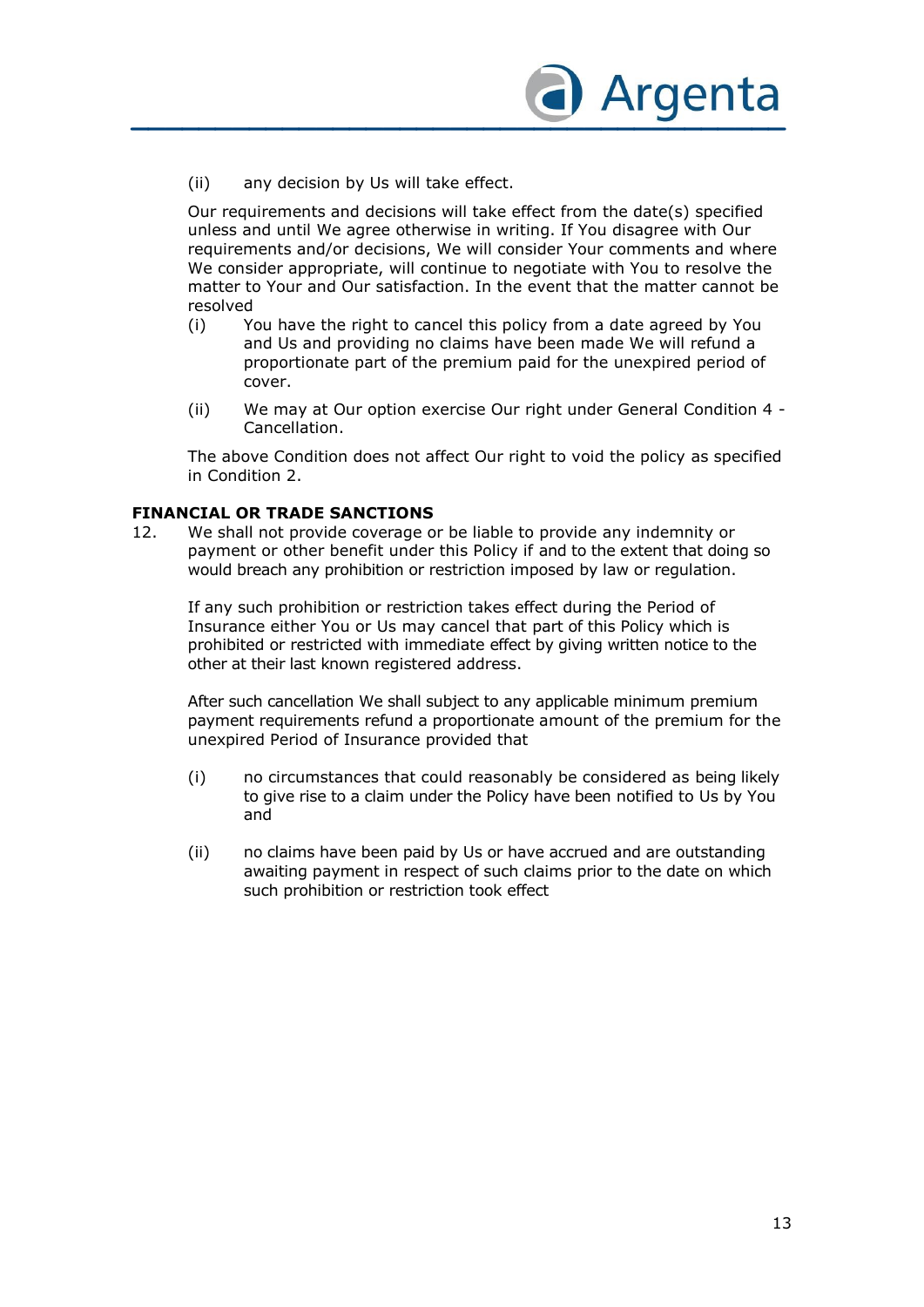

#### **SEVERAL LIABILITY**

13. The liability of the Insurers is several and not joint and is limited solely to the extent of their individual proportions. The Insurers are not responsible for the subscription of any co-subscribing insurer or any other insurer or coinsurer who for any reason does not satisfy all or part of its obligations.

#### **FRAUD**

- 14. If a claim is in any respect fraudulent or if any fraudulent means or devices be used by You or anyone appointed to act on Your behalf to obtain any benefit under this Policy or if any Damage, claim or loss is occasioned by the wilful act or connivance of You, We will:
	- (a) have no liability to pay any part of or the whole of the fraudulent claim
	- (b) be entitled to refuse all claims arising after the fraudulent action
	- (c) remain liable for legitimate claims before the fraudulent action
	- (d) terminate the Policy from the date of the fraudulent action whether or not the Policy had expired before the discovery of the fraud.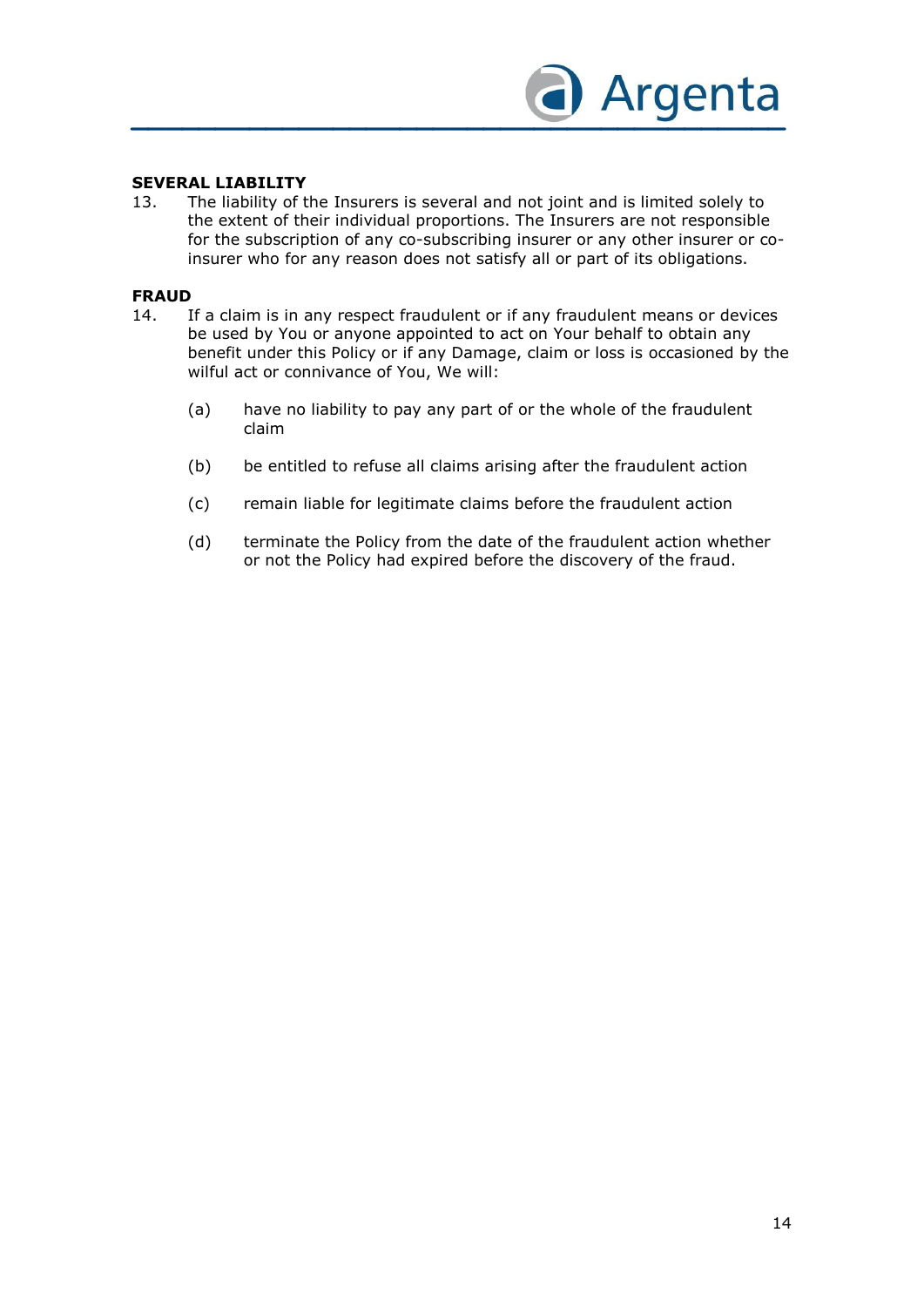

### **GENERAL EXCLUSIONS**

#### **1 RADIOACTIVE CONTAMINATION**

This insurance does not cover Damage cost expense or indemnity against any legal liability of whatsoever nature directly or indirectly caused by resulting from or in connection with any of the following regardless of any other cause or event contributing concurrently or in any other sequence to the loss:

- (a) ionising radiations from or contamination by radioactivity from any nuclear fuel or from any nuclear waste or from the combustion of nuclear fuel
- (b) the radioactive toxic explosive or other hazardous or contaminating properties of any nuclear installation reactor or other nuclear assembly or nuclear component thereof
- (c) the use of any explosive nuclear weapon or device or the emission discharge dispersal or escape of fissile material emitting a level of radioactivity
- (d) the emission discharge dispersal release or escape of any solid liquid or gaseous chemical compound which when suitably distributed is capable of causing incapacitating disablement or death amongst people or animals
- (e) the emission discharge dispersal release or escape of any pathogenic (disease producing) mico-organism(s) and chemically synthesised toxin(s) (including genetically modified organisms and chemical synthesised toxin(s) (including genetically modified organisms and chemically synthesised toxins)

#### **2 SONIC BANGS**

This insurance does not cover Damage directly caused by pressure waves caused by aircraft or other aerial devices travelling at sonic or supersonic speeds.

#### **3 WAR & SIMILAR RISKS**

- (a) This insurance does not cover Damage or indemnity against any legal liability directly or indirectly occasioned by happening through or in consequence of war invasion act of foreign enemies hostilities or war like operations (whether war be declared or not) civil war mutiny civil commotion assuming the proportions of or amounting to popular rising military rising insurrection rebellion revolution military or usurped power martial law confiscation or nationalisation or requisition or destruction of or damage to property by or under the order of any Government or public or local authority.
- (b) This insurance also excludes Damage cost or expense of whatsoever nature directly or indirectly caused by resulting from or in connection with any action taken in controlling preventing suppressing or in any way relating to 3 (a) above.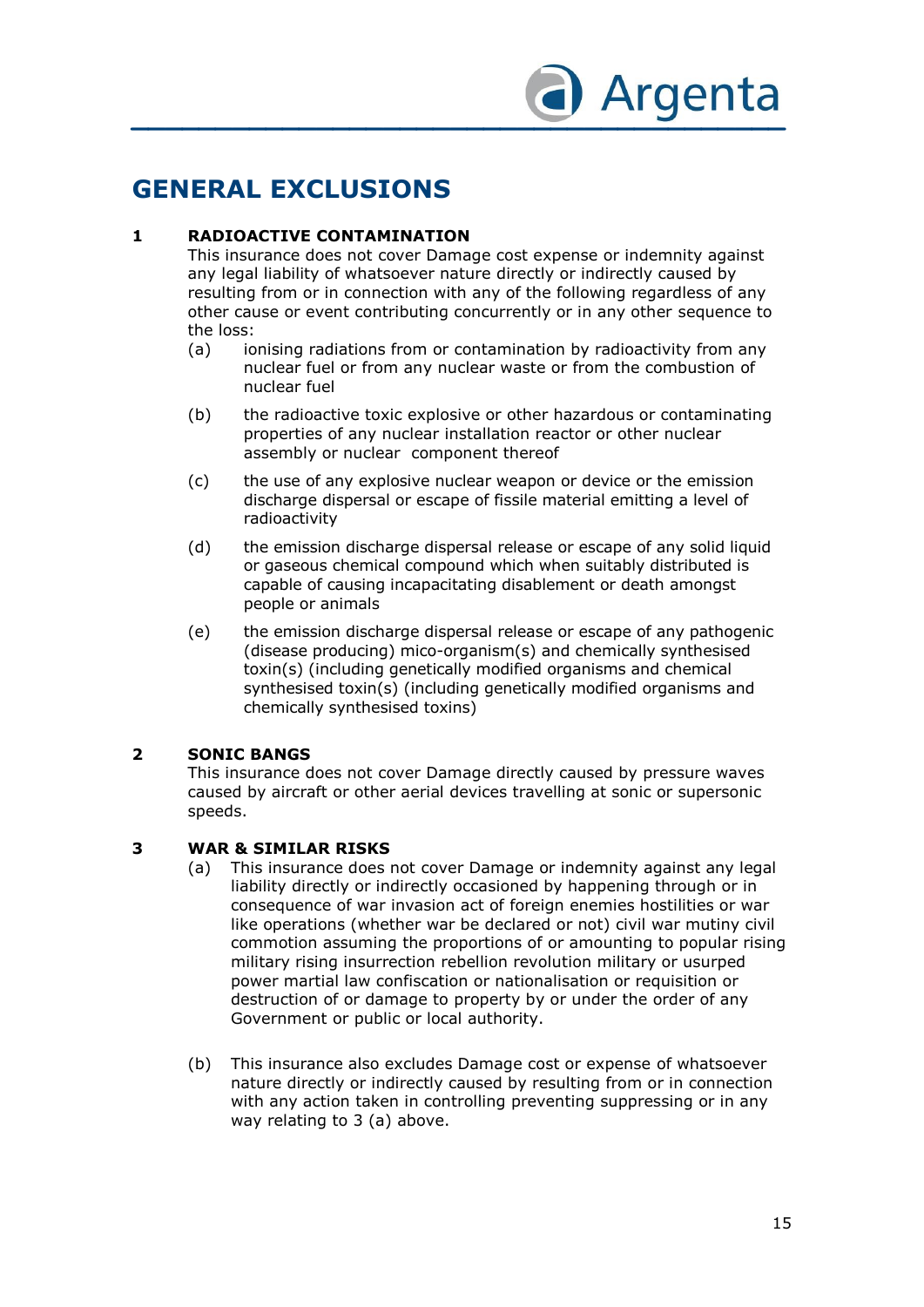

#### **4 ELECTRONIC RISK**

This insurance does not cover

- (a) Damage, distortion, erasure, corruption or alteration of or
- (b) indemnity against any legal liability for Damage, distortion, erasure, corruption or alteration of

ELECTRONIC DATA from any cause whatsoever (including but not limited to COMPUTER VIRUS) or loss of use reduction in functionality cost expense of whatsoever nature resulting therefrom regardless of any other cause or event contributing concurrently or in any other sequence to the loss.

ELECTRONIC DATA means facts, concepts and information converted to a form useable for communications interpretation or processing by electronic and electromechanical data processing or electronically controlled equipment and includes programs software and other coded instructions for the processing and manipulation of data or the direction and manipulation of such equipment.

COMPUTER VIRUS means a set of corrupting, harmful or otherwise unauthorised instructions or code including a set of maliciously introduced unauthorised instructions or code programmatic or otherwise that propagate themselves through a computer system or network of whatsoever nature. Computer Virus includes but is not limited to 'Trojan Horses', 'worms' and 'time or logic bombs'.

However, in the event that a Defined Peril results from any of the matters described in paragraph (a) above, this insurance, subject to all its terms conditions and exclusions, will cover physical Damage to property insured by this insurance directly caused by a Defined Peril.

#### **5 TERRORISM**

#### *Not applicable to Section G*

This insurance excludes Damage cost or expense of whatsoever nature occasioned by or happening through or in consequence directly or indirectly of

- (a) Terrorism regardless of any other cause or event contributing concurrently or in any other sequence to the loss and
- (b) in Northern Ireland
	- (i) riot civil commotion
	- (ii) strikers, locked-out workers or persons taking part in labour disturbances or malicious persons but this shall not apply to Damage by fire or explosion

This insurance also excludes Damage cost or expense of whatsoever nature directly or indirectly caused by resulting from or in connection with any action taken in controlling preventing suppressing or in any way relating to any act of Terrorism.

In any action suit or other proceedings where We allege that by reason of this definition any Damage is not covered by this insurance (or is covered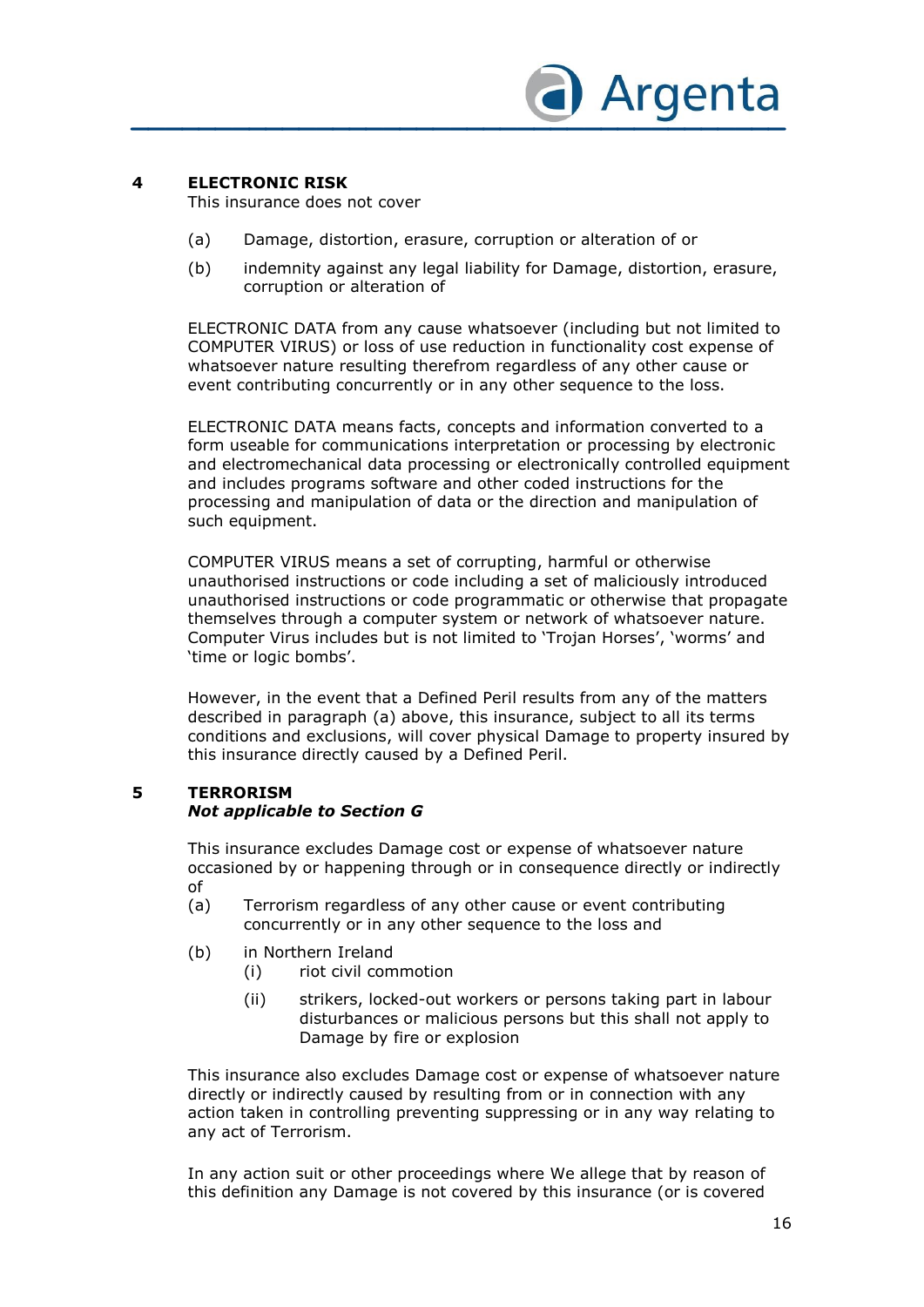

only up to a specified limit of liability) the burden of proving that such Damage is covered (or is covered beyond a specified limit of liability) shall be upon You.

In the event any portion of this clause is found to be invalid or unenforceable the remainder shall remain in full force and effect.

#### **6 DATE RECOGNITION EXCLUSION**

This insurance shall not cover liability of whatsoever nature or any physical Damage or any consequential loss directly or indirectly caused by or consisting of or arising from the failure of any computer, data processing equipment or media, microchip, integrated circuit or similar device or any computer software, whether belonging to You or not, to

- (a) correctly recognise any date as its true calendar date; or
- (b) capture, save or retain and/or correctly to manipulate, interpret or process any data or information or command or instruction as a result of treating any date otherwise than as its true calendar date; or
- (c) capture, save, retain or correctly to process any data as a result of the operation of any command which has been programmed into any computer software, being a command which caused the loss of data or information or command or instruction or the inability to capture, save, retain or correctly to process such data or information, command or instruction on or after any date; or
- (d) otherwise function correctly.

But this section shall not exclude:

- A. any ensuing physical Damage to property insured under Section A;
	- (i) resulting from a Defined Peril, and
	- (ii) which is not otherwise excluded;

nor

B. any consequential loss, as covered under Section F of this insurance, which may arise from such ensuing physical Damage.

Provided that nothing in this or any other provision or extension of this insurance shall be construed to extend Our liability to cover any costs and expenses, whether preventative, remedial or otherwise arising out of or relating to change, alteration or modification of any computer system, hardware, program, or software or any microchip, integrated circuit or similar device in computer or non-computer equipment, whether Your property or not.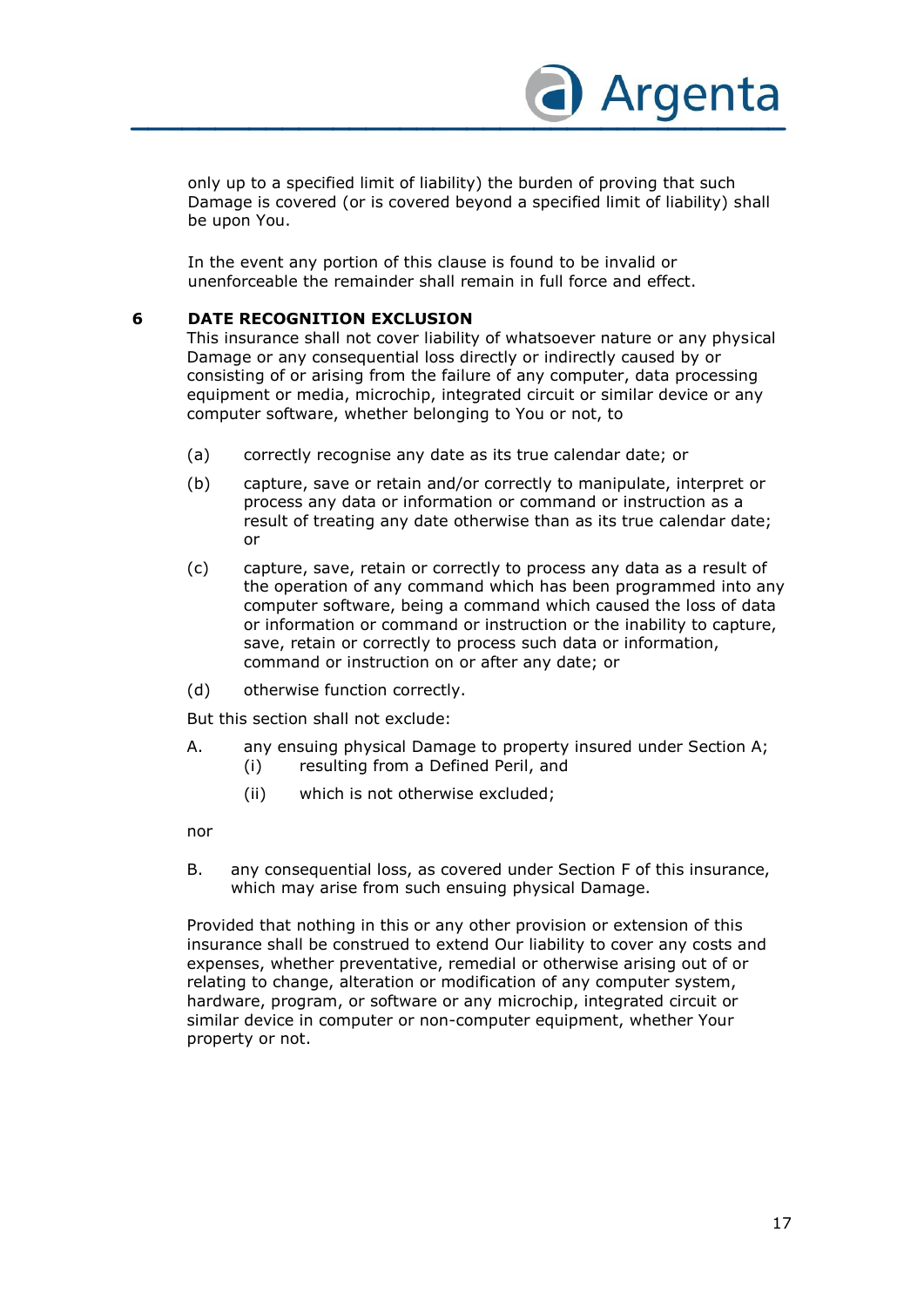

### **SECTION A MATERIAL DAMAGE**

#### **DEFINITIONS**

#### **Buildings**

The Buildings at the Premises shown in the Schedule and including:

- (a) landlord's fixtures and fittings in or on the building
- (b) Outbuildings, storage facilities, extensions and annexes
- (c) telephone, gas, water, sewage and electrical instruments, meters, piping, cabling and the like and all accessories pertaining to them including similar property in adjoining yards or roadways or underground and relating to the Premises
- (d) concrete, paved or asphalt roads, yards, vehicle parks, pavements or paths
- (e) outdoor tennis courts and swimming pools
- (f) fixed glass, sanitaryware and signs
- (g) walls, gates and fences
- (h) street furniture

all Your property or for which You are responsible

#### **Outbuildings**

Any structure which does not incorporate permanent foundations below ground level and/or which is not capable of being properly secured

#### **Computer Equipment**

All computer hardware used in connection with the Business including laptops, peripherals, accessories and software

#### **Other Contents**

- (a) Machinery, plant, fixtures, fittings and other trade equipment
- (b) Tenants Improvements, being structural fixtures, fittings, alterations and decorations in or on the building
- (c) All office equipment (including Computer Equipment) and other contents
- (d) Documents, Manuscripts and Business Books for an amount not exceeding £25,000 in respect of any one occurrence but only for the value of the materials as stationery together with the cost of clerical labour expended in writing up and not for the value to You of the information they contain
- (e) Computer systems records for an amount not exceeding £25,000 in respect of any one claim but only for the value of the materials together with the cost of clerical labour and computer time expended in reproducing such records and not for the value to You of the information the records contain
- (f) Patterns, Models, Plans and Designs but only for the value of the materials together with the cost of labour expended in reinstatement and so far as the same are not otherwise insured

All belonging to You or for which You are responsible but excluding any property which is more specifically insured.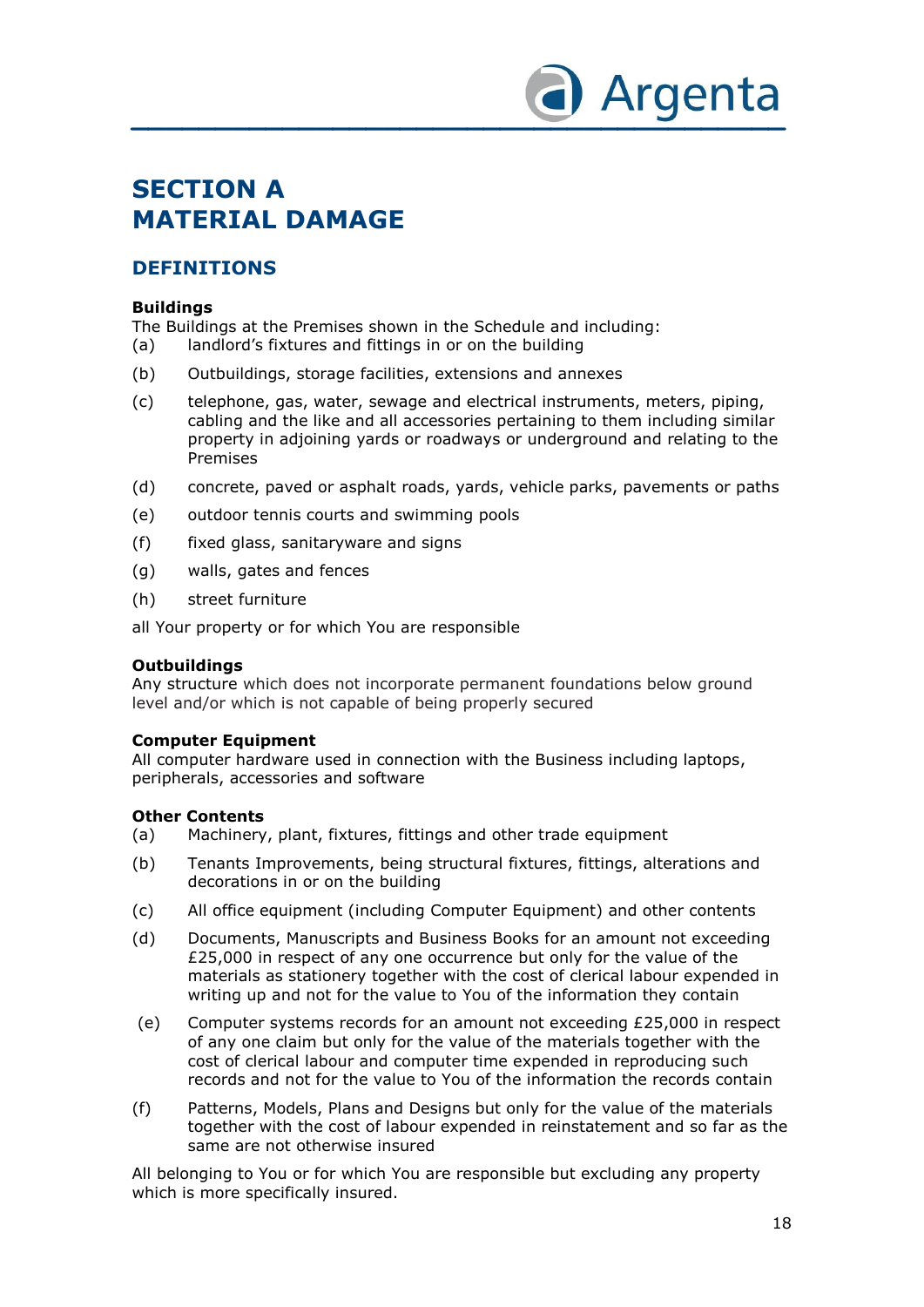

#### **Cigarettes, Cigars and Tobacco**

Cigarettes, Cigars and Tobacco Your property or held by You in trust or on commission or for which You are responsible.

#### **Wines and Spirits**

Wines and Spirits Cigarettes, Cigars and Tobacco Your property or held by You in trust or on commission or for which You are responsible.

#### **COVER**

In the event of accidental Damage to the property insured described in the Schedule which occurs at the Premises during the Period of Insurance by any accidental cause not otherwise excluded We will pay You the value of the property at the time of Damage or the amount of the Damage or, at Our option, replace or reinstate the property.

Provided that Our liability in any one Period of Insurance shall not exceed in respect of any one item its Sum Insured or in the whole the Total Sum Insured or any other stated Limit of Liability.

#### **CLAIMS SETTLEMENTS**

In respect of Buildings and Other Contents:

*N.B. The provisions of this clause do not apply to directors', partners', employees', visitors' or customers' personal effects, pedal cycles, tools and instruments.*

In the event of the property insured under each item of the Schedule on Buildings and Other Contents being the subject of Damage giving rise to Our liability under this section the basis upon which Our liability in respect of each of the said items is to be calculated shall be the Reinstatement of the property which has been the subject of Damage.

For the purposes of this clause:

"Reinstatement" means:

- (a) in the case of destruction, the rebuilding of or replacement by similar property, in either case in a condition equal to but not better or more extensive than its condition when new;
- (b) where property is damaged, the repair of the damage or restoration of the damaged portion of the property to a condition substantially the same as but not better or more extensive than its condition when new.

#### SPECIAL PROVISIONS

- 1 No payment shall be made beyond the value of the property insured at the time of Damage
	- (a) until the cost of Reinstatement has actually been incurred
	- (b) unless Reinstatement (which, subject to Our liability not being thereby increased, may be carried out upon another site and in any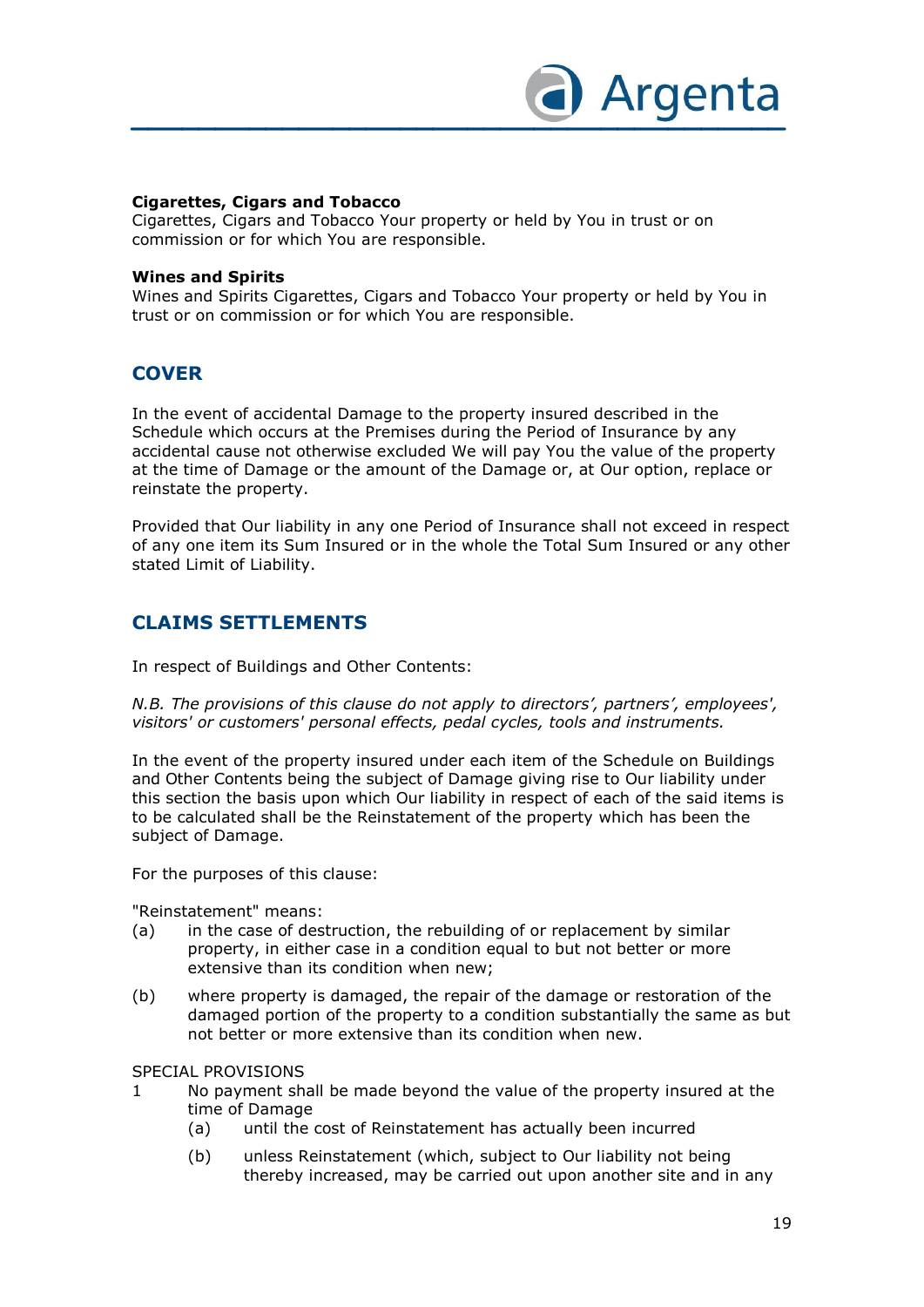

manner suitable to Your requirements) commences and proceeds without unreasonable delay

- (c) if at the time of its Damage the property shall be insured by any other insurance effected by or on Your behalf which is not upon the same basis of Reinstatement
- 2 When any property insured is damaged in part only, Our liability shall not exceed the sum We could have been called upon to pay for reinstatement if such property had been wholly destroyed.
- 3 In respect of each item to which this clause applies, for the purposes of General Condition 7(f) – Underinsurance, the Sum Insured shall include Your assessment of the cost of reinstatement of the property insured, arrived at in accordance with paragraph (a) of the Reinstatement definition (see above) together with, insofar as the insurance by the item provides, due allowance for:
	- (a) the additional cost of reinstatement to comply with Local Authority requirements;
	- (b) professional fees;
	- (c) debris removal costs.

### **EXTENSIONS**

(These Extensions apply to your policy automatically)

#### **1 GLASS**

We will pay for:

- (a) the cost of repair or replacement of lettering, alarm foil or other ornamentation work on glass provided that Our liability for any one occurrence shall not exceed £500
- (b) the reasonable costs of
	- (i) boarding up and temporary glazing pending replacement of broken glass
	- (ii) removing and re-fixing window fittings and other obstacles to replacing broken fixed glass.

#### **2 LOCAL AUTHORITIES**

The insurance in respect of Buildings and machinery and plant extends to include such additional cost of reinstatement of the insured property which has been the subject of Damage as may be incurred solely by reason of the necessity to comply with Building Regulations or local authority or other statutory requirements. Provided that:-

- 1 The amount recoverable under this Extension shall not include:-
	- (a) the cost incurred in complying with any of the aforesaid regulations or requirements
		- (i) in respect of Damage occurring prior to the granting of this Extension;
		- (ii) in respect of Damage not insured by this Section;
		- (iii) under which notice has been served upon You prior to the happening of the Damage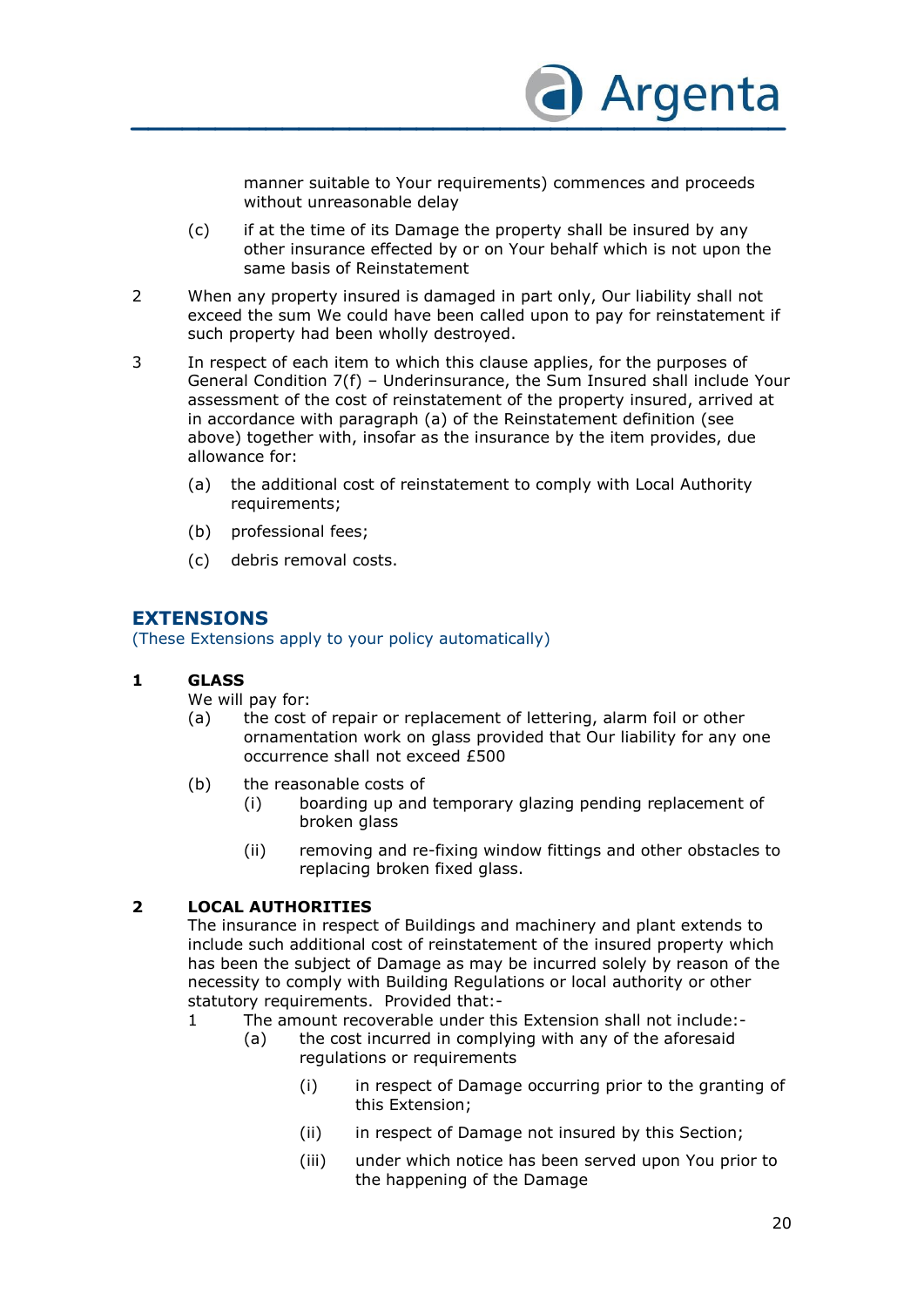

- (iv) in respect of undamaged property or undamaged portions of property other than foundations (unless foundations are specifically excluded from the insurance by this Material Damage Section) of that portion of the property destroyed or damaged;
- (b) the additional cost that would have been required to make good the property which has been the subject of Damage to a condition equal to its condition when new had the necessity to comply with any of the aforesaid Regulations or requirements not arisen
- (c) the amount of any rate, tax, duty, development or other charge or assessment arising out of capital appreciation which may be payable in respect of the property or by the owner thereof by reason of compliance with any of the Regulations or requirements referred to.
- 2 The work of reinstatement must be commenced and carried out within a reasonable period and in any case must be completed within twelve months after the Damage or within such further time as We may (during the said twelve months) agree in writing and may be carried out wholly or partially upon another site (if the aforesaid Regulations or requirements so necessitate) subject to Our liability under this Extension not being thereby increased.
- 3 If Our liability under any item of the Schedule apart from this Extension shall be reduced by the application of any of the terms and conditions of this Section, then Our liability under this Extension in respect of any such item shall be reduced in like proportion.
- 4 The total amount recoverable under this section for any property insured shall not exceed the Sum Insured shown against that item.

#### **3 TEMPORARY REMOVAL**

1 The property insured by this Section (other than Stock in Trade, Cigarettes, Cigars, Tobacco, Wines and Spirits) is covered whilst temporarily removed from the Premises at which it is usually located or whilst in transit by land or inland waterway to any other premises in Great Britain, Northern Ireland, the Channel Islands or the Isle of Man for cleaning, renovation, repair or other similar purposes.

Provided that Our liability in respect of any Damage occurring elsewhere than at any of the Premises stated in the Schedule shall not exceed 10% of the Sum Insured by the item under which cover normally applies after deducting therefrom the value of any Buildings (exclusive of fixtures and fittings) or Stock in Trade, Cigarettes, Cigars, Tobacco, Wines and Spirits insured thereby.

This extension does not apply to property which is otherwise insured nor in respect of Damage occurring elsewhere than at the Premises from which the property is temporarily removed to:-

- (a) motor vehicles and motor chassis licensed for normal road use;
- (b) property held by You in trust other than machinery and plant.
- 2 Computer systems records, deeds and other documents (including stamps thereon) manuscripts, plans and writings of every description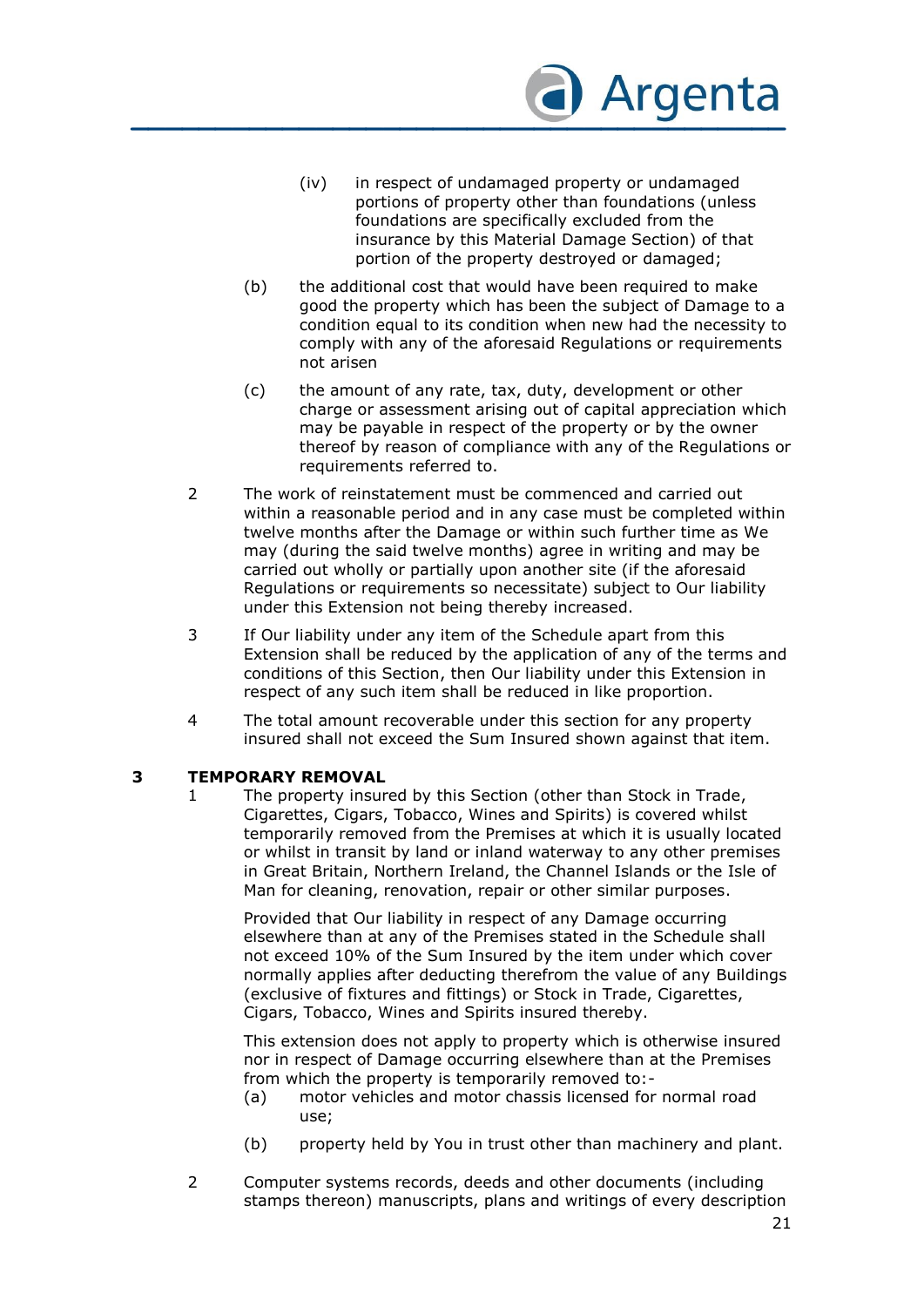

and books (written and printed) insured by this Section are covered whilst temporarily removed to any premises not in Your occupation and whilst in transit by land or inland waterway all in Great Britain, Northern Ireland, the Channel Islands, and the Isle of Man.

Provided that Our liability in respect of any Damage to such property shall not exceed 10% of its value.

#### **4 ARCHITECTS', SURVEYORS' AND CONSULTANTS' FEES**

The Sum Insured by each item of the Schedule for Buildings and machinery includes an amount in respect of Architects', Surveyors', Consulting Engineers', Legal and Other Fees necessarily and reasonably incurred in the reinstatement of the property insured consequent upon its Damage as insured by this Section but not for preparing any claim.

Provided that Our total liability for such Damage and fees shall not exceed in the aggregate the Sum Insured by each item.

#### **5 DEBRIS REMOVAL**

The insurance of the property insured (other than Loss of Rent, if insured) extends to include costs and expenses necessarily incurred by You with Our consent in:

- a) removing debris
- b) the clearing of drains and sewers providing services to or from the Buildings and for which You are responsible
- c) dismantling and/or demolishing
- d) shoring up or propping

of the portion or portions of the property insured that have sustained Damage insured by this Section.

Provided that

- i) We will only pay such costs following Damage which is insured by this **Section**
- ii) in respect of Damage to property insured comprising roads, yards, vehicle parks, pavements, gardens and the like Our liability in respect of any one occurrence shall not exceed
	- (1) 10% of the Sum Insured for Buildings or
	- (2) £100,000

whichever is less

- iii) in respect of premises leased or rented by You to others cover includes the property of others not owned by You but for which You are responsible up to an amount not exceeding £25,000 for any one occurrence
- iv) We will not pay for any costs or expenses
	- (1) incurred in removing debris elsewhere than from the site of such property which has been the subject of Damage and the area immediately adjacent to such site
	- (2) in respect of drains and sewers beyond a half mile radius of the site of the insured property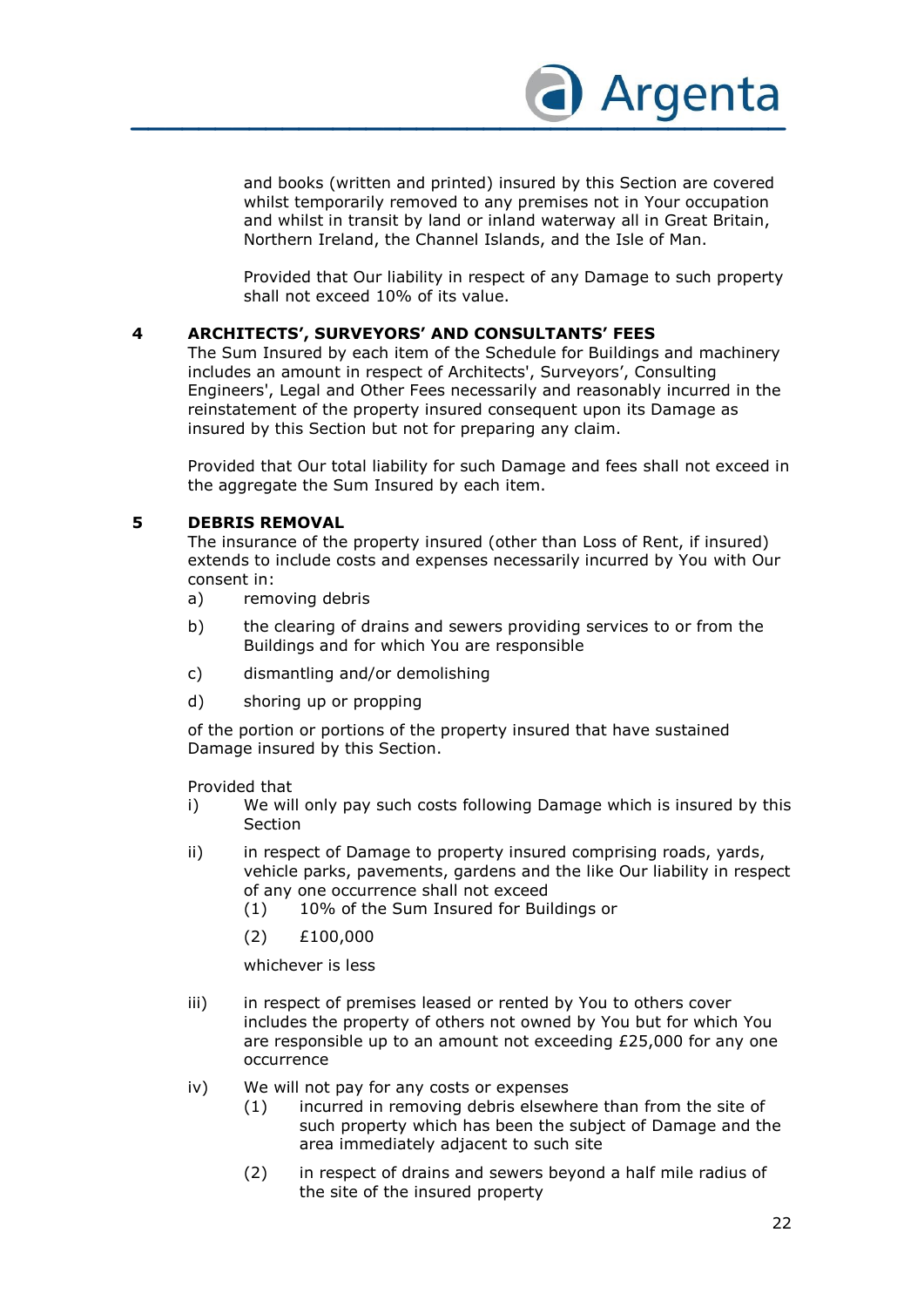

- (3) arising from Damage to property not insured by this insurance
- v) Our liability under this Extension shall in no case exceed the Sum Insured or Declared Value (whichever is lower) in respect of that item

#### **6 TRANSFER OF INTEREST**

If at the time of Damage to any Building insured under this Section, You shall have contracted to sell Your interest in such Building and the purchase shall not have been but shall be subsequently completed, on the completion of the purchase the purchaser shall be entitled to the benefit of this insurance up to the date of completion so far as it relates to such Damage.

Provided that

- i) the property is not otherwise insured by or on behalf of the purchaser against such Damage
- ii) this Extension shall not prejudice the rights and liabilities of You or Us under this Section.

#### **7 WORKMEN**

Any trades person(s), company, firm or organisation may be allowed on the Premises and instructed by You to effect repairs and minor structural alterations in all or any of the Buildings without prejudice to this insurance.

#### **8 AUTOMATIC REINSTATEMENT OF SUM INSURED**

In consideration of the insurance not being reduced by the amount of any Damage You shall pay the appropriate extra premium on the amount of the Damage from the date of the Damage to the date of the expiry of the Period of Insurance.

#### **9 CAPITAL ADDITIONS**

This Section extends to cover the following property situated anywhere in Great Britain, Northern Ireland, the Channel Islands and the Isle of Man:-

- (a) any newly erected and/or newly acquired Buildings and/or contents; and
- (b) alterations, additions and improvements to Buildings and/or contents but not in respect of any appreciation in value;

Provided that:

- 1 Our maximum liability at any one situation shall not exceed :-
	- (a) 10% of the total Buildings and Other Contents Sums Insured by this Section, or
	- (b) £250,000
	- whichever is the lower.
- 2 You provide particulars of any property in respect of which this extension is sought as soon as practicable and, in any event, at intervals of not more than 6 months and to effect specific insurance thereon retrospective to the date of the commencement of Your responsibility.

#### **10 INFLATION PROTECTION**

We will adjust the Sums Insured for items covered by this Section in line with suitable indices of cost and the renewal premium for this section will be based on the adjusted Sums Insured.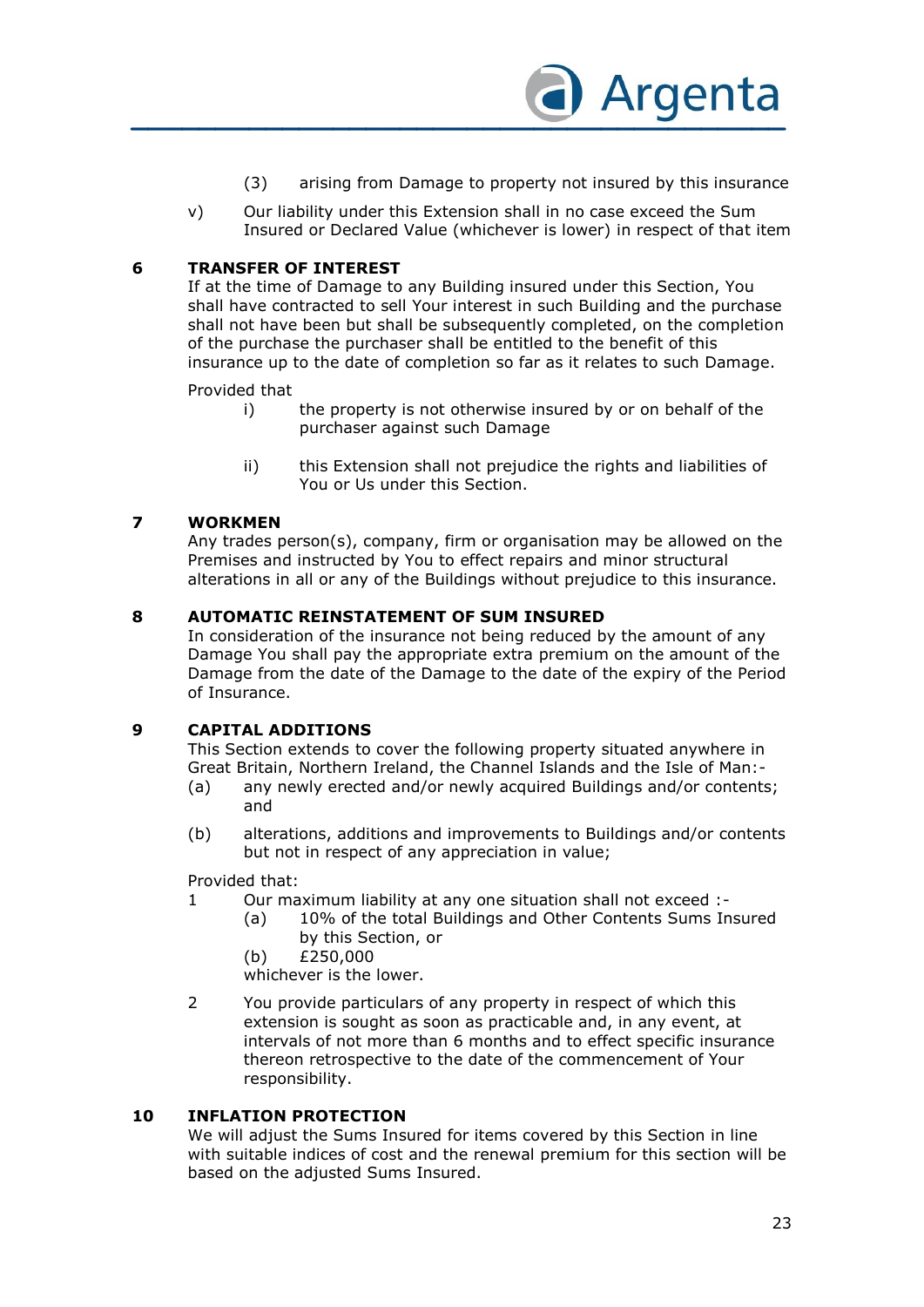

#### **11 GROUND RENT**

This insurance extends to include up to two years ground rent if the Premises are rendered temporarily uninhabitable but only during the period necessary for reinstatement and up to a maximum of 10% of the Buildings Sum Insured.

#### **12 LOTTERY EQUIPMENT**

We will pay for insured Damage to lottery equipment belonging to the lottery operator for which You are responsible provided that such equipment has been included in the Sum Insured for Other Contents.

#### **13 EMERGENCY SERVICES**

We will pay costs and expenses You incur to restore or repair grounds, landscaped gardens, pavements, road surfaces and any other property comprising the Premises damaged by the emergency services attending as a result of insured Damage to the Premises. Provided that Our maximum liability shall not exceed £5,000.

#### **14 FIRE BRIGADE**

We will pay the costs charged by the Fire Brigade directly relating to the extinguishing or fighting of fire at the Premises.

#### **15 THEFT DAMAGE TO BUILDINGS**

We will pay for Damage to Buildings for which You are responsible caused in the furtherance of theft or attempted theft. Provided that such Damage is not covered by any other insurance.

#### **16 SEASONAL INCREASE**

The sum insured in respect of Stock in Trade, Cigarettes, Cigars, Tobacco, Wines and Spirits is increased in each Period of Insurance by

- (i) 30% during the months of November and December
- (ii) 30% for 14 days before and 14 days after a Bank Holiday if it does not fall within the period in (i) above.

#### **17 TRACE AND ACCESS**

In the event of Damage resulting from escape of water or oil as insured by this insurance We will pay all costs necessarily and reasonably incurred in locating the source of such Damage and making good.

Provided that Our liability is limited to £10,000 any one occurrence or series of events arising out of one occurrence.

#### **18 CHANGING LOCKS**

This insurance extends to cover the cost of changing locks at the Premises following the loss of keys during the Period of Insurance by:-

- (a) theft or any attempt thereat from the Premises or from Your home or that of an authorised director, partner or employee;
- (b) robbery whilst such keys are in Your personal custody or that of an authorised director, partner or employee;

Provided that: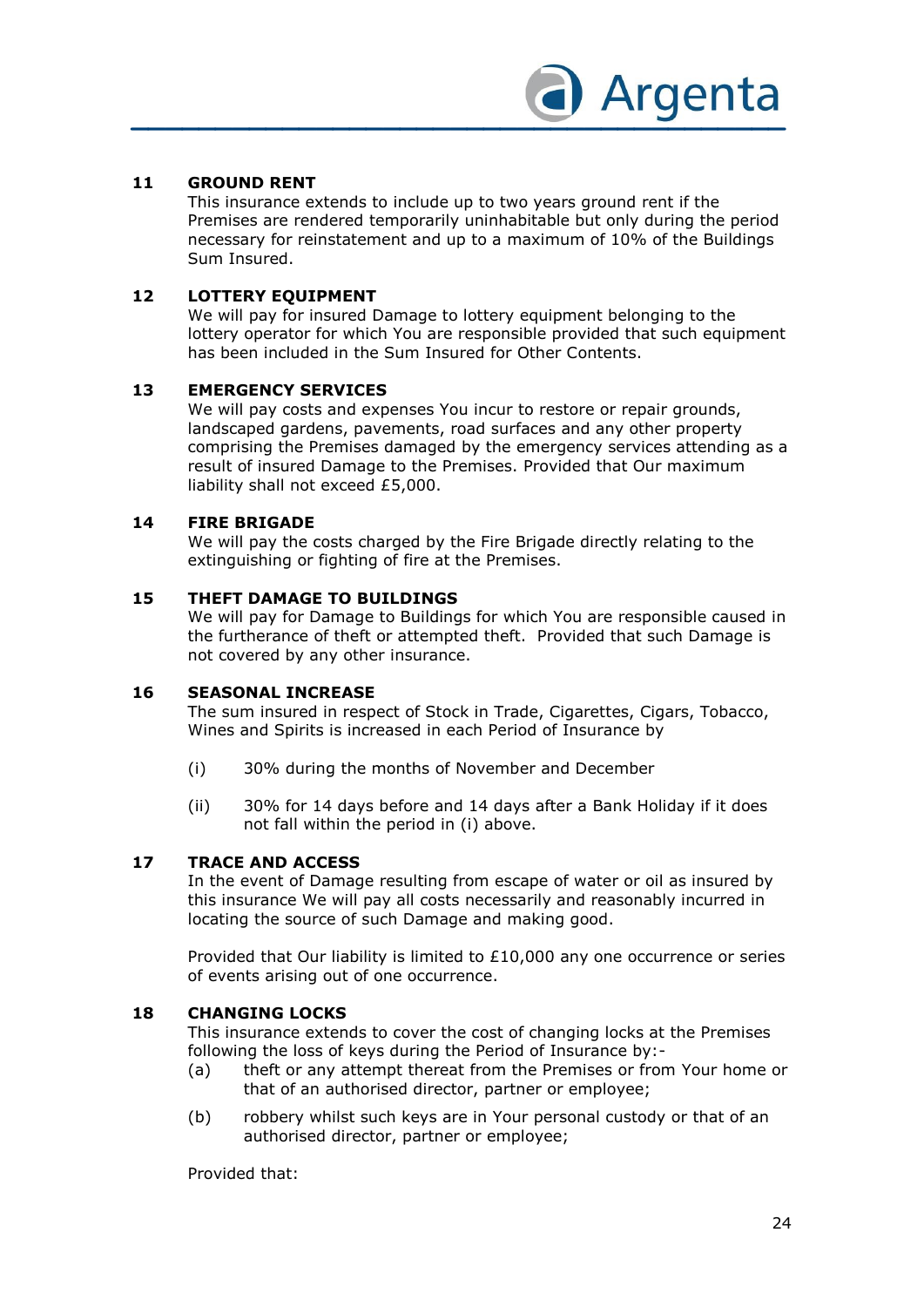

- i) if such keys relate to a safe they shall not be left on the Premises overnight unless the Premises are occupied by You or an authorised employee in which case they shall be deposited in a secure place not in the vicinity of the safe.
- ii) Our liability is limited to £500 in respect of any one loss.

#### **19 ADDITIONAL METERED WATER CHARGES**

The insurance by this Section extends to include additional metered water charges incurred by You and for which You are responsible as a result of Damage to the water installation at the Premises.

Provided that:

- i) The amount payable shall be ascertained by comparing the charge made by the water authority on their account for the period during which the loss of metered water occurred with the charges for the previous period adjusted for any relevant factors affecting Your normal consumption of water during the periods concerned
- ii) Damage in respect of any Building which is unoccupied is excluded
- iii) Our maximum liability under this Extension shall not exceed  $£10,000$ in the aggregate during any one Period of Insurance
- iv) You shall take all practical steps to remedy the Damage to the installation as soon as it is discovered

#### **20 EXTINGUISHMENT EXPENSES**

We will pay the reasonable costs You incur for refilling fire extinguishment appliances and replacing used sprinkler heads but excluding

- (a) costs other than as a direct result of Damage caused by a Defined Peril
- (b) any amount in excess of £5,000

#### **21 SIGNS**

We will pay for Damage to fixed signs at the Premises up to  $£1,000$  in any one Period of Insurance.

#### **22 CUSTOMERS', GUESTS' AND EMPLOYEES' PERSONAL EFFECTS**

The insurance by this Section is extended to include Damage to customers, guests and/or employees personal effects and/or motor vehicles within the boundaries of the Premises all for which You are fully responsible and not otherwise excluded

Provided that:

(i) the amount payable shall not exceed the following limits of liability:

| (a) | personal effects of any one customer,<br>guest and/or employee                                                         | £1,000  |
|-----|------------------------------------------------------------------------------------------------------------------------|---------|
| (b) | any one motor vehicle                                                                                                  | £10,000 |
| (c) | any one claim by You in respect of all<br>customers', guests' and/or employees'<br>personal effects and motor vehicles | £50,000 |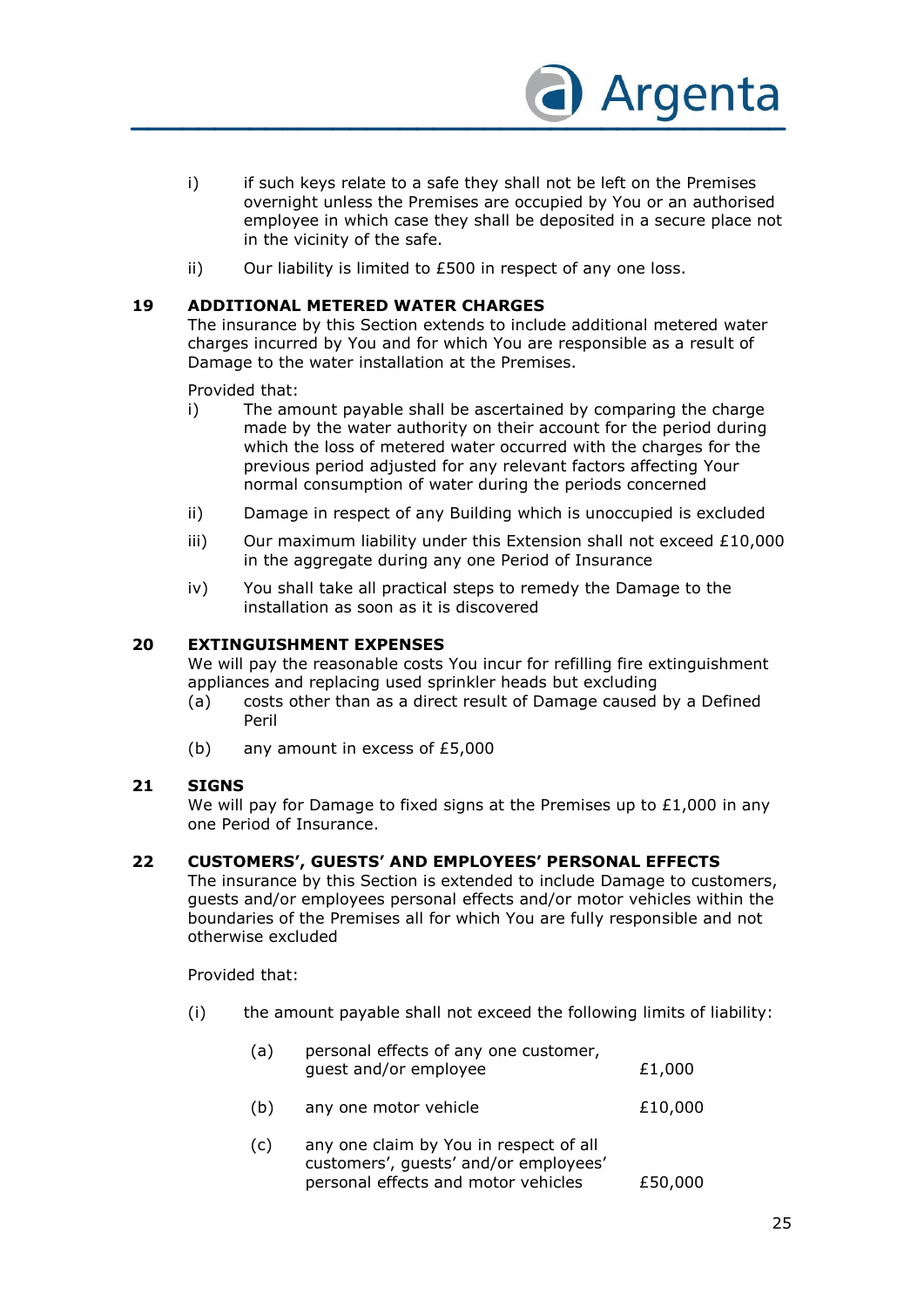

(ii) We will not pay for Damage to personal valuables, works of art, collections, money, deeds or documents of any description or travel tickets.

#### **23 OUTSIDE CATERING**

The insurance by this Section is extended to include Damage to Other Contents occurring in any building where You are providing outside catering up to a limit of £1,000.

#### **24 PROPERTY IN THE OPEN**

The insurance by this Section is extended to include Damage to property in the open within the boundaries of the Premises up to a limit of £500 in any one Period of Insurance.

#### **CONDITIONS**

(The following Conditions apply to all policies)

#### **1 UNOCCUPIED PREMISES**

You must tell Us immediately You become aware that any Premises or part of a Premises has become unoccupied.

If We agree to provide cover it is a condition precedent to Our liability that whenever the Premises is left unoccupied You must comply with the following

- (a) the gas supply must be turned off at the main
- (b) the water supply must be turned off at the main and the water installation fully drained down unless
	- (i) for the period  $1^{st}$  October to  $30^{th}$  April the Premises has low pressure hot water heating systems which are to remain on and
	- (ii) the mains services to the heating installation(s) are maintained in good condition and boilers are regularly serviced
- (c) the electricity supply to be turned off at the main except if it is necessary for essential circuits to be left on for
	- (i) intruder alarm systems
	- (ii) fire alarm systems
	- (iii) low pressure hot water heating systems
	- (iv) lighting for periodic security

and it must be ensured that

- (1) the wiring to those parts is in safe and satisfactory condition
- (2) non-essential circuits are isolated either by turning off at the main switch or by removal of fuses
- (d) all letterboxes to be sealed to prevent any insertion
- (e) all combustible contents to be removed from the Premises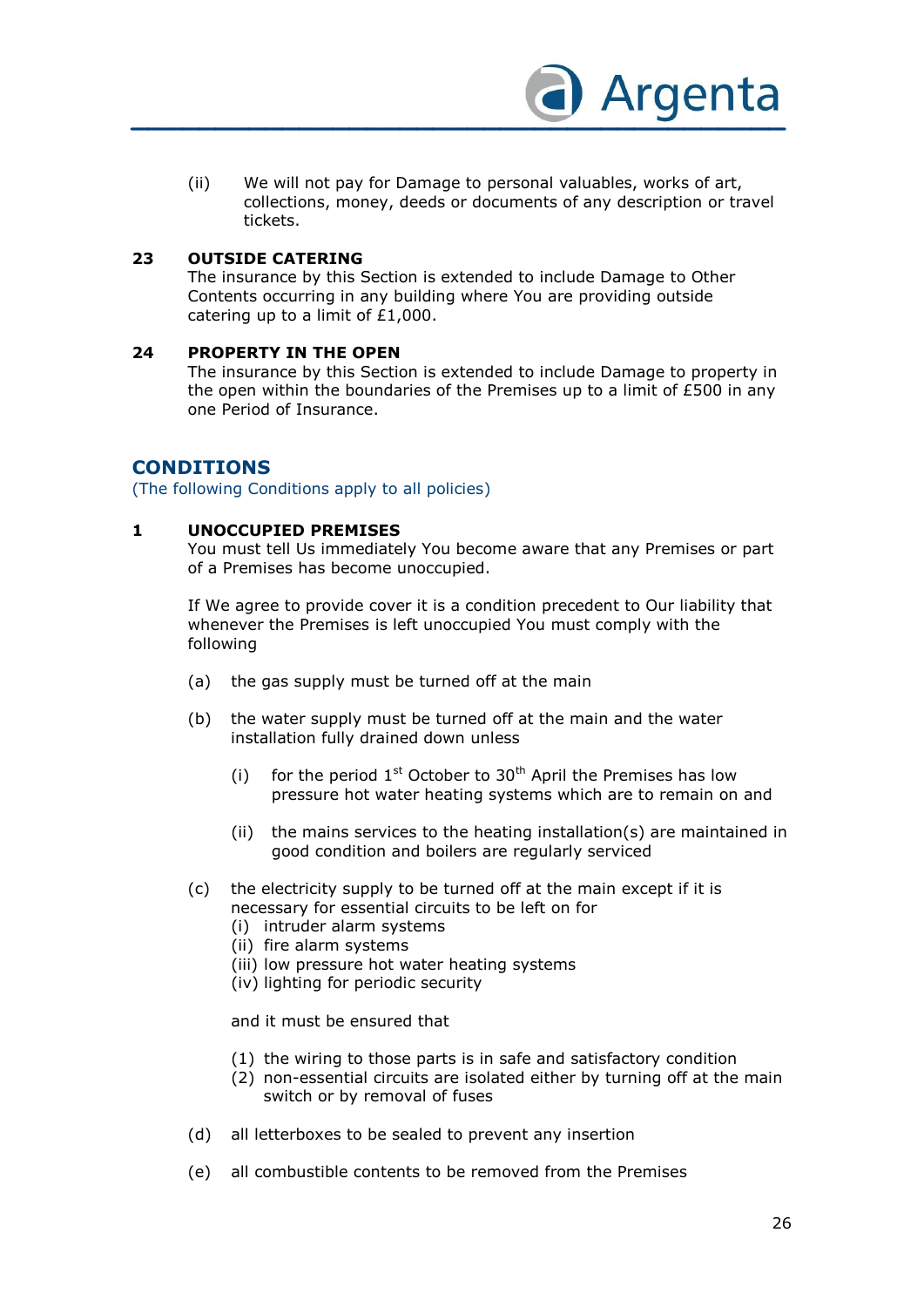

- (f) the Premises to be made secure to prevent unauthorised entry with all glazed doors and ground, basement and other vulnerable windows to be securely boarded up unless either
	- (i) a security company is engaged to visit at night and an intruder alarm giving full external protection is operative or
	- (ii) a security company is engaged to guard the Premises on a 24 hour basis
- (g) any fire or theft protection/detection equipment to be maintained in efficient working order
- (h) the Premises to be visited at least once a week by a responsible adult and a thorough inspection carried out with a written record of visits maintained

Cover will be limited to Fire, Lightning, Explosion & Aircraft cover only.

We will not pay in respect of Damage caused by renovation or building work.

#### **2 DESIGNATION OF PROPERTY**

For the purpose of determining where necessary the item under which property is insured, We agree to accept the designation under which such property has been entered in Your books.

#### **3 FIRE EXTINGUISHING APPLIANCES**

It is a condition precedent to Our liability that fire extinguishing appliances shall be maintained in efficient working order throughout the Period of Insurance. This insurance shall not be prejudiced or invalidated by any defect in the said appliances due to any circumstances unknown to You or beyond Your control.

#### **4 MINIMUM STANDARDS OF SECURITY**

It is a condition precedent to Our liability that the following security measures are in place at the Premises unless otherwise agreed by Us

- (i) The final exit door of the Premises must be secured with one of the following
	- (a) a mortice deadlock which has 5 or more levers and/or conforms to British Standard BS3621 for timber or steel framed doors
	- (b) a cylinder operated mortice deadlock or deadlocking multipoint locking system with a minimum of three locking points for aluminium or UPVC framed doors
	- (c) a close shackle padlock with a minimum shackle thickness of 10mm together with the manufacturer's corresponding locking bar irrespective of the door construction.
- (ii) All external doors and all internal doors giving access to any part of the Buildings not occupied by You for the purpose of the Business must be secured with either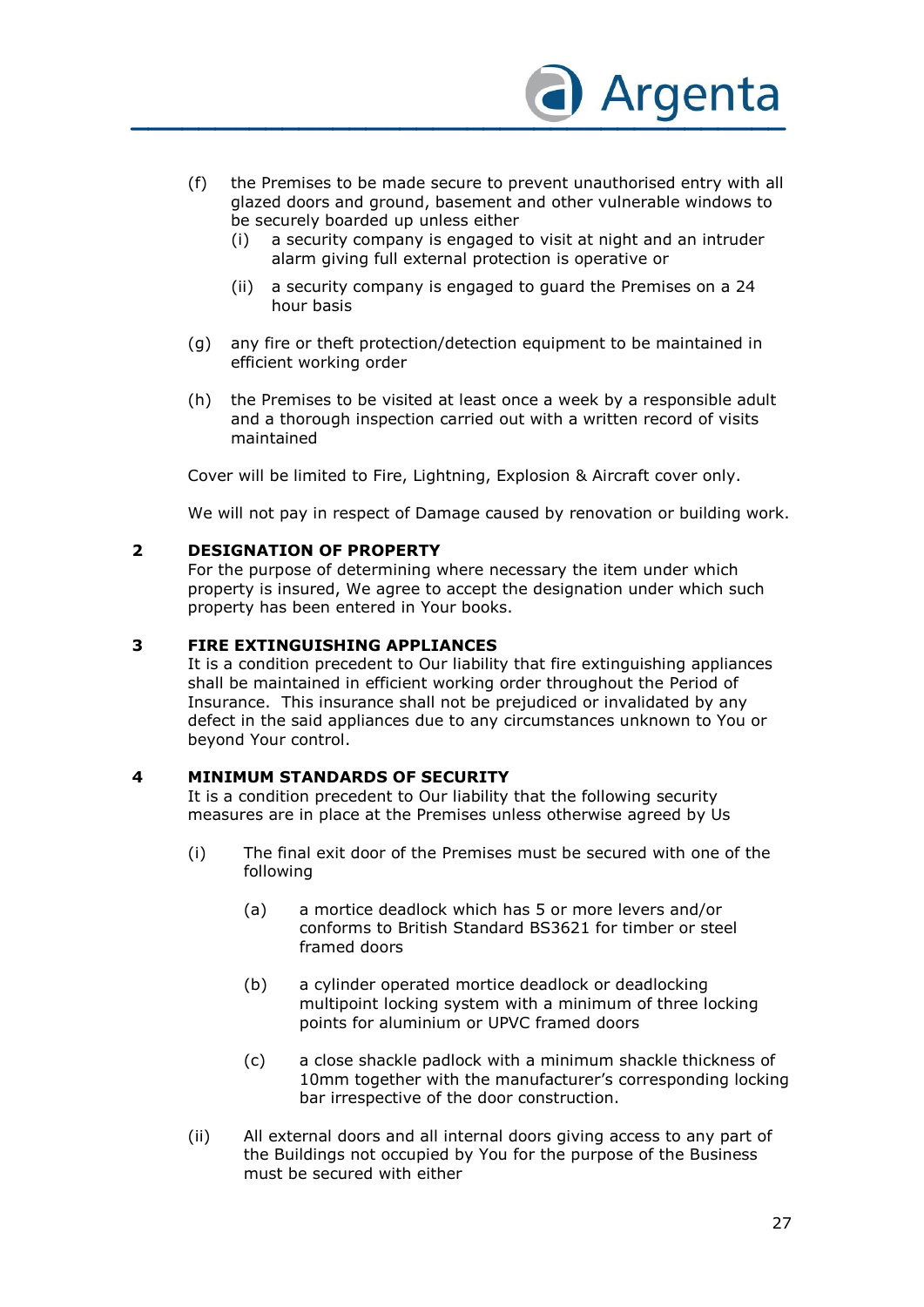

- (a) any of the locking arrangements specified in (i) above according to the construction of the doors, or
- (b) two key operated security bolts for doors fitted internally one fitted near the top and the other near the bottom of the door.
- (iii) Where any of the doors described in (i) or (ii) above are of double leaf construction
	- (a) the first closing leaf must be secured with two key operated security bolts fitted internally and shooting vertically one at the top and the other at the bottom of the door, and
	- (b) the final closing leaf must be secured with either
		- (1) any of the locking arrangements specified in (i) above according to the construction of the doors, or
		- (2) two key operated security bolts fitted internally and shooting vertically one at the top and the other at the bottom of the door.
- (iv) All ground floor and basement opening windows/skylights and readily accessible opening windows/skylights on other floors (see below) must be secured with either key operated locking devices or other locking devices which rely upon a removable component for their security.

Readily accessible opening windows/skylights are those that can be reached from the ground without the use of a ladder or via extension balconies, downpipes, external staircases and fire escapes, canopies, outbuildings, garages, walls, nearby trees or roofs, adjoining or next door premises.

This requirement does not apply to windows/skylights which are protected by solid steel bars, grilles, locked gates, shutters, expanded metal or weld mesh.

Any door or window designated as a fire exit following a fire risk assessment is excluded from these requirements. Fire exit doors and windows must be secured by means of a device suitable for use in emergency escape situations whenever that part of the Premises is left unattended.

#### **5 FAT FRYING CONDITION**

It is a condition precedent to Our liability that

- (a) all deep fat frying ranges are equipped with
	- (i) thermostats arranged to prevent the temperature of cooking oils or fats rising above 205 degrees Centigrade and that such thermostats are maintained in efficient working order
	- (ii) automatic thermostatic cut outs arranged to cut off the heat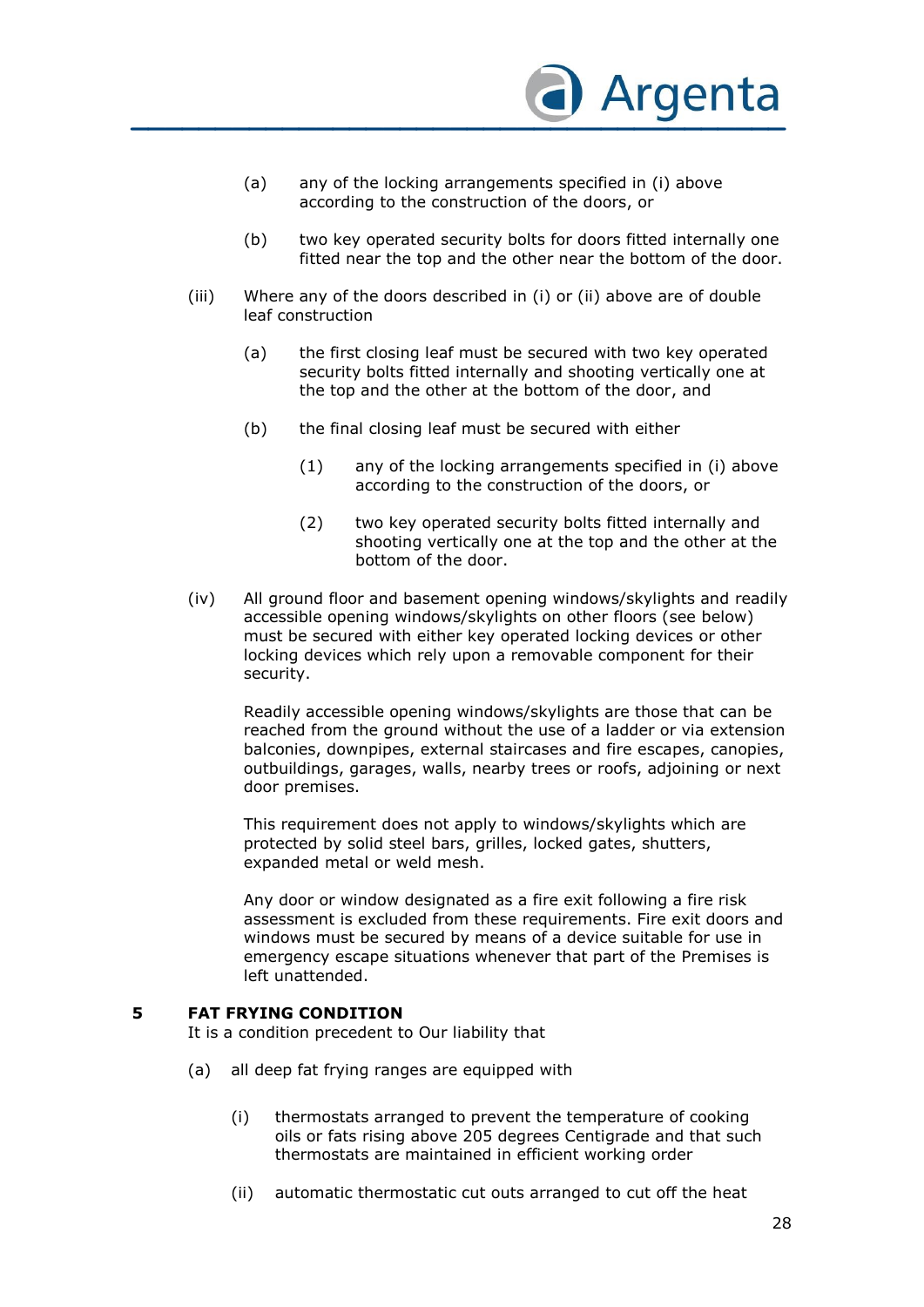

source in the event of a failure of the working thermostats

- (b) there is no replenishment of supplies of oils or fats to the apparatus whilst the apparatus is hot
- (c) the cooking range(s), grease trap filters and thermostats attached to or forming part of the range(s) are thoroughly cleaned at intervals not exceeding one month
- (d) extract ducting flue pipes and pans are thoroughly cleaned and inspected at intervals not exceeding six months and any equipment having splits holes or other damage are replaced or repaired
- (e) all deep fat frying ranges are serviced by a competent engineer in accordance with the manufacturer's instructions at intervals not exceeding one year
- (f) at least one of the following portable fire extinguishers are situated in the vicinity of each deep fat frying range and that such extinguisher(s) are maintained in efficient working order:
	- **9** litre foam
	- 10 kg CO2 (in at least two extinguishers)
	- 4.5 kg dry powder
- (g) one fire blanket is installed in the vicinity of the apparatus

#### **6 APPLICATION OF UNDERINSURANCE CONDITION**

The Sum Insured under each Item shown on the Schedule is separately subject to General Condition 7(f).

#### **7 FLAT ROOFS**

It is a condition precedent to Our liability that any flat felted roof portion of the Premises shall be inspected at intervals not exceeding twelve months by a qualified builder or property surveyor and any defects brought to light by that inspection shall be repaired immediately. You must keep a copy of the invoice showing that the work has been undertaken.

#### **8 SUBROGATION WAIVER**

In the event of a claim arising under this Section We agree to waive any rights, remedies or relief to which We might have become entitled by subrogation against:-

1. any company standing in the relation of Parent to Subsidiary (Subsidiary to Parent) to You or any company which is a Subsidiary of a Parent Company of which You are Yourselves a Subsidiary in each case within the meaning of the Companies Act or the Companies (N.I.) Order as appropriate current at the time of Damage.

#### 2. any tenant.

Provided that

- (i) the Damage did not result from a criminal fraudulent or malicious act of the tenant
- (ii) the tenant contributes to the cost of insuring Your property insured against the event which caused the Damage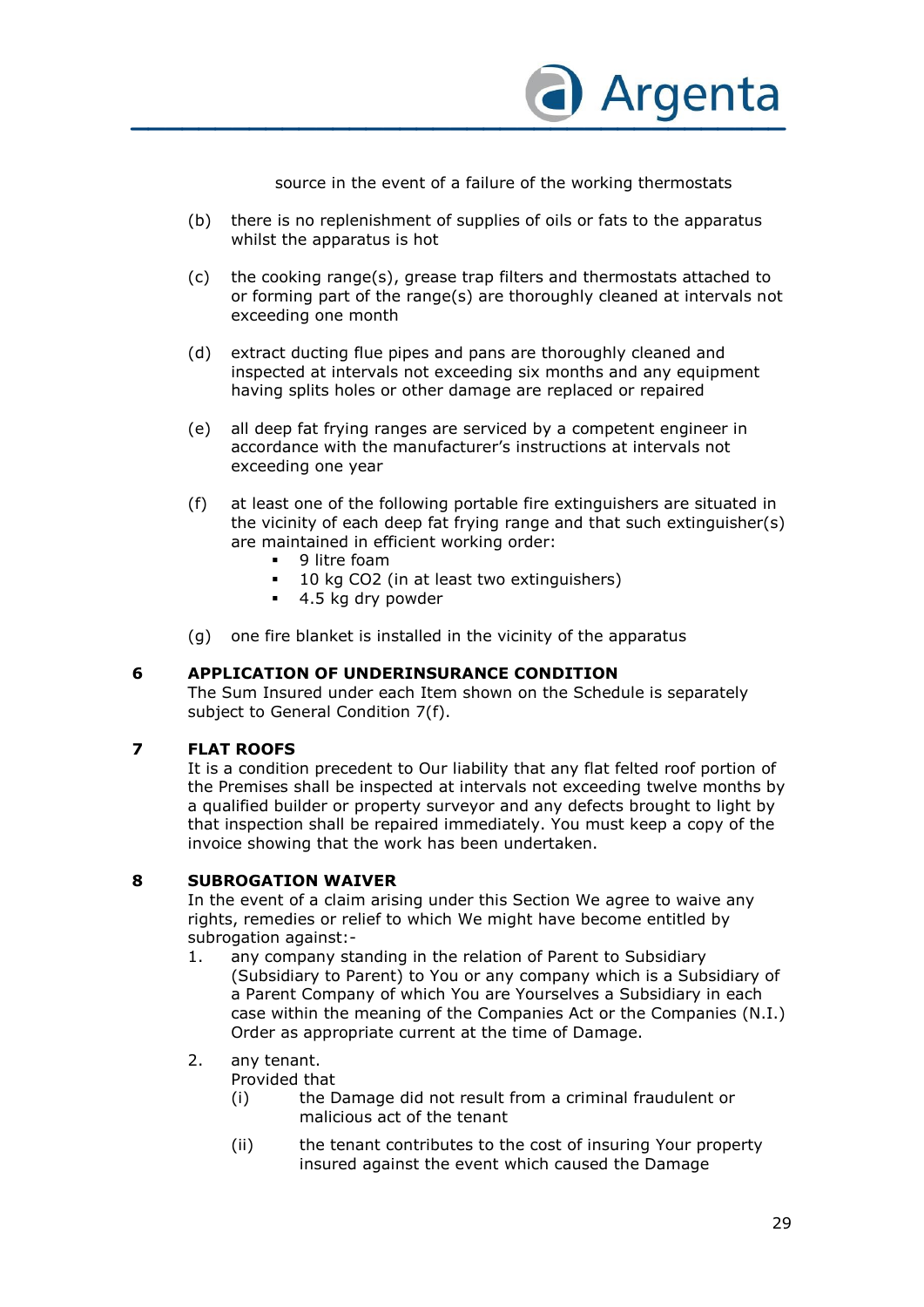

#### **9 PROTECTIONS**

It is a condition precedent to Our liability that whenever the Premises are closed for business or left unattended

- (a) all locks, bolts and other protective devices are in full and effective operation
- (b) all keys (including those relating to any part of the intruder alarm system) are removed from the Premises

Further, where We have specified that the Premises must be protected by an intruder alarm system You shall ensure

- (i) it is regularly and efficiently maintained under a maintenance contract with the alarm company
- (ii) it is brought into full and effective operation whenever the Premises are closed for business
- (iii) the alarm company is immediately advised of any apparent defect in the intruder alarm
- (iv) We are notified immediately in writing if You receive written notification from the police authority warning of possible or intended withdrawal of response to calls from the intruder alarm
- (v) Our agreement is obtained before replacing, extending or otherwise altering the intruder alarm
- (vi) whenever the Premises are left unattended that
	- (1) all locks, bolts and other protective devices are in full operation
	- (2) details of any codes used for the operation of the intruder alarm and all keys to the intruder alarm shall be either removed from the Premises or placed within a locked safe or strongroom, the keys to which are themselves removed from the Premises

#### **10 OTHER INTERESTS**

We will automatically cover the interests of any third parties You are required to include in this insurance in consequence of any mortgage, hiring, leasing or similar agreement. Provided that You shall advise Us of the name of any interested party and the nature and extent of their interest in the event of Damage.

#### **11 AUTOMATED TELLER MACHINE**

It is a condition precedent to Our liability that in respect of any Premises containing an Automated Teller Machine (ATM) that

- (a) the ATM units are emptied at the end of each working day and the money within transferred to a suitably graded safe for the amount of cash involved or else deposited in a bank night safe.
- (b) outside of business hours the ATM door and its security container within is left open, empty and unlocked.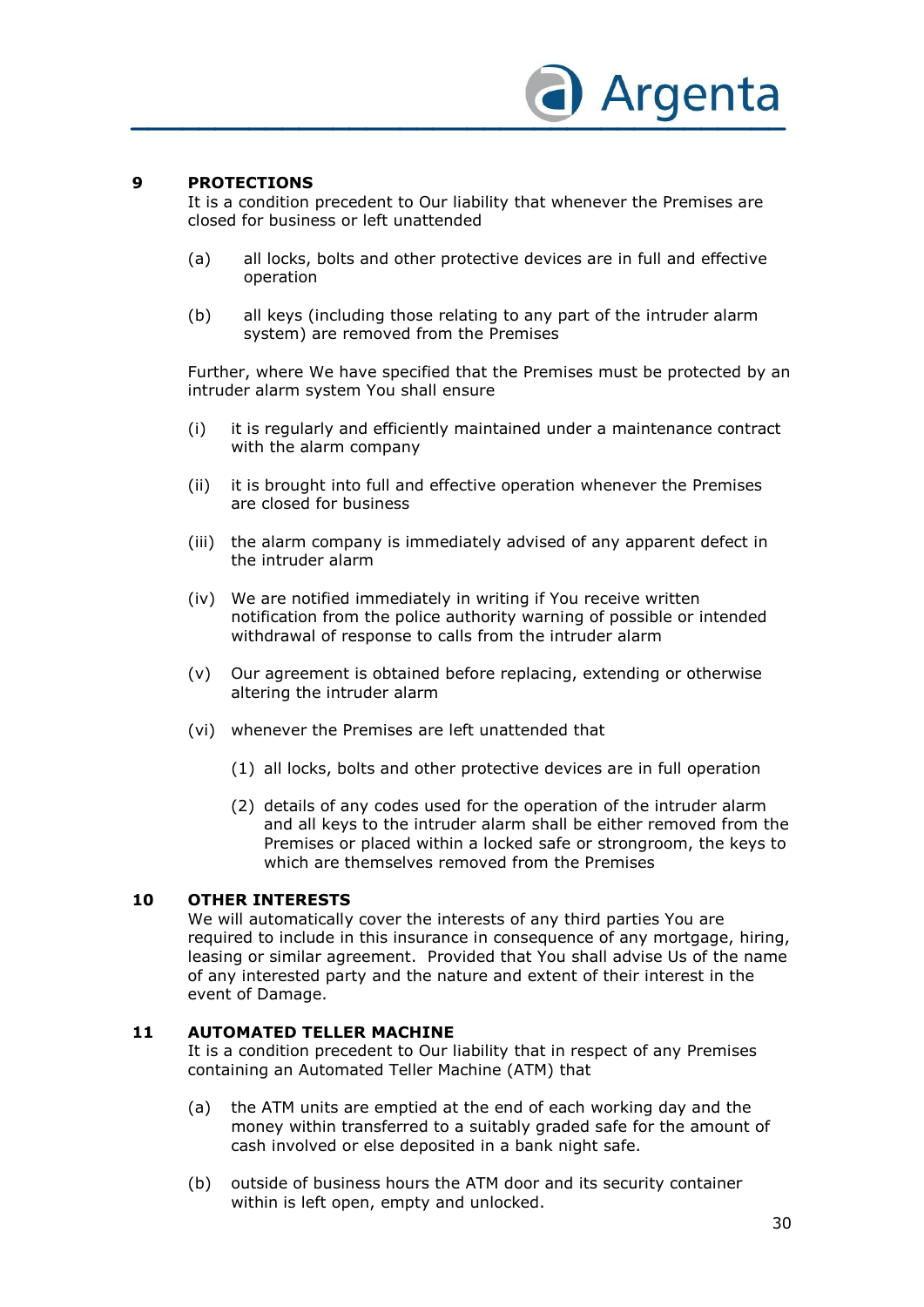

- (c) whenever the ATM is opened the Premises are to be cleared of all customers then locked to deny further access to the Premises and at least two able bodied employees are to be present in the Premises.
- (d) notices are prominently displayed within the Premises stating that the ATM is protected by a smoke generating and/or banknote degradation system and holds no cash outside of working hours.
- (e) the ATM is secured to the floor by a minimum of four resin anchor bolts (minimum 12mm diameter to a minimum depth of 150mm) into a substantial concrete base of not less than 170mm thick

#### **EXCLUSIONS**

We will not pay in respect of:

- 1 Damage caused by the bursting of any boiler, economiser or other vessel machine or apparatus belonging to You or under Your control in which internal pressure is due to steam only but this shall not exclude
	- (i) Damage caused by explosion of any boiler used for domestic purposes only
	- (ii) subsequent Damage itself resulting from a cause not otherwise excluded.
- 2 Damage attributable solely to change in the water table level
- 3 Damage caused by or consisting of
	- (a) wear and tear; frost; wet or dry rot; dampness or dryness; or any other gradually operating cause;
	- (b) corrosion; rust; shrinkage; evaporation; loss of weight; marring; scratching;
	- (c) change in:
		- (i) temperature
		- (ii) colour
		- (iii) texture, or
		- (iv) finish
	- (d) (i) moth
		- (ii) vermin
		- (iii) insects
		- (iv) fungal attack, or
		- (v) mould

however caused;

- (e) inherent vice; latent defect; faulty or defective design or materials
- (f) faulty or defective workmanship; operational error or omission on Your part or the part of any of Your employees;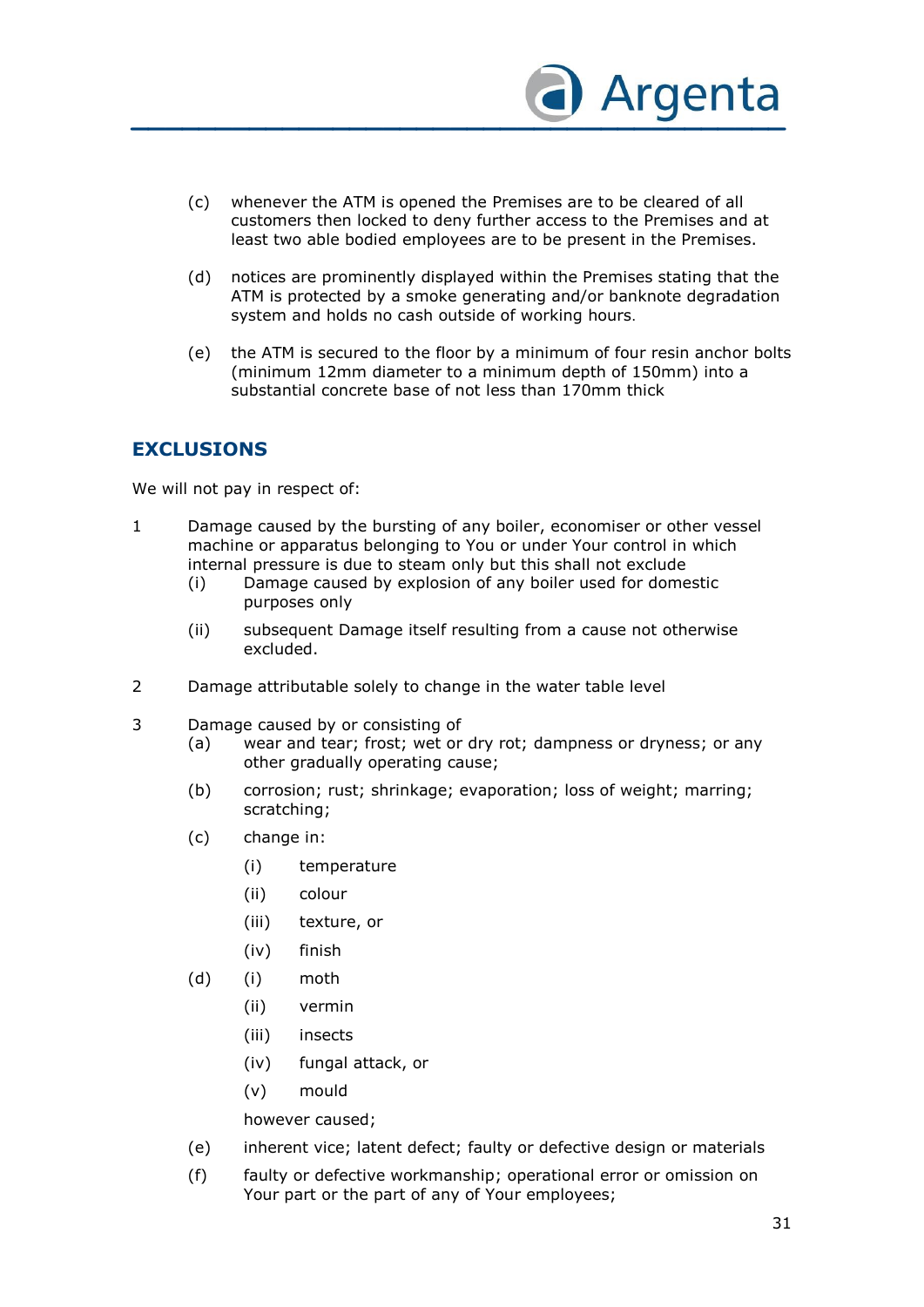

- (g) joint leakage; failure of welds; cracking; fracturing; collapse or overheating of boilers, economisers, superheaters, pressure vessels or any range of steam and feed piping in connection therewith;
- (h) mechanical or electrical breakdown or derangement

but this shall not exclude subsequent Damage which itself results from a cause not otherwise excluded.

- 4 Damage caused by any kind of seepage or any kind of pollution and/or contamination but this shall not exclude Damage to the property insured specified in the Schedule caused by
	- (a) pollution or contamination which itself results from a Defined Peril
	- (b) a Defined Peril which itself results from pollution or contamination
- 5 Damage by storm, wind, rain, hail, sleet, snow, flood or dust to movable property in the open, gates, fences or posts unless caused by falling trees or there is Damage to structural parts of the Buildings at the same time
- 6 Theft or attempted theft which does not involve either
	- (a) entry to or exit from the Premises by forcible and violent means, or
	- (b) actual or threatened assault or violence
- 7 Theft or attempted theft from any part of the Buildings not occupied by You for the purposes of the Business.
- 8 Damage caused by or consisting of acts of fraud, dishonesty or deception.
- 9 Damage to property in transit other than whilst at the Premises or in the circumstances provided for by Extension 3 – Temporary Removal
- 10 Damage to money and securities of any description
- 11 Damage caused by subsidence landslip or ground heave
	- (a) to yards, car parks, roads, pavements, street furniture, outdoor swimming pools, outdoor tennis courts, walls, gates and fences unless also affecting the Buildings
	- (b) caused by or consisting of
		- (i) the normal settlement or bedding down of new structures
		- (ii) the settlement or movement of made up ground
		- (iii) coastal or river erosion
	- (c) resulting from
		- (i) demolition, construction, structural alteration or repair of any property
		- (ii) groundworks or excavation

at the same premises

- (d) which originated prior to the inception of this cover
- 12 Damage caused by or consisting of disappearance, unexplained or inventory shortage, misfiling or misplacing of information.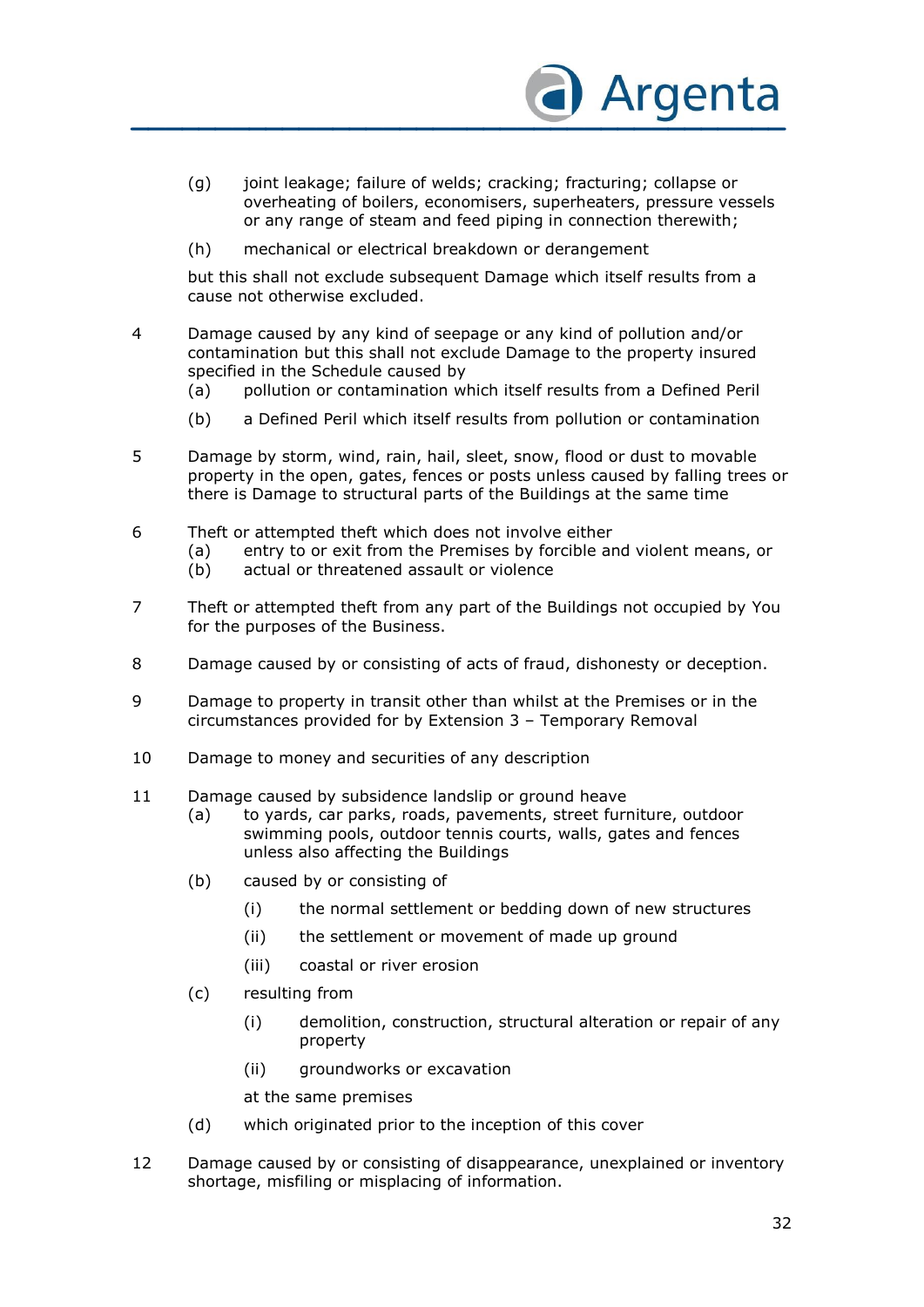

- 13 Damage to a building or structure caused by its own collapse or cracking.
- 14 Damage to property resulting from its undergoing any process of production, packing, treatment, testing, commissioning, servicing, alteration, cleaning or repair.
- 15 Damage to fixed glass or sanitaryware: (i) occurring during installation or removal, or
	- (ii) which was cracked or fractured prior to inception of this insurance, or
	- (iii) occurring whilst the Premises are empty or unoccupied unless specifically agreed
- 16 Damage by fire to property caused by its undergoing any process involving the application of heat.
- 17 Damage to property or structures in course of construction or erection and materials or supplies in connection with all such property in the course of construction or erection.
- 18 The cost of maintenance or routine alteration or decoration.
- 19 Delay; loss of market; or any form of consequential loss, other than loss of rent when such loss is specifically included
- 20 Damage to:
	- (a) livestock; growing crops; or trees
	- (b) vehicles licensed for road use; caravans; trailers; railway locomotives; rolling stock; watercraft or aircraft
	- (c) piers; jetties; bridges; culverts; or excavations
	- (d) property more specifically insured
	- (e) property which is or but for the existence of this policy would be insured under a marine policy or policies except in respect of any excess beyond the amount which would have been payable under the marine policy or policies had this policy not been effected.
- 21 The amount of the Excess specified in the Schedule
- 22 Damage caused by any of the following whilst any of the Buildings is empty or not in use:
	- (a) Riot, civil commotion, strikers, locked-out workers or persons taking part in labour disturbances or malicious persons
	- (b) Escape of water from any tank, apparatus or pipe
	- (c) Leakage of beverages from storage containers, pipes and apparatus
- 23 Damage to Stock in Trade, Cigarettes, Cigars, Tobacco, Wines and Spirits stored in any basement by
	- (a) Storm or flood
	- (b) Leakage of fuel from any fixed oil heating installation
	- (c) Escape of water from any tank, apparatus or pipe
	- (d) Leakage of beverages from storage containers, pipes and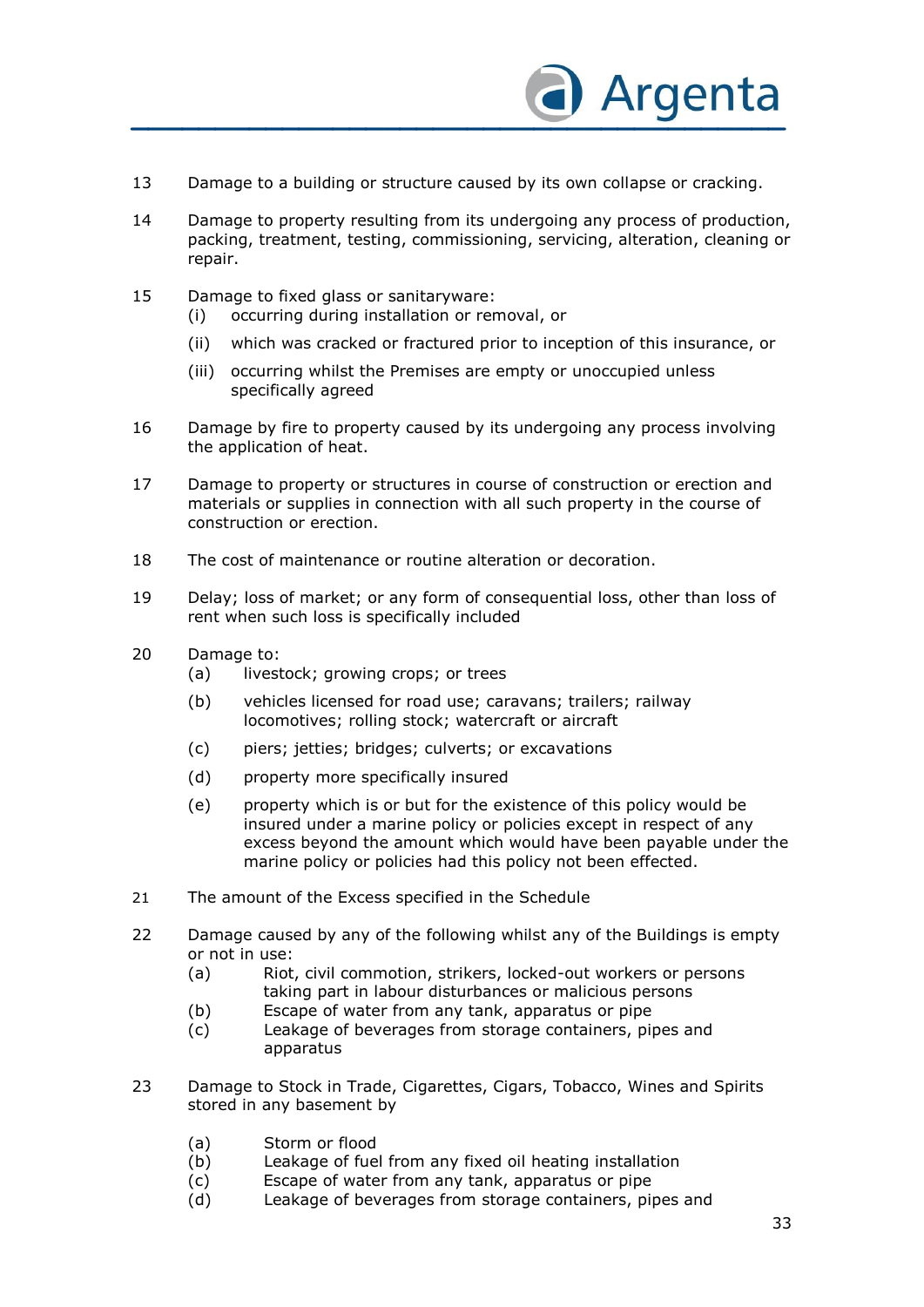

#### apparatus

unless raised at least 6 inches (150mm) above floor level

- 24 Damage caused by leakage of beverages from bottled stock
- 25 Damage caused by You, any of Your family or Your resident manager's household or any of Your employees in respect of:
	- (a) Riot, civil commotion, strikers, locked-out workers or persons taking part in labour disturbances or malicious persons
	- (b) Theft or attempted theft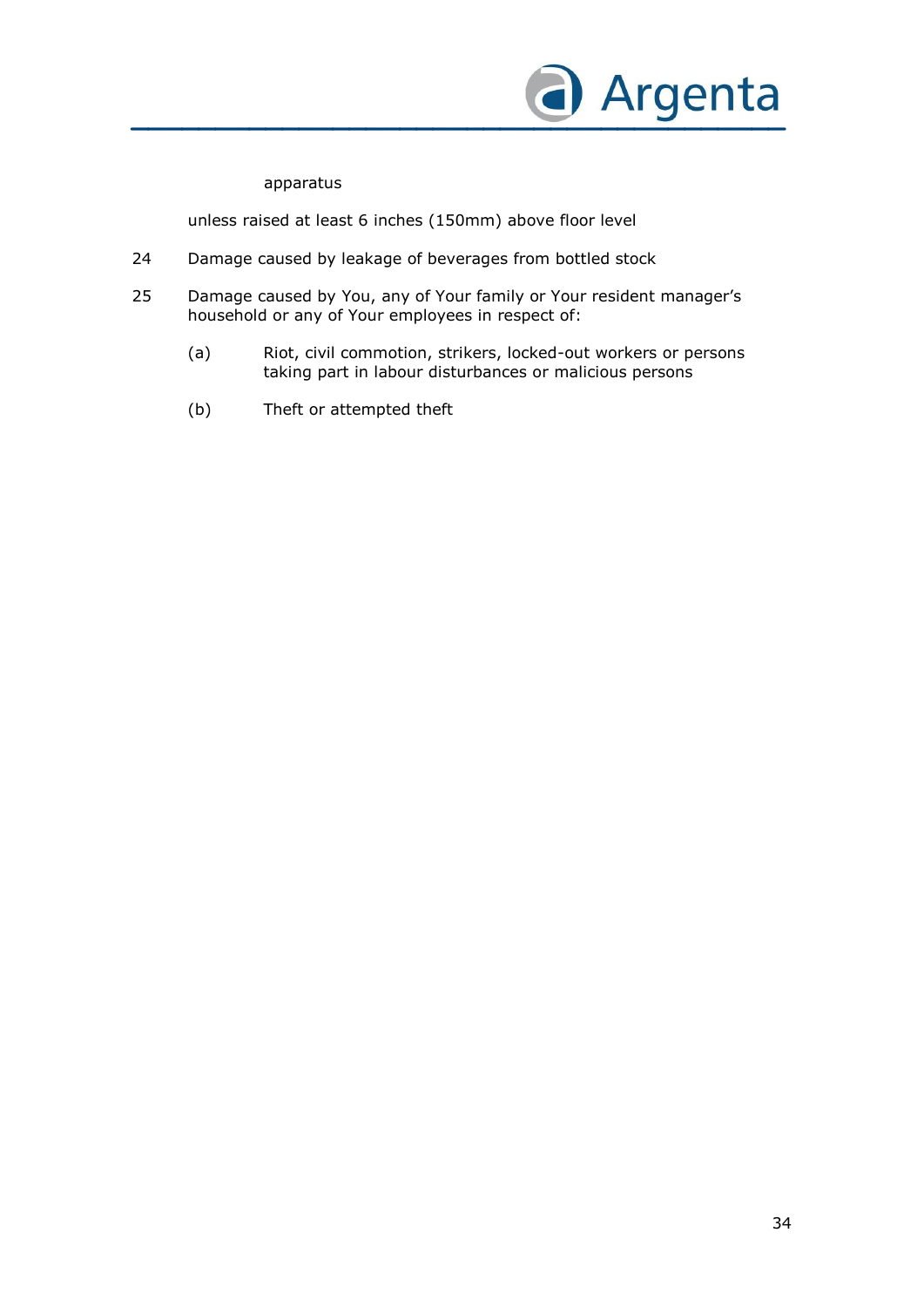

### **SECTION B MONEY AND ASSAULT**

### **SUB-SECTION 1 MONEY**

#### **DEFINITIONS**

#### **Money**

Coin; bank and currency notes; postal and money orders; bankers' drafts; cheques; giro cheques; crossed warrants; bills of exchange; securities for money; postage revenue; national insurance and holiday with pay stamps; stamped national insurance and holiday with pay cards; national savings stamps or certificates; war bonds; premium savings bonds; franking machine impressions other than unused units in postage stamp franking machines; luncheon vouchers; trading stamps; and phone cards Your property or for which You are responsible in the course of the Business.

#### **Non Negotiable Documents**

Crossed cheques; crossed Girocheques; crossed postal or money orders; crossed bankers' drafts; credit company sales vouchers; VAT invoices; and unused units in postage stamp franking machines, Your property or for which You are responsible in the course of the Business.

#### **Business Hours**

Your usual office hours and the working hours (including overtime) during which You, Your directors, partners or employees entrusted with Money and Non Negotiable Documents are on the Premises for the purpose of the Business.

#### **In Transit**

In transit in Your personal custody, or the custody of Your authorised directors, partners or employees or collectors or of a specialist security organisation, or by post where You have retained proof of posting.

### **COVER**

We will indemnify You up to the Limits and Sum Insured stated in the Schedule or shown under item 3) below, against

- 1) Loss of Non Negotiable Documents from any cause
- 2) Loss of Money from any cause whilst
	- (a) in the Premises outside Business Hours not contained in locked safes or strongrooms
	- (b) in Your private residence or that of Your authorised directors, partners or employees or collectors
	- (c) in the Premises outside Business Hours contained in locked safes or strongrooms as notified to and agreed by Us
	- (d) in the Premises during Business Hours
	- (e) whilst In Transit or in a bank night safe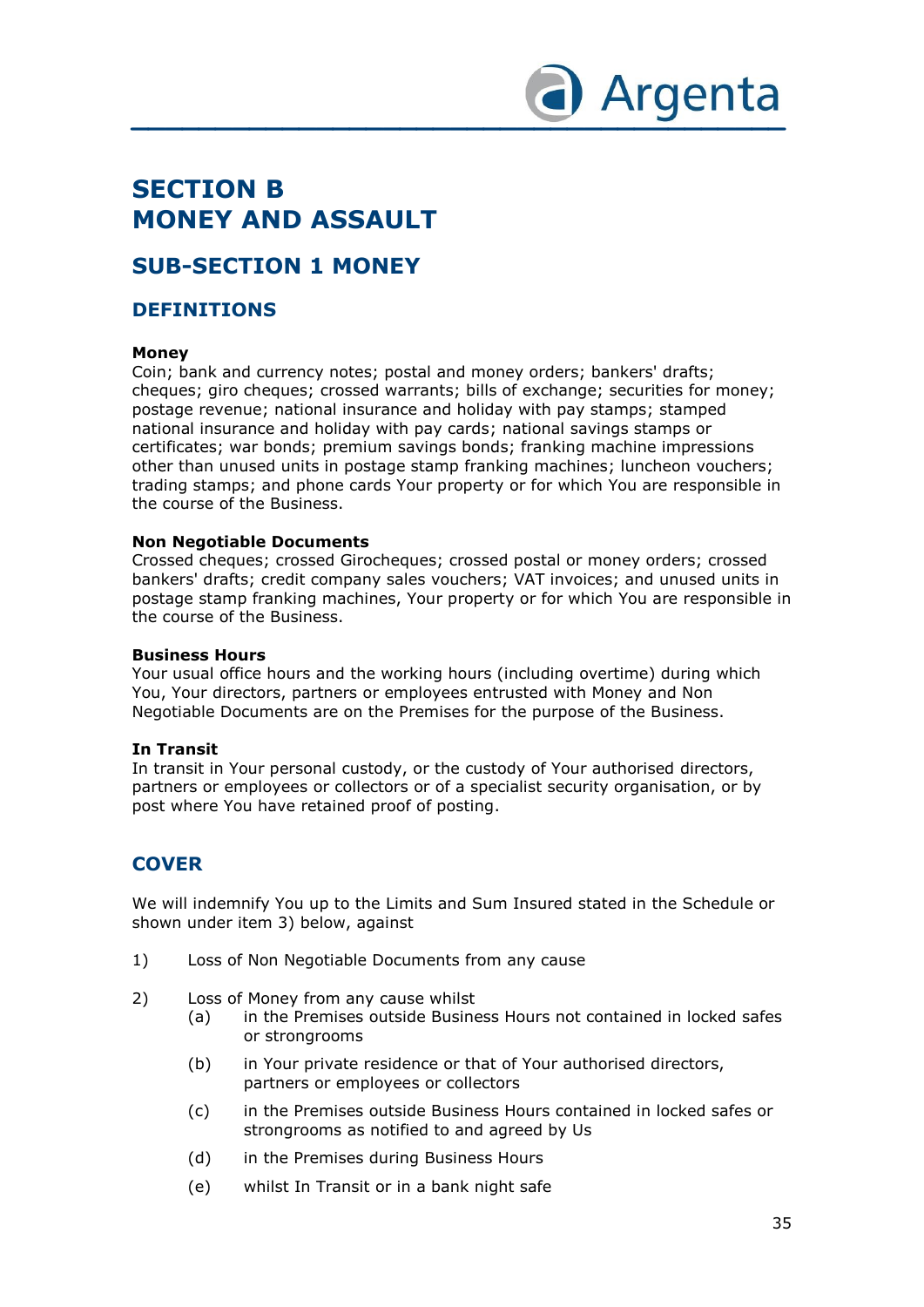

3) Damage by thieves to safes and strongrooms; stamp franking machines; and approved security cases, bags or waistcoats containing the Money and Non Negotiable Documents insured hereby. Our liability in respect of such Damage shall not exceed £2,500.

occurring during the Period of Insurance

### **SUB SECTION 1 EXTENSION**

#### **1. EMPLOYEES EFFECTS**

We will pay up to £500 in respect of Your clothing and personal possessions or those belonging to any director, partner or employee in the event of Damage caused as a result of theft or attempted theft of Money.

### **SUB SECTION 1 CONDITIONS**

#### **1. RECORD KEEPING**

It is a condition precedent to Our liability that

- (a) You keep a complete, accurate and up-to-date record of the Money and Non Negotiable Documents; and
- (b) You deposit such record in a secure place other than in the safes and strongrooms containing the Money and Non Negotiable Documents;

#### **2. KEYS**

It is a condition precedent to Our liability that outside Business Hours the safes and strongrooms must be kept locked and the keys of the safes and strongrooms removed from the Premises.

#### **3. TRANSIT**

It is a condition precedent to Our liability that when Money in excess of £3,000 is In Transit it shall be escorted as follows:-

#### **Amount In Transit Minimum Escort**

£3,001 to £6,000 Two able bodied persons (including carrier) £6,001 to £10,000 Three able bodied persons (including carrier) £10,001 and over Specialist Security Company

#### **4. PROTECTIONS**

It is a condition precedent to Our liability that whenever the Premises are closed for business or left unattended all security devices provided to protect the Premises are properly fitted and put into full operation.

#### **5. AUTOMATED TELLER MACHINE**

It is a condition precedent to Our liability that in respect of any Premises containing an Automated Teller Machine (ATM) that

(a) the ATM units are emptied at the end of each working day and the money within transferred to a suitably graded safe for the amount of cash involved or else deposited in a bank night safe.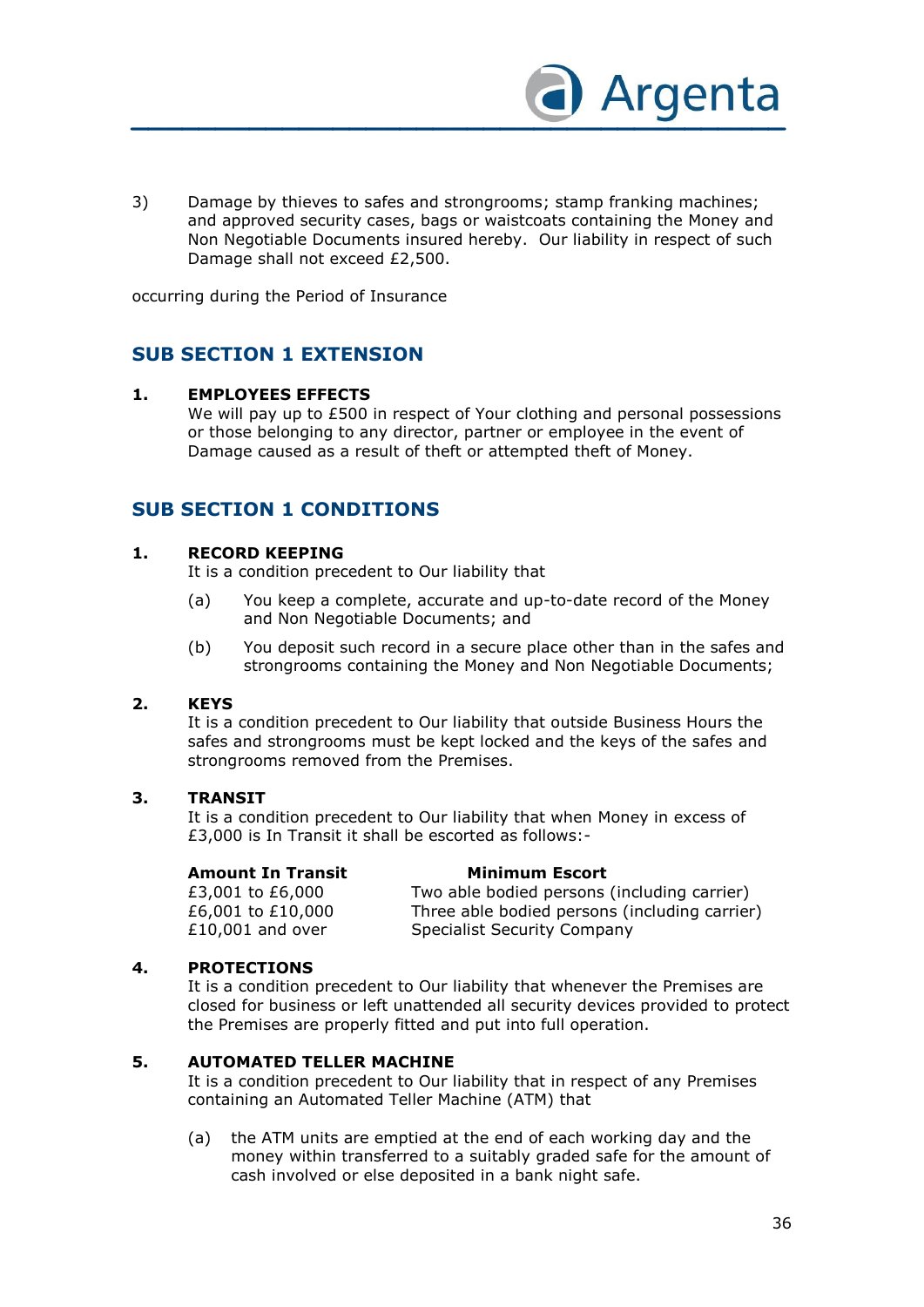

- (b) outside of business hours the ATM door and its security container within is left open, empty and unlocked.
- (c) whenever the ATM is opened the Premises are to be cleared of all customers then locked to deny further access to the Premises and at least two able bodied employees are to be present in the Premises.
- (d) notices are prominently displayed within the Premises stating that the ATM is protected by a smoke generating and/or banknote degradation system and holds no cash outside of working hours.
- (e) the ATM is secured to the floor by a minimum of four resin anchor bolts (minimum 12mm diameter to a minimum depth of 150mm) into a substantial concrete base of not less than 170mm thick

# **SUB SECTION 1 EXCLUSIONS**

We will not pay in respect of:

- 1. Shortages due to clerical or accounting errors.
- 2. Loss due to the fraud or dishonesty of any of Your directors, partners or employees which is
	- (a) not discovered within fourteen working days of the incident;
	- (b) more specifically insured by any other insurance or insurances except in respect of any loss beyond the amount payable under such other insurance or insurances.
- 3. Loss of Money and or Non Negotiable Documents from:-
	- (a) vending or gaming machines unless specifically stated in the Schedule;
	- (b) an Unattended Vehicle
- 4. Damage arising elsewhere than in Great Britain, Northern Ireland, the Channel Islands, the Isle of Man or (in relation only to the Business operating from within the United Kingdom) the Republic of Ireland.
- 5. Unexplained loss or disappearance.
- 6. Loss arising from the use of any counterfeit, false or fraudulent payment which you are unable to collect or recover for any reason.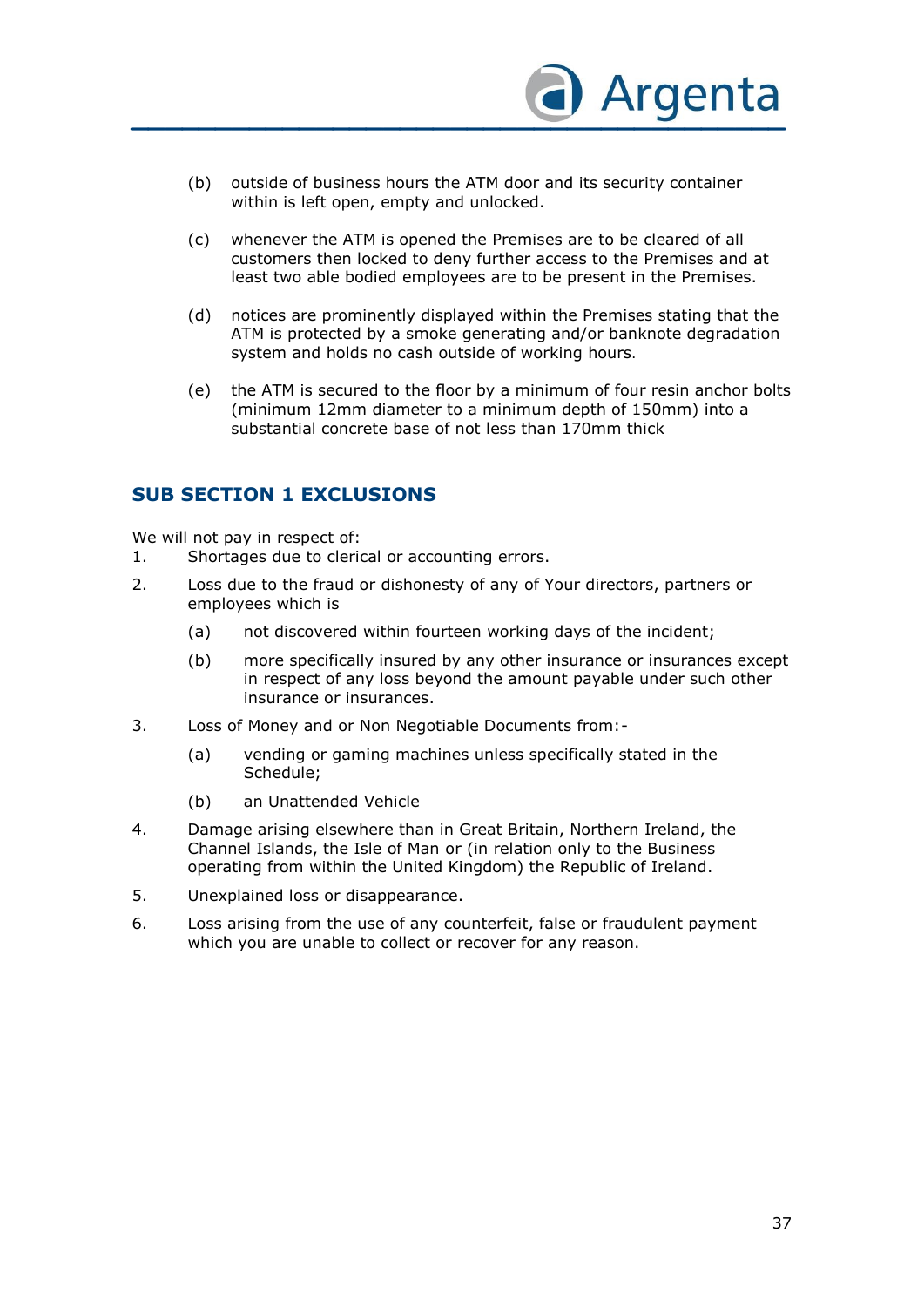

# **SUB-SECTION 2 ASSAULT**

## **DEFINITIONS**

#### **Medical Expenses**

Expenses reasonably and necessarily incurred in respect of the Person Insured for medical, hospital, surgical, manipulative, massage, therapeutic, X-ray or nursing treatment, including the cost of medical supplies and ambulance hire.

#### **Territorial Limits**

Great Britain, Northern Ireland, the Channel Islands, the Isle of Man or (in relation only to the Business operating from within the United Kingdom) the Republic of Ireland.

#### **Person Insured**

You or Your directors, partners or employees aged not less than 16 years nor more than 70 years.

#### **Permanent**

means lasting 24 calendar months and at the expiry of that period being beyond hope of improvement.

#### **Total Disablement**

means disablement which necessarily and continuously disables a Person Insured from attending to his or her usual occupation.

# **COVER**

If in connection with the Business the Person Insured suffers an assault within the Territorial Limits during the Period of Insurance and which independently of any other cause is the sole cause of Results (a) - (f) specified below We will pay:

- 1 compensation as detailed on the Schedule to You or Your legal representative, or at Your request the Person Insured or their legal representative, for any of the Results specified below.
- 2 Medical Expenses You or the Person Insured incurs as a direct consequence of the assault.

#### **Result(s)**

- (a) Death
- (b) Total and Permanent loss of all sight in one or both eyes.
- (c) Total loss by physical severance of a hand at or above the wrist or of a foot at or above the ankle or total and Permanent loss of use of one or both hands or feet.
- (d) Permanent Total Disablement other than shown in b) and c) above.
- (e) Damage to clothing and personal effects belonging to the Person Insured.
- (f) Temporary Total Disablement.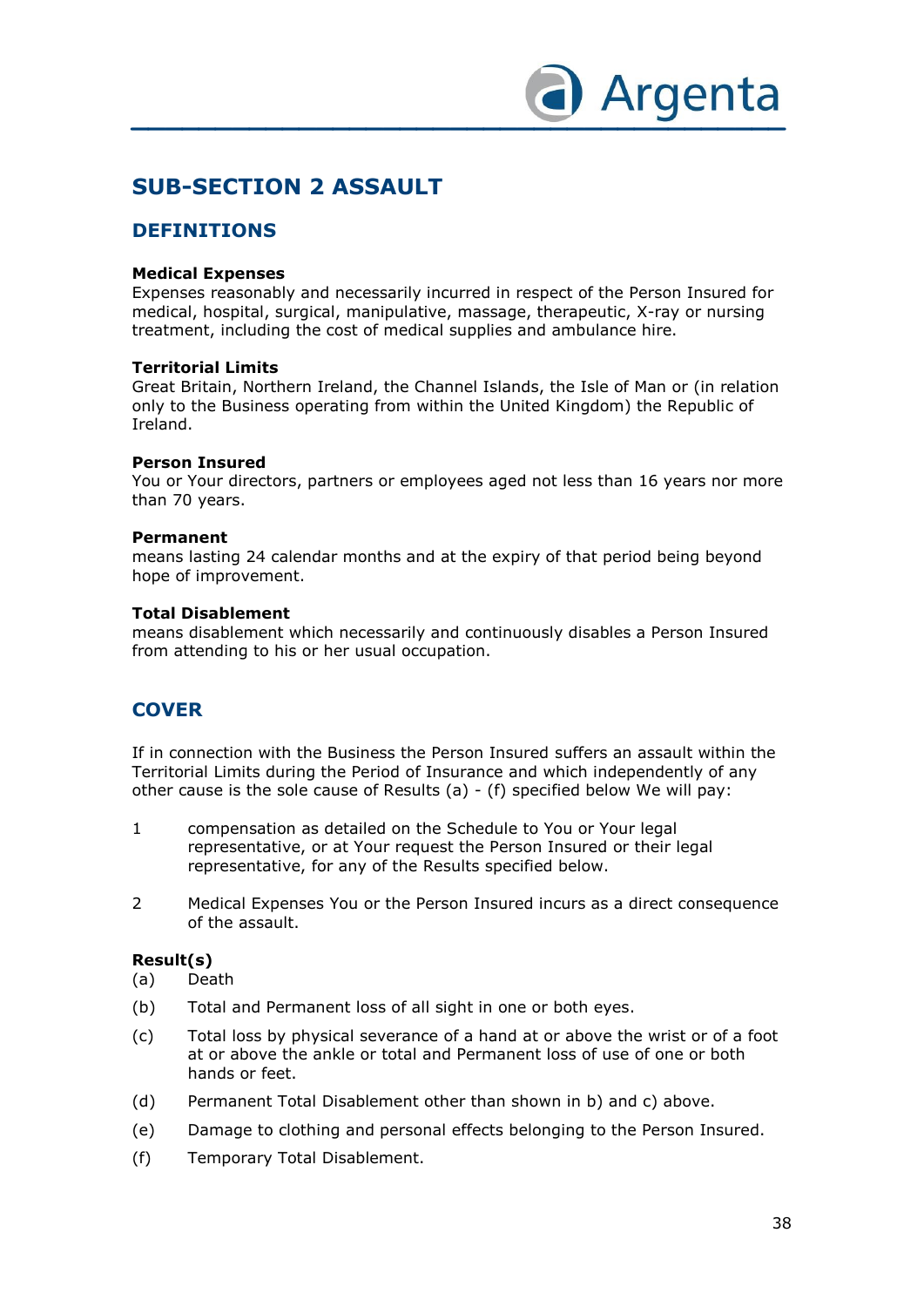

## **COMPENSATION CLAUSES**

- 1 We will pay compensation for Result (f) Temporary Total Disablement:-
	- (a) for a period not exceeding 104 weeks from the commencement of the Result;
	- (b) when the total amount has been agreed or at Your request at intervals of not less than four weeks (but not in advance) commencing four weeks after We receive written notice of any injury.
- 2 We will not pay compensation for:-
	- (a) any of the Results (a) to (d) and (f) nor for any related Medical Expenses unless such Result(s) occur within two years of occurrence of the injury which causes such Result(s);
	- (b) more than one of Result(s) (a) to (d) and when one of those Results is payable We will not pay for any of the Result(s) caused by any subsequent injury to such Person Insured.
- 3 If We pay compensation for Result (f) the amount We have paid will be deducted from any compensation payable for Result(s) (a) to (d) arising from the same assault.

## **SUB SECTION 2 CONDITIONS**

- 1 In the event of death We shall be entitled to have a post-mortem examination at Our expense.
- 2 In the event of disablement the Person Insured must immediately place him or herself under the care of a qualified medical practitioner and submit to medical examination at Our expense as often as We may reasonably require.
- 3 All certificates information and evidence We require shall be furnished at the expense of the claimant under this Section and shall be in the form and of such nature as We shall prescribe.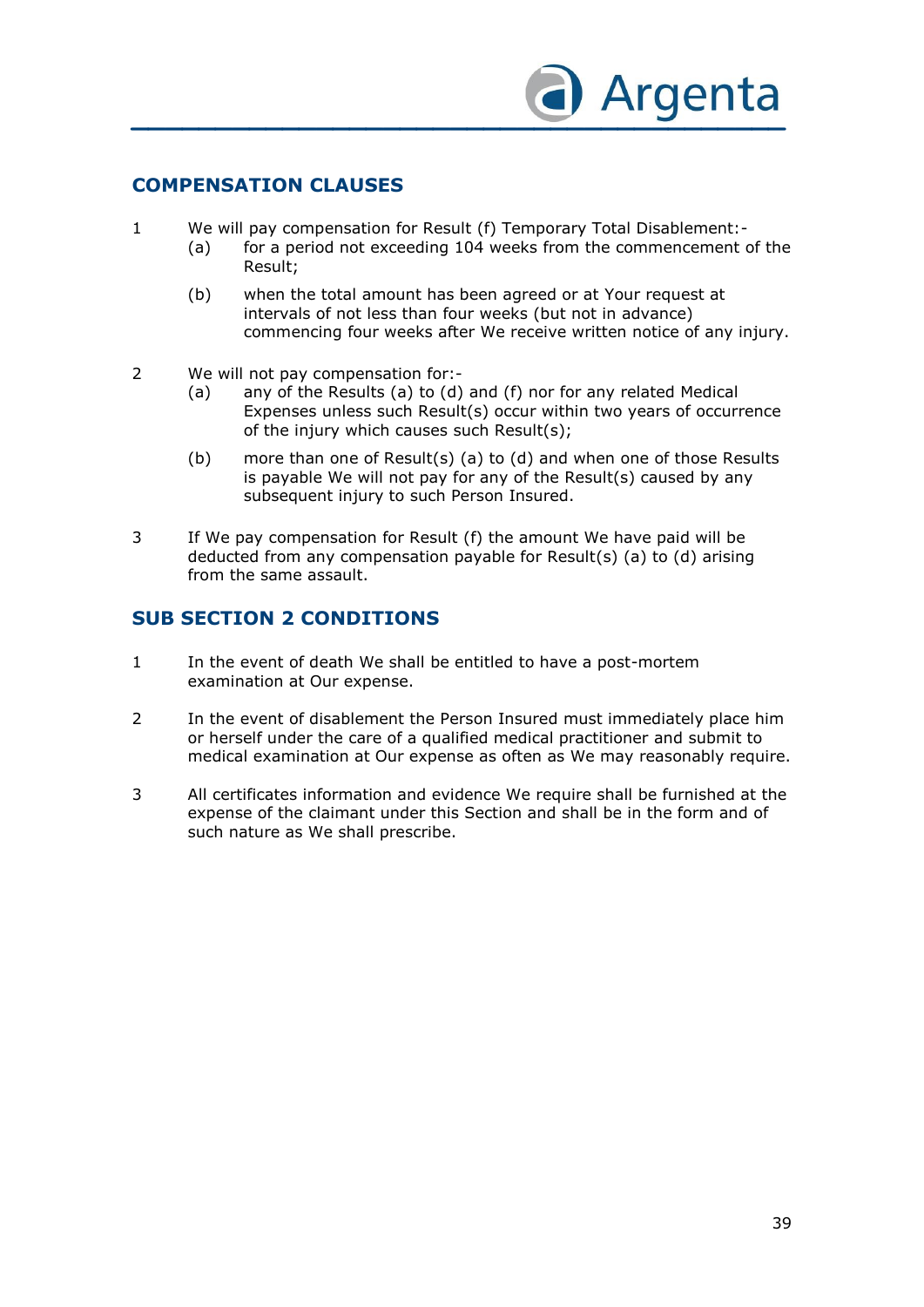

# **SECTION C GOODS IN TRANSIT**

# **DEFINITIONS**

### **In Transit**

- (a) On Your Vehicles from the point of lifting including during loading and unloading and for up to 72 hours whilst temporarily housed on or off the Vehicles in the normal course of transit to final siting by Your employees, but excluding installation.
- (b) In the custody of Road Hauliers until
	- (i) delivered to the consignee's premises and receipt acknowledged, or
	- (ii) in the case of return consignments, receipt at Your premises
- (c) By post, parcel post or rail or other methods of despatch

### **Territorial Limits**

Great Britain, Northern Ireland, the Channel Islands, the Isle of Man and the Republic of Ireland

#### **Vehicle**

Any motor vehicle owned by You or in Your custody or control, including any trailer or container attached to the motor vehicle for the purpose of conveying goods in connection with the Business.

# **COVER**

We will pay if, during the Period of Insurance, Stock, goods intended for sale or returned goods (including in each case packing materials but excluding containers), documents, tools, machinery and plant, all Your property or for which You are responsible, is accidentally the subject of Damage whilst In Transit between addresses within the Territorial Limits. Provided that Our liability shall not exceed the amount shown in the Schedule in respect of any one load.

# **EXTENSIONS**

### **1 SHEETS, TARPAULINS, ROPES ETC**

In the event of accidental Damage to Your sheets, tarpaulins, ropes, toggles, chocks, chains, skips and trolleys whilst carried in the course of transit on any Vehicle We will pay up to an amount not exceeding  $£1,000$  for any one loss.

### **2 DRIVERS PERSONAL EFFECTS**

We will pay following accidental Damage to the personal property of the driver and/or mate whilst carried in any Vehicle which is conveying insured goods In Transit up to an amount not exceeding £250 for any one person.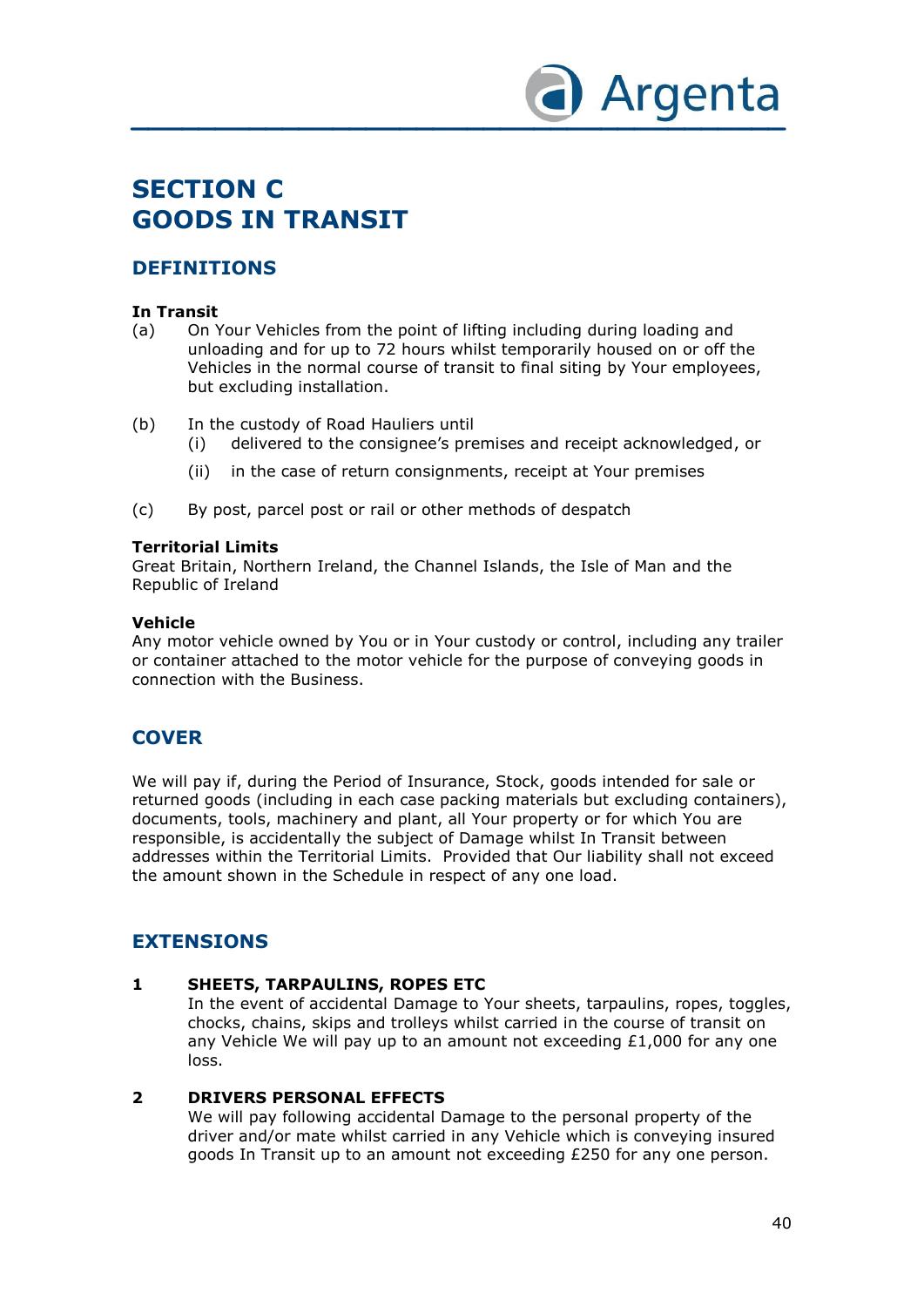

### **3 RELOADING OR TRANSFER & DEBRIS REMOVAL**

We will pay the reasonable additional costs necessarily incurred and for which You are responsible:

- (a) to transfer the goods to an alternative Vehicle and complete transportation to the intended destination(s) if Your Vehicle on which goods are being carried is disabled as a result of fire, overturning or collision, or
- (b) to reload goods onto the Vehicle if the load is shed following overturning or collision or there is dangerous movement of the load during the course of transit
- (c) in removal of debris and site clearance following Damage to goods In **Transit**

Provided that Our liability for all such costs shall not exceed £2,500 in aggregate in respect of any one claim.

## **CONDITIONS**

#### **1 UNDERINSURANCE**

This section is subject to the General Condition 7(f) - Underinsurance.

#### **2 PROTECTIONS**

It is a condition precedent to Our liability that all protective devices fitted to or used in the security of the Vehicles or their contents shall be maintained in good order and such devices shall be used at all times and shall not be varied or withdrawn without Our written consent.

#### **3 LOSS DUTY**

In the event of Damage to property insured it is Your duty to take all reasonable steps to effect recovery or preservation.

#### **4 MAINTENANCE OF VEHICLES**

It is a condition precedent to Our liability that Your Vehicles must be properly maintained in a roadworthy condition

# **EXCLUSIONS**

We will not be liable in respect of:

- 1 Damage caused by, or arising from, mildew, moth, vermin, inherent vice, rust, corrosion, deterioration, contamination, shortage in weight, evaporation, taint, action of light or atmospheric or climatic conditions
- 2 Insufficient, inappropriate or inadequate packing or insufficient insulation
- 3 Incorrect or inadequate addressing
- 4 Property carried by You for hire or reward
- 5 Electrical and/or mechanical derangement unless caused by external means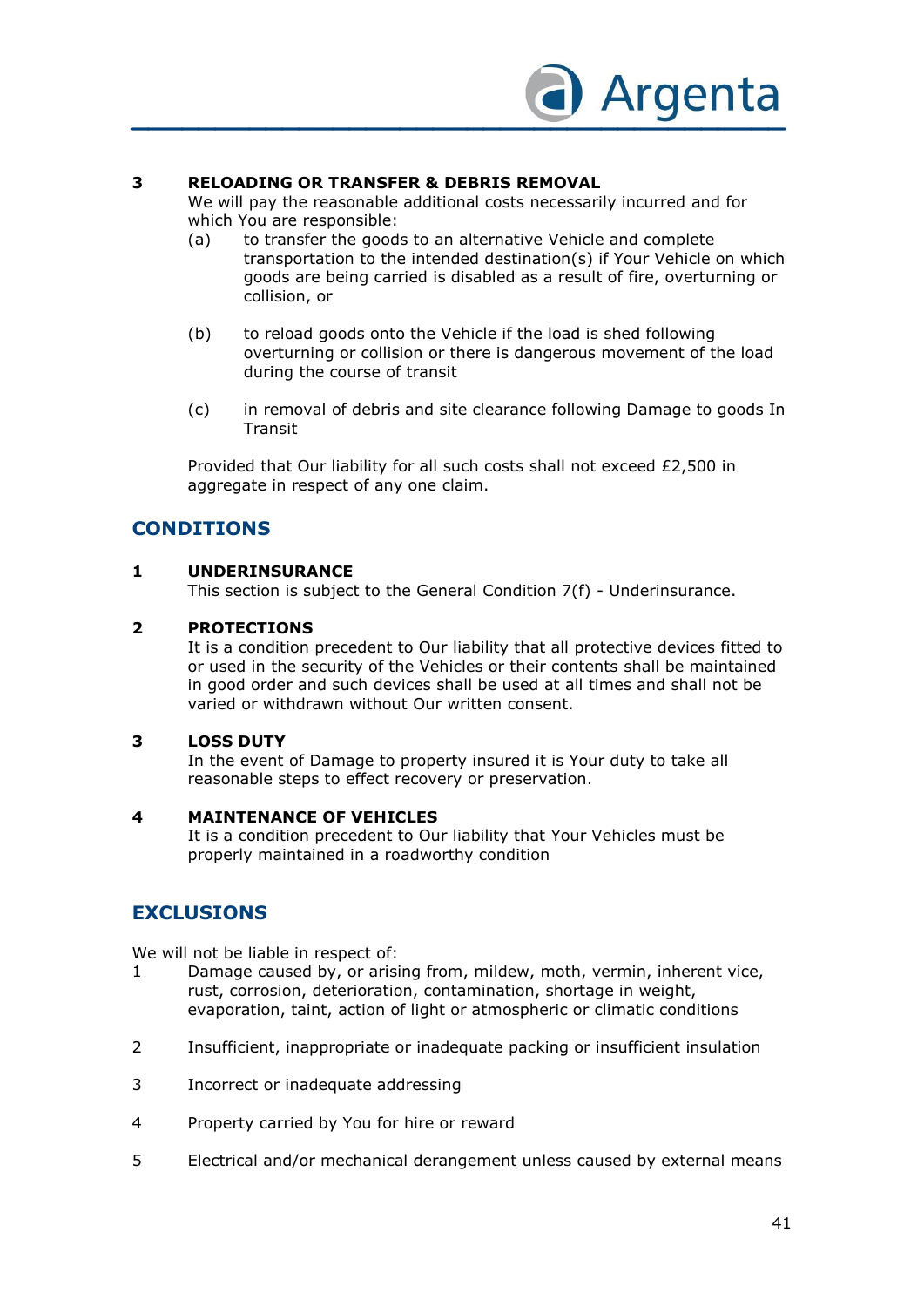

- 6 Delay, confiscation, requisition, embargo or nationalisation by order of the government or any public authority; loss of market; or any form of consequential loss.
- 7 Damage to livestock; jewellery; furs; watches; precious metals and stones; Treasury notes; bullion; cash; bonds; deeds; stamps; securities; non ferrous metal and scrap; and explosives, unless We have agreed otherwise prior to the carriage of those goods.
- 8 Theft or attempted theft of or from Unattended Vehicle(s) and/or trailer(s) and/or container(s), being those owned by You or leased or hired to You under agreement or otherwise in Your care or control, unless
	- (a) entry or access to the vehicle has been effected by forcible and violent means AND EITHER
	- (b) between 0600 hours and 2200 hours such Vehicle and/or trailer and/or container has all doors, windows, boot and other openings closed and securely locked, and all additional protective devices put into full and proper operation, and has all keys removed, OR
	- (b) between 2200 hours and 0600 hours
		- (i) the Vehicle is garaged in a building or parked in a fully enclosed yard which is securely closed and locked or under constant surveillance AND
		- (ii) the Vehicle has all doors, windows, boot, and other openings closed and securely locked, and all additional protective devices put into full and proper operation, and has all keys removed.
- 9 Any loss directly or indirectly occasioned by or happening through or in consequence of strikes, lock-outs, labour disturbances, riots and civil commotions other than in Great Britain, the Channel Islands, and the Isle of Man
- 10 Damage to property conveyed in a refrigerated, frozen, chilled or insulated condition as a result of deterioration due to any variation in temperature unless as a result of an accident to the Vehicle or unless specifically agreed otherwise by Us prior to the carriage of the property
- 11 The amount of the Excess specified in the Schedule.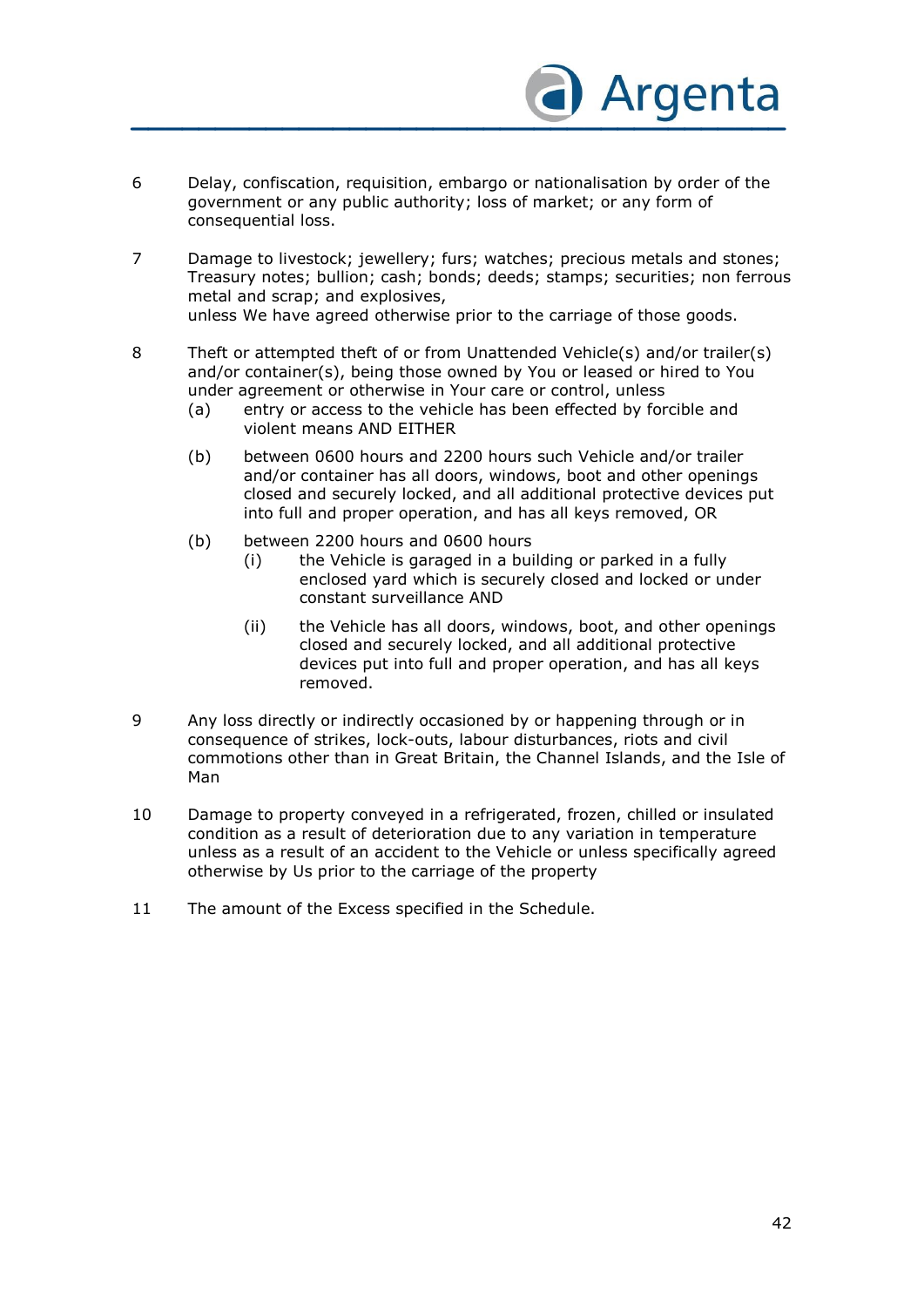

# **SECTION D BOOK DEBTS**

# **DEFINITIONS**

### **Outstanding Debit Balances**

The total last recorded by You under the Outstanding Debit Recording Condition (Condition 2 of this Section), adjusted for:-

- (a) bad debts
- (b) amounts debited (or invoiced but not debited) and credited (including credit notes and cash not passed through the books at the time of the Damage) to customers' accounts in the period between the date to which the last record relates and the date of the Damage; and
- (c) any abnormal condition of trade which had or could have had a material effect on the Business

so that the figures thus adjusted shall represent as nearly as reasonably practicable those which would have been obtained at the date of the Damage had the Damage not occurred.

# **COVER**

If, as a consequence of Your books of account or other business books or records at the Premises:-

- (a) being the subject of Damage by an accidental cause;
- (b) being lost due to theft involving entry into or exit from the Premises by forcible and violent means or any attempt thereat;
- (c) being lost due to hold-up namely theft consequent upon and in connection with assault or violence or threat thereof to You or any of Your employees

during the Period of Insurance You are unable to trace or establish the Outstanding Debit Balances due to You in whole or in part We will pay:

### **1 In Respect of Outstanding Debit Balances**

the amount of loss resulting from such Damage but not exceeding (a) the difference between

- - (i) the Outstanding Debit Balances, and
	- (ii) the total of the amounts received or traced in respect thereof,
- (b) the additional expenditure incurred with Our prior consent in tracing and establishing customers debit balances after the Damage,

Provided that if the Sum Insured by this Item is less than the Outstanding Debit Balances the amount payable shall be proportionately reduced;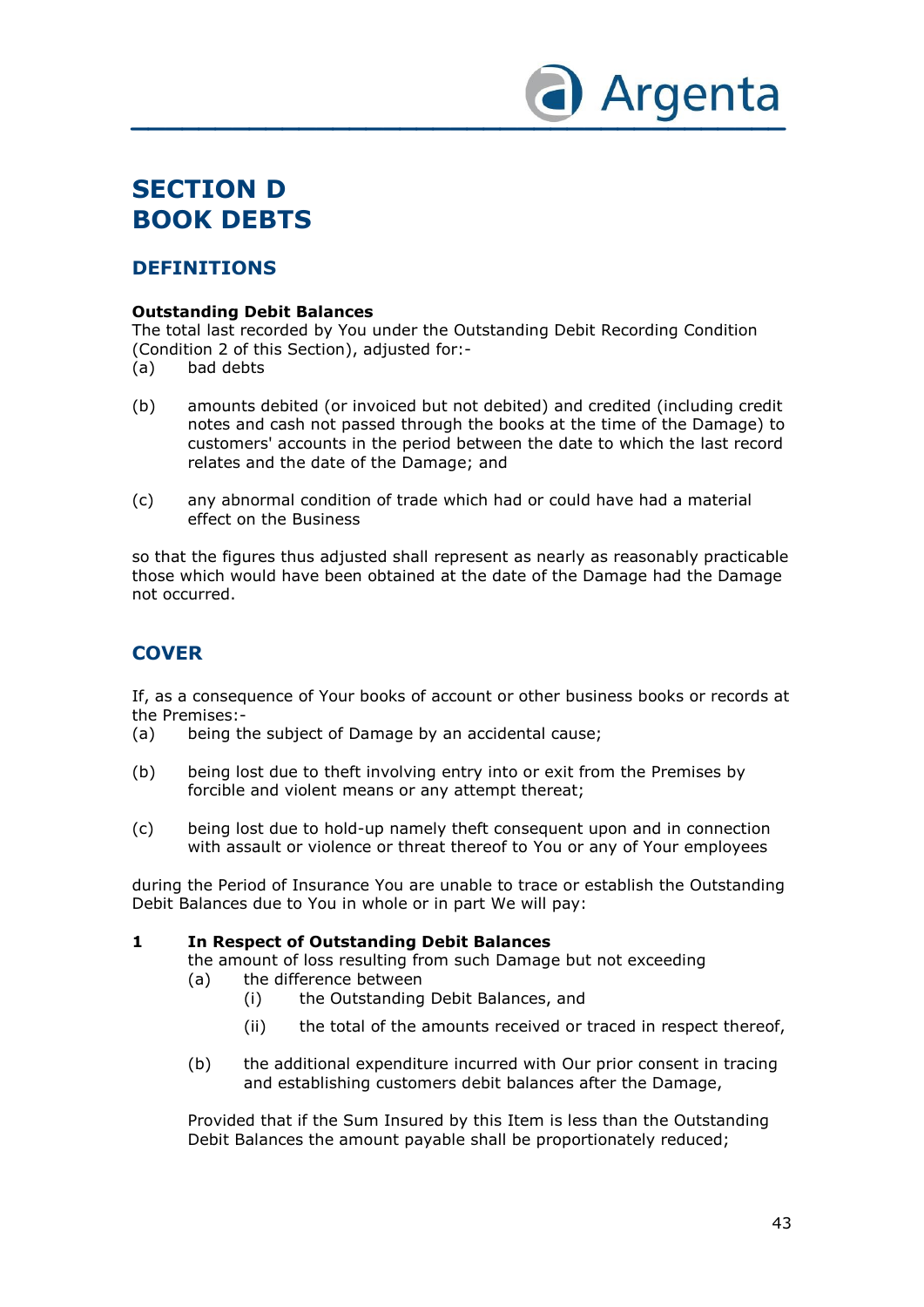

### **2 In Respect of Auditors' or Professional Accountants' Fees.**

the reasonable charges payable by You to Your auditors or professional accountants for producing any particulars or details or any other proofs, information or evidence as We may require under the terms of this Section and reporting that such particulars or details are in accordance with Your books of account or other business books or documents.

Provided that Our maximum liability under this Section inclusive of fees shall not exceed the Sum Insured on Outstanding Debit Balances as stated in the Schedule.

## **EXTENSIONS**

#### **1 AUTOMATIC REINSTATEMENT**

In consideration of the insurance not being reduced by the amount of any loss You shall pay the appropriate extra premium on the amount of the loss from the date thereof to the date of the expiry of the Period of Insurance.

#### **2 TEMPORARY REMOVAL**

This insurance extends to include loss resulting from Damage:-

- (a) in any premises in Great Britain, Northern Ireland, the Channel Islands, or the Isle of Man occupied by persons acting on Your behalf to whom Your books of account or other business books or records are temporarily removed;
- (b) to Your books of account or other business books or records whilst in transit within Great Britain, Northern Ireland, the Channel Islands, or the Isle of Man.

### 3 **EXPLOSION**

Notwithstanding Exclusion 1 of Section A, We will pay for loss following Damage to Your books of account or other business books or records in consequence of the explosion of any boiler or economiser on the Premises in which internal pressure is due to steam only

# **CONDITIONS**

#### **1 FIRE RESISTANT SAFES**

It is a condition precedent to Our liability that Your books of account or other business books or records in which customers' accounts are shown shall be kept in fire resistant safes or fire resistant cabinets when not in use. This clause shall not apply to books of account or other business books or records, which have been removed from the Premises, covered by Extension 2 of this Section.

#### **2 OUTSTANDING DEBIT RECORDING**

It is a condition precedent to Our liability that at the end of each month You shall record the total amount outstanding in customers' accounts at that time, and keep a copy of such records securely at a place other than the Premises.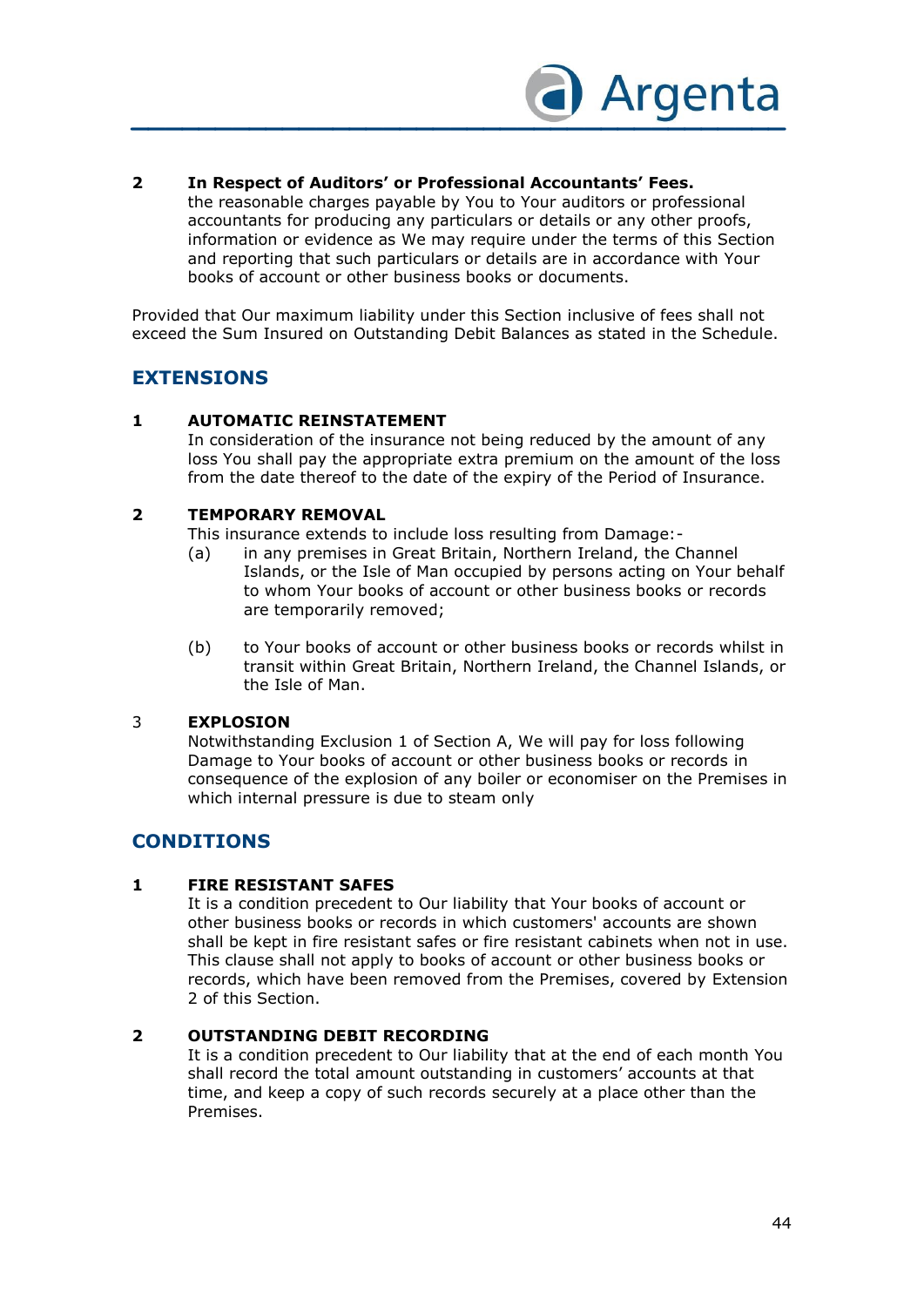

# **EXCLUSIONS**

The insurance by this Section does not cover loss occasioned by or happening through:-

- 1 Erasure or distortion of information on computer systems or other records
	- (a) due to the presence of a magnetic flux or whilst mounted in or on any machine or data processing apparatus unless caused by Damage to the said machine or apparatus;
	- (b) due to defects in such records.
- 2 Invoicing errors or omissions.
- 3 Deliberate falsification of business records.
- 4 Mislaying, misfiling or other unexplained disappearance of tapes and records.
- 5 The deliberate act of the Public Supply undertaking in restricting or withholding electricity supply.
- 6 Wear and tear and gradual deterioration, vermin, rust, damp or mildew.
- 7 The connivance by any of Your directors, partners or employees

8 Damage caused by or arising from any kind of seepage or any kind of pollution and/or contamination but this shall not exclude loss resulting from Damage to Your books of account or other business books or records whilst at the Premises for the purpose of the Business caused by

- (a) pollution or contamination which itself results from a Defined Peril
- (b) a Defined Peril which itself results from pollution or contamination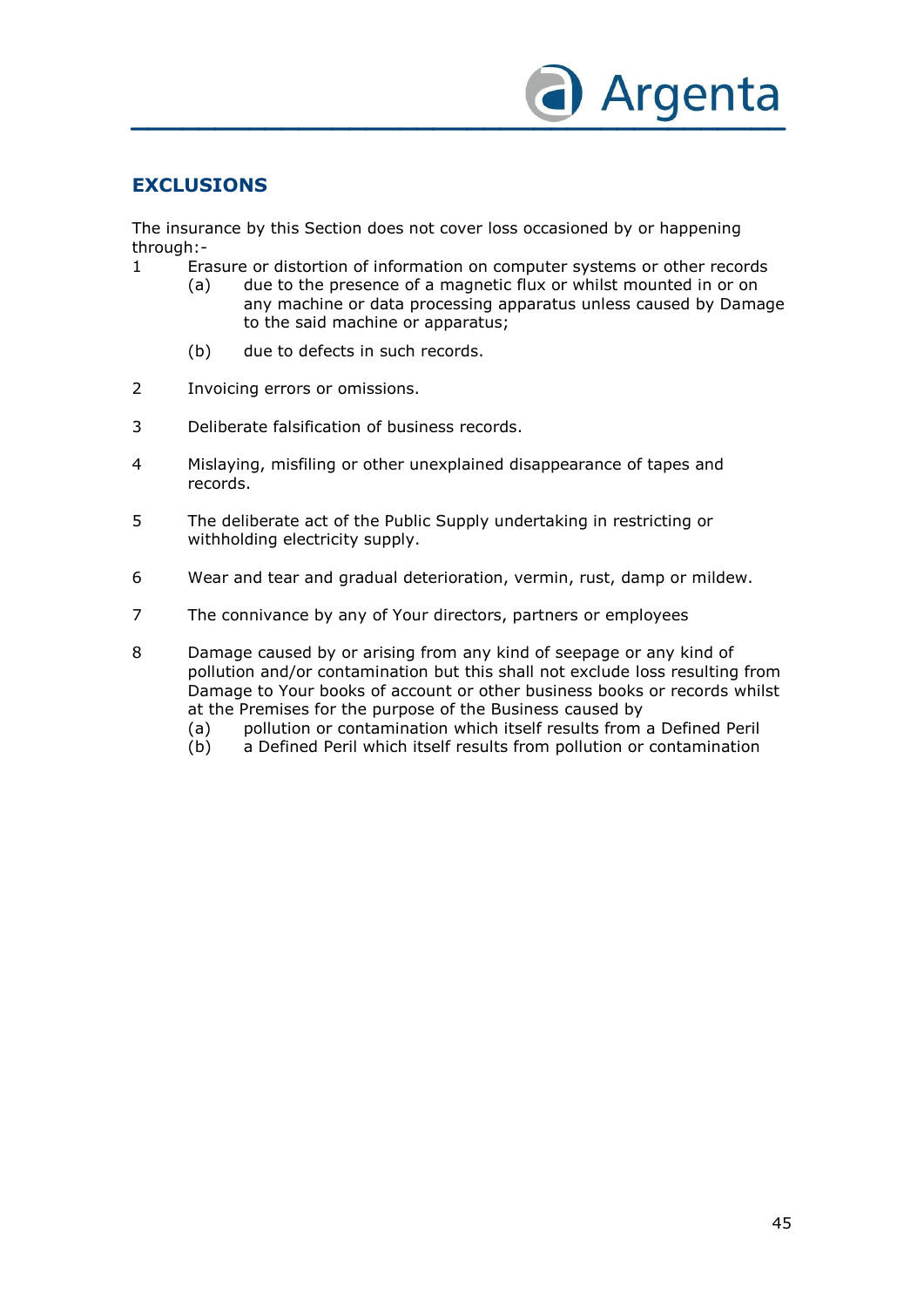

# **SECTION E LOSS OF LICENCE**

# **DEFINITIONS**

#### **Territorial Limits**

England, Wales, Scotland, Northern Ireland, the Channel Islands and the Isle of Man

#### **Income**

The money paid or payable to You in respect of food drink accommodation and services less the cost of food and drink

#### **Indemnity Period**

The period beginning with the loss of Licence and ending not later than twelve months thereafter during which the results of the Business shall be affected in consequence of the loss of Licence. Provided that if the Premises are disposed of within the twelve months after the loss of Licence the Indemnity Period shall terminate upon disposal of the Premises

#### **Licence**

The licence which authorises the Premises to be used for one or more licensable activities in connection with the Business

#### **Licensing Authorities**

Those bodies and/or individuals authorised to grant licences for the sale of alcohol and or the provision of entertainment within each of the territories within the Territorial Limits

#### **Designated Premises Supervisor**

The individual designated as the manager or supervisor of the Premises, whether or not that person is the owner or licensee.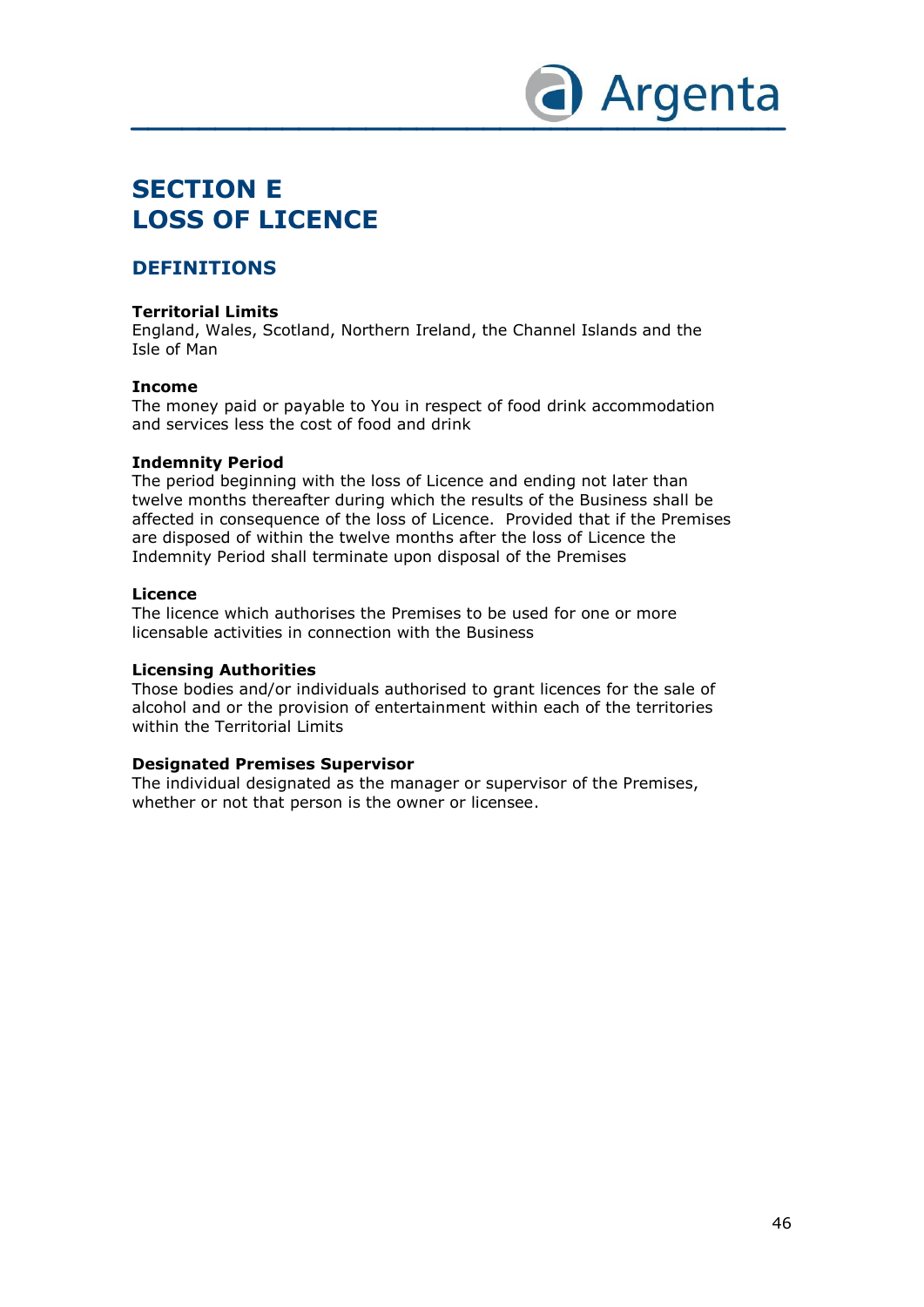

# **COVER**

We will indemnify You up to an amount not exceeding in total the Sum Insured stated under Section E of the Schedule in the event of:

- 1 forfeiture, suspension or withdrawal of the Licence under the provision of legislation governing such licences
- 2 refusal to renew the Licence after due application to the appropriate Licensing Authorities

occurring during the Period of Insurance and the amount payable shall be

- (a) the amount by which the Income during the Indemnity Period falls short of the Income during the equivalent period immediately before the forfeiture suspension withdrawal or refusal to renew the Licence
- (b) any reasonable additional expenditure incurred in maintaining the Income during the Indemnity period but not more than the loss avoided under (a) above

less any amount saved during the Indemnity Period in respect of reduced expenses due to loss of the Licence

In adjusting the amount payable all variations or special circumstances affecting the Business shall be taken into account in order that the amount paid shall represent as closely as practicable the results which would have been expected if forfeiture, suspension, withdrawal, or refusal to renew the Licence had not occurred.

If the event occurs in the first trading year the payment under (a) above shall be based on the trading figures immediately before the forfeiture, suspension, withdrawal, or refusal to renew the Licence.

- (c) the reduction in the value of the Premises if within 12 months of forfeiture, suspension or withdrawal the Premises are sold as a consequence thereof, less any sum We have already paid in connection with such forfeiture, suspension or withdrawal
- (d) all reasonable costs and expenses You incur with Our written consent
- (e) auditors' or accountants' charges reasonably incurred for producing and certifying details of a claim under this Section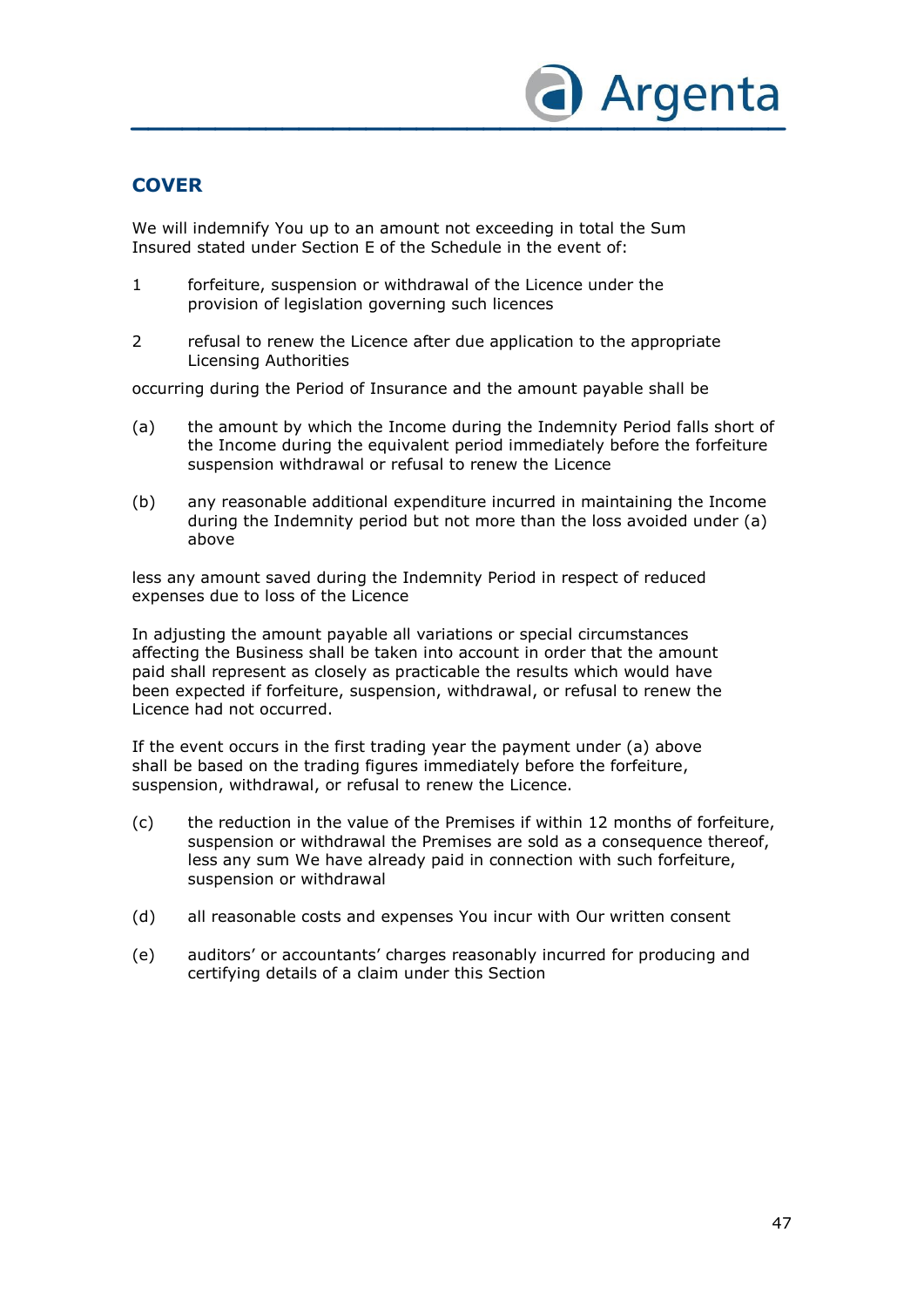

# **CONDITIONS**

- 1 It is a condition precedent to Our liability that You shall give notice in writing to Us as soon as possible on becoming aware of any
	- (a) notice, caution or complaint against the Premises or the control of the Business at the Premises or against any Licence holder, manager, tenant, Designated Premises Supervisor or other occupier of the Premises
	- (b) proceedings against or conviction (other than convictions regarded as "spent" under the Rehabilitation of Offenders Act, 1974 and subsequent legislation) of the Licence holder, manager, tenant, Designated Premises Supervisor or other occupier of the Premises for any breach of the licensing legislation or any other matter whatsoever whereby the character or reputation of the person concerned is affected or called into question with respect to his/her honesty moral standing or sobriety
	- (c) other circumstances which may result in a claim being made
	- (d) alteration to the activities undertaken in connection with the Business at the Premises
	- (e) objection to renewal or any other circumstance which might prejudice renewal of the Licence
	- (f) change in the tenancy or management of the Premises
	- (g) transfer, surrender or proposed transfer or surrender of the Licence

and supply such additional information and give such assistance as We may reasonably require

- 2 In the event of death, insolvency, or incapacity of, or the conviction or absconding of, any Licence holder, manager, tenant, Designated Premises Supervisor, or other occupier of the Premises, You shall take all reasonable practicable steps to secure a replacement for such person, such replacement being acceptable to the Licensing Authorities or any other like authority governing transfer of the Licence
- 3 It is a condition precedent to Our liability that You shall, on becoming aware of the forfeiture, suspension, withdrawal, lapsing or refusal to renew the Licence or of any circumstances likely to prejudice continuance of the Licence
	- (a) within 24 hours give notice to Us and as soon as possible thereafter provide a written statement substantiating the claim together with such documents, statements and accounts as We may reasonably require
	- (b) give Us such access to the Premises and Your books as We may require to quantify the amount payable under this section of the policy.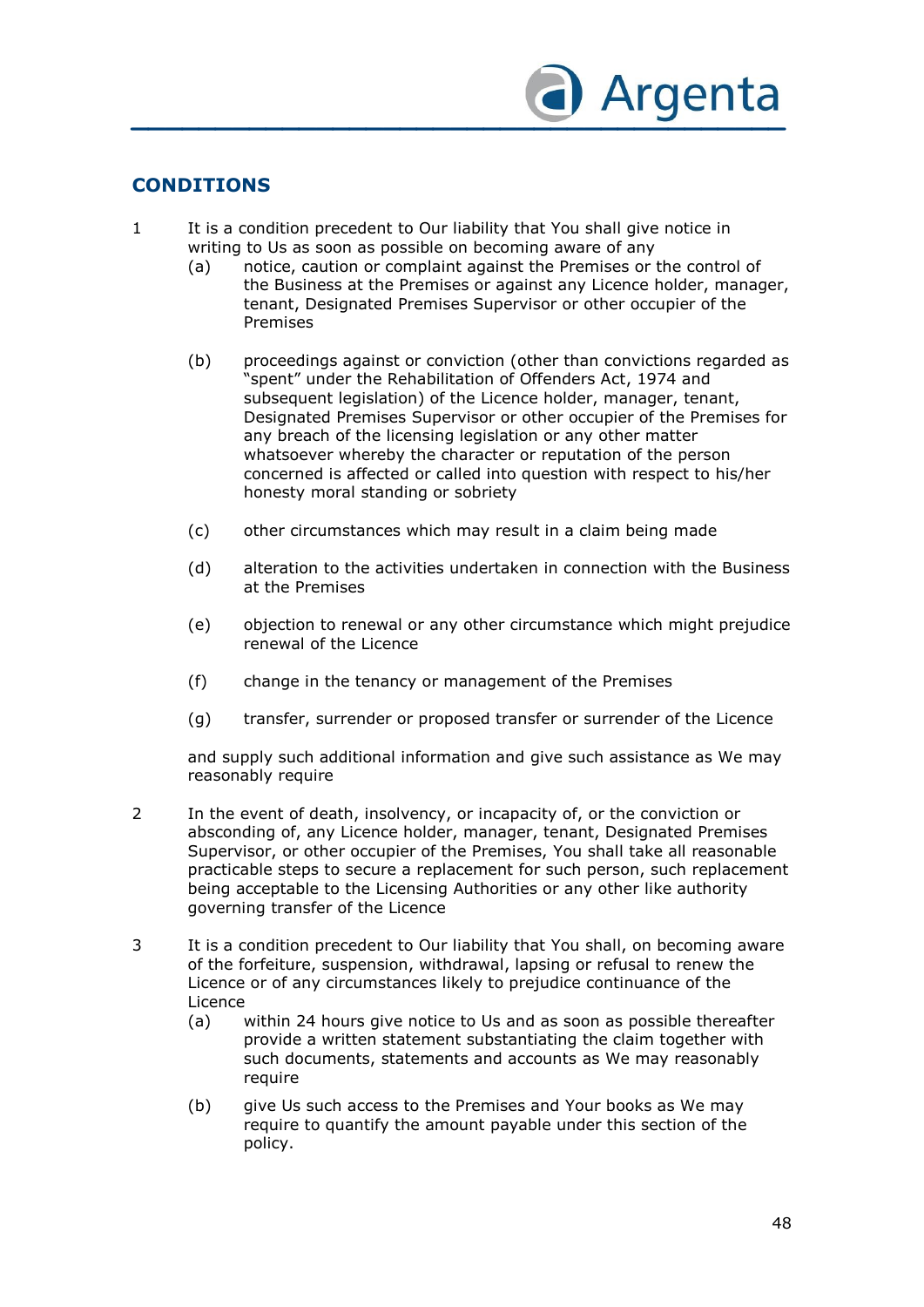

- (c) give Us all necessary assistance We may require to appeal against such forfeiture, suspension, withdrawal, lapsing or refusal to renew the Licence
- (d) if practicable, and if required by Us, apply for the grant of a new Licence for the same or for alternative premises to enable the continuance of the Business or of a similar business
- 4 No offer shall be made to surrender or discontinue the Licence without Our written consent.

### **EXCLUSIONS**

This Section does not cover

- 1 any loss for which You are entitled to obtain compensation under the provision of any statute following refusal to renew the Licence
- 2 any loss arising from the alteration of the law governing the grant, renewal, transfer, surrender, forfeiture, suspension or withdrawal of the Licence after the commencement of the Period of Insurance, unless We confirm in writing that this cover will continue to apply after such alteration in so far as the prevailing law permits
- 3 forfeiture, suspension, withdrawal or lapsing of the Licence as a result of:
	- (i) actual or proposed compulsory acquisition of the Premises
	- (ii) any scheme of town or country planning, improvement or redevelopment of the area
	- (iii) failure to comply with any direction or requirement of Licensing Authorities or any other like authority
	- (iv) failure to maintain the Premises in good sanitary and general repair
	- (v) alteration to the Premises without the consent of the appropriate authority
	- (vi) the death or insolvency of the Licence holder
	- (vii) the Licence holder being declared mentally incapable
	- (viii) the loss of any licence issued to the Designated Premises Supervisor in a personal capacity or the Designated Premises Supervisor being dismissed or otherwise unable to fulfil that role
	- (ix) the failure to notify the authorities about changes to the services or activities provided at the Premises
	- (x) the failure to comply with the standards required by the fire, planning and food hygiene authorities
- 4 forfeiture, suspension, withdrawal or lapsing of the Licence occasioned, wholly or in part, by
	- $(i)$  any  $act(s)$  or omission(s) (intentional or otherwise) undertaken by You or those acting on Your behalf for the purpose of securing the forfeiture, suspension or withdrawal of the Licence or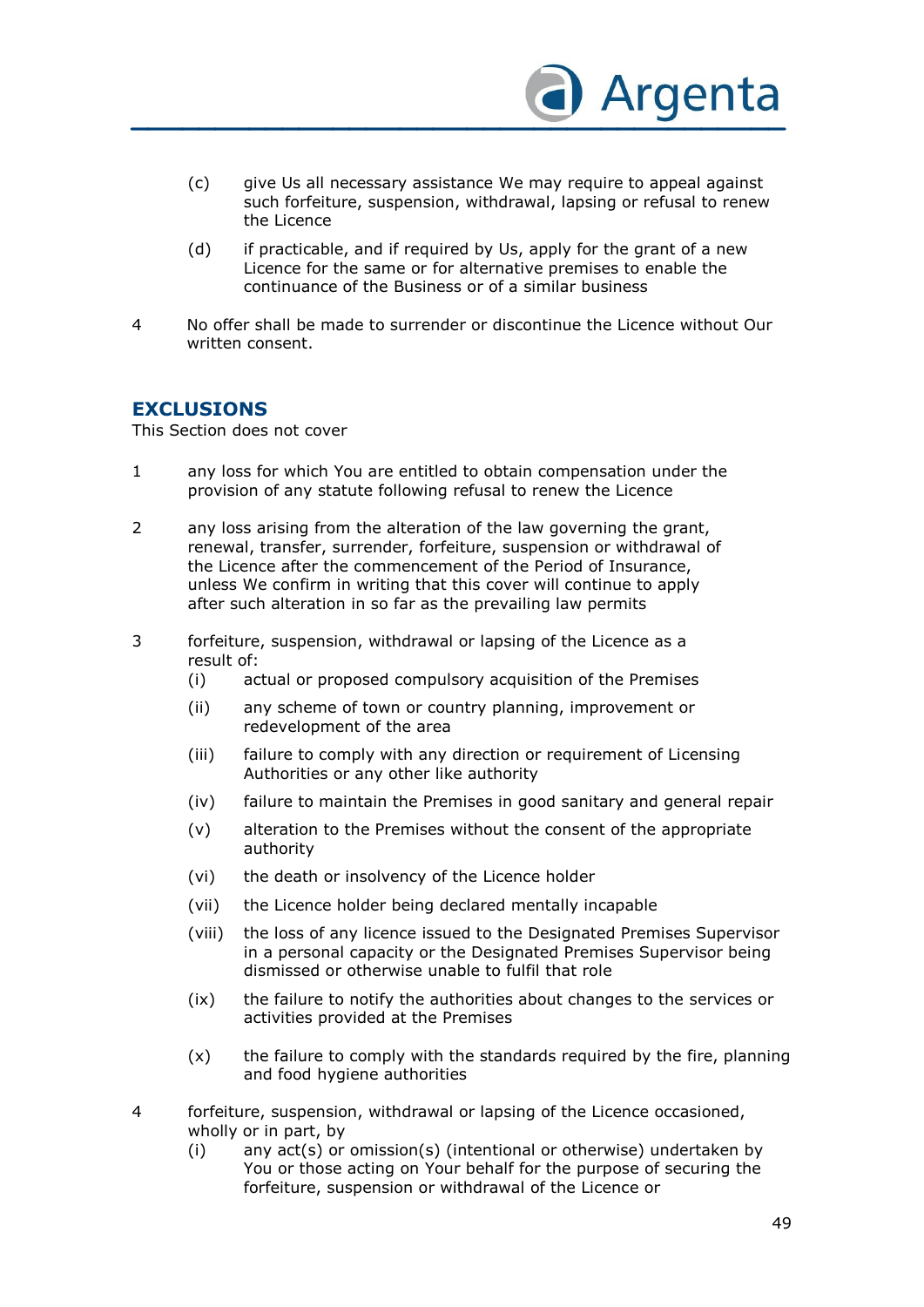

- (ii) Your failure to take all reasonable action to maintain the Licence in force.
- (iii) Your failure to apply for or follow the correct procedures for applying for a Licence under the regulations of the Licensing Act 2003.
- 5 forfeiture, suspension or withdrawal of the Licence following Police objections, unless the Licence is subsequently withdrawn by the Licensing Authorities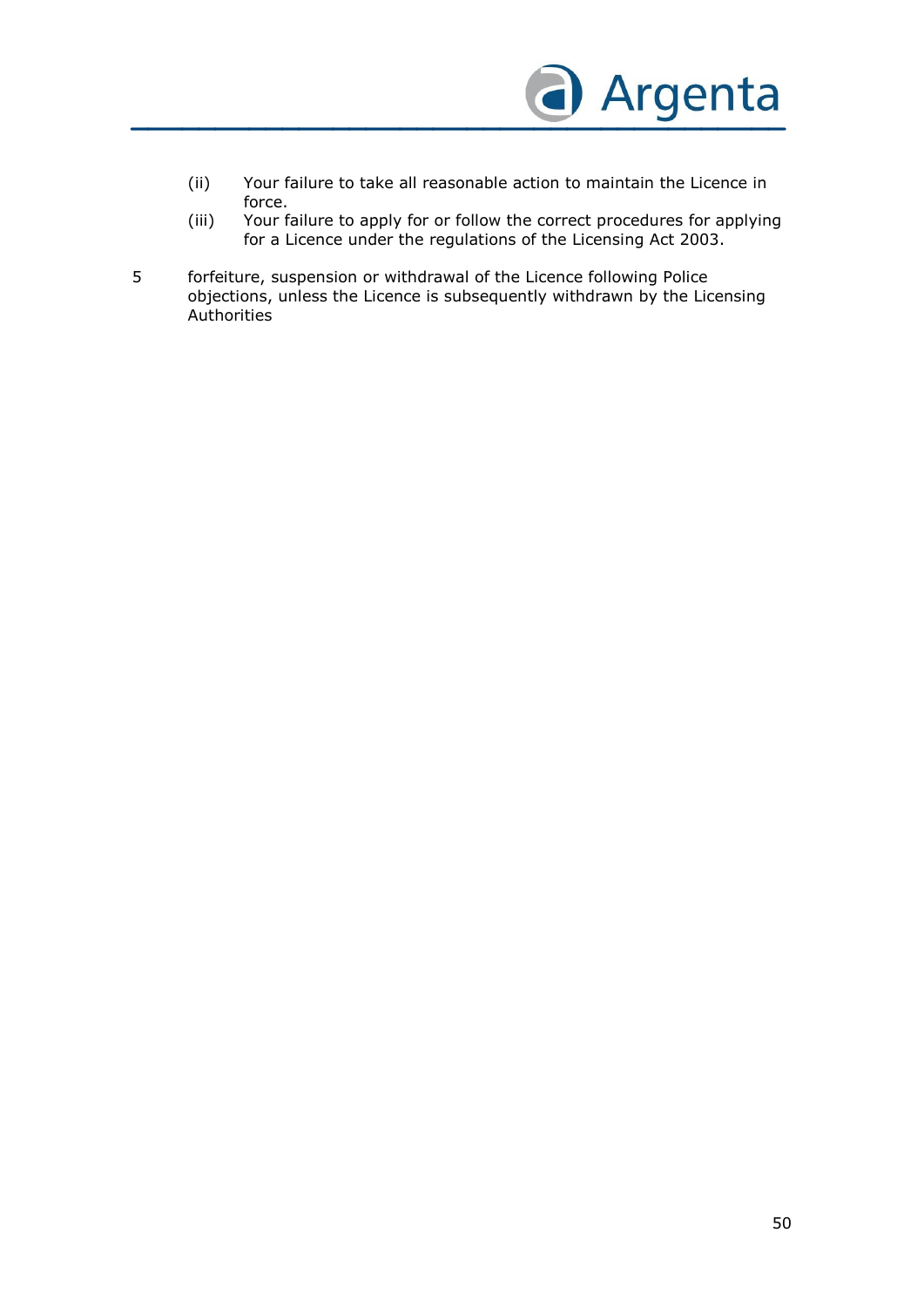

# **SECTION F BUSINESS INTERRUPTION**

# **DEFINITIONS**

Notes:

- 1 To the extent that You are accountable to the tax authorities for Value Added Tax, all terms in this insurance shall be exclusive of such tax.
- 2 For the purpose of these definitions, any adjustment implemented in current cost accounting shall be disregarded.

#### **Indemnity Period**

The period beginning with the occurrence of the Damage and ending not later than the Maximum Indemnity Period thereafter, during which the results of the Business shall be affected in consequence of the Damage.

### **Maximum Indemnity Period**

The number of months as stated in the Schedule.

### **Gross Revenue**

The money paid or payable to You for goods sold (less the cost of purchases) and services rendered in the course of Business at the Premises.

)

)

#### **Standard Gross Revenue**

The Gross Revenue during that period in the twelve months immediately before the date of the Damage which corresponds with the Indemnity Period

### **Annual Gross Revenue**

The Gross Revenue during the twelve months immediately before the date of the Damage

 $\lambda$ )  $\lambda$  $\lambda$ ) to which such adjustments shall be made as may be necessary to provide for the trend of the Business and for variations in, or other circumstances, affecting the Business either before or after the Damage or which would have affected the Business had the Damage not occurred so that the figures thus adjusted shall represent as closely as may be reasonably practicable the results which, but for the Damage, would have been obtained during the relative period after the Damage.  $\lambda$ )  $\lambda$  $\lambda$ )  $\lambda$  $\lambda$ 

# **COVER**

We will pay up to the Sum Insured or any other stated limit of liability for each item shown in the Schedule in respect of interruption or interference with the Business in consequence of accidental Damage occurring during the Period of Insurance to property used by You at the Premises for the purpose of the Business. Provided that at the time of the Damage there is in force an insurance covering Your interest in the property at the Premises against such Damage and that payment shall have been made or liability admitted in respect of the Damage or payment would have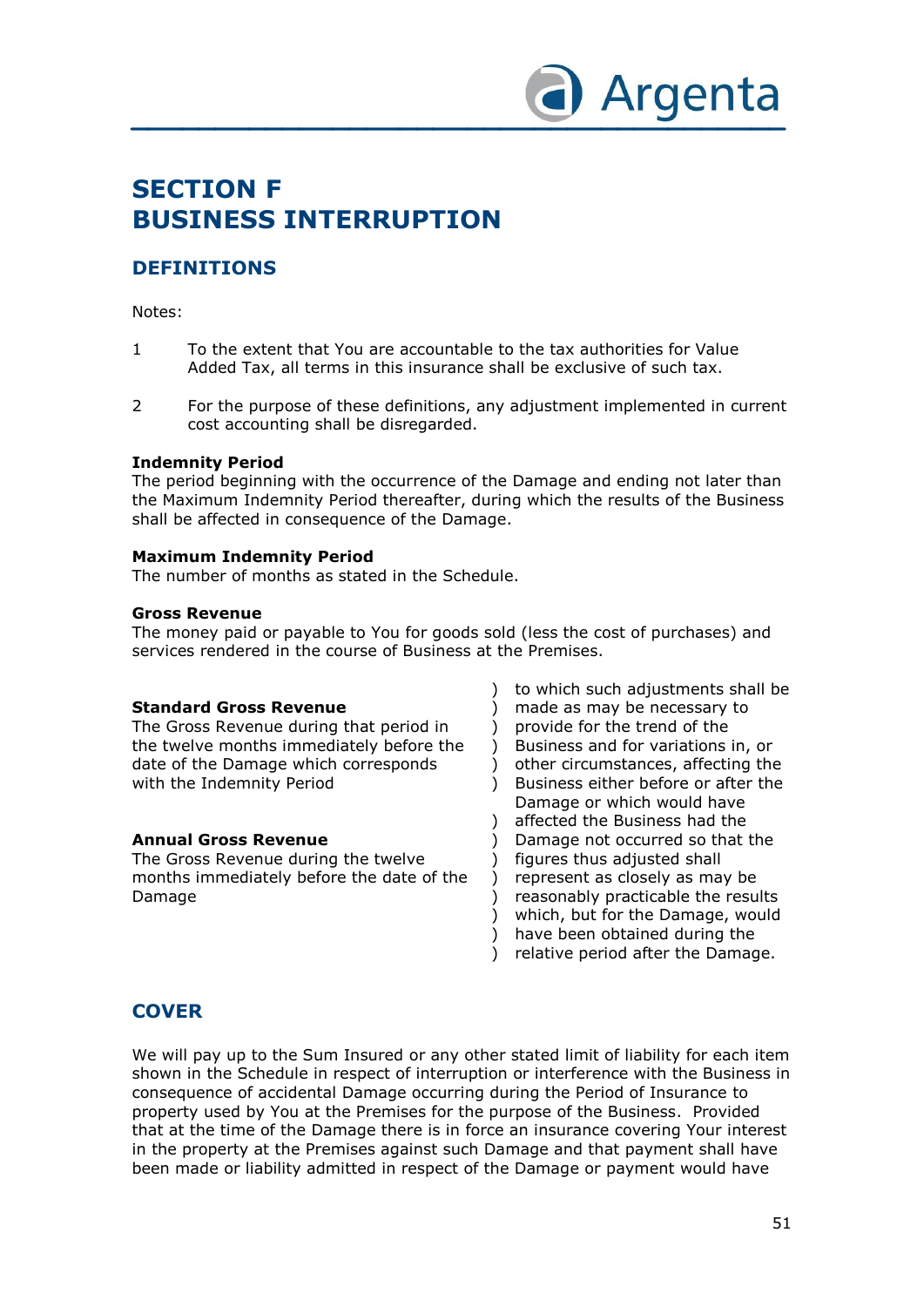

been made or liability would have been admitted but for the operation of a proviso in such insurance excluding liability for losses below a specified amount.

# **BASIS OF COVER**

The insurance in respect of Gross Revenue is limited to

- (a) Loss of Gross Revenue and
- (b) Increase in Cost of Working

and the amount payable as indemnity hereunder shall be:-

- (a) in respect of the Loss of Gross Revenue, the amount by which the Gross Revenue during the Indemnity Period shall fall short of the Standard Gross Revenue in consequence of the Damage;
- (b) in respect of Increase in Cost of Working, the additional expenditure necessarily and reasonably incurred for the sole purpose of avoiding or diminishing the reduction in Gross Revenue which, but for that expenditure, would have taken place during the Indemnity Period in consequence of the Damage but not exceeding the amount of the reduction in Gross Revenue thereby avoided

Less any sum saved during the Indemnity Period in respect of such of the charges and expenses of the Business payable out of Gross Revenue as may cease or be reduced in consequence of the Damage.

Provided that if the Sum Insured by this item be less than the Annual Gross Revenue (or a proportionately increased multiple thereof where the Maximum Indemnity Period exceeds twelve months) the amount payable shall be proportionately reduced.

### **EXTENSIONS**

(These Extensions apply to your policy automatically)

### **1 REINSTATEMENT OF LOSS**

In the event of loss under this Section, and in the absence of written notice by You or Us to the contrary, the amount of such loss is to be automatically reinstated from the date of the loss and You undertake to pay such additional premium as We may reasonably require for the reinstatement for the remainder of the Period of Insurance.

### **2 AUDITORS OR PROFESSIONAL ACCOUNTANTS**

We will pay You the reasonable charges payable to Your auditors or professional accountants for producing

(i) such particulars or details or any other proofs, information or evidence as We may require under the terms of General Condition 7 of this insurance and reporting that such particulars or details are in accordance with Your books of account or other business books or documents. Provided that Our maximum liability under this Section inclusive of fees shall not exceed the Sum Insured for the item.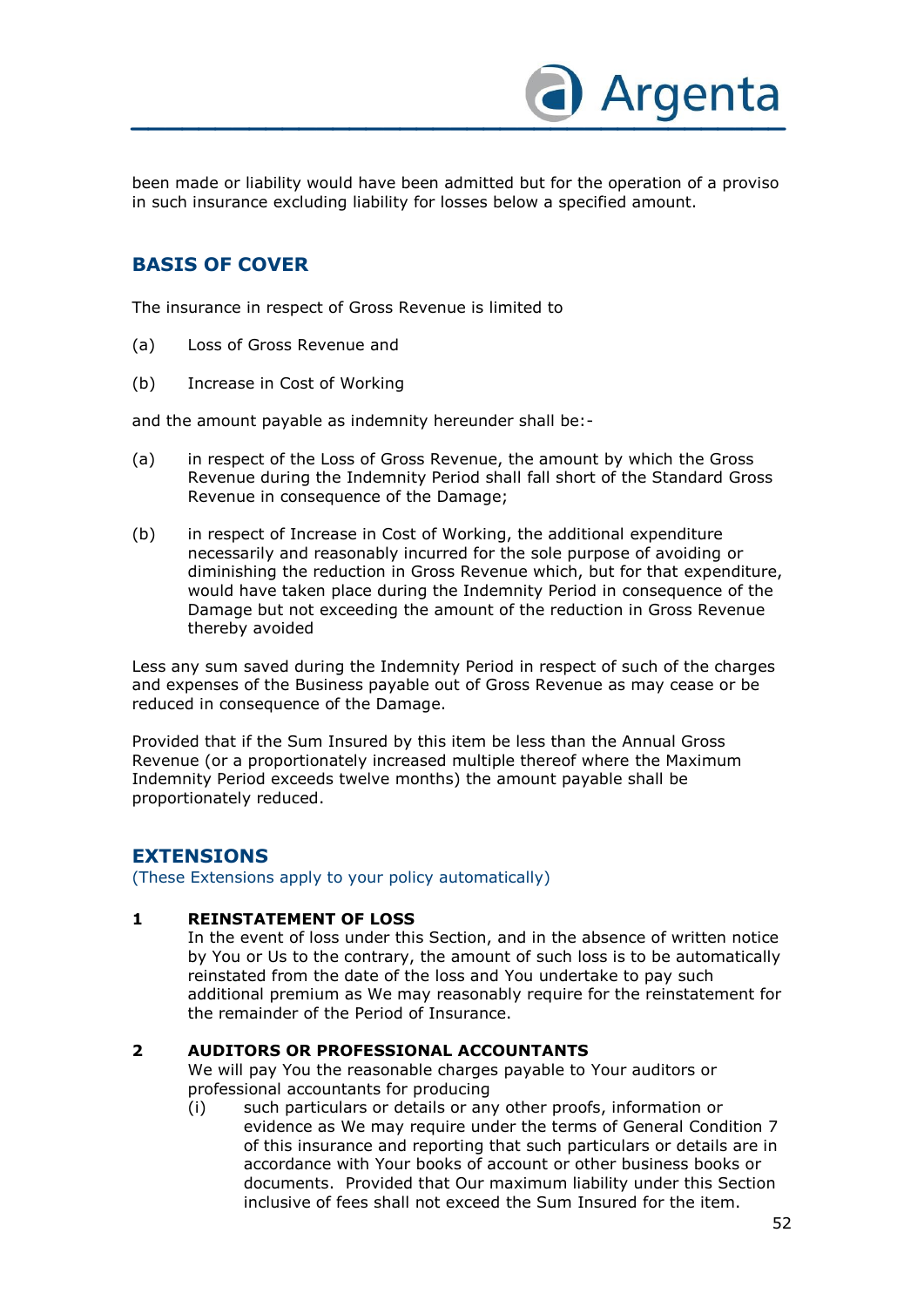

(ii) any particulars or details contained in Your books of account or other business books or documents which We may require under General Condition 7 of this insurance for the purpose of investigating or verifying any claim hereunder, if at the time they are regularly acting as such for You, and their report shall be prima facie evidence of the particulars and details to which such report relates.

### **3 INFECTIOUS DISEASES AND OTHER CLOSURE**

The insurance by this Section is extended to include loss directly resulting from interruption of or interference with the Business carried on by You at the Premises in consequence of:

- (a) Infectious Disease manifested by any person whilst at the Premises;
- (b) an outbreak of an Infectious Disease within 25 miles of the Premises;
- (c) murder or suicide occurring at the Premises;
- (d) injury or illness sustained by any guest which arises from, or is traceable to, foreign or injurious matter in food or drink provided on the Premises;
- (e) closing of the whole or part of the Premises by the order or on the advice of a competent Public Authority as a result of:-
	- (i) defects in the drains or other sanitary arrangements in the Premises
	- (ii) the Premises becoming infested with vermin or pests.

#### **Special Provisions**

- (a) Infectious Disease means illness sustained by any person resulting from any of the following human infectious or human contagious diseases
	- Acute Encephalitis Acute Poliomyelitis Anthrax Chicken Pox Cholera Diphtheria Dysentery Legionellosis Legionnaires Disease Leprosy Leptospirosis Malaria Measles Meningococcal Infection Mumps Opthalmia Neonatorum Paratyphoid fever Plague Rabies Rubella Scarlet Fever **Smallpox Tetanus**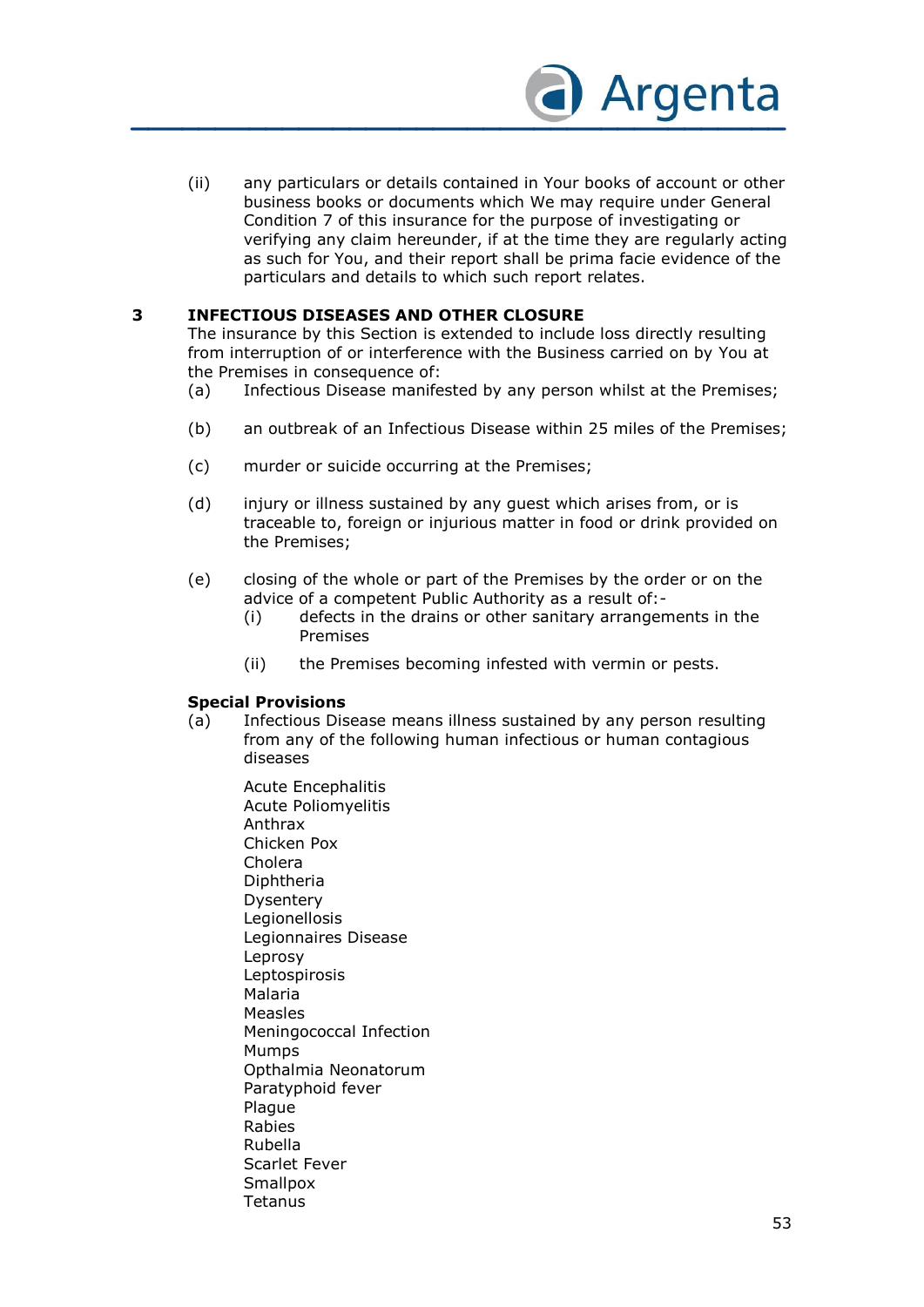

Tuberculosis Typhoid Fever Viral Hepatitis Whooping Cough Yellow Fever

- (b) for the purpose of this clause, Indemnity Period means the period during which the results of the Business shall be affected in consequence of the Damage beginning:-
	- (i) in the case of (a), (b), (c) and (d), above, with the occurrence or discovery of the incident;
	- $(ii)$  in the case of  $(e)$  above, with the date from which the restrictions on the Premises are applied

and ending not later than 12 weeks thereafter.

(c) Our Liability under this Extension shall not exceed £50,000 for any one claim.

### **4 PREVENTION OF ACCESS**

We will pay in the event of interruption of or interference with the Business following accidental Damage to property in the vicinity of the Premises which prevents or hinders access to or use of the Premises whether the Premises or Your property are the subject of Damage or not. Provided that Our Liability under this Extension shall not exceed £50,000 for any one claim.

#### **5 EXPLOSION**

Notwithstanding Exclusion 1 of Section A, We will pay for loss resulting from interruption or interference with the Business carried on at the Premises in consequence of the explosion of any boiler or economiser on the Premises in which internal pressure is due to steam only

### **6 UTILITIES – FAILURE TO ARRIVE**

We will pay for loss resulting from interruption of or interference with the Business carried on at the Premises in consequence of failure of the supply (but excluding any failure which does not include interruption of supply for at least four hours) of

- (a) electricity at the terminal ends of the supply authority's service feeders at the Premises
- (b) gas at the supply authority's meters at the Premises
- (c) water at the supply authority's main stop cock serving the Premises (other than by drought)
- (d) telecommunications at the supply authority's equipment at the Premises

not occasioned by

- (i) the deliberate act of any supply authority nor by the exercise by any such authority of its power to withhold or restrict supply
- (ii) strikes or labour or trade disputes

Provided that Our liability shall not exceed £50,000 for any one claim.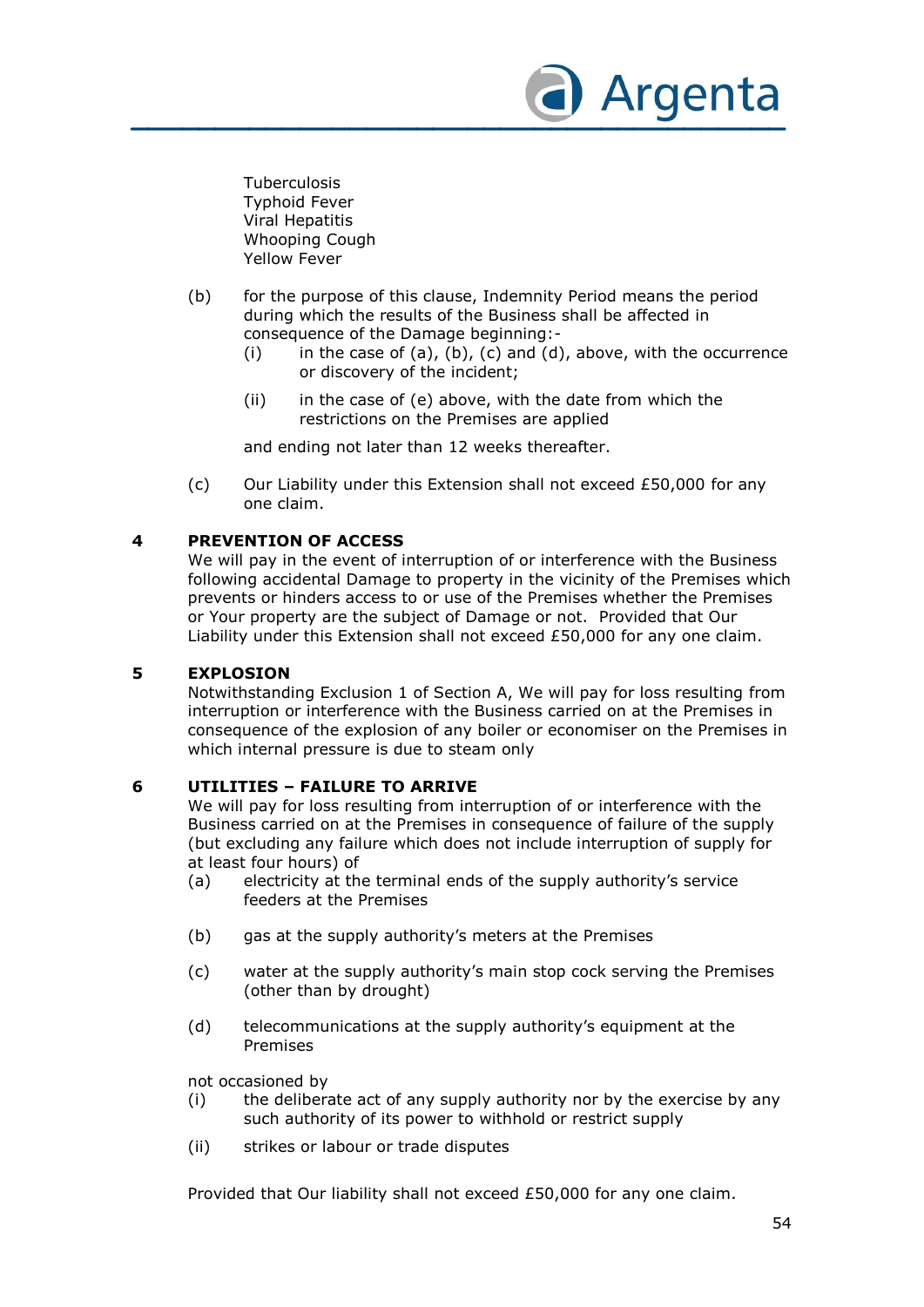

### **7 PROPERTY TEMPORARILY REMOVED**

We will pay in the event of interruption to the Business as a result of accidental Damage to Your property (other than Stock in Trade) whilst temporarily removed from the Premises to any other premises in Great Britain, Northern Ireland, the Channel Islands or the Isle of Man for the purposes of cleaning, renovation, repair or other similar purposes.

Provided that We will not be responsible for any loss following Damage resulting from Your property undergoing any process of production, packing, treatment, testing, commissioning, servicing, alteration, cleaning or repair.

#### **8 TRANSIT**

We will indemnify You for loss resulting from interruption or interference with the Business as a result of accidental Damage to Your Property whilst in transit by road, rail or inland waterway in Great Britain, Northern Ireland, the Channel Islands or the Isle of Man, but excluding Damage arising from impact to, or collision with, the conveying road or rail vehicle or waterborne craft.

Provided that Our liability shall not exceed £50,000 for any one claim.

#### **9 LOSS OF ATTRACTION**

We will indemnify You for loss resulting from interruption or interference with the Business as a result of accidental Damage to property in the vicinity of the Premises which shall cause You loss of custom directly due to loss of services and facilities in the immediate vicinity of the Premises whether the Premises or Your property are the subject of Damage or not.

Provided that Our liability shall not exceed £50,000 for any one claim.

#### **10 SUPPLIERS**

We will indemnify You for loss resulting from interruption or interference with the Business as a result of accidental Damage at the premises in Great Britain, Northern Ireland, the Channel Islands or the Isle of Man of any of Your suppliers, manufacturers or processors of components, goods or materials, but excluding the premises of any supply undertaking from which You obtain electricity, gas or water or telecommunication services.

Provided that Our liability shall not exceed £50,000 for any one claim.

#### **11 ALTERNATIVE ACCOMMODATION**

We will indemnify You for reasonable expenses incurred by You or Your family permanently residing at Your Premises, for comparable alternative accommodation at a hotel, guest house or boarding house during such part of the Indemnity Period that Your Premises are uninhabitable following Damage.

Provided that

- (a) any amount claimed will be reduced by the sum saved during the Indemnity Period in respect of such of the charges and expenses of the Business as may cease or be reduced in consequence of the Damage.
- (b) Our liability shall not exceed £50,000 for any one claim.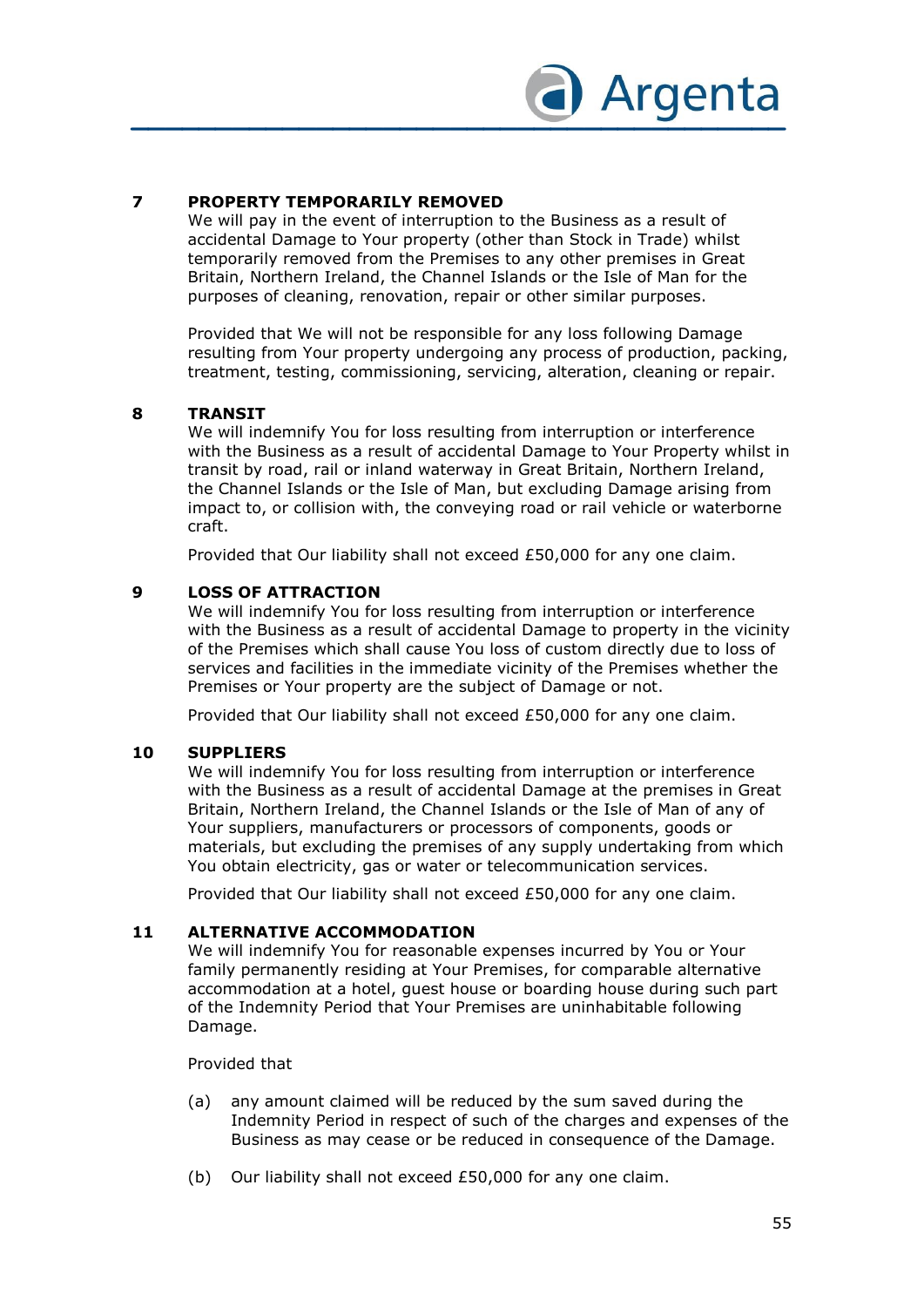

## **CONDITIONS**

### **1 PAYMENT ON ACCOUNT**

Claim Payments on account will be made to You during the Indemnity Period, if requested.

#### **2 ALTERNATIVE TRADING CLAUSE**

If during the Indemnity Period goods shall be sold or services shall be rendered elsewhere than at the Premises for the benefit of the Business, either by You or by others on Your behalf, the money paid or payable in respect of such sales or services shall be brought into account in arriving at the Gross Revenue during the Indemnity Period.

# **EXCLUSIONS**

### **1 FINES AND DAMAGES**

We shall not be liable for any loss due to fines or damages for breach of contract, for late or non-completion of orders or for any penalties of whatever nature.

### **2 POLLUTION & CONTAMINATION**

Notwithstanding Exclusion 4 of Section A, We will not pay for loss resulting from interruption of or interference with the Business resulting from Damage caused by any kind of seepage or any kind of pollution and/or contamination but this shall not exclude loss resulting from Damage to property used by You at the Premises for the purpose of the Business caused by

- (a) pollution or contamination which itself results from a Defined Peril
- (b) a Defined Peril which itself results from pollution or contamination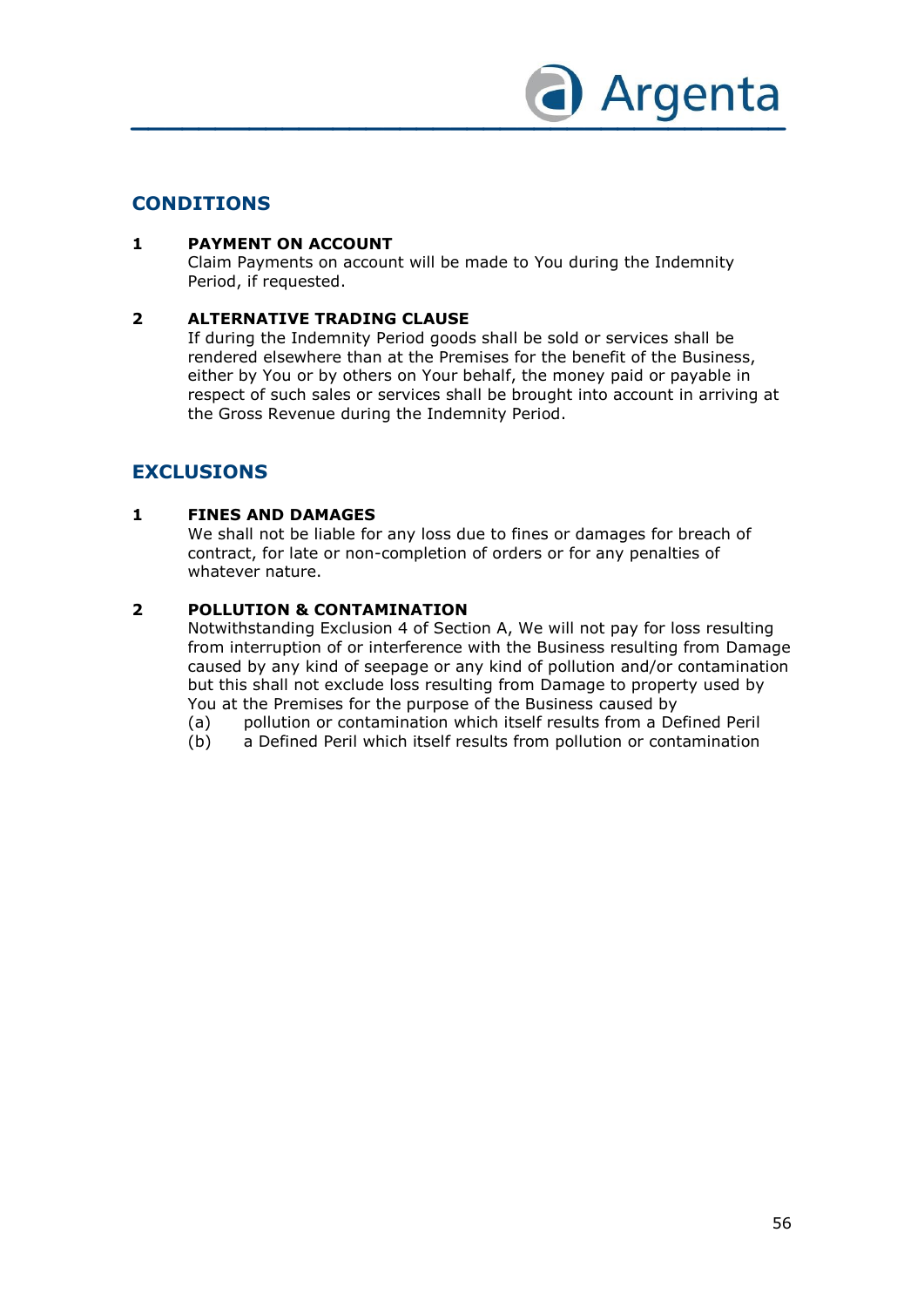

# **SECTION G EMPLOYERS', PUBLIC AND PRODUCTS LIABILITY**

### **DEFINITIONS**

### **Injury**

Death, bodily injury, illness or disease of or to any person

### **Employee**

- (a) a person under a contract of service or apprenticeship with You or who is retired from full-time employment with You but who is still working for You as a consultant under Your control or direction
- (b) a labour master or labour only sub-contractor or person supplied or employed by them
- (c) a self employed person
- (d) a person hired to or borrowed by You including but not limited to a person on secondment from another employer
- (e) a person under a work experience or training scheme
- (f) voluntary workers
- (g) a person supplied to You under a contract or agreement the terms of which deem such person to be in Your employment

whilst working under Your direction and control in connection with the Business

#### **Data**

Information represented or stored electronically including but not limited to code or series of instructions operating systems software programs and firmware

#### **Offshore**

Embarkation on to a vessel or aircraft for conveyance at the point of final departure to an offshore rig or platform until disembarkation from the conveyance on to land upon return from such offshore rig or platform.

#### **Pollution**

Discharge disposal release or escape of smoke vapours soot fumes acids alkalis toxic chemicals liquids gases or waste materials or other irritants contaminants or pollutants.

#### **Principal**

Any individual, firm, company, ministry or public authority or government body for whom You are undertaking a contract.

#### **Product**

Any property (including packaging, containers and labels) after it has left Your custody or control which has been designed, specified, formulated, manufactured,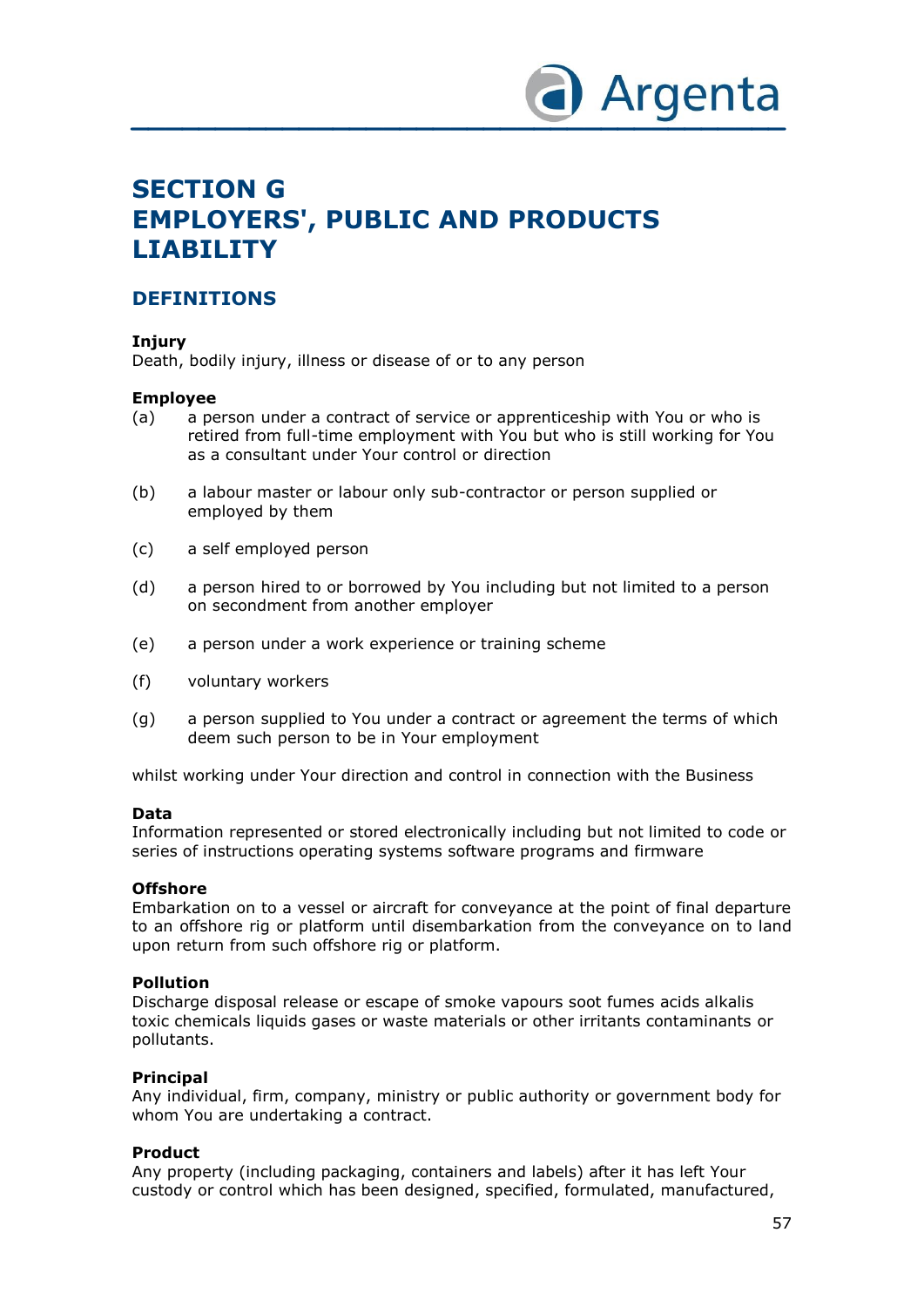

constructed, installed, sold, supplied, distributed, treated, serviced, altered or repaired by You or on Your behalf

#### **Property**

Material property but not including Data

#### **Excess**

The total amount inclusive of claimant's costs fees and expenses as stated in the Schedule payable by You or any other person entitled to receive indemnity before We are liable to make any payment

It being agreed that if any payment made by Us shall include this amount such amount shall be repaid to Us forthwith

### **OPERATIVE AND INDEMNITY CLAUSE**

We will indemnify You against:

- 1 Your liability to pay damages (including claimants' costs fees and expenses)
- 2 all costs fees and disbursements You incur with Our prior written consent in the defence or settlement of any claim under this insurance (hereinafter called "Defence Costs")

Defence Costs include legal expenses

- a) arising out of representation at any Coroners Inquest or Fatal Accident Inquiry
- b) arising out of any criminal prosecution proceedings (including any appeal) relating to an offence alleged to have been committed during the Period of Insurance and in the course of the Business in respect of matters which may form the subject of indemnity by this insurance (including, with Our prior consent Your directors, partners or Employees).

Provided that:

- i) We shall not be liable for any fines or penalties imposed as a consequence of such prosecution or appeal including the cost of complying with a publicity or remedial order as defined in the Corporate Manslaughter and Corporate Homicide Act 2007 arising in respect of such prosecution or appeal
- ii) We shall not be responsible for Defence Costs where at Our discretion We may require the opinion of counsel (whose appointment is at Our sole discretion) as to whether or not such costs should extend or continue to extend to the support of such defence and where such counsel's opinion is that there is no reasonable defence to the prosecution
- iii) Our liability for Defence Costs in cases of breach or alleged breach of The Health and Safety at Work Act 1974 and such Regulations as are passed under or exist as a consequence of that Act are (unless with Our prior consent otherwise) limited to prosecutions under Section 33(1) (a) to (c) of the Act or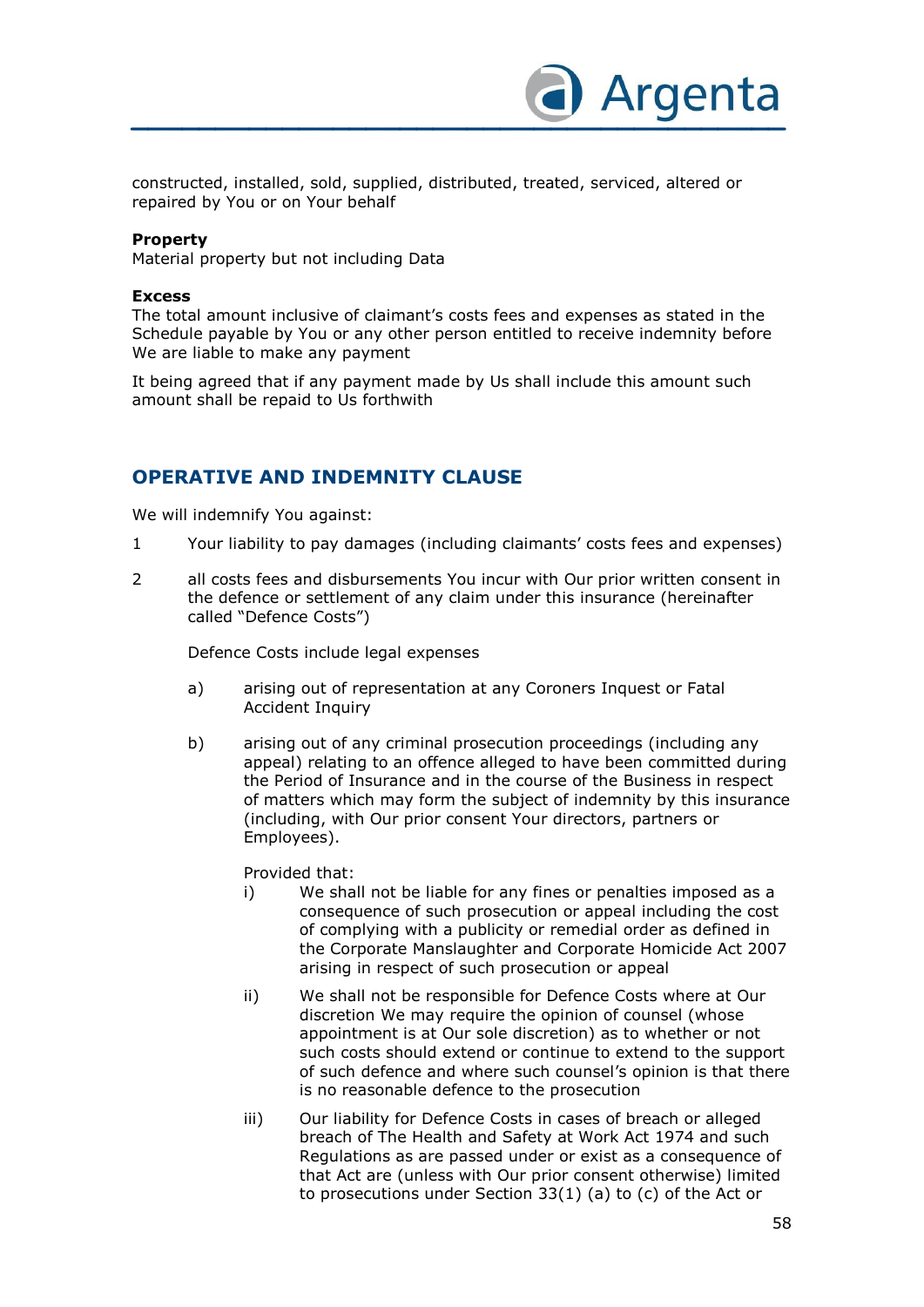

similar duty imposed under legislation in Northern Ireland, the Channel Islands or the Isle of Man

- (iv) Our liability for Defence Costs in cases of breach or alleged breach of Part II of the Consumer Protection Act 1987 or the Food Safety Act 1990 will be limited to proceedings not consequent upon a deliberate act or omission
- (v) We shall not be liable for Defence Costs consequent upon any deliberate act or omission by
	-
	- (i) You any of Your partners or directors
	- (iii) any Employee with any specific responsibility for compliance with the legislation specified above

which could reasonably have been expected to constitute a breach of the legislation specified above

The indemnity applies only to such liability as defined by each insured Sub Section arising out of the Business specified in the Schedule subject always to the terms Conditions and Exclusions of such Sub Section and of the insurance as a whole

# **SECTION G - SUB SECTION 1 EMPLOYERS LIABILITY**

## **DEFINITION**

#### **Territorial Limits**

- (a) Great Britain Northern Ireland the Channel Islands and the Isle of Man and offshore installations in territorial waters around Great Britain and its continental shelf
- (b) elsewhere in the world in respect of temporary Business visits undertaken by any Employee normally resident in the territories defined in (a) above

# **COVER**

We will indemnify You in accordance with the Operative and Indemnity Clause but only for Injury to an Employee where such Injury arises out of the Business and is caused during the Period of Insurance as stated in the Schedule within the Territorial Limits. Provided that Our liability to pay damages (including claimants' costs fees and expenses) and Defence Costs shall not exceed the Limit of Indemnity stated in the Schedule in respect of any one occurrence or series of occurrences arising out of one originating cause.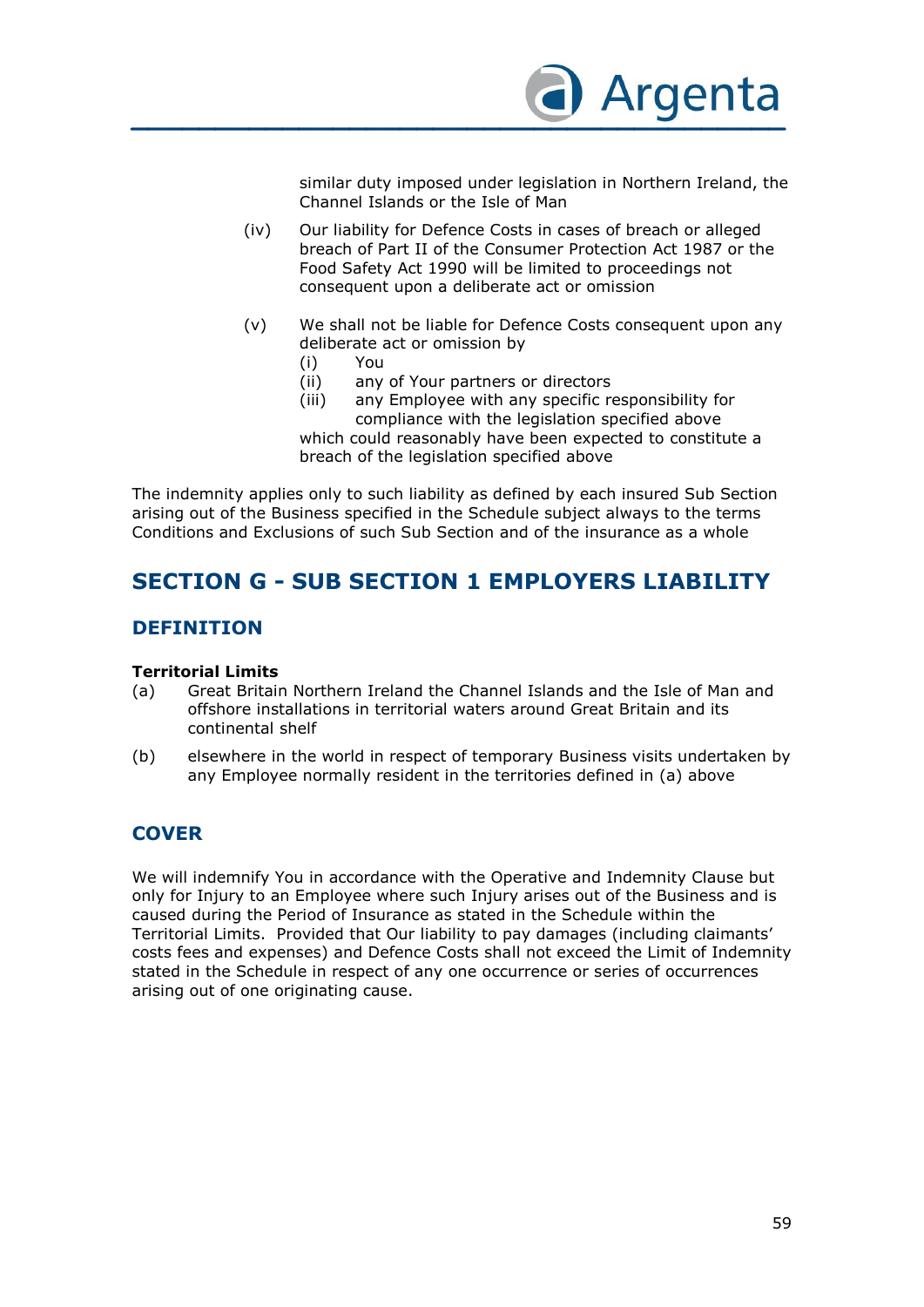

# **SECTION G - SUB SECTION 2 PUBLIC LIABILITY**

# **DEFINITION**

### **Territorial Limits**

- (a) Great Britain Northern Ireland the Channel Islands and the Isle of Man and offshore installations in territorial waters around Great Britain and its continental shelf;
- (b) elsewhere in the world in respect of temporary Business visits undertaken by any director, partner or Employee normally resident in the territories defined in (a) above provided such person is engaged in non-manual work

# **COVER**

We will indemnify You in accordance with the Operative Clause for

- 1. Accidental Injury
- 2. Accidental Damage to Property
- 3. Nuisance trespass to land or trespass to goods or interference with any easement right of air light water or way other than legal liability for damages which result from Your deliberate act or omission or which is a natural consequence of the ordinary conduct of the Business and which could reasonably have been expected by You having regard to the nature and circumstances of such act or omission
- 4. Wrongful arrest, false imprisonment or false eviction

occurring during the Period of Insurance as stated in the Schedule within the Territorial Limits and in the course of the Business. Provided that Our liability to pay damages shall not exceed the Limit of Indemnity stated in the Schedule in respect of any one occurrence or series of occurrences arising out of one originating cause.

# **SECTION G - SUB SECTION 3 PRODUCTS LIABILITY**

### **DEFINITION**

#### **Territorial Limits**

Anywhere in the world in respect of Products sold or supplied from within Great Britain, Northern Ireland, the Channel Islands or the Isle of Man.

### **COVER**

We will indemnify You in accordance with the Operative and Indemnity Clause for Injury and/or Damage occurring during the Period of Insurance as stated in the Schedule in connection with the Business and within the Territorial Limits but only against liability arising out of or in connection with any Product. Provided that Our liability to pay damages shall not exceed in aggregate the Limit of Indemnity stated in the Schedule in respect of all occurrences arising during any one Period of Insurance.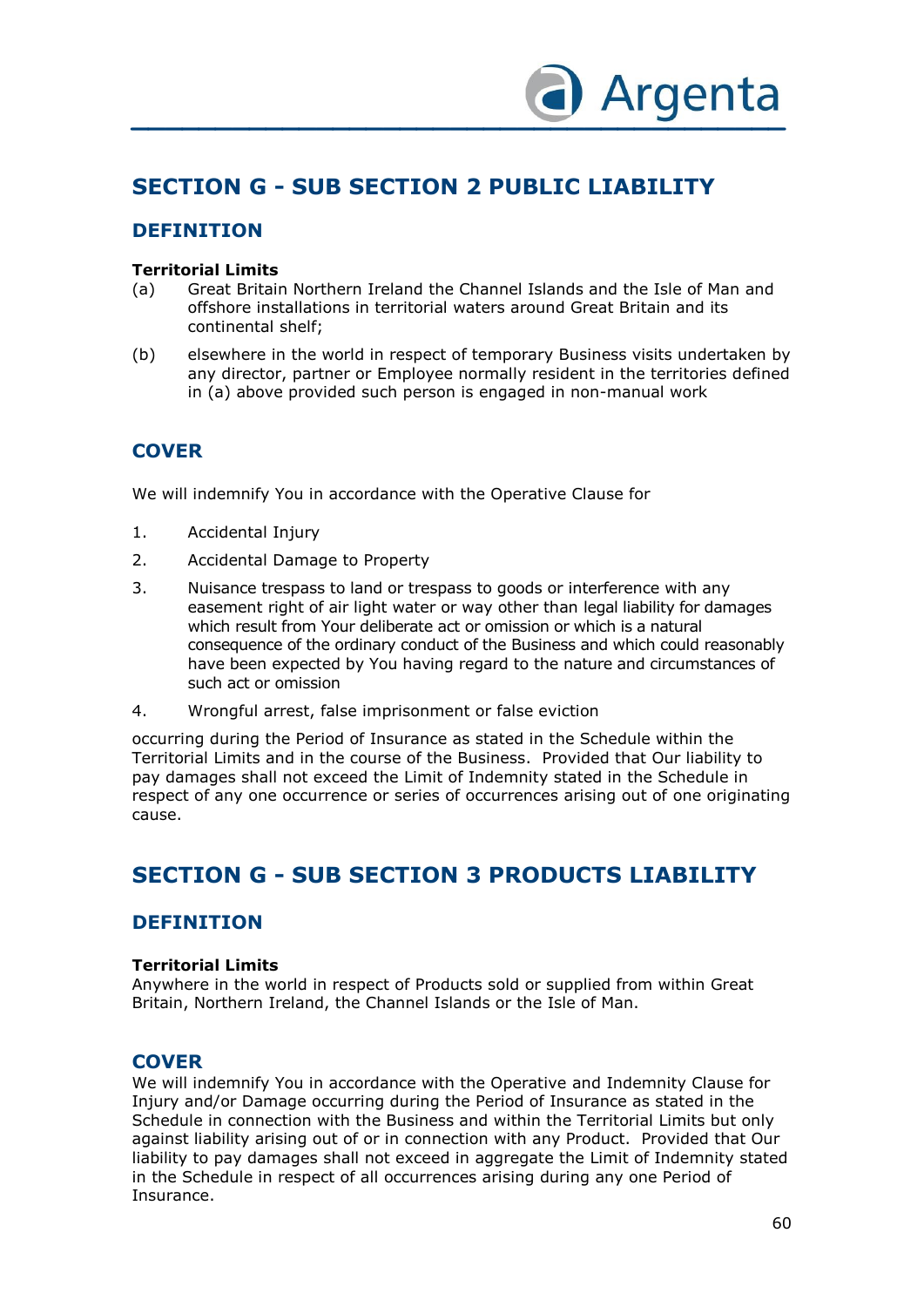

## **SECTION G EXTENSIONS**

(Each Extension will show the Sub Section(s) to which it applies)

#### **1 ADDITIONAL PERSONS INSURED (Applicable to all Sub Sections)**

- (a) In the event of the death of any person entitled to indemnity under this Section, We will indemnify in the terms of this Policy the deceased's legal personal representatives but only in respect of liability incurred by such deceased person
- (b) At Your request indemnity will be extended to:
	- (i) any of Your directors, partners or Employees in respect of liability arising in connection with the Business
	- (ii) any officer committee or member of Your canteen sports social or welfare organisation; fire, security, first aid, medical or ambulance services in their respective capacities as such but not including medical practitioners while working in a professional capacity
	- (iii) any of Your directors, partners or senior officials in respect of private work undertaken for them with your consent by any Employee

each of whom shall be subject to the terms and conditions of this policy so far as they can apply as though the Insured and provided You would have been entitled to indemnity under this Section if the claim had been made against You

For the purposes of the Limit of Indemnity all of the persons entitled to indemnity under this insurance shall be treated as a one party or legal entity so that there will be only two parties to the contract of insurance namely You and Us.

#### **2 COURT ATTENDANCE COSTS (Applicable to all Sub Sections)**

In the event of any of the under mentioned persons attending court as a witness at Our request in connection with a claim in respect of which You are entitled to indemnity under this insurance We will provide compensation at the following rates per day on which attendance is required

| (a) | You or any of Your directors or partners | £500 |
|-----|------------------------------------------|------|
|-----|------------------------------------------|------|

(b) any Employee E250

Provided always that

- (i) We shall not be liable unless We have the sole conduct and control of all claims covered by this Extension
- (ii) this Extension shall not apply to any liability which is covered by any other insurance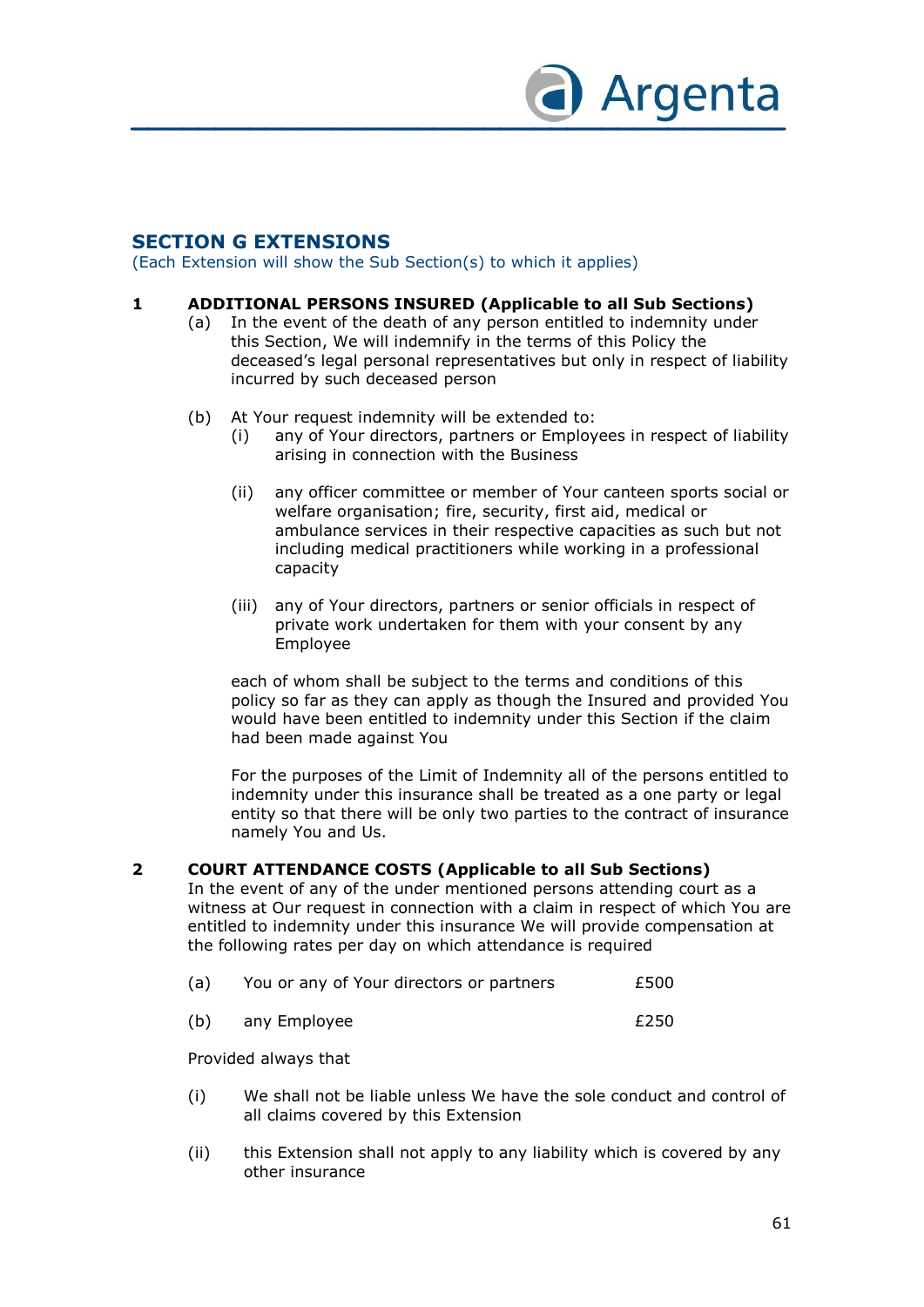

### **3 UNSATISFIED COURT JUDGEMENTS (Applicable to Sub Section 1)**

In the event of a judgement for damages being obtained by any Employee or the personal representatives of any Employee in any court situated within Great Britain, Northern Ireland, the Channel Islands or the Isle of Man

- (i) in respect of Injury to the Employee caused during any Period of Insurance and arising out of and in the course the Business, and
- (ii) against any company or individual operating from premises within Great Britain, Northern Ireland, the Channel Islands or the Isle of Man, and
- (iii) payment remaining unsatisfied in whole or in part six months after the date of such judgement,

at Your request We will pay to the Employee or personal representative of the Employee the amount of any such damages and any awarded costs to the extent that they remain unsatisfied.

Provided always that

- (a) there is no appeal outstanding
- (b) if any payment is made under the terms of this Extension the Employee or personal representatives of the Employee shall assign the judgement including damages and costs to Us
- **4 INDEMNITY TO PRINCIPALS (Applicable to Sub Sections 1 & 2)**  Where You so request, We agree to indemnify any Principal but only to the extent that such liability arises solely out of the work performed for the Principal by You or on Your behalf. Provided that the Principal shall be subject to and comply with the terms and Conditions herein and this clause shall in no way operate to increase the Limits of Indemnity as stated in the **Schedule**

#### **5 CROSS LIABILITIES (Applicable to Sub Sections 2 & 3)**

Each person or party specified as the Insured in the Schedule is separately indemnified in respect of claims made against any of them by any other. Provided that Our total liability shall not exceed the stated Limits of Indemnity

**6 DATA PROTECTION ACT 1998 (Applicable to Sub Sections 2 & 3)** The indemnity provided by this insurance extends to include liability for

damage and distress under Section 13 of the Data Protection Act 1998

Provided that

- (a) the liability arises from data for which You are registered under the Act and You have taken all reasonable care to comply with the requirements of the Data Protection Act 1998
- (b) You are not in business as a Computer Bureau
- (c) You do not supply data for a fee other than to a data subject
- (d) a claim is first made against You during the Period of Insurance
- (e) We will not indemnity You in respect of
	- (i) the cost of replacing, re-instating, rectifying, erasing, blocking or destroying any personal data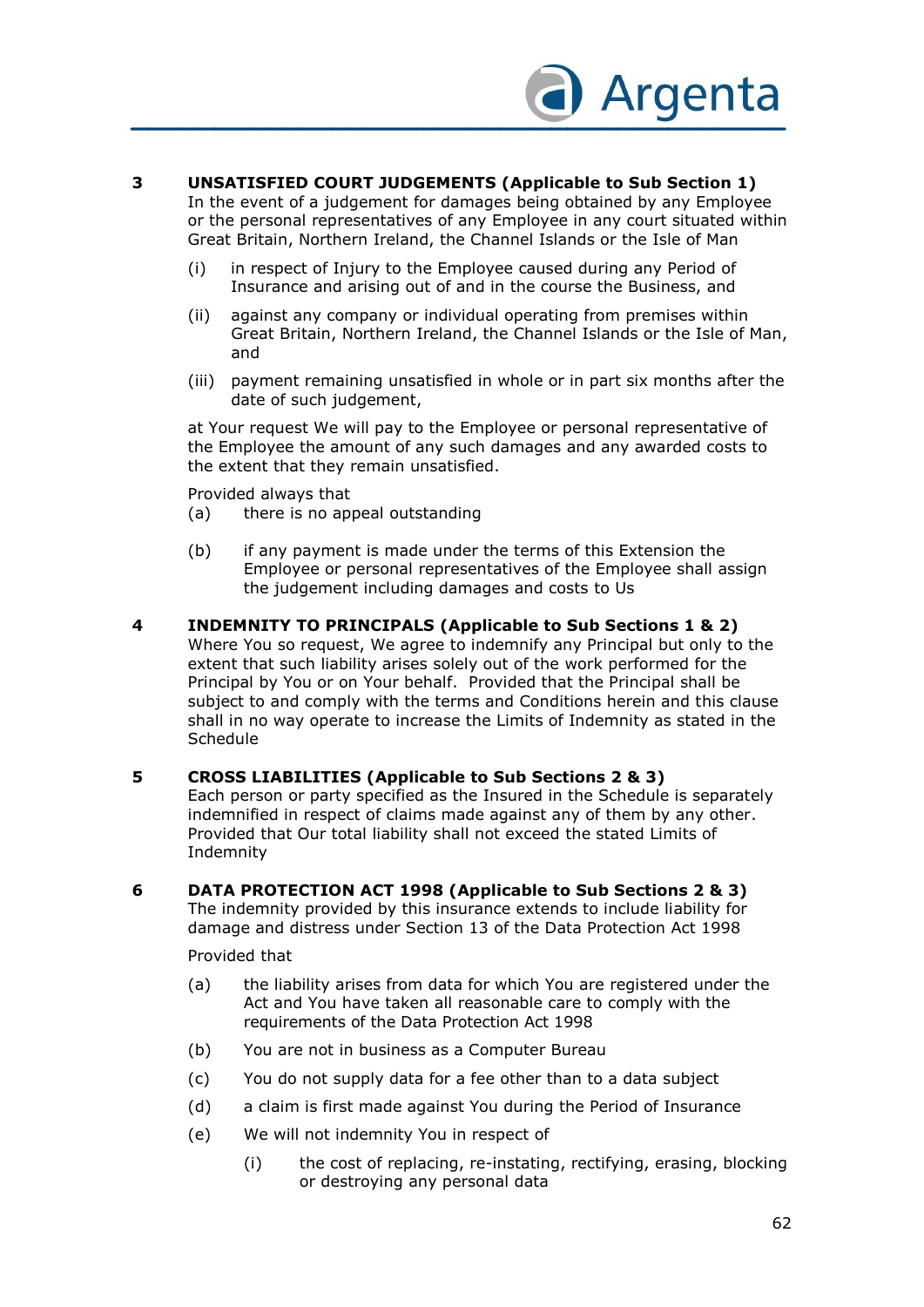

- (ii) liability caused by or arising from a deliberate or intentional act or omission by You or any other party entitled to an indemnity under this section the effect of which will knowingly result in liability under the Data Protection Act
- (iii) claims which arise out of circumstances notified to previous insurers or are known to You at the inception of this insurance
- (iv) liability for which indemnity is provided under any other insurance
- (v) any claim or claims made by or on behalf of any of Your directors or Employees in connection with employment in the Business
- (vi) the payment of fines or penalties

#### **7 DEFECTIVE PREMISES ACT (Applicable to Sub Section 2)**

We will indemnify You in respect of liability arising during the Period of Insurance under the Defective Premises Act 1972 or similar legislation in relation to any business premises or land of which You have disposed. Provided that

- (a) such liability is not otherwise insured, and
- (b) We shall not be liable in respect of the costs incurred by anyone in removing rebuilding repairing or rectifying any such premises
- **8 MOTOR CONTINGENT LIABILITY (Applicable to Sub Section 2)** We will indemnify You in respect of Injury or Damage arising out of the use of any motor vehicle owned by an Employee and being used in the course of the Business

Provided always that no indemnity is provided by this Extension:<br>(a) in respect of Injury to any person being carried by motor

- in respect of Injury to any person being carried by motor cycle otherwise than in a sidecar attached to it
- (b) for Damage to any vehicle and/or contents therein
- (c) Injury or Damage arising while such vehicle is being driven by You or any Employee other than the owner of such vehicle
- (d) if such vehicle is more specifically insured
- (e) for any Employee whilst driving or in charge of such vehicle
- (f) if such vehicle is being used outside Great Britain, Northern Ireland, the Channel Islands or the Isle of Man
- (g) if the vehicle is being used with Your general consent or that of Your representative by any person who, to Your knowledge or the knowledge of such representative, does not hold a licence to drive such vehicle unless such person has held and is not disqualified from holding or obtaining such a licence

#### **9 PERSONAL LIABILITY (Applicable to Sub Section 2)**

We will indemnify You and, if You so request, Your resident manager or any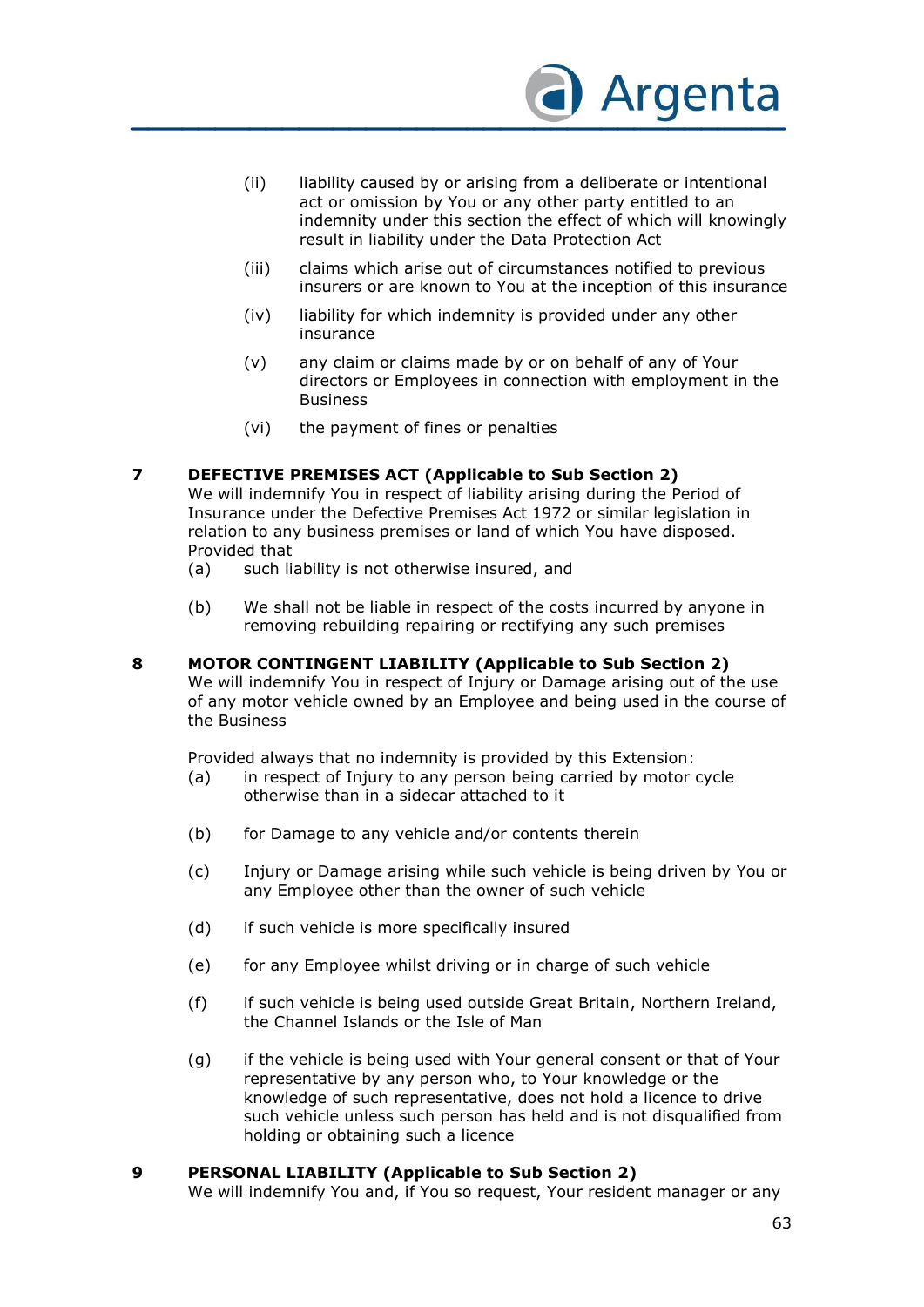

family member permanently residing in the Premises against legal liability incurred in a personal capacity occurring anywhere within the Territorial Limits

The indemnity will not apply:

- (a) to legal liability
	- (i) excluded under this Section
	- (ii) arising out of
		- (1) the ownership or occupation of land or buildings
		- (2) any profession or business
		- (3) tree felling or lopping operations
		- (4) the ownership, possession or use of any animal (other than cats, dogs or horses)
	- (iii) assumed under agreement and which would not have attached in the absence of such agreement.
- (b) where indemnity is provided by any other insurance

#### **10 HOUSE NAME AND ADVERTISEMENT SIGNS (Applicable to Sub Section 2)**

We will indemnify You in respect of legal liability arising out of house name or advertisement signs in connection with the Business situate on or around the Premises and elsewhere for which You are responsible (including responsibility by virtue of any agreement with any local or district authority relieving such authority in respect of its liability therefor).

### **11 GUESTS' PROPERTY (Applicable to Sub Section 2)**

Exclusion 8 in respect of Care, Custody and Control shall not apply to legal liability in respect of:

- (a) Damage to guests' Property (other than motor vehicles and the contents thereof) contained in the Premises
- (b) Damage to guests' motor vehicles and the contents thereof in the garage or car park at the Premises

Provided that

- (i) this shall not apply to guests' Property which is expressly offered to You or Your authorised Employee for safe custody unless it is accepted and deposited in a locked safe approved by Us
- (ii) if the building is an establishment to which the Hotel Proprietors Act applies You have displayed a copy of the notice set out in the schedule to the Act in a conspicuous position at or near the reception office or desk or where there is no reception office or desk at or near the main entrance to the building
- (iii) Your garage shall be securely locked overnight
- (iv) Our liability in respect of or arising out of any one event or of all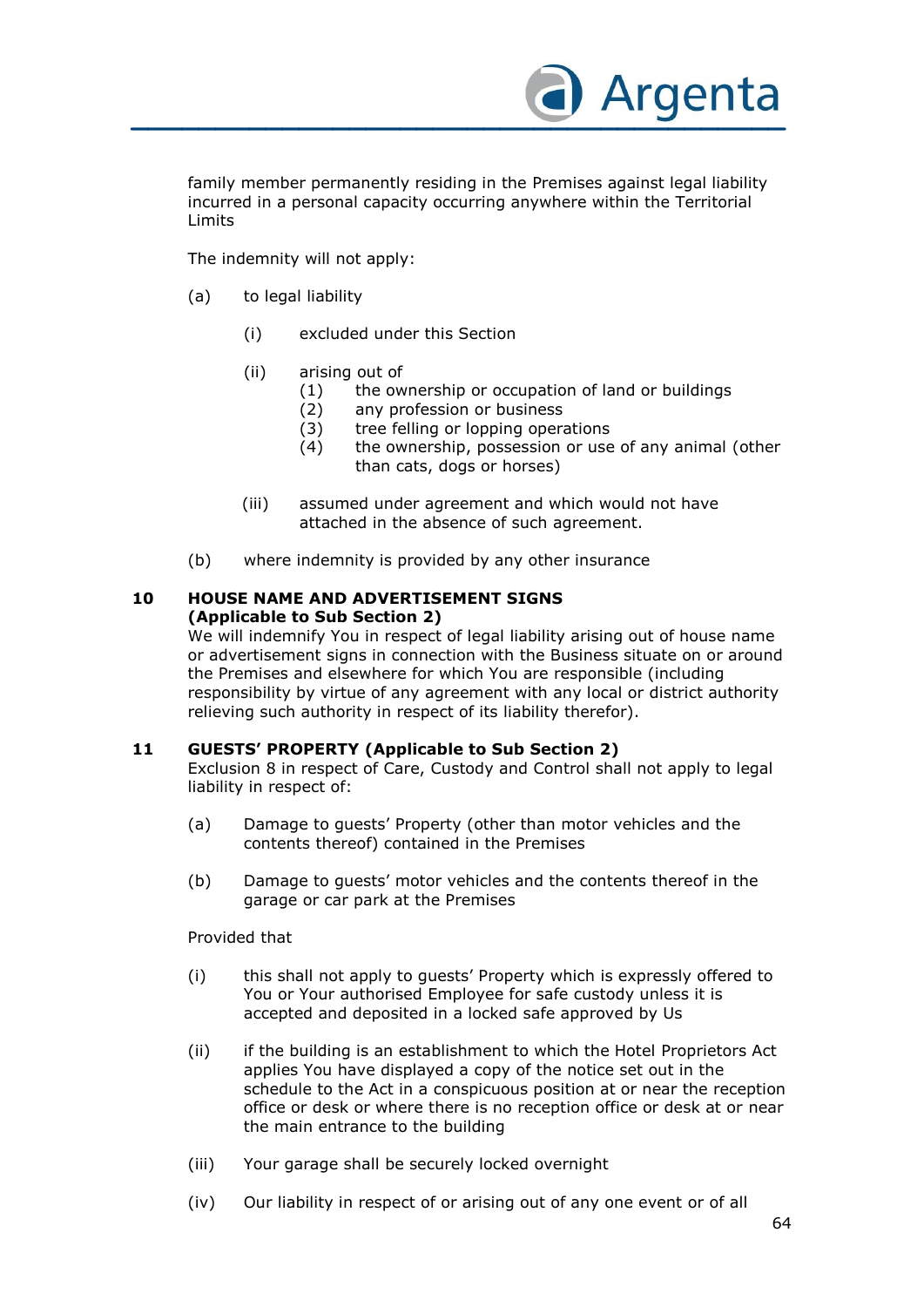

events of a series consequent on one original cause shall not exceed:

- (1) £10,000 for Property deposited for safe custody
- (2) £25,000 in all for any one claim in respect of any one guest's Property including motor vehicles and the contents thereof.

#### **12 CLOAKROOMS (Applicable to Sub Section 2)**

Exclusion 8 in respect of Care, Custody and Control shall not apply to legal liability for Damage to Property (excluding gold and silver articles, jewellery, watches and the like) belonging to patrons caused by theft or accidental means whilst such Property is deposited in the cloakroom in the Premises occupied by You

Provided that

- (a) this excludes Damage caused by or due to fire and/or explosion
- (b) Our liability shall not exceed the sum of  $£1,000$  in respect of any one Cloakroom or the sum of £100 in respect of any one article
- (c) the cloakroom shall be locked-up whenever it is left unattended when patrons Property is deposited therein
- (d) You shall issue numbered tickets to each patron in respect of Property deposited in the cloakroom and shall prominently display in each cloakroom notices reading as follows- 'This cloakroom is provided for the convenience of patrons and no responsibility can be accepted for the safety of property left therein although all possible precautions will be taken'

### **SECTION G CONDITIONS**

(Each Condition will show the Sub Section(s) to which it applies)

#### **1 PROPORTIONMENT OF DEFENCE COSTS (Applicable to All Sub Sections)**

Except where the Limit of Indemnity is inclusive of Defence Costs if a payment exceeding the Limit of Indemnity has to be made to dispose of a claim Our liability to pay all Defence Costs in connection with the claim shall be limited to such proportion of the Defence Costs as the Limit of Indemnity bears to the amount paid to dispose of the claim.

#### **2 RIGHTS OF RECOVERY (Applicable to Sub Section 1)**

This Section is deemed to be in accordance with the provisions of any law relating to compulsory insurance of liability to Employees in Great Britain, Northern Ireland, the Channel Islands, the Isle of Man and offshore installations in territorial waters around Great Britain and its continental shelf but You shall repay to Us all sums paid by Us which We would not have been liable to pay but for the provisions of such law ordinance or statute

**3 EMPLOYERS LIABILITY CERTIFICATES (Applicable to Sub Section 1)**  If this policy or this Section is cancelled any certificate of Employer's Liability insurance is cancelled at the same time.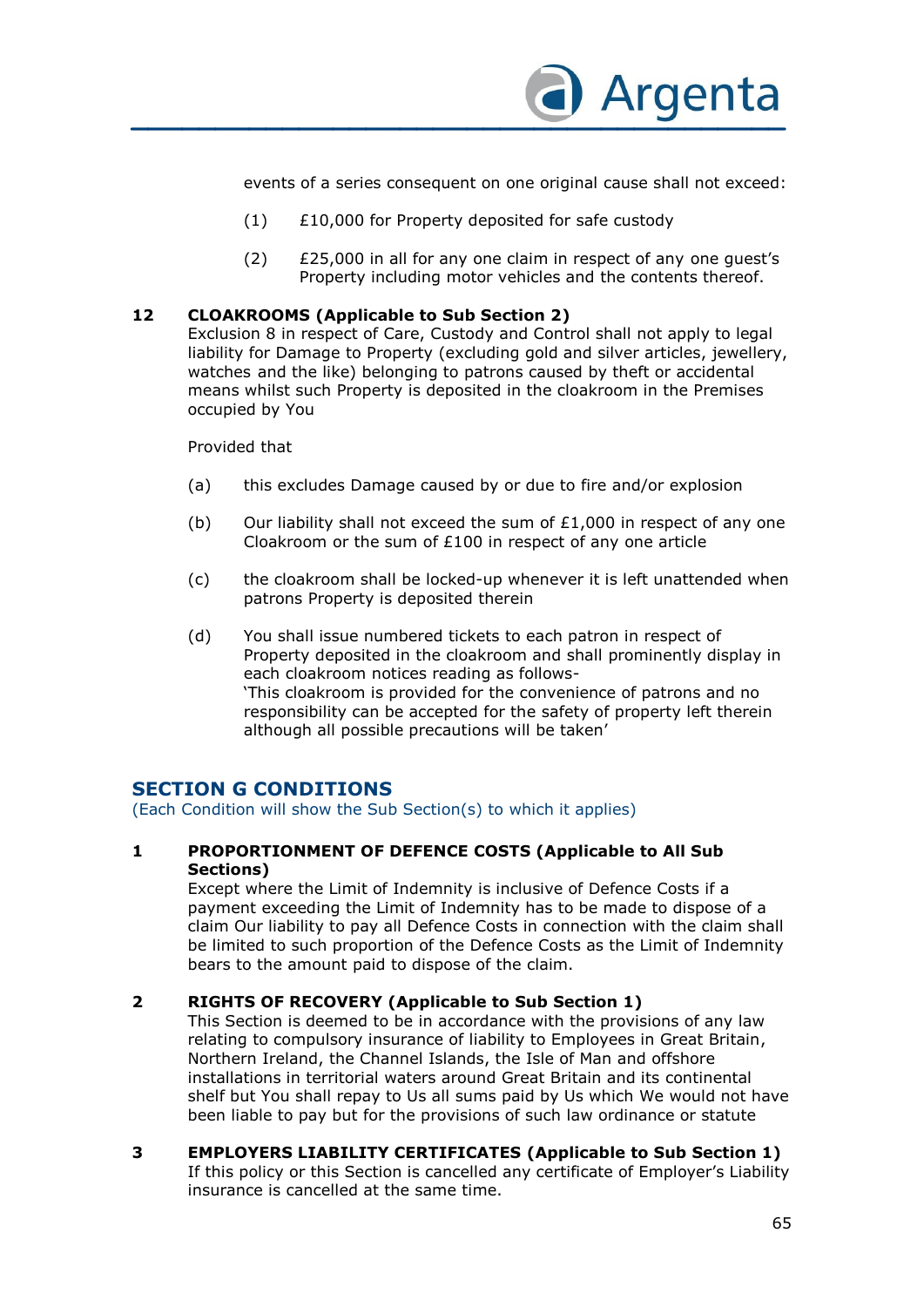

### **4 COSTS INCLUSIVE IN USA & CANADA (Applicable to Sub Sections 2 & 3)**

Where indemnity is provided in respect of occurrences in the United States of America or Canada or their dependencies or trust territories Our Liability inclusive of all costs and expenses shall not exceed the Limit of Indemnity shown in the Schedule.

### **5 APPLICATION OF LIMITS OF INDEMNITY (Applicable to Sub Sections 2 & 3)**

In the event of any one originating cause giving rise to an occurrence or series of occurrences which form the subject of indemnity under both Sub Sections 2 and 3, each Sub Section shall apply separately and be subject to its own separate Limits of Indemnity provided always that the total amount of Our liability shall be limited to the greater of the Limits of Indemnity available under either Sub Section providing indemnity for the occurrence or series of occurrences.

### **6 EXCESS (Applicable to Sub Sections 2 & 3)**

The Excess will be payable before We shall be liable to make any payment.

### **SECTION G EXCLUSIONS**

(Each Exclusion will show the Sub Section(s) to which it applies)

### **1 ROAD TRAFFIC ACT (Applicable to All Sub Sections)**

This insurance does not provide any indemnity in respect of any liability for which compulsory motor insurance or security is required under the Road Traffic Act 1988 as amended by the Motor Vehicles (Compulsory Insurance) Regulations 1992 and the Road Traffic (Northern Ireland) Order 1981 as amended by the Motor Vehicles (Compulsory Insurance) Regulations (Northern Ireland) 1993 or any other Compulsory Road Traffic Legislation

### **2 LIABILITY ASSUMED UNDER CONTRACT (Applicable to All Sub Sections)**

We will not indemnify You

- 1 in respect of any claims under this section in respect of liability which is assumed by You under any contract or agreement
- 2 in respect only of claims arising under Sub-section 3, in the case of liability arising out of a condition or warranty of goods implied by law unless liability would have attached in the absence of such agreement.

### **3 FINES OR PENALTIES (Applicable to All Sub Sections)**

We will not be liable in respect of:

- (i) any fines, penalties or liquidated damages
- (ii) the costs of appeal against any improvement or prohibition notices
- (iii) fees for intervention payable under the Health and Safety Fees (Regulations) 2012
- (iv) compensation ordered or awarded by a Court of Criminal Jurisdiction

#### **4 OFFSHORE WORK (Applicable to All Sub Sections)**

We will not be liable in connection with any work Offshore. If We are required by law to make a payment regarding Offshore cover then a Limit of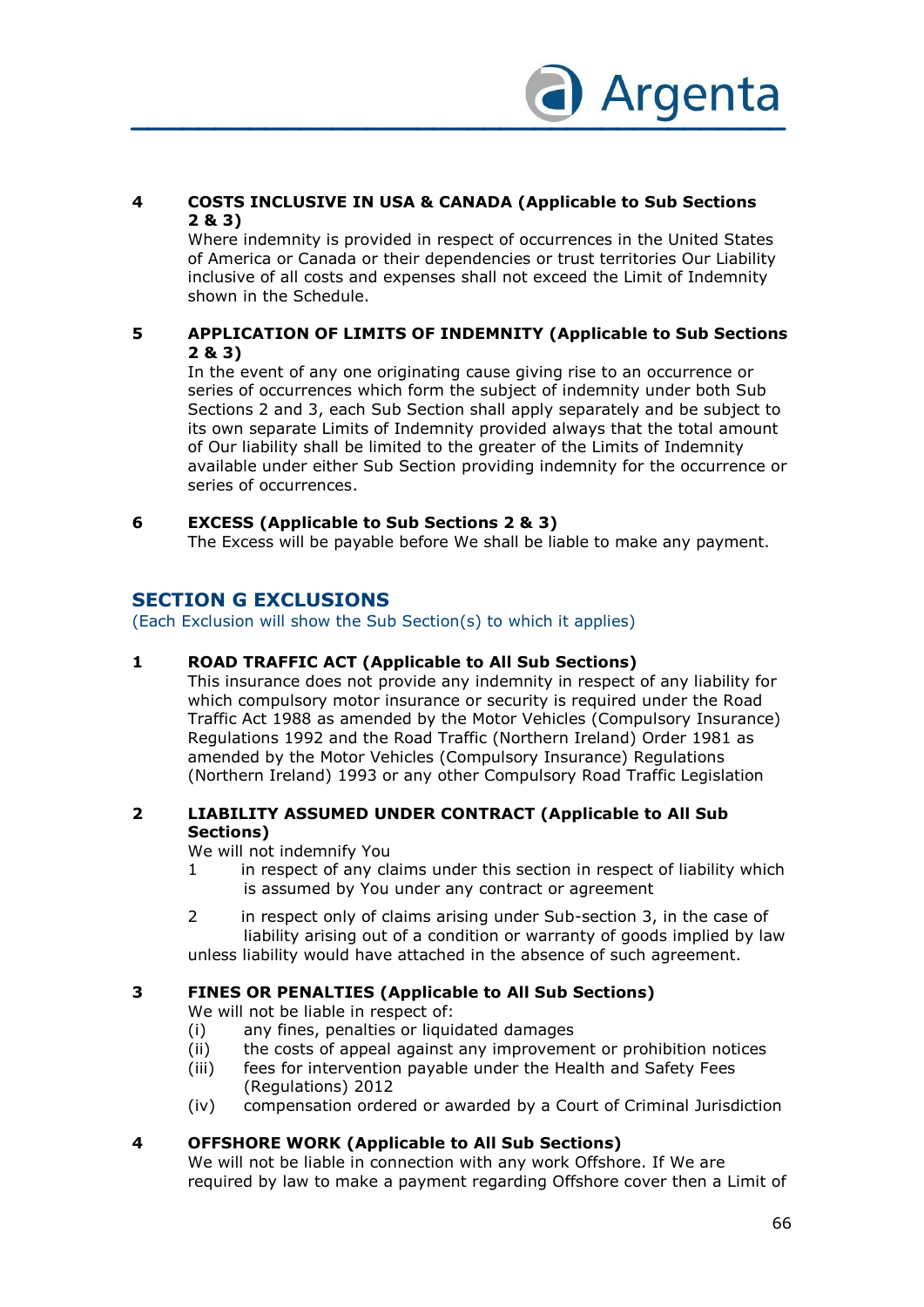

Indemnity of £5,000,000 any one occurrence inclusive of all costs and expenses shall apply.

### **5 TERRORISM (Applicable to Sub Section 1)**

We will not pay for liability directly or indirectly caused by, resulting from or in connection with

- (a) any act of Terrorism regardless of any other cause or event contributing concurrently or in any other sequence to the loss
- (b) any action taken in controlling, preventing, suppressing or in any way relating to any act of Terrorism

Notwithstanding the foregoing it is agreed that this exclusion will not apply to damages payable by You for any one occurrence or all occurrences of a series consequent on or attributable to one source or original cause up to a limit of £5,000,000 inclusive of all costs and expenses.

### **6 PRODUCTS SUPPLIED (Applicable to Sub Section 2)**

We will not pay for any liability arising out of Products supplied other than:

- (a) food or drink sold or supplied for consumption by Your directors, Employees or visitors
- (b) the disposal of furniture and office equipment originally intended solely for use by You in connection with the Business and which is no longer required for that purpose

### **7 AIR AND WATER CRAFT (Applicable to Sub Section 2)**

We will not pay for liability arising out of the ownership possession or use by You or on Your behalf of any

- (a) aircraft or other aerial device
- (b) aerospatial device
- (c) hovercraft
- (d) watercraft other than hand or sail propelled watercraft whilst being used on inland waterways

### **8 CARE, CUSTODY AND CONTROL (Applicable to Sub Section 2)**

We will not pay for liability arising as a result of Damage to property owned leased or hired by You or under hire purchase or on loan to You or otherwise in Your care custody or control other than

- (a) premises (or the contents thereof) temporarily occupied by You at which You are undertaking work in connection with the Business (but no indemnity is granted for Damage to that part of the property on which You are working and which arises out of such work)
- (b) directors', partners' and Employees' clothing and personal effects including vehicles and their contents
- (c) premises tenanted by You to the extent that You would be liable in the absence of any specific agreement

### **9 INJURY TO AN EMPLOYEE (Applicable to Sub Sections 2 & 3)**

We will not pay for Injury to an Employee where such Injury arises out of the Business.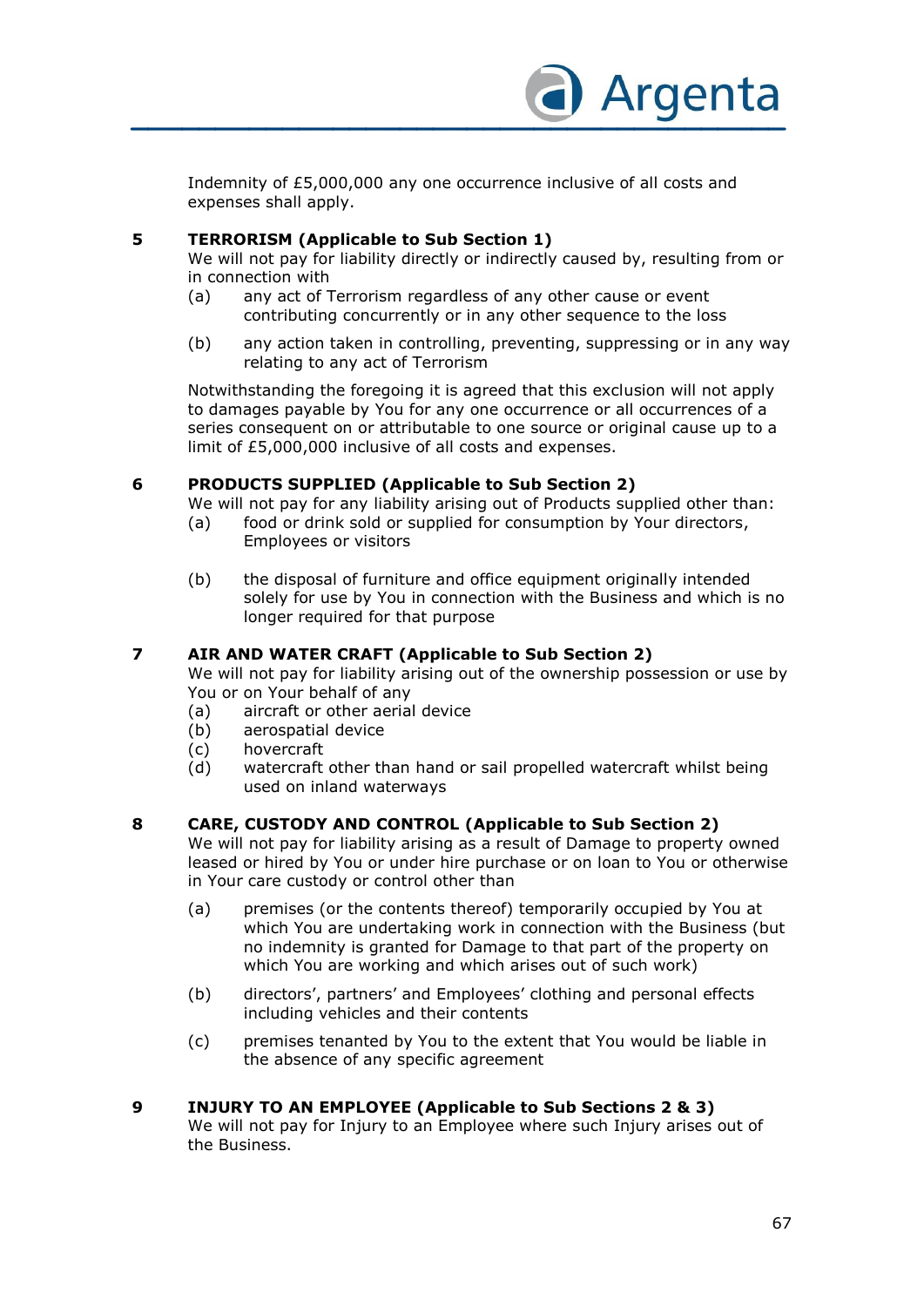

### **10 PROFESSIONAL ADVICE & DESIGN (Applicable to Sub Sections 2 & 3)**

We will not pay for liability arising out of or in connection with advice, design, plans, specifications, formulae, surveys or directions prepared or given by You or on Your behalf for a fee or in circumstances where a fee would usually be charged but this shall not exclude such liability arising in conjunction with Products supplied.

### **11 POLLUTION (Applicable to Sub Sections 2 & 3)**

We will not pay for any liability arising:

- (a) from Pollution of buildings or other structures or of water or land or the atmosphere outside of North America other than caused by a sudden identifiable unintended and unexpected occurrence which takes place in its entirety at a specific time and place during the Period of Insurance. All Pollution which arises out of one occurrence shall be deemed to have occurred at the time such occurrence takes place. Provided that Our liability shall not exceed the sum stated in the Schedule in respect of all occurrences.
- (b) directly or indirectly from any Pollution or contamination of buildings or other structures or of water or land or the atmosphere in North America or where a claim is brought in a court of law in North America

### **12 ASBESTOS (Applicable to Sub Sections 2 & 3)**

We will not pay for any liability directly or indirectly arising or resulting from or related to the manufacture, mining, processing, distribution, testing, remediation, removal, storage, disposal, sale, use of or exposure to asbestos or materials or products containing asbestos whether or not there is another cause of loss which may have contributed concurrently or in any sequence to a loss.

#### **13 EXCESS (Applicable to Sub Sections 2 & 3)**

We shall not be liable for the Excess as stated in the Schedule in respect of the first amount of each claim or series of claims arising out of one originating cause

#### **14 PUNITIVE, EXEMPLARY OR AGGRAVATED DAMAGES (Applicable to Sub Sections 2 & 3)**

We will not be liable in respect of punitive exemplary or aggravated damages or sums awarded in restitution or any additional damages resulting from the multiplication of compensatory damages

### **15 DAMAGE TO PRODUCTS (Applicable to Sub Section 3)**

We will not pay for Damage to any Product or part thereof

#### **16 REPAIR OR REPLACEMENT OF PRODUCTS (Applicable to Sub Section 3)**

We shall not be liable for costs incurred in the repair reconditioning or replacement of any Product or part thereof and/or financial loss consequent upon the necessity for such repair reconditioning or replacement

#### **17 PRODUCT RECALL (Applicable to Sub Section 3)**

We shall not be liable for any liability arising out of the recall of any Product or part thereof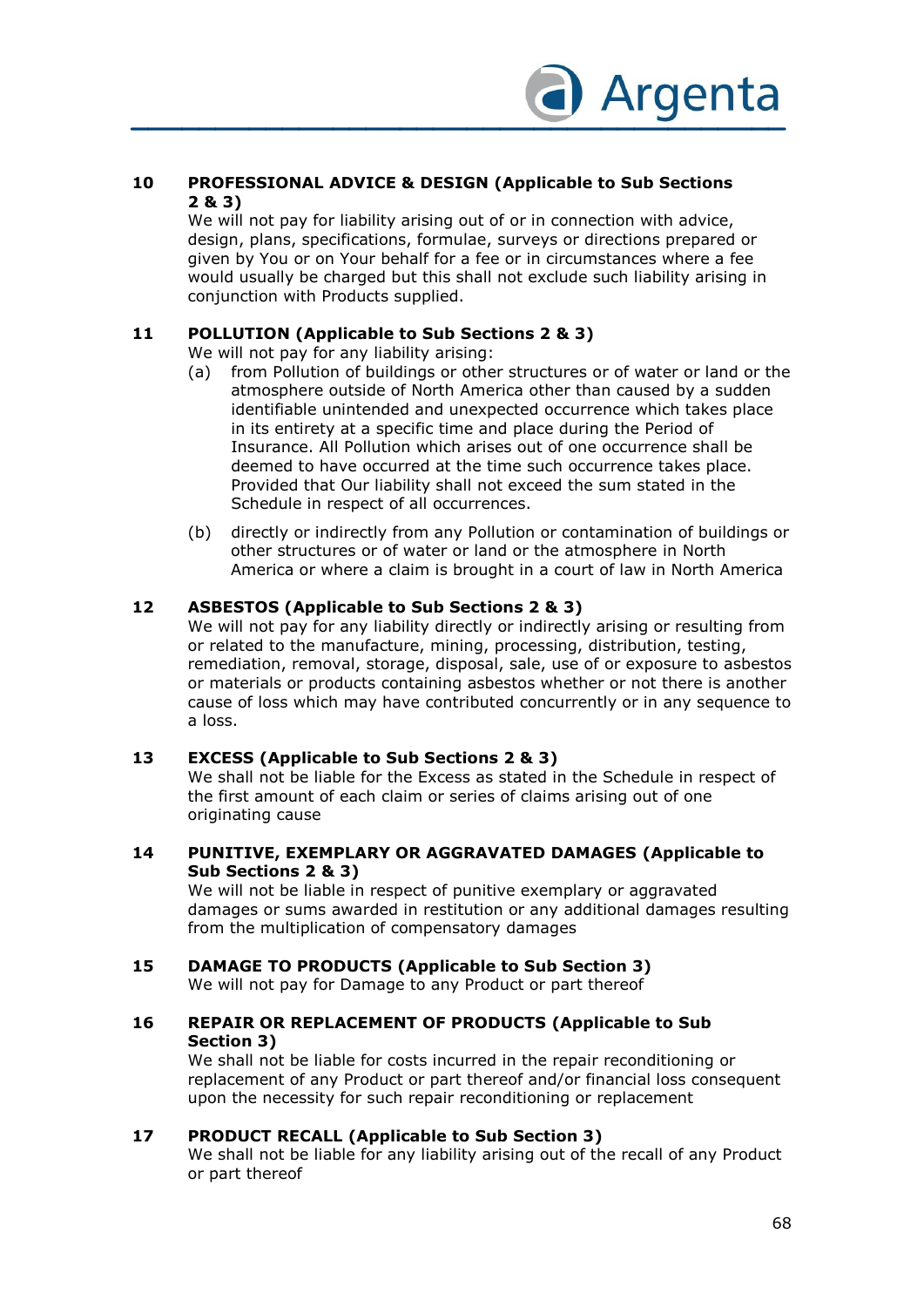

### **18 AIRCRAFT PRODUCTS (Applicable to Sub Section 3)**

We will not pay in respect of liability arising out of any Product which, with Your knowledge, is intended for manufacturers of aircraft and safety critical aircraft components such as airframe, driving equipment, landing gear, under structure, electronic equipment, hydraulic equipment and technical instruments.

### **19 EXPORTS TO NORTH AMERICA (Applicable to Sub Section 3)**

We will not pay in respect of liability arising out of any Product which, with Your knowledge, is intended for export to the United States of America or Canada or their dependencies or trust territories.

#### **20 MANUAL WORK AWAY (Applicable to All Sub Sections)**

We will not indemnify You in respect of any claims arising in connection with any manual work away from Your premises by You or Your Employees other than for collection and delivery only.

### **21 TREATMENT RISK (Applicable to Sub Sections 2 & 3)**

We will not indemnify You in respect of any claims arising for any medical, therapeutic, or other treatment given or omitted to be given by You or Your directors, partners or Employees.

#### **22 SUNBED AND SOLARIUM (Applicable to Sub Sections 2 & 3)**

We will not indemnify You in respect of any claims arising in connection with the use or supply of sun beds or solariums.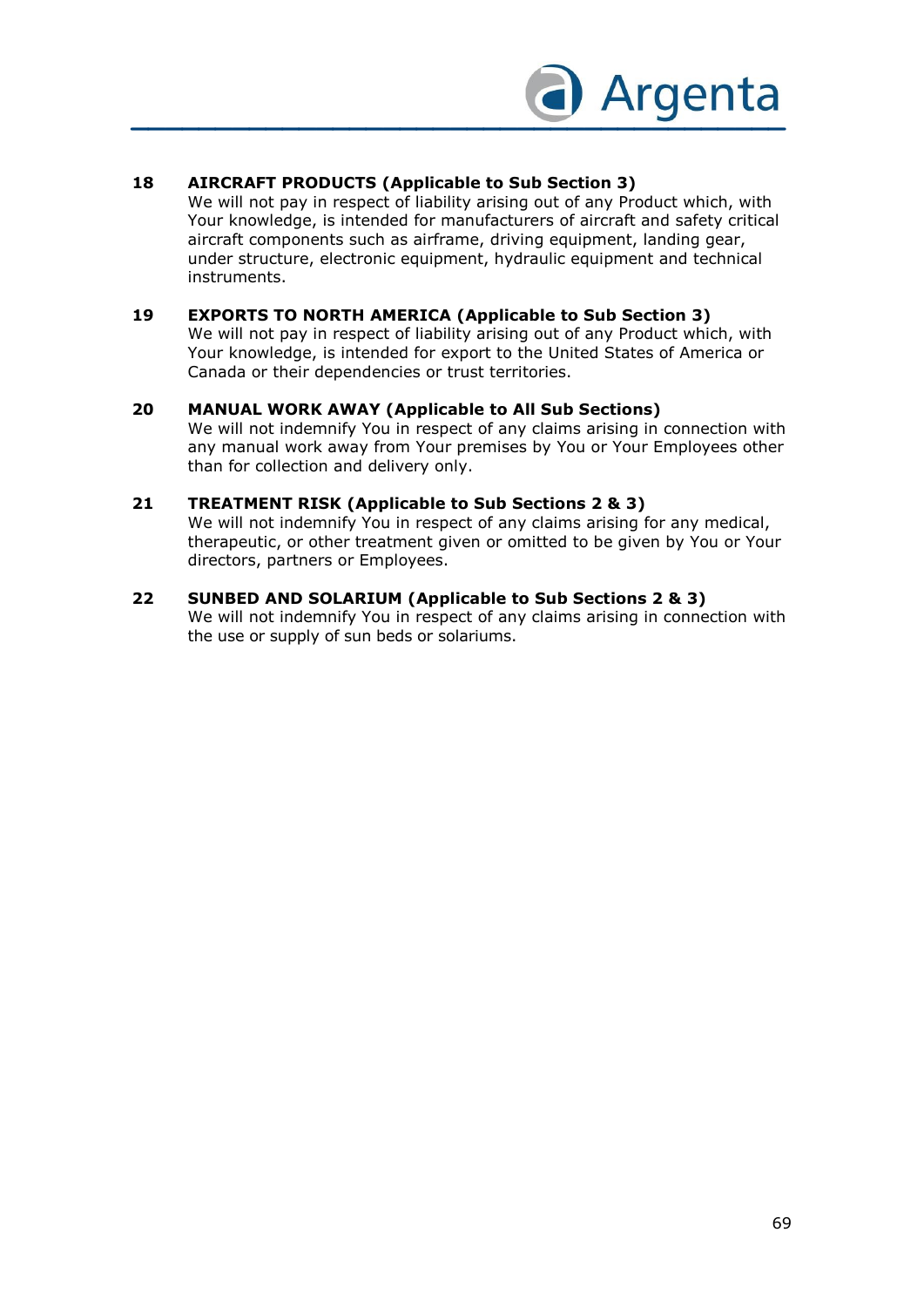

# **SECTION H FIDELITY**

# **DEFINITIONS**

### **Fraudulent Act**

Any act or series of related acts of fraud or dishonesty

- (a) committed by any Insured Person alone or in collusion with others during the Period of Insurance and after any commencement date applicable to such Insured Person and
- (b) discovered not later than twenty-four months after
	- (i) the expiry of this insurance, or
	- (ii) the resignation, dismissal, retirement or death of such Insured Person

whichever occurs first

### **Insured Person**

Any person who is:

- (a) (i) under a contract of service or apprenticeship with You or being trained under a Government approved training scheme under Your control in connection with the Business
	- (ii) a director or partner employed by You under a contract of service and who controls no more than 5 per cent of Your issued share capital or the share capital of any of Your subsidiaries
	- (iii) for a period of 30 days following termination of employment, a former employee described in the Schedule, provided that upon termination of employment You shall have taken all reasonable security precautions to prevent fraud or dishonesty by that employee
	- (iv) furnished by a staff or employment agency or bureau whose principal business is the provision of temporary staff and who is working for You on a temporary or part-time basis in connection with the Business to perform the functions and duties of an employee entirely under Your control or direction and where any requirement for You to obtain references shall not apply to such persons
	- (v) retired from full-time employment with You who is working for You as a consultant under Your control or direction
- (b) resident within the Territorial Limits

#### **Minimum Standards of Control**

The minimum standards of supervision and accounting procedures for checking the security of Property pursuant to Condition 1 of this section.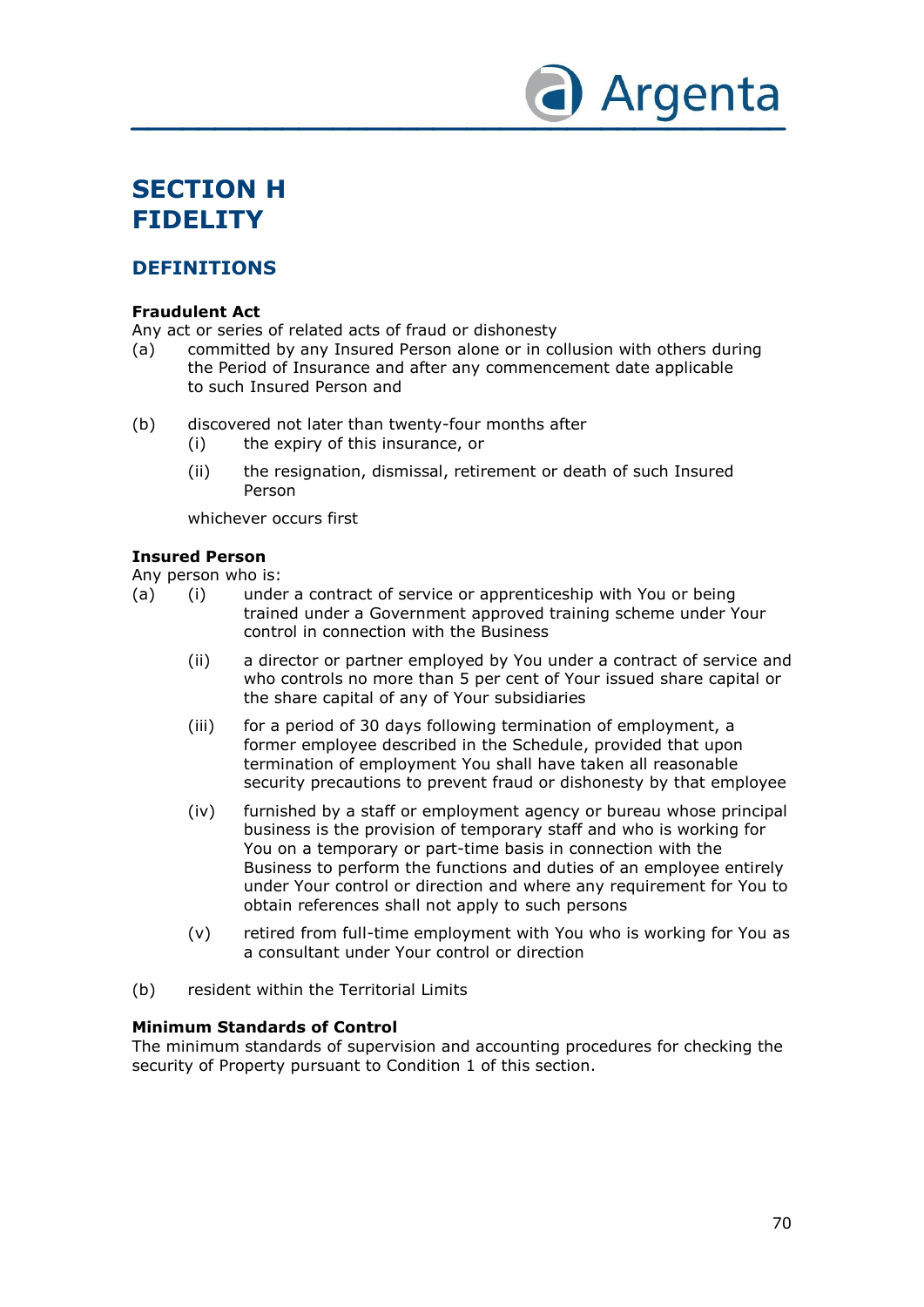

### **Property**

Monies or goods belonging to You or for which You are legally responsible

### **Responsible Official**

- (a) any of Your directors, partners or executive officers or Your accounting or audit manager(s) or people holding these roles within any subsidiary company whose employees are insured by this policy
- (b) an internal audit inspector accountant or other person responsible for overseeing compliance with standards of supervision, accounting or security

### **Territorial Limits**

Great Britain, Northern Ireland, the Channel Islands and the Isle of Man

# **COVER**

If during the Period of Insurance You sustain loss of Property as a direct result of any Fraudulent Act We will indemnify You up to the Sum Insured

Provided that

- (a) You prove to our satisfaction that any Fraudulent Act
	- (i) was committed with the clear intent of making and
	- (ii) resulted in

improper personal financial gain (excluding salaries, fees, commissions and other earnings) for such Insured Person

(b) Our liability for loss resulting from Fraudulent Act(s) committed during the Period of Insurance will not exceed the Sum Insured stated in the Schedule in respect of the aggregate of all claims

We will also indemnify You within the Sum Insured in respect of auditors' reasonable fees necessarily incurred with Our consent to substantiate the amount of any loss covered under this section

# **CONDITIONS**

### **1 MINIMUM STANDARDS OF CONTROL**

It is a condition precedent to Our liability that You maintain the following Minimum Standards of Control and shall not make any change to any of these controls unless We are advised and Our written approval is obtained

#### **1 Auditors**

Your accounts, including those of all subsidiary companies, shall be examined by external auditors every twelve months.

#### **2 Cash Receipts**

Employees receiving cash and cheques in the course of their duties shall be required to remit all monies received and/or bank in full on the day of receipt.

### **3 Reconciliation**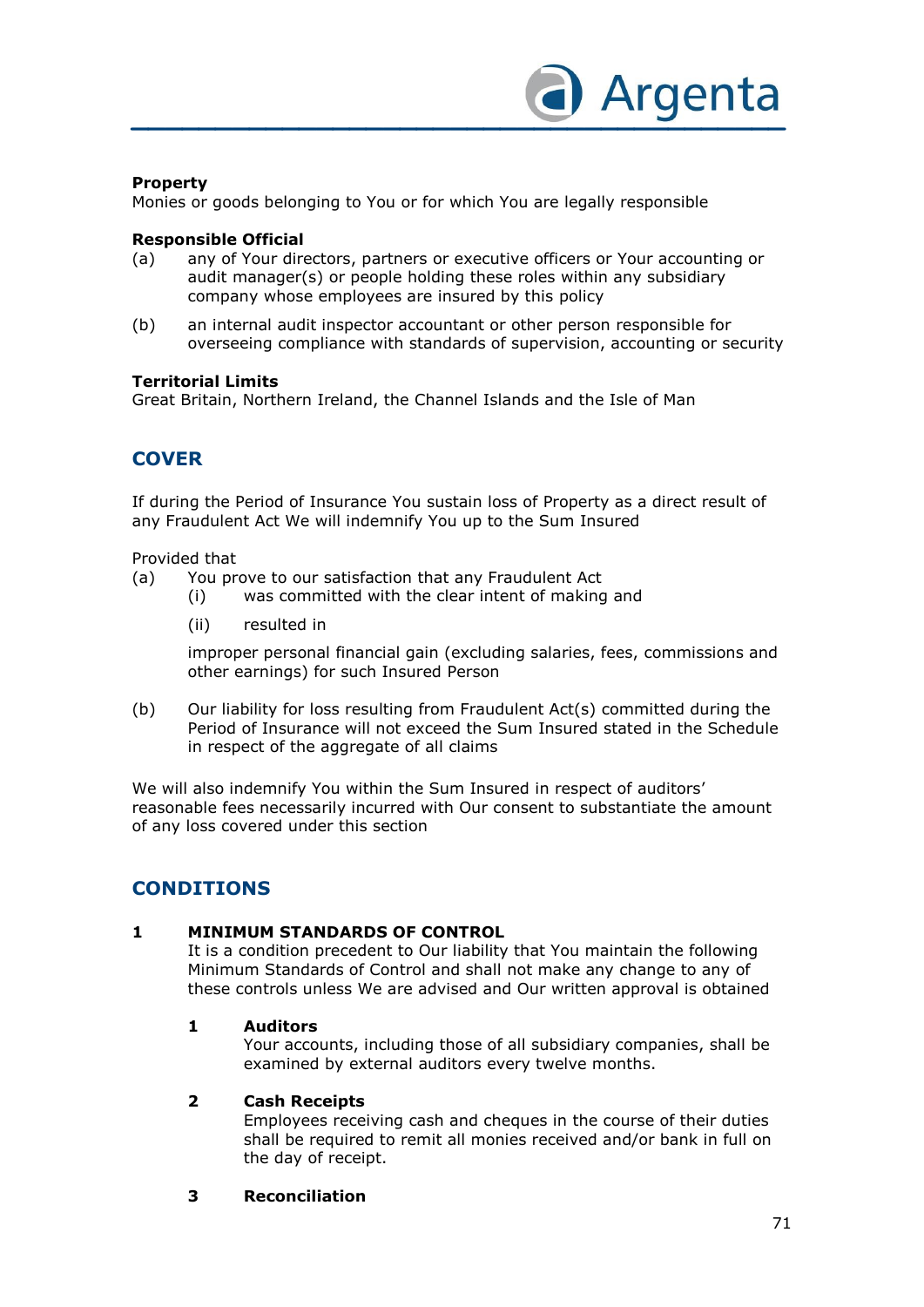

Bank statements, receipts, counterfoils and supporting documents to be checked monthly against cash book entries independently of employees responsible, and the balance tested with cash and unpresented cheques. A record is to be kept of all such checks.

#### **4 Cheque Signing**

- (a) All manually prepared cheques or other bank instruments shall require two manually applied signatures to be added after the amount has been inserted. No cheque or instrument shall be signed until one signatory has examined the supporting documentation.
- (b) In the case of computer or machine prepared cheques, or other bank instruments, the supporting documentation to justify the amount to be paid shall be examined and authorised before the requisition for the cheque or instrument is input. All such cheques or instruments shall require one manually applied signature added after the cheque or instrument is prepared. The manual signatory is to be someone other than the person making the cheque requisition.

Your bankers shall be advised of the above requirements as to signatures.

#### **5 Cash and Petty Cash**

Cash in hand and petty cash shall be checked independently of employees responsible at least monthly and additionally without warning every six months. A record is to be kept of all such checks.

#### **6 Payroll**

In respect of employees not paid by crossed cheque or credit transfer, the cost of the payroll will be subject to an independent check before payment to ensure that the total amount drawn is correct.

#### **7 Stocktaking**

There will be a physical check on all Stock and materials held against verified Stock records independent of employees responsible, at intervals of not more than 3 months.

#### **8 Ordering Goods**

Employees acting independently shall be responsible for the ordering of Stock and materials, the recording of receipt of deliveries and the authorising of payment for them.

#### **9 Statements of Account**

Statements of account for all amounts due will be issued at least monthly and direct to customers, independently of employees receiving or collecting monies. Action by management shall be taken if an account becomes three months overdue.

#### **10 References**

References must be obtained to confirm the honesty of any employee engaged after commencement of this Policy who will be responsible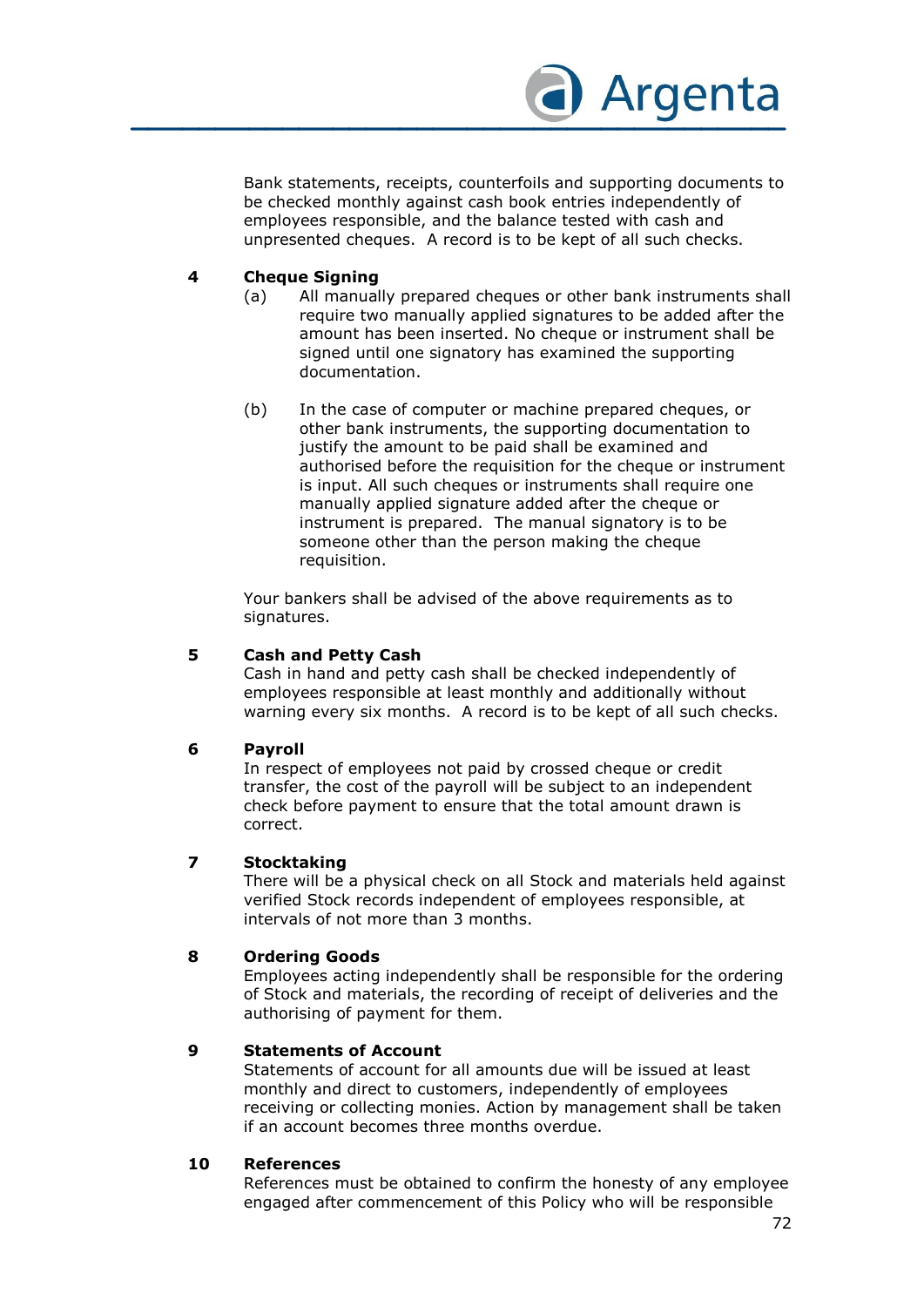

for money, goods, accounts, computer operations or computer programming. References shall be obtained directly from former employers for the three years immediately preceding engagement and before the employee is entrusted without supervision

## **2 APPLICATION OF SUMS INSURED**

- (i) Irrespective of the number of Periods of Insurance during which this insurance (and any insurance issued in its place) shall remain in force, Our total liability in respect of any Fraudulent Act shall not exceed the Sum Insured shown in the Schedule.
- (ii) In the event that any Fraudulent Act is caused by two or more employees acting in collusion Our total liability shall not exceed the Sum shown in the Schedule.

## **3 ONE CONTRACT OF INSURANCE**

For all purposes including but not limited to the application of the Sums Insured and consideration of when and how this insurance will respond, all parties named as The Insured in the Schedule shall constitute one Insured and there shall be one contract of insurance between that Insured and Us during the Period of Insurance.

## **4 REINSTATEMENT OF LIMITS**

Immediately following the discovery of a loss resulting in a valid claim the Sum Insured is reduced by the amount of the loss as subsequently ascertained. You having agreed to pay an appropriate additional premium from the date of discovery to the renewal date of this insurance, We will then automatically reinstate the Sum Insured shown in the Schedule. Provided that the amount reinstated shall apply only to

- (a) Insured Persons other than those whose Fraudulent Acts resulted in the claim
- (b) any Fraudulent Act committed subsequent to the date of such reinstatement

#### **5 DEDUCTION FROM LOSS**

All monies You hold at the time of loss which belong or are due to an Insured Person who has committed a Fraudulent Act will be deducted from any claim.

## **6 NOTICE AND PROOF OF CLAIM**

It is a condition precedent to Our liability that if You or a Responsible Official or any person with responsibility for supervising staff or undertaking audits becomes aware of a Fraudulent Act or any circumstances which may be the subject of a claim, You shall

- (a) advise Us within seven days of discovery and
- (b) provide Us with any information We may reasonably require within three months of discovery or such additional time as We agree in writing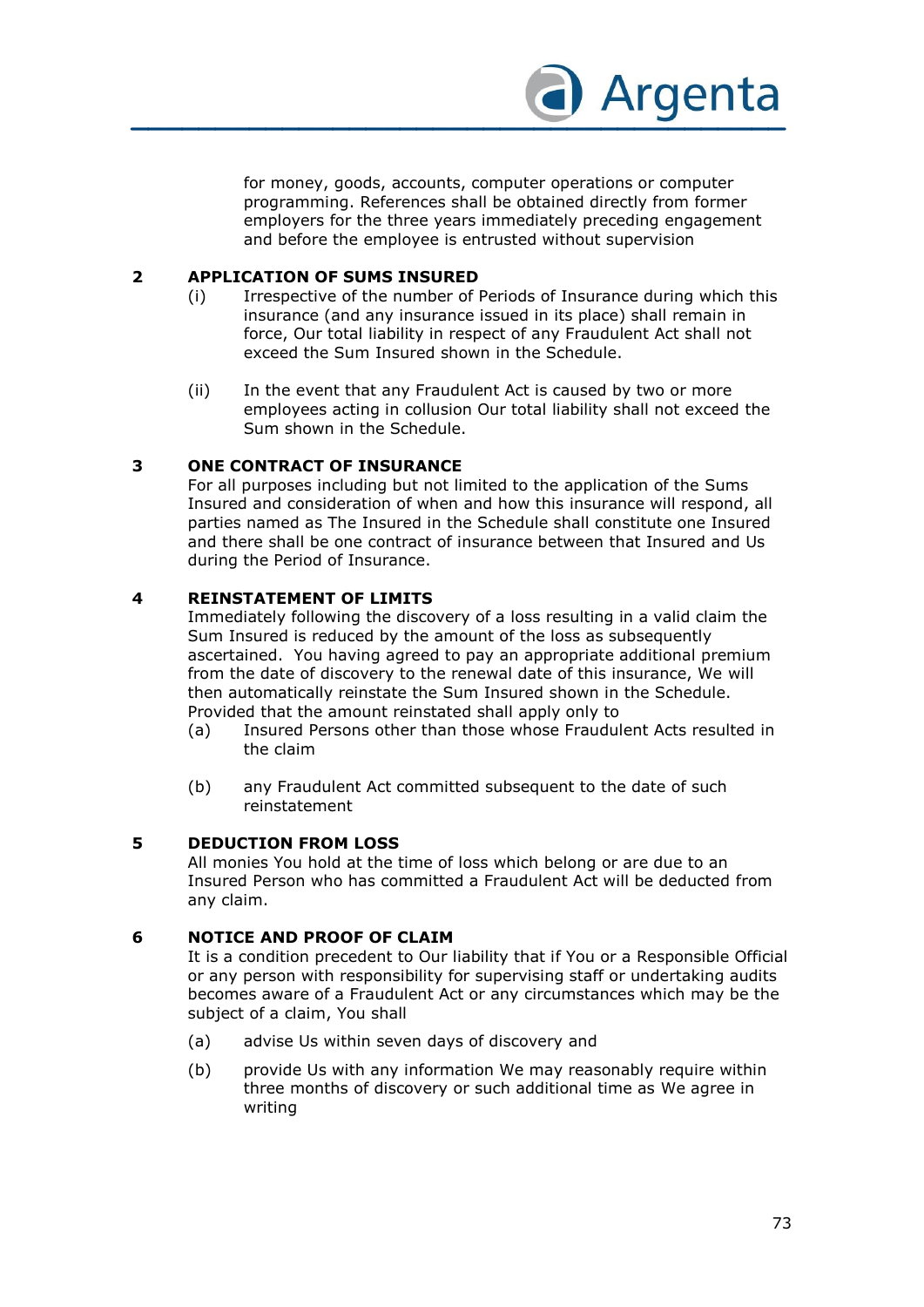

## **7 RECOVERIES**

Any recoveries (excluding any re-insurance or counter security taken by Us) whether made either by You or Us shall be applied in the following order:

- (a) to reimburse You in full for that part (if any) of the loss which exceeds the Sum Insured (but NOT the amount of any Excess applicable)
- (b) to reimburse Us if payment has already been made or if not to reduce that part of the loss for which We are responsible under this insurance
- (c) finally to reduce that part of the loss for which You are responsible by virtue of any Excess or for which other underwriters may be responsible under any other policies of insurance of which this insurance is in excess

## **8 REIMBURSEMENT**

We shall be entitled at Our expense, in Your name or otherwise, to exercise all rights of action You hold against an Insured Person or third party or that person's estate to obtain reimbursement of any monies which We pay or become liable to pay under this insurance.

# **EXCLUSIONS**

## **1 CONSEQUENCE OF A FRAUDULENT ACT**

Immediately following the date of discovery of a Fraudulent Act We shall no longer be liable for any subsequent Fraudulent Act committed by the same Insured Person(s)

## **2 LIMITATION OF LIABILITY**

We shall not be liable

- (i) where proof of the existence of Property or the amount of any loss is dependent solely upon an inventory computation or a profit and loss computation
- (ii) for loss of interest; penalties; fines; or consequential loss of any kind
- (iii) for the amount of the Excess which unless varied in the Schedule shall be the first £250 of each and every loss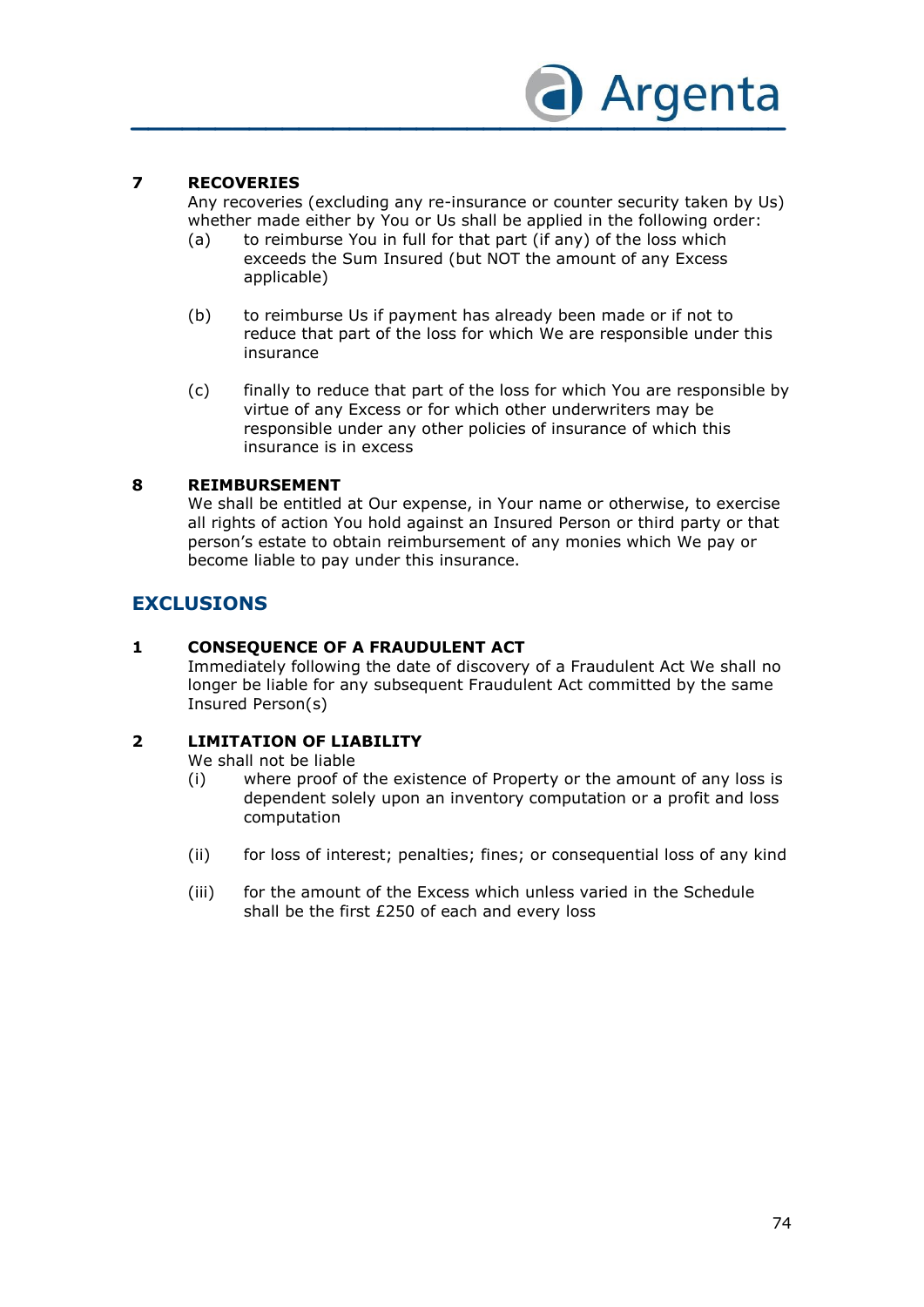

# **SECTION I ALL RISKS AWAY FROM THE PREMISES**

# **DEFINITIONS**

## **Outbuildings**

Any structure which does not incorporate permanent foundations below ground level and/or which is not capable of being properly secured

## **Territorial Limits**

- 1 Great Britain, Northern Ireland, the Channel Islands or the Isle of Man but excluding the Premises
- 2 The territories described in 1 and anywhere else within the European Union
- 3 Worldwide but excluding the Premises

# **COVER**

In the event of accidental Damage to property as detailed in the Schedule by any accidental cause not otherwise excluded occurring during the Period of Insurance anywhere within the Territorial Limits specified against each item, We will pay You the value of the property or the amount of the Damage or, at our option, replace or reinstate the property.

Provided that Our liability in any one Period of Insurance shall not exceed in respect of any one item its Sum Insured or in the aggregate the Total Sum Insured.

# **EXTENSIONS**

#### **1 AUTOMATIC REINSTATEMENT OF SUM INSURED**

In consideration of the insurance not being reduced by the amount of any Damage You shall pay the appropriate extra premium on the amount of the Damage from the date of the Damage to the date of the expiry of the Period of Insurance.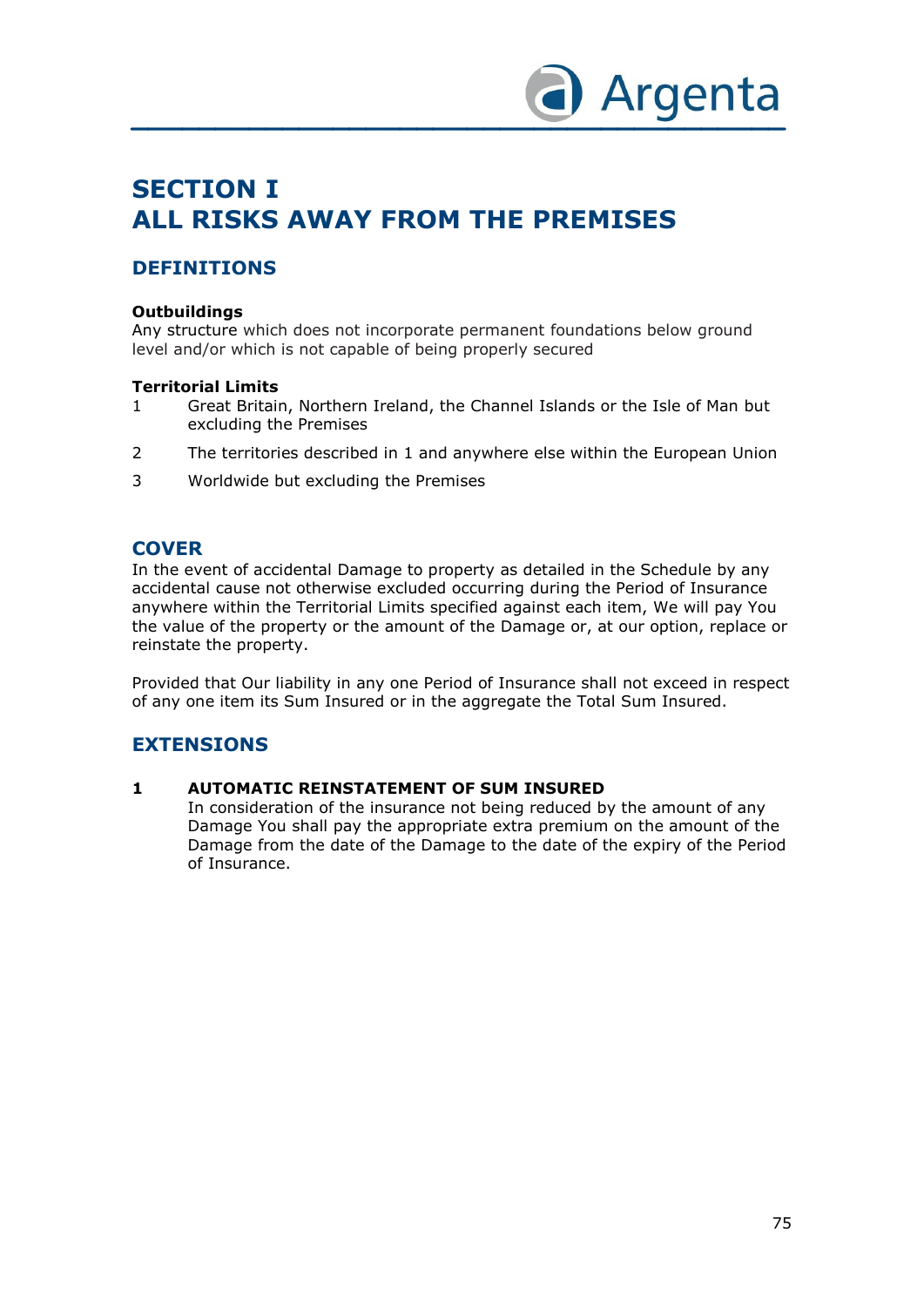

# **CONDITIONS**

## **1. REINSTATEMENT**

N.B. The provisions of these Reinstatement Conditions do not apply to directors', partners', employees', visitors' or customers' personal effects, pedal cycles, tools and instruments.

In the event of the property insured under each item of the Schedule being the subject of Damage by any cause not excluded under this Section, the basis upon which the amount payable under each of the said items of the Schedule is to be calculated shall be the reinstatement of the property which has been the subject of Damage subject to the following Special Provisions.

For the purposes of this clause "reinstatement" shall mean the carrying out of the following work namely:-

- (a) where property is destroyed, its replacement by similar property in a condition equal to but not better or more extensive than its condition when new;
- (b) where property is damaged, the repair of the damage and the restoration of the damaged portion of the property to a condition substantially the same as but not better or more extensive than its condition when new.

#### SPECIAL PROVISIONS

- 1. The work of reinstatement (which may be carried out in any manner suitable to Your requirements subject to Our liability not being thereby increased) must be commenced and carried out within a reasonable period, otherwise no payment shall be made beyond the amount which would have been payable under the Section if this clause had not been included.
- 2. When any property insured under this clause is damaged or destroyed in part only, Our liability shall not exceed the sum representing the cost which We could have been called upon to pay for reinstatement if such property had been wholly destroyed.
- 3. No payment shall be made beyond the amount which would have been payable under the Section if this clause had not been included until the cost of reinstatement has actually been incurred.
- 4. In respect of each item insured under this clause General Condition 7(f) – Underinsurance is amended to read:- If the sum insured on any item at the time of reinstatement is less than 85% of the cost of reinstating the whole of the property insured by such item at the time of reinstatement then Our liability shall not exceed that proportion of the amount of the Damage which the said sum insured shall bear to the sum representing the total cost of reinstating the whole of such property at that time.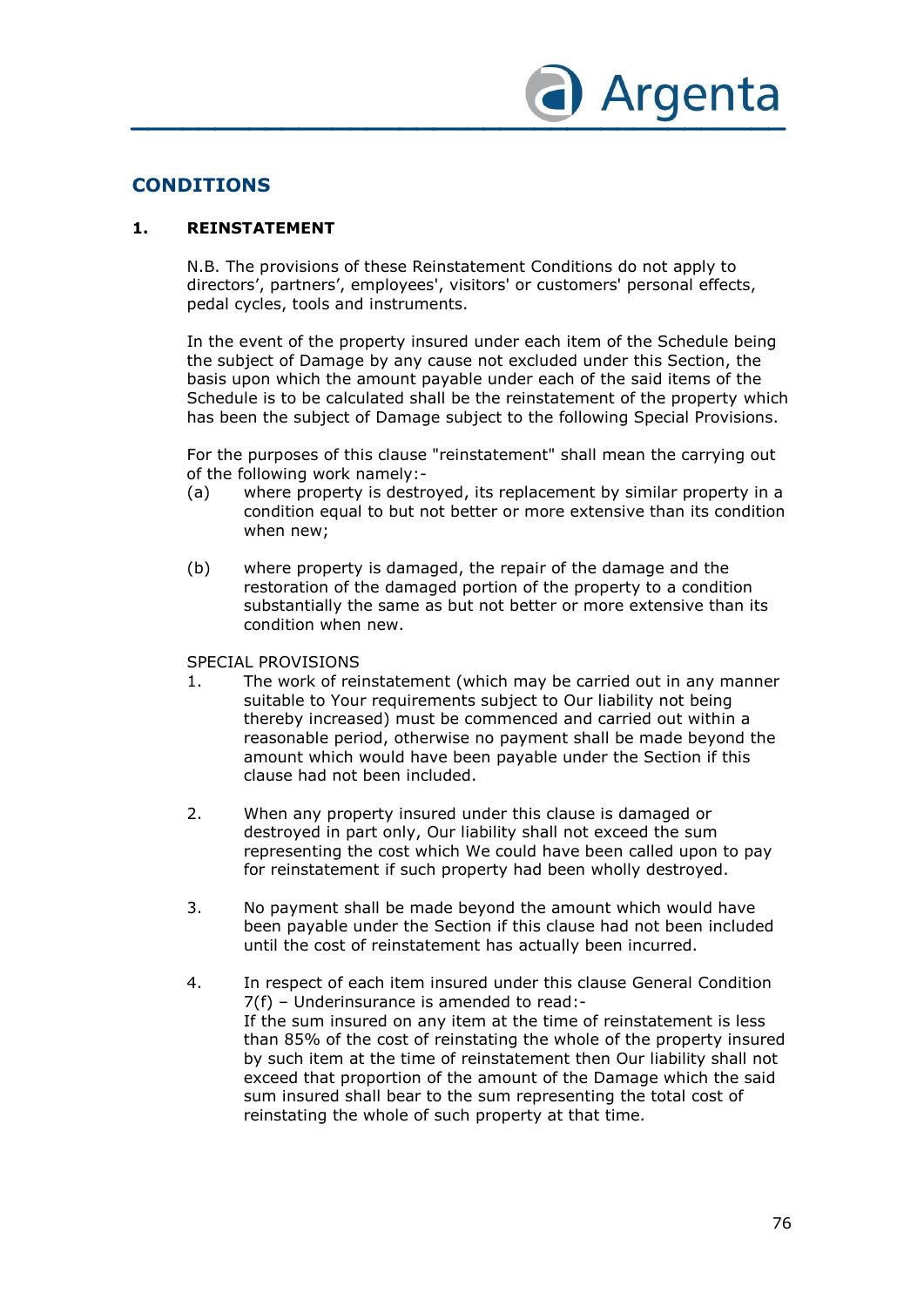

- 5. No payment shall be made beyond the amount which would have been payable under this Section if this clause had not been included if at the time of any destruction or damage to any property insured there is in force any other insurance effected by You or on Your behalf which is not arranged on the identical basis of reinstatement.
- 6. Where, by reason of any of the above Special Provisions no payment is to be made beyond the amount which would have been payable under the Section if this clause had not been included, the rights and liabilities of both You and Us in respect of the destruction or damage shall be those which would have applied had this clause not been included.

## **2 OTHER INTERESTS**

We will automatically cover the interests of any third parties You are required to include in this insurance in consequence of any mortgage, hiring, leasing or similar agreement. Provided that You shall advise Us of the name of any interested party and the nature and extent of their interest in the event of Damage.

# **EXCLUSIONS**

We will not pay in respect of:

- 1 Damage caused by or consisting of
	- (a) wear and tear; frost; wet or dry rot; dampness or dryness; or any other gradually operating cause
	- (b) corrosion; rust; shrinkage; evaporation; loss of weight; marring; scratching
	- (c) change in:
		- (i) temperature
		- (ii) colour
		- (iii) texture, or
		- (iv) finish
	- (d) (i) moth
		- (ii) vermin
		- (iii) insects, or
		- (iv) fungal attack

however caused

- (e) inherent vice; latent defect; faulty or defective design or materials
- (f) faulty or defective workmanship; operational error or omission on Your part or the part of any of Your employees
- (g) mechanical or electrical breakdown or derangement of the particular machine apparatus or equipment in which such breakdown or derangement originates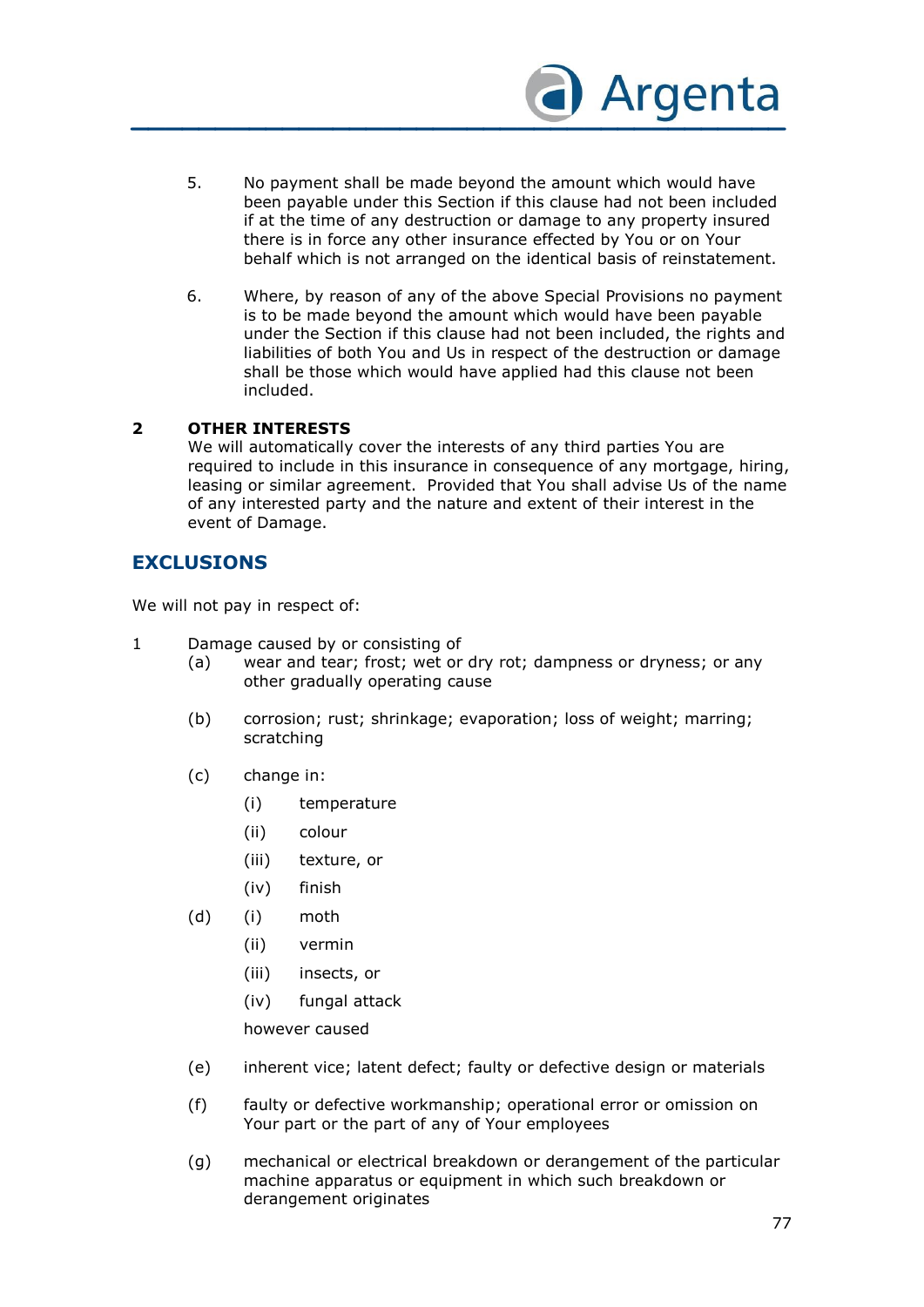

but this shall not exclude subsequent Damage which itself results from a cause not otherwise excluded.

- 2 Damage caused by any kind of seepage or any kind of pollution and/or contamination but this shall not exclude Damage to the property insured specified in the Schedule caused by
	- (a) pollution or contamination which itself results from a Defined Peril
	- (b) a Defined Peril which itself results from pollution or contamination
- 3 Damage by storm, wind, rain, hail, sleet, snow, flood or dust to property in the open
- 4 Theft or attempted theft of property in the open or in Outbuildings
- 5 Damage by theft or attempted theft caused by or in collusion with You or any of Your directors, partners or employees or any member of Your family
- 6 Theft or attempted theft from Unattended Vehicles
- 7 Damage caused by or consisting of acts of fraud dishonesty or deception
- 8 Damage to Money and securities of any description
- 9 Damage caused by or consisting of unexplained disappearance or inventory shortage, misfiling or misplacing of information.
- 10 Damage to the contents of machines unless specified in the Schedule
- 11 Delay, confiscation, requisition, embargo or nationalisation by order of the government or any public authority; loss of market; or any form of consequential loss.
- 12 Damage to property resulting from its undergoing any process of production, packing, treatment, testing, commissioning, servicing, alteration or repair.
- 13 Damage by fire to property caused by its undergoing any process involving the application of heat.
- 14 The cost of maintenance or routine alteration or decoration.
- 15 Property more specifically insured
- 16 Property which is or but for the existence of this policy would be insured under a marine policy or policies except in respect of any excess beyond the amount which would have been payable under the marine policy or policies had this policy not been effected.
- 17 The amount of the Excess specified in the Schedule.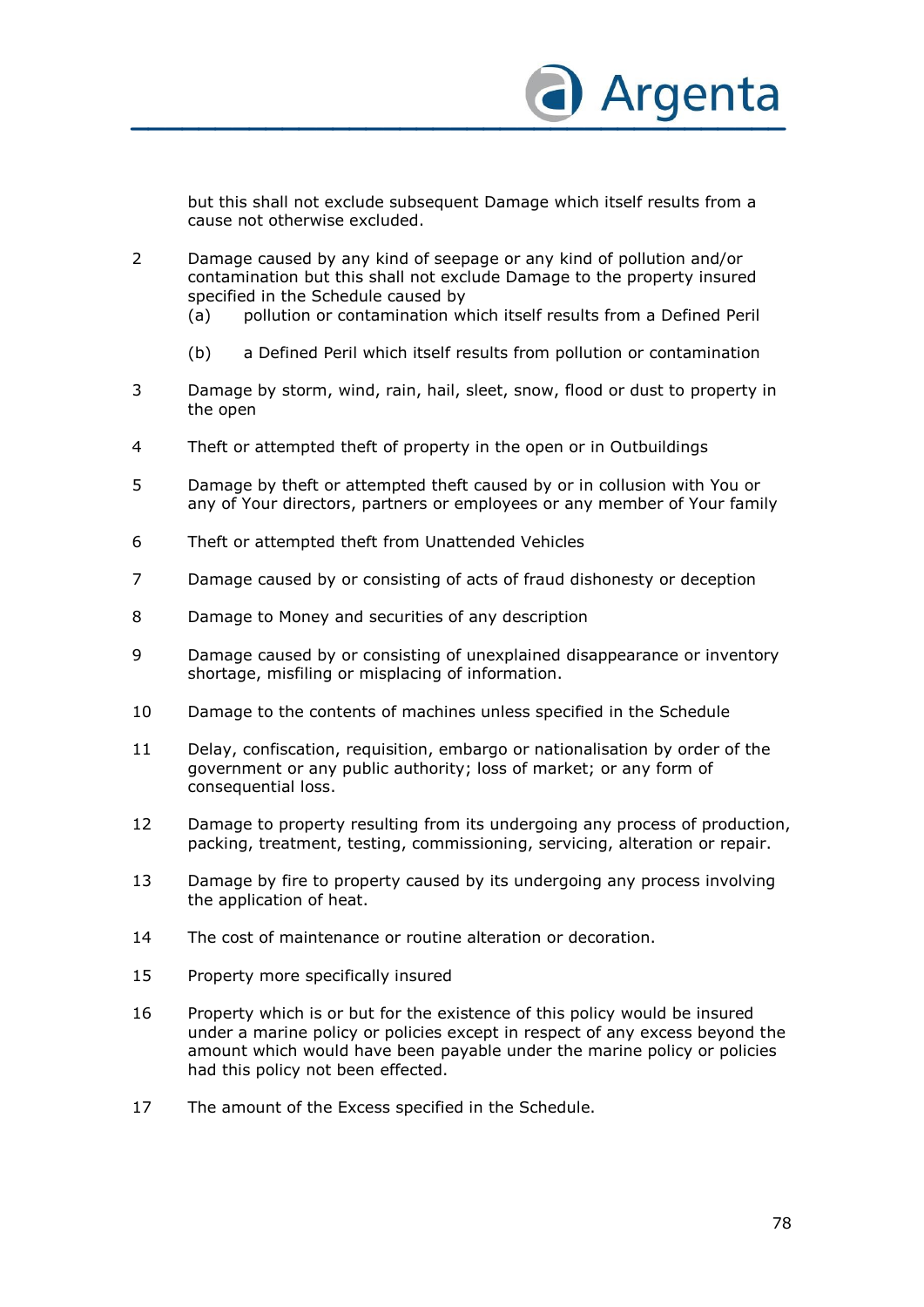

# **SECTION J DETERIORATION OF STOCK**

# **COVER**

We will indemnify You in the event of accidental Damage by deterioration, putrefaction or contamination occurring during the Period of Insurance to Stock in refrigeration cabinets or compartments at the Premises caused by:

- (a) rise or fall in temperature as a result of breakdown, stoppage or failure from any inherent cause of the said appliance
- (b) action of refrigerant fumes escaping from the said appliance
- (c) loss of refrigerant
- (d) accidental failure of the electricity and/or gas supply

Provided that Our liability shall not exceed the Sum Insured shown in the Schedule

# **EXTENSIONS**

#### **1 AUTOMATIC REINSTATEMENT OF SUM INSURED**

In consideration of the insurance not being reduced by the amount of any Damage You shall pay the appropriate extra premium on the amount of the Damage from the date of the Damage to the date of the expiry of the Period of Insurance.

# **CONDITIONS**

#### **1 MAINTENANCE CONTRACT**

It is a condition precedent to Our liability that any appliance which is more than five years old must be maintained under contract with a recognised refrigeration engineer.

#### **2 APPLICATION OF UNDERINSURANCE CONDITION**

The Sum Insured under each Item shown on the Schedule is separately subject to General Condition 7(f) - Underinsurance.

# **EXCLUSIONS**

We will not pay in respect of Damage arising:

- (a) from wear and tear, deterioration or gradually developing flaws or defects in the refrigerating unit
- (b) from the incorrect setting of thermostats or automatic controls
- (c) following the deliberate act of the supply authority or the exercise by such authority of its power to withhold or restrict supply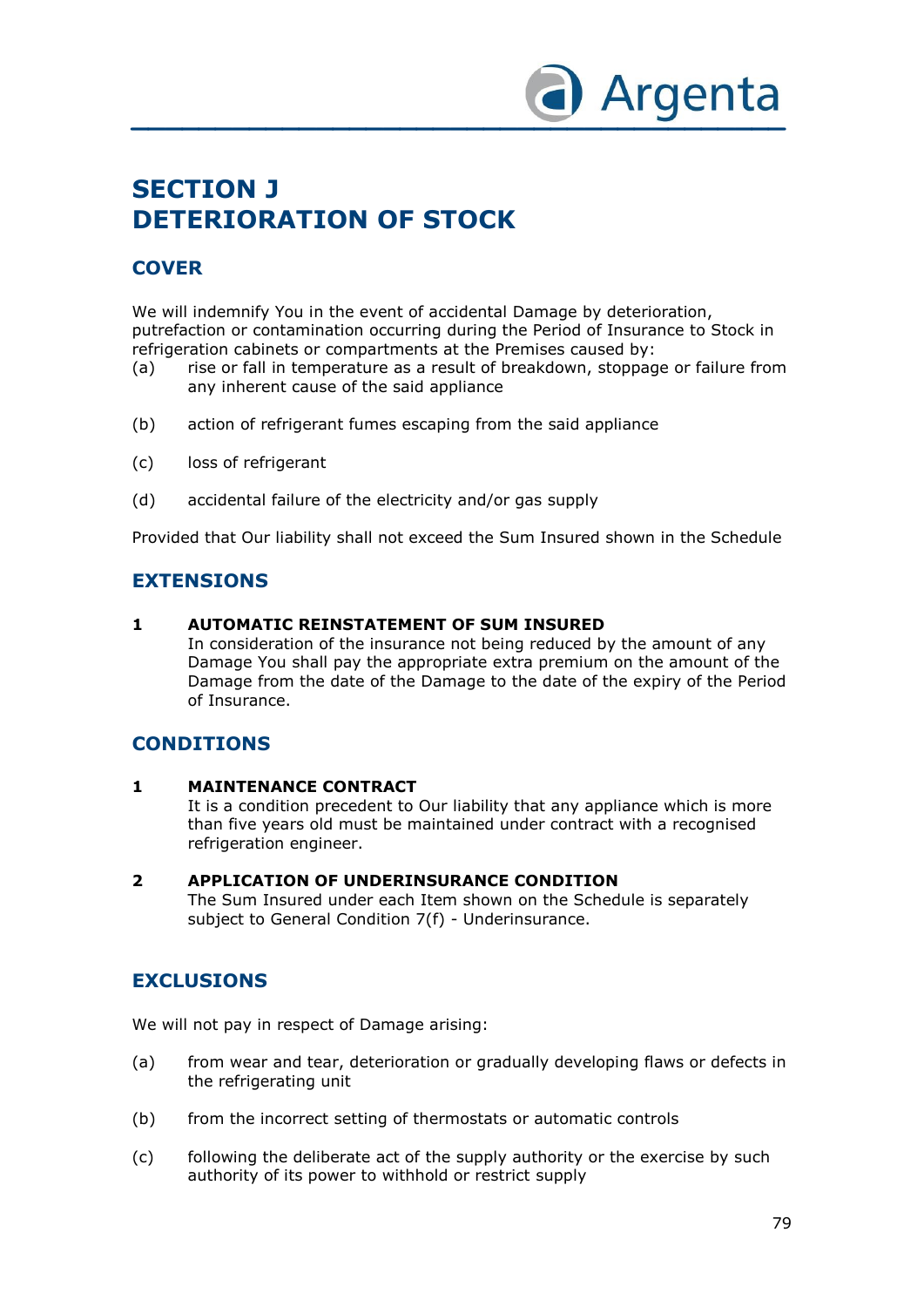

- (d) from disease or improper storage
- (e) from packaging material or inadequate ventilation
- (f) to Stock that is alive or of a bacterial nature
- (g) to Stock stored in mobile machinery or pressure pipe systems
- (h) to Stock which has exceeded its "Sell by" date
- (i) to the amount of the Excess specified in the Schedule.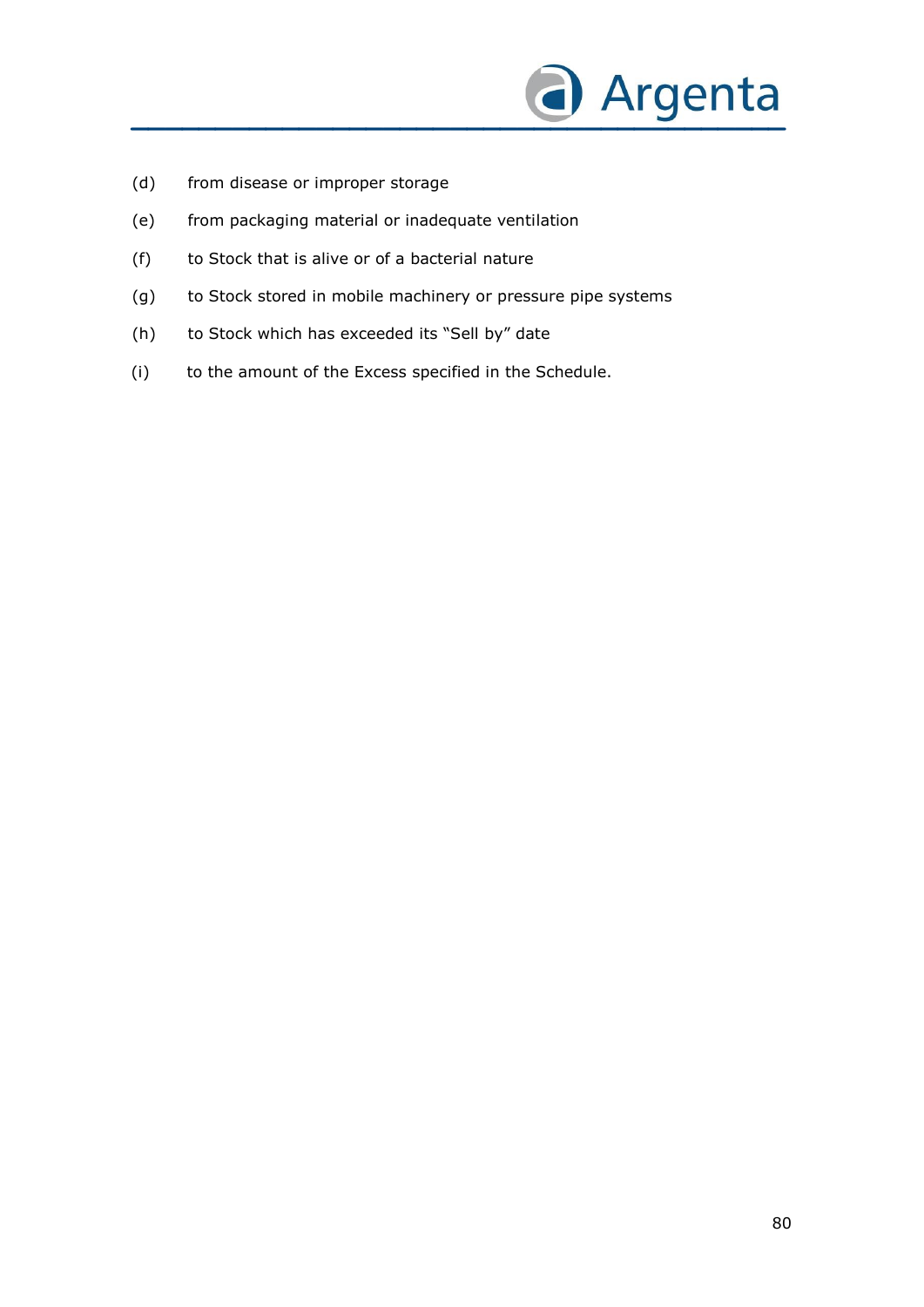

# **SECTION K HOUSEHOLD CONTENTS**

# **DEFINITIONS**

## **Household Contents in Your Home**

Household Contents at the Premises comprising household goods, works of art, collections, audio and visual equipment clothing, luggage, sports equipment, gold and silver articles, watches, jewellery, cups, trophies, furs and pedal cycles belonging to You or the resident manager or any of their family permanently residing with them excluding any article, collection or set with a value in excess of £1,500 unless specifically mentioned in the Schedule.

## **Household Contents (excluding Pedal Cycles) Away From Your Home**

Household Contents anywhere in the world other than at the Premises comprising household goods, works of art, collections, audio and visual equipment clothing, luggage, sports equipment, gold and silver articles, watches, jewellery, cups, trophies and furs (excluding Pedal Cycles) belonging to You or the resident manager or any of their family permanently residing with them excluding any article, collection or set with a value in excess of  $£1,500$  unless specifically mentioned in the Schedule.

## **Pedal Cycles Away From Your Home**

Pedal Cycles anywhere in the world other than at the Premises belonging to You or the resident manager or any of their family permanently residing with them excluding any pedal cycles in excess of  $£1,500$  unless specifically mentioned in the Schedule.

# **COVER**

In the event of accidental Damage to the property insured described in the Schedule which occurs during the Period of Insurance by any accidental cause not otherwise excluded We will pay You the value of the property at the time of Damage or the amount of the Damage or, at Our option, replace or reinstate the property.

Provided that Our liability in any one Period of Insurance shall not exceed in respect of any one item its Sum Insured or in the whole the Total Sum Insured or any other stated Limit of Liability.

# **CLAIMS SETTLEMENTS**

In the event of the property insured being the subject of Damage giving rise to Our liability under this section the basis upon which Our liability in respect of each of the said items is to be calculated shall be the Reinstatement of the property which has been the subject of Damage.

For the purposes of this clause:

"Reinstatement" means: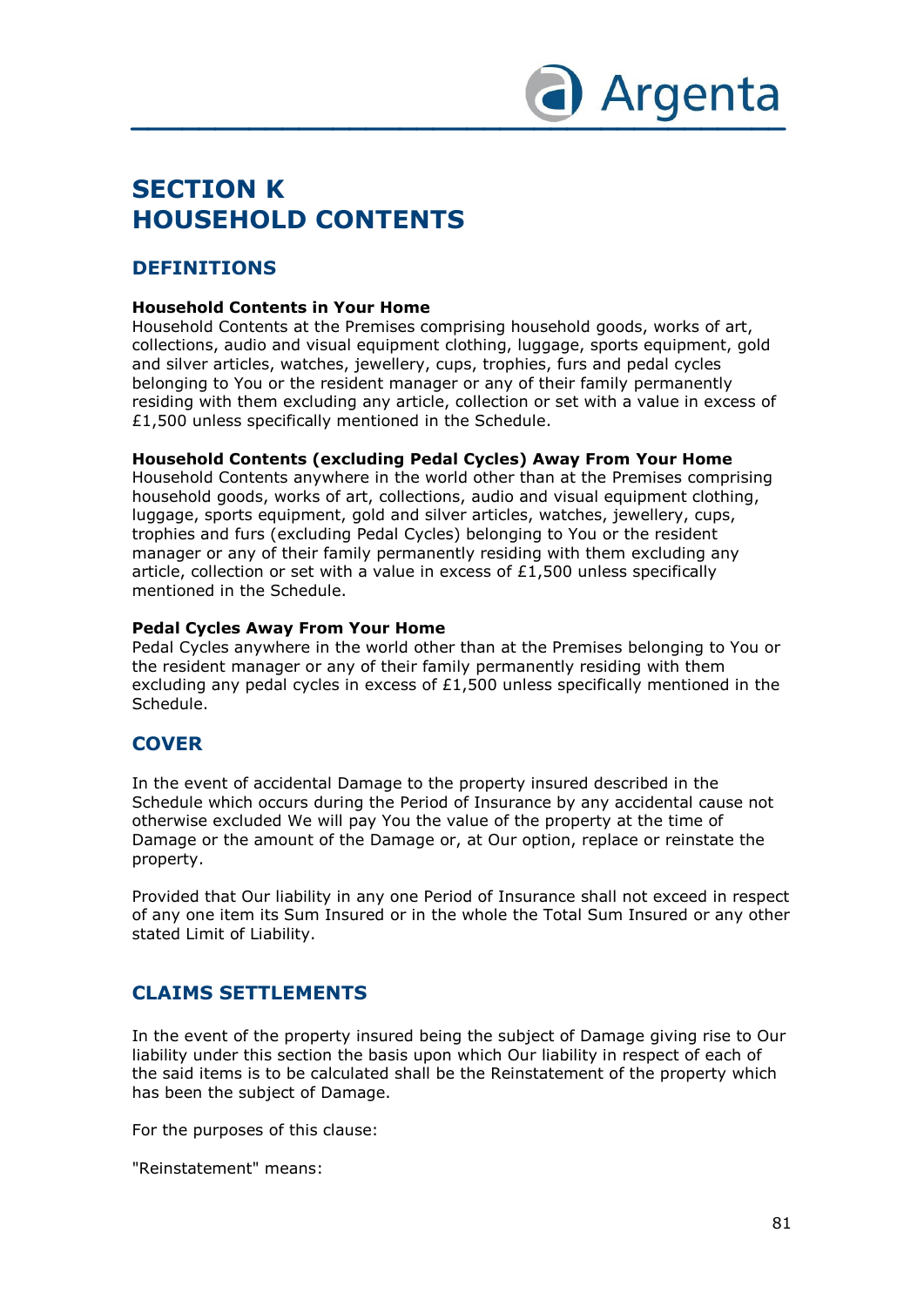

- (a) in the case of destruction, the rebuilding of or replacement by similar property, in either case in a condition equal to but not better or more extensive than its condition when new;
- (b) where property is damaged, the repair of the damage or restoration of the damaged portion of the property to a condition substantially the same as but not better or more extensive than its condition when new.

#### SPECIAL PROVISIONS

- 1 No payment shall be made beyond the value of the property insured at the time of Damage
	- (a) until the cost of Reinstatement has actually been incurred
	- (b) unless Reinstatement commences and proceeds without unreasonable delay
	- (c) if at the time of its Damage the property shall be insured by any other insurance effected by or on Your behalf which is not upon the same basis of Reinstatement
- 2 When any property insured is damaged in part only, Our liability shall not exceed the sum We could have been called upon to pay for reinstatement if such property had been wholly destroyed.
- 3 An individual item of a matching set of articles or suite of fitted furniture or sanitary ware or other bathroom fittings or other fixtures and fittings is regarded as a single item. We will only indemnify You for individual damaged items and not undamaged companion pieces.

# **EXTENSIONS**

(These Extensions apply to your policy automatically)

#### **1 AUTOMATIC REINSTATEMENT OF SUM INSURED**

In consideration of the insurance not being reduced by the amount of any Damage You shall pay the appropriate extra premium on the amount of the Damage from the date of the Damage to the date of the expiry of the Period of Insurance.

## **2 INFLATION PROTECTION**

We will adjust the Sums Insured for items covered by this Section in line with suitable indices of cost and the renewal premium for this section will be based on the adjusted Sums Insured.

## **CONDITIONS**

(The following Conditions apply to all policies)

#### **1 NOTICE OF OCCUPANCY**

It is a condition precedent to Our liability that You tell Us immediately when any of the Buildings becomes unoccupied or when any unoccupied portion of such Buildings becomes occupied. We will adjust the premium if necessary based on the new circumstances.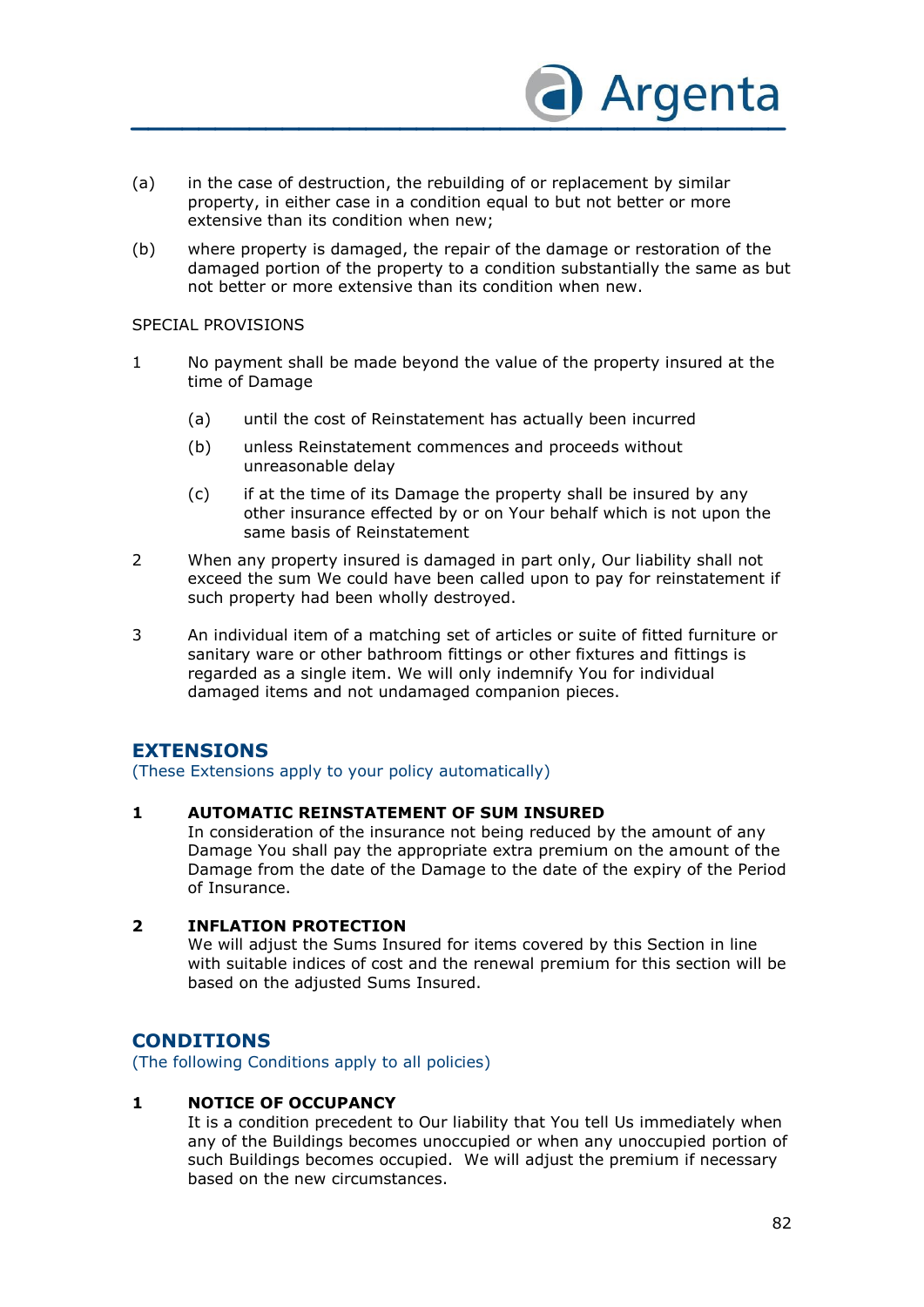

## **2 MINIMUM STANDARDS OF SECURITY**

It is a condition precedent to Our liability that the following security measures are in place at the Premises unless otherwise agreed by Us

- (i) The final exit door of the Premises must be secured with one of the following
	- (a) a mortice deadlock which has 5 or more levers and/or conforms to British Standard BS3621 for timber or steel framed doors
	- (b) a cylinder operated mortice deadlock or deadlocking multipoint locking system with a minimum of three locking points for aluminium or UPVC framed doors
	- (c) a close shackle padlock with a minimum shackle thickness of 10mm together with the manufacturer's corresponding locking bar irrespective of the door construction.
- (ii) All external doors and all internal doors giving access to any part of the Buildings not occupied by You for the purpose of the Business must be secured with either
	- (a) any of the locking arrangements specified in (i) above according to the construction of the doors, or
	- (b) two key operated security bolts for doors fitted internally one fitted near the top and the other near the bottom of the door.
- (iii) Where any of the doors described in (i) or (ii) above are of double leaf construction
	- (a) the first closing leaf must be secured with two key operated security bolts fitted internally and shooting vertically one at the top and the other at the bottom of the door, and
	- (b) the final closing leaf must be secured with either
		- (1) any of the locking arrangements specified in (i) above according to the construction of the doors, or
		- (2) two key operated security bolts fitted internally and shooting vertically one at the top and the other at the bottom of the door.
- (iv) All ground floor and basement opening windows/skylights and readily accessible opening windows/skylights on other floors (see below) must be secured with either key operated locking devices or other locking devices which rely upon a removable component for their security.

Readily accessible opening windows/skylights are those that can be reached from the ground without the use of a ladder or via extension balconies, downpipes, external staircases and fire escapes, canopies,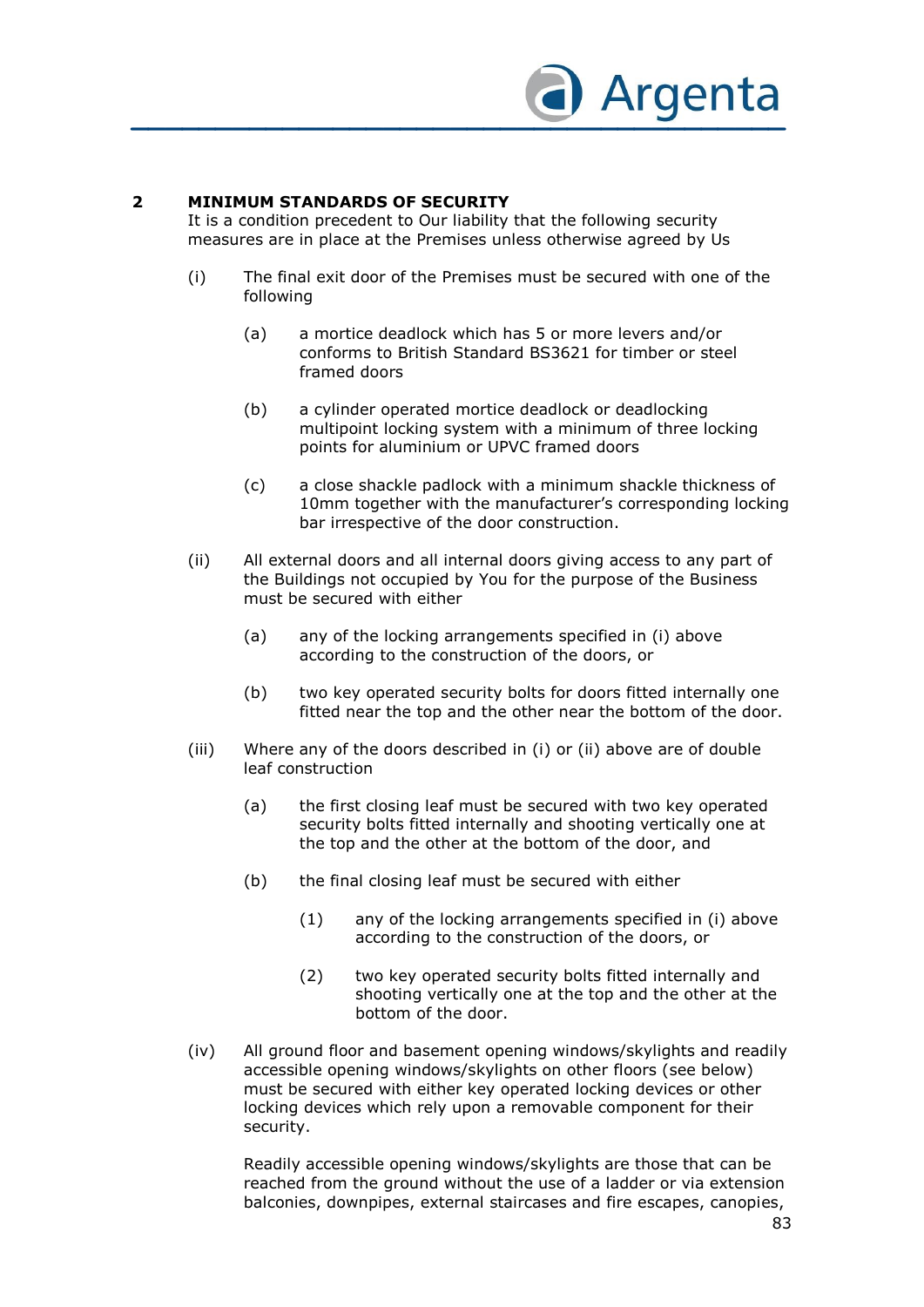

outbuildings, garages, walls, nearby trees or roofs, adjoining or next door premises.

This requirement does not apply to windows/skylights which are protected by solid steel bars, grilles, locked gates, shutters, expanded metal or weld mesh.

Any door or window designated as a fire exit following a fire risk assessment is excluded from these requirements. Fire exit doors and windows must be secured by means of a device suitable for use in emergency escape situations whenever that part of the Premises is left unattended.

#### **3 APPLICATION OF UNDERINSURANCE CONDITION**

The Sum Insured under each Item shown on the Schedule is separately subject to General Condition 7(f).

## **4 PROTECTIONS**

It is a condition precedent to Our liability that whenever the Premises are left unattended all locks, bolts and other protective devices are in full and effective operation

# **EXCLUSIONS**

We will not pay in respect of:

- 1 Damage to hearing aids, contact or corneal lenses, money, documents, securities, motor vehicles, caravans, camping equipment, watercraft, aircraft or animals.
- 2 Damage attributable solely to change in the water table level.
- 3 Damage caused by or consisting of
	- (a) wear and tear; frost; wet or dry rot; dampness or dryness; or any other gradually operating cause;
	- (b) corrosion; rust; shrinkage; evaporation; loss of weight; marring; scratching;
	- (c) change in:
		- (i) temperature
		- (ii) colour
		- (iii) texture, or
		- (iv) finish
	- (d) (i) moth
		- (ii) vermin
		- (iii) insects
		- (iv) fungal attack, or
		- (v) mould

however caused;